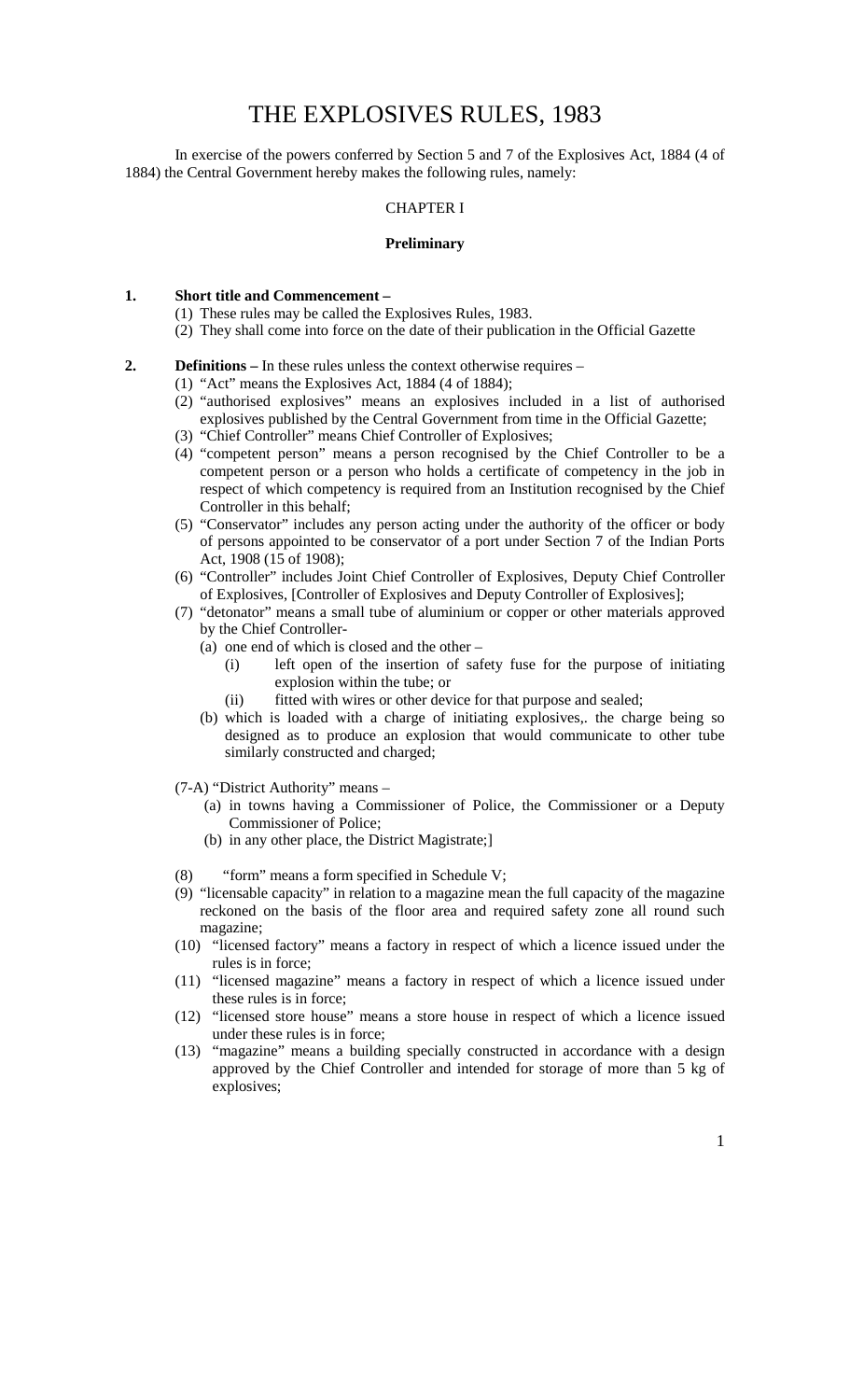- (14) "permitted explosives" means authorised explosives which are permitted by the Director General of Mines Safety to be used in underground coal mines;
- (15) "prohibited explosives" means explosives which are prohibited by the Central Government under Section 6 of the Act;
- (16) "protected works" includes
	- (a) buildings in which persons dwell, work or assemble, college school, hospital, theatre, cinema house, factory, place of storage of hazardous substances,;
	- (b) any public road or railway line or navigable waterways or dams and reservoirs;
	- (c) overhead trunk high tension power lines; but does not include footpath, cart tracks not in regular use, agricultural wells and pump sets connected therewith;
- (17) "safety cartridge" means a cartridge for small arms having a diameter not exceeding 2.5 cms the case of which can be extracted for the small-arms after firing and which is so closed as to prevent any explosion in one cartridge being communicated to other cartridges;
- (18) "safety fuse" means a fuse for igniting charges of other explosives which burn and does not explode and which does not contain its own means of ignition, and which is of such strength and construction and contains an explosives in such quantity that the burning of such fuse would not communicate laterally with other like fuse;
- (19) "safety zone" means the zone necessary for the maintenance of the distance required under the conditions of a licence to be kept clear between any licensed factory shed, magazines or store house and protected works;
- (20) "Schedule" means a Schedule annexed to these rules;
- (21) "small arm nitro-compound" means nitro-compound adapted and intended exclusively for use in cartridges for small arms;
- (22) "store house" means a building other than a magazine for storage of certain types of explosives;
- (23) "testing officer" means such officer as the Central Government may appoint in this behalf;
- (24) "transport" means movement of explosives from one place to another by land, sea or air in India but does not include movement of explosives within a licensed factory;
- (25) "transfer" with its grammatical variations and cognate expressions, includes letting on hire, lending, giving and parting with possession;
- (26) "van" means a mechanically propelled vehicle for transport of explosives by land.

## **3. Classification of explosives –**

- (1) For the purpose of these rules explosives shall be classified in the manner specified in Schedule I.
- (2) If any explosives falls within the limits of more than one class as defined in Schedule I, it shall be deemed to belong exclusively to the last in number of such classes.

#### **4. Safety distance categories of explosives –**

- (1) Explosives are divided into four categories according to the risks which they present when initiated, namely –
	- (i) Category  $X$  Those explosives, which have a fire or a slight explosion risk or both but the effect of which will be local.
	- (ii) Category Y Those explosives, which have a mass fire risk or a moderate explosion risk, but not the risk of mass explosion.
	- (iii) Category Z Those explosives, which have a mass explosion risk and major missile, effect.
	- (iv) Category ZZ Those explosives, which have a mass explosion risk and minor missile effect.
- (2) If any question arises as to whether any explosives belongs to Category X, Category Y, Category Z or Category ZZ, the matter shall be referred to the Chief Controller whose decision shall be final.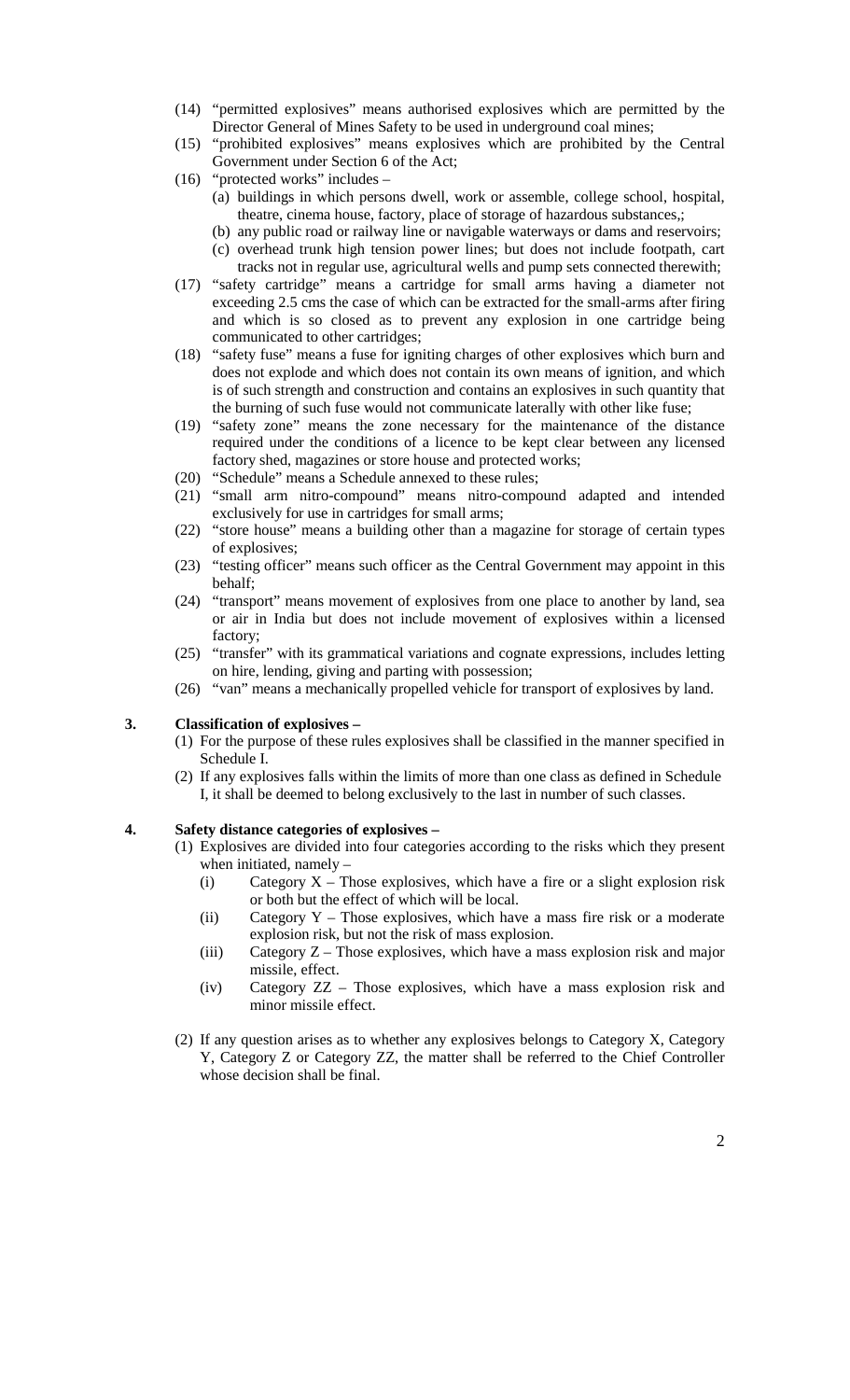#### CHAPTER II **General Provisions**

**5. Prohibition of unauthorised explosives –** No person shall import, export, transport, manufacture, possess, use or sell any explosive which is not an authorised explosive;

Provided that nothing in this rule shall apply to the manufacture and possession for test and trial purposes and not for sale of a new explosives composition under development at a place specially approved for the purpose by the Chief Controller in a licensed factory.

#### **6. Procedure for authorisation of explosives –**

- (1) Any person desirous of including an explosive in the list of authorised explosives shall apply by submitting an application therefor to the Chief Controller.
- (2) The application submitted in accordance with sub-rule (1) shall be in writing and accompanied by following particulars;
	- (a) the nature and composition of the explosive;
	- (b) the limiting percentage of each ingredient of the explosive;
	- (c) any substitute or substitutes for any specified ingredient;
	- (d) in the case of a new explosive to be manufactured in India, the process by which it is proposed to carry out its manufacture;
	- (e) where an explosives is enclosed in a case or other contrivance, the dimensions of the case or other contrivance, the quantity, nature and brand of explosive contained therein, the method of function and performance characteristics of the explosive and instructions governing the use of the case or other contrivance;
	- (f) the box, wrapping or other container in which the explosive will be handled, used or displayed or otherwise distributed including the markings thereon; and
	- (g) the package in which the explosive will be transported and stored including the markings thereon.
- (3) When, in the opinion of the Chief Controller, an explosive in respect of which an application is made may properly be considered for authorisation, the Chief Controller shall instruct the applicant as to the samples required and the manner of forwarding the same to him, or to any other authority specified by the Chief Controller in this behalf.
- (4) No person shall send a sample of an explosive unless such person has first received the instruction referred to under sub-rule (3).
- (5) No person shall send a sample of an explosive otherwise than in accordance with instructions given by the Chief Controller under sub-rule (3).
- (6) (i) Sample forwarded under sub-rule (3) shall be subjected to such of the tests enumerated in clause (ii) of this rule as are necessary having regard to the nature and type of explosive submitted to ensure that the explosive is capable of being safety manufactured, handled, stored transported and used.
	- (ii) The tests referred to in clause (i) pertain to
		- (a) Physical properties including consistency, reaction tendency to absorb moisture, segregation in transport or otherwise of the constituents, exudation, behaviour at low temperatures, specific gravity and such other physical properties as may be considered necessary;
		- (b) Chemical composition determination of the percentage composition of the ingredients forming the explosive, and the quality of the ingredients employed in its manufacture;
		- (c) Stability determination of stability after subjection to such varying environmental conditions as would tend to produce spontaneous ignition or variation in sensitiveness of an explosive;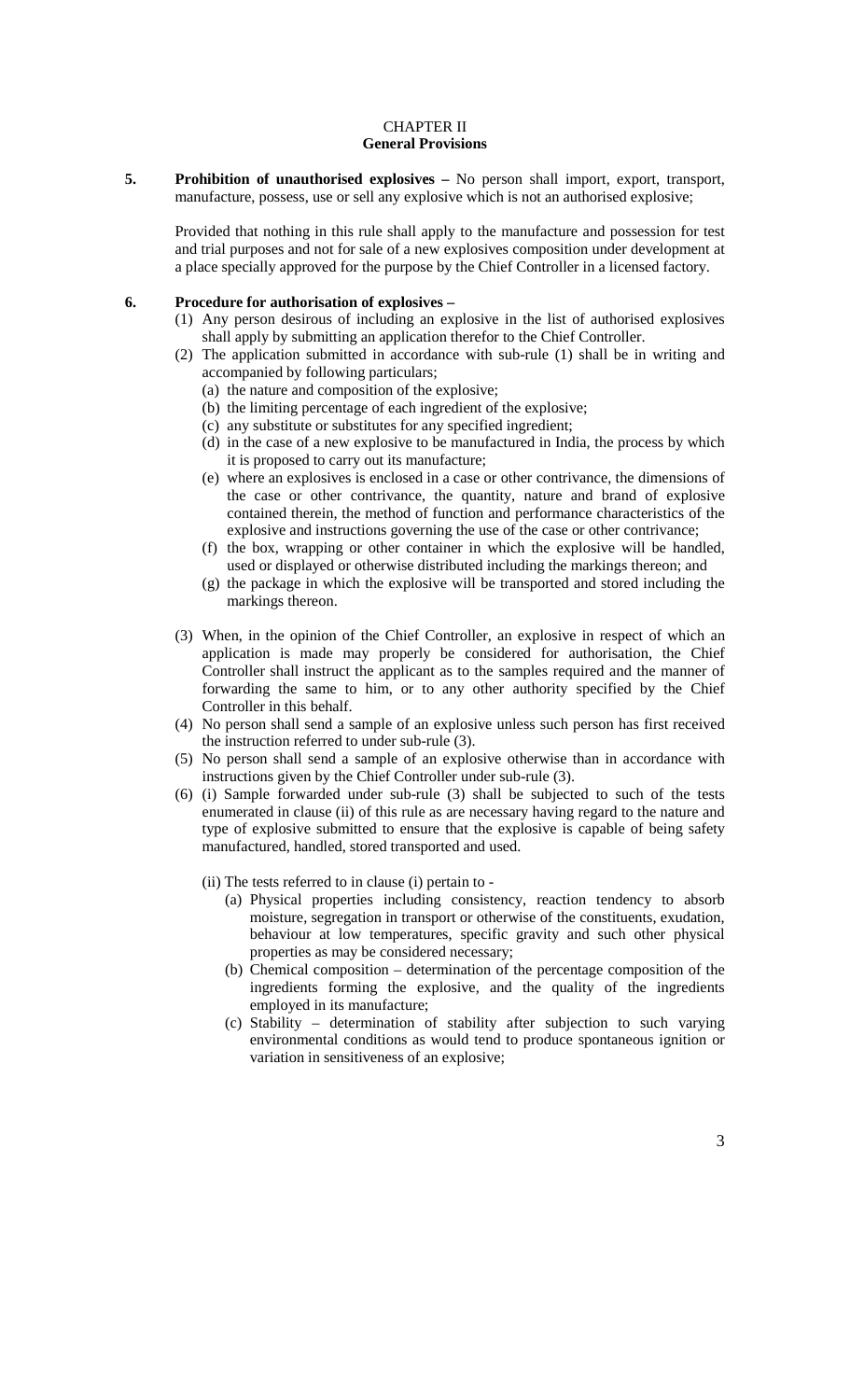- (d) Ignition characteristics ignition point, behaviour on ignition, liability to spontaneous ignition, behaviour on ignition in bull;
- (e) Mechanical sensitiveness determination of sensitiveness to friction and impact;
- (f) Air gap sensitivity and transmission of detonation;
- (g) Velocity of detonating;
- (h) Determination of strength;
- (i) Composition of gases evolved upon explosion;
- (j) Such other tests as the Chief Controller may specify.
- (7) An explosives tested in accordance with sub-rule (6) shall be declared by the Central Government on recommendation of Chief Controller to be an authorised, explosive if, it is satisfied that such an explosive can be safely manufactured, handled, stored, transported and used.
- (8) Authorisation issued by the Central Government under sub-rule (7) in respect of any imported explosive shall be valid for one year from the date of authorisation, provided the foreign manufacturer certifies that there has been no change in the composition or any other characteristics of the explosives.
- (9) The Chief Controller may at any time subject any explosive to the tests enumerated in sub-rule (6). As a result of the tests or otherwise if the Chief Controller is satisfied that the explosive is no longer safe for manufacture, handling, storage, transport or use, may recommend deletion of such explosive from the authorised list.
- (10)The Chief Controller on completion of the testing of an explosive, in pursuance of sub-rule (6) shall advise the Central Government in writing –
	- (a) whether or not the explosives should be declared to be an authorised explosive; and
	- (b) where the explosive is declared to be an authorised explosive, the class including any division and sub-division within which the explosive falls.
- $(11)(i)$  The Chief Controller shall maintain a list of authorised explosives showing
	- (a) the brand or trade name of the explosives;
	- (b) the name and address of the manufacturers;
	- (c) the class, including any division and sub-divisions thereof, within which each explosive falls ; and
	- (d) the safety distance category and the corresponding United Nation's classification number and division.
	- (ii) A list of authorised explosives that, by licence or permit, are authorised to be manufactured in, or imported into India shall be published by the Central Government from time to time.
- (12)No alteration in the composition, limiting percentage of ingredients or substitute ingredients. The process of manufacture, the description and construction of the case or the contrivance as declared in accordance with clauses  $(a)$ ,  $(b)$ ,  $(c)$ ,  $(d)$  and  $(e)$  of sub-rule (2) shall be carried out without prior approval of the Central Government:

 Provided that the Chief Controller may order fresh test to be carried out if the proposed alteration in the percentage, composition, nature of ingredients, process of manufacture or construction of the case or contrivance of the explosive are likely to change the result s of the original test prescribed in this rule.

# **7. Restriction on delivery and despatch of explosives –**

- (1) No person shall deliver or despatch any explosive to any one other than a person who –
	- (a) is the holder of a licence to possess the explosives or the agent of a holder of such a licence duly authorised by him in writing in this behalf; or
	- (b) is entitled under these rules to possess the explosives without a licence.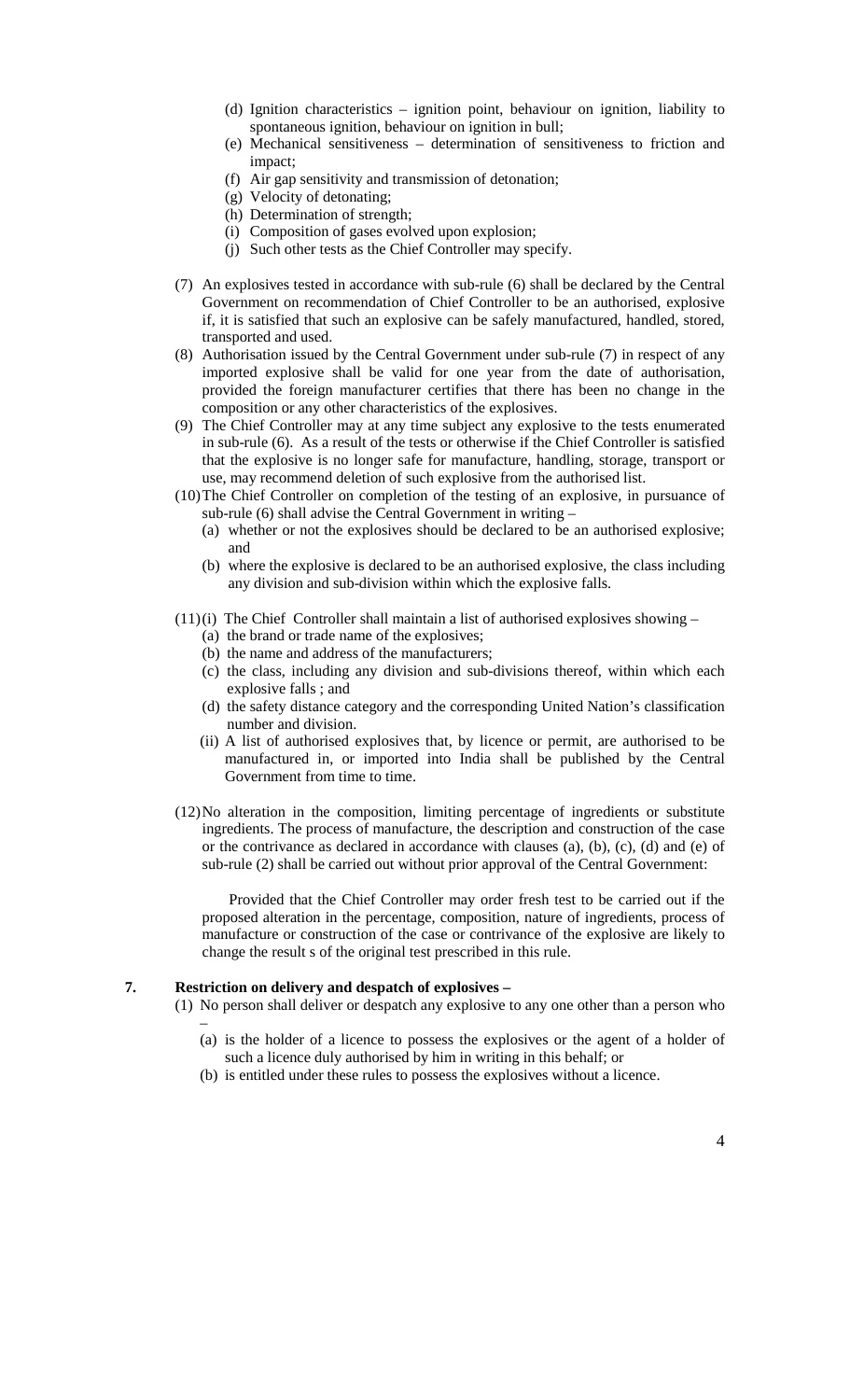- (2) The explosives so delivered or despatched shall in no case exceed the quantity which the person to whom they are delivered or despatched is authorised to possess with or without a licence under these rules.
- (3) (i) No person shall receive explosives from any person other than the holder of a licence granted under these rules.

(ii) No person shall receive from or transfer explosives to any person for a temporary storage or safe custody in licensed premises unless prior approval is obtained from the Chief Controller.

## **8. Packing of explosives –**

- (1) No person shall import, tender for transport, cause to be transported, possess or sell any explosive unless –
	- (a) it is packed in the manner laid down in Schedule II;
	- (b) a sample of the container or package for each explosive has been tested and approved by the Chief Controller;

(c) the container or package is marked in accordance with Rule 9 of these rules; Provided that nothing in this rule shall apply to explosives in the process of manufacture.

(2) An explosive which is not an authorised explosive but which is required to be transported for purposes of test in connection therewith shall be packed in such manner as may be directed by the Chief Controller with reference to such explosive.

# **9. Marking of packages –**

- (1) The outer package shall be marked in conspicuous indelible character, by means of a stamping, embossing or painting with –
	- (a) the word "Explosives";
	- (b) the name of authorised explosive;
	- (c) the number of the class and the division to which it belongs;
	- (d) the safety distance category of explosive;
	- (e) the name of the manufacturer;
	- (f) the name of the consignor and consignee; and
	- (g) the net weight of explosives:

Provided that in the case of safety fuse or fireworks, the word "Explosives" and the number of Class and Division may be omitted.

- (2) In the case of explosives used for charging for blasting viz. explosives of Class 2 or such other explosives of Class 3 Division 1 or such other explosives of Class 4 which contain liquid nitro-compound explosive, the date of manufacture and batch number shall be added.
- (3) In the case of explosives of Class 2 and Class 3, each of the cartridges containing explosives shall be printed or embossed legibly on it with –
	- (a) the word "EXPLOSIVES";
	- (b) the name of explosives;
	- (c) weight of explosive;
	- (d) diameter of the cartridge;
	- (e) name of manufacturer; and
	- (f) in case of permitted explosive, the letter 'P'.
- (4) In the case of fireworks, a caution or warning indicating the method of firing and precautions to be taken shall be printed on each piece of fireworks and where adequate space is not available on the fireworks, such caution or warning may be printed on a separate label and inserted in the smallest packet or carton.
- **10. Weight of explosives** The weigh of explosives when referred to in these rules shall not include the weight of the packing box in which the explosives are packed.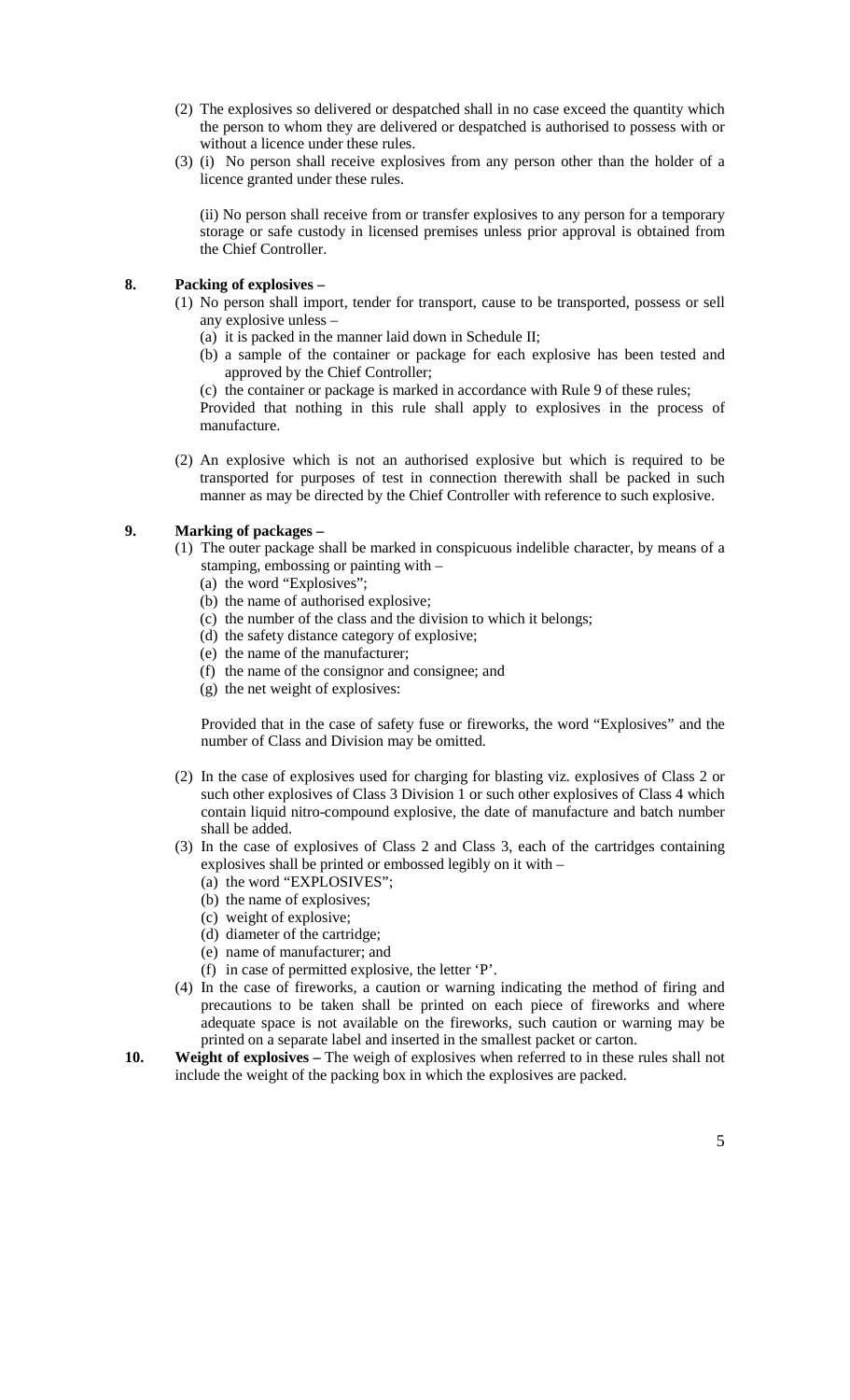Provided that in case of explosives of the  $6<sup>th</sup>$  (Ammunition) Class or  $7<sup>th</sup>$  (Fireworks) Class the weight shall be deemed to be the weight of the completed article inclusive of the case or contrivance in which the explosive is contained.

11. **Competent person to be in-charge of operations –** Every person holding or acting under a licence granted under these rules shall, whenever explosives are loaded, unloaded or handled, depute a competent person experienced in the handling of explosives to be present at and to conduct the operations in accordance with these rules.

## 12. **Precautions to be observed in handling explosives** –

- (1) The floor of any place or any carriage or vessel in which any explosive is or is to be laid and the ground gangway, decks and other places over which the explosive is to be conveyed during loading or unloading shall be –
	- (i) carefully examined to ensure that there is nothing thereon in contravention of these rules or likely to endanger the safety of the consignment; and
	- (ii) thoroughly cleaned and swept before and after use.
- (2) the packages containing the explosives shall not be thrown or dropped down or rolled or pulled along the ground or floor but shall be passed from hand to hand and carefully deposited and stored.
- (3) Where a package is to be slung, due precaution shall be taken to slung it in such a manner as effectively to prevent the possibility of a fall.
- (4) After the handling of explosives has commenced, the operations shall proceed with due diligence and without unnecessary stoppage.
- 13. **Restriction on handling of explosives after sunset** No person shall handle or cause to be handled any explosive between the hours of sunset and sunrise: Provided that nothing in this rule shall apply to handling of explosives during the dark

hours if proper illumination is provided in the area and the place is guarded.

- **14. Prohibition of smoking, fires, lights and dangerous substances** No person shall smoke, and no fires, lights or articles or substances of a flammable nature or liable to spontaneous ignition, or to cause or communicate fire or explosion such as acids, petroleum, carbide or calcium, compressed gases or such other hazardous substances, shall be allowed –
	- (a) at any time within 15 meters from a place where an explosive is stored; or
	- (b) at any place where an explosive is handled, during transport one hour before and during such handling:

Provided that nothing in this rule shall apply to the use on a ship of –

- (i) an engine room fire, if such fire has been previously carefully banked up, or
- (ii) any artificial light or ship's signal lights or of a type approved in writing by the Chief Controller in areas outside port limits and by the Conservator of the Port within port limits.
- **15. Prohibition of matches, etc** No person on, in or near any place where explosives are stored or handled or on any carriage conveying explosives shall –
	- (a) have in his possession any matches, fuses or other appliances for producing ignition or explosion or any knives or other articles made or iron or steel; or
	- (b) were boots or shoes with iron nails or shod or strengthened with iron, unless such boots or shoes are covered with leather, rubber, felt or other material, in the form of overshoes or otherwise.
- **16. Split explosive to be destroyed** If any explosive escapes from the package in which it is contained, or is split, such explosive shall immediately be carefully collected and destroyed as provided in these rules.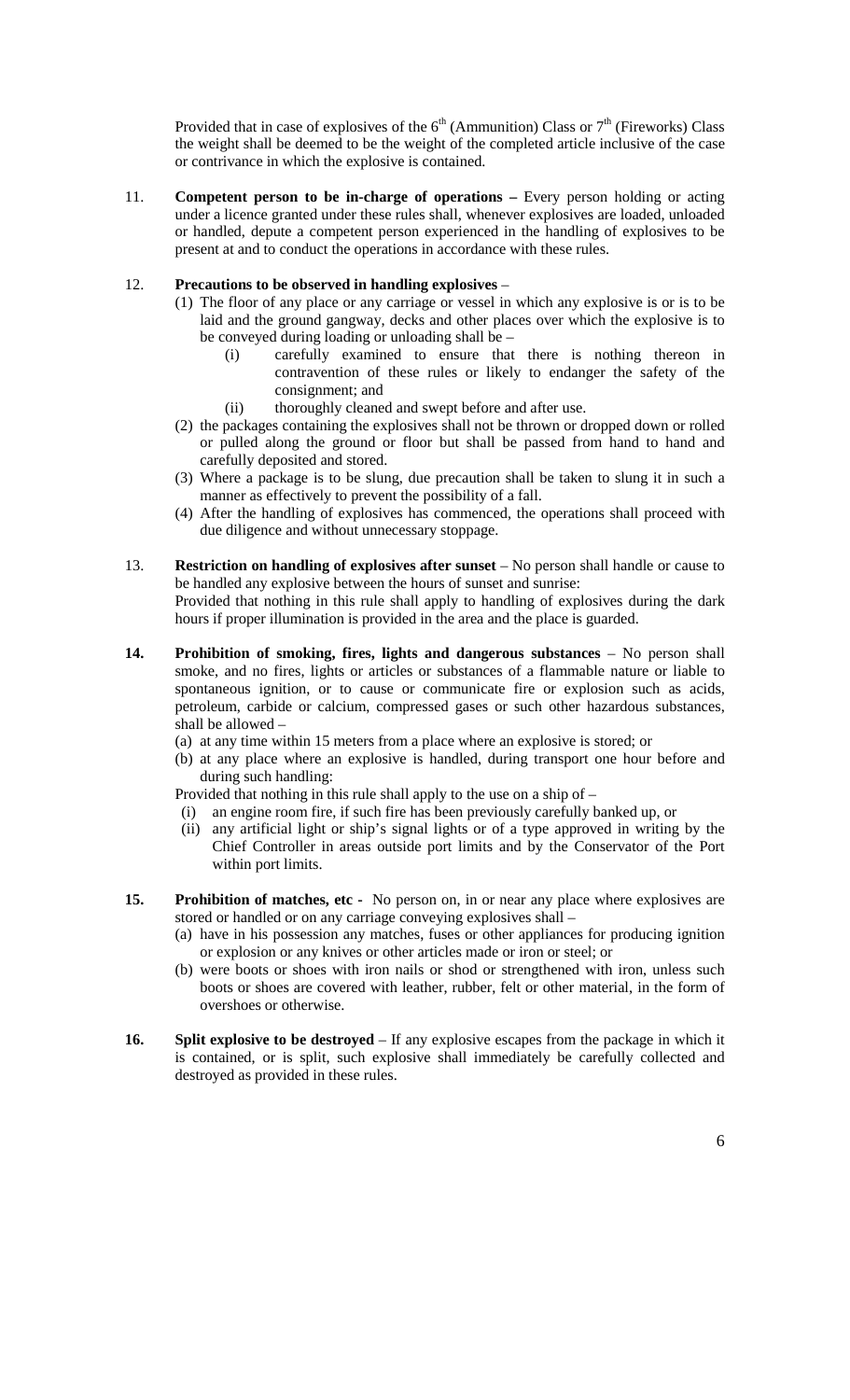## **17. Employment of children, intoxicated persons and certain other persons** – No person shall employ, allow or engage a person –

- (a) who has not completed the age of 18 years, or
- (b) who is in a state of intoxication, or
- (c) who is of unsound mind,

for manufacture, storage, sale, loading, unloading or transport of explosives or to enter any premises licensed under these rules.

## **18. Precautions against danger from water or exposure to the sun or heat -**

- (1) In the case of any explosive which is liable to be dangerously affected by water, due precautions shall at all times be taken to prevent water from coming in contact with such explosive.
- (2) Packages containing explosives shall not be allowed to remain in the sun or exposed to excessive heat:

Provided that nothing in sub-rule (2) shall apply to sun-drying of gunpowder or fireworks or drying of explosives in a licensed factory under controlled conditions.

# **19. Special precautions against accident and the exclusion of unauthorised persons** –

(1) No person shall commit or attempt to commit any act which may tend to cause a fire or explosion in or about any place where an explosive is manufactured, stored or transported:

Provided that nothing in this sub-rule shall apply to any act which is necessary for the purpose of the manufacture, storage or handling during transport of any explosive or any article present therein.

- (2) Every person possessing explosives and every person in charge of or engaged in the import, export, manufacture, sale, transport or handling of explosives shall at all times –
	- (a) comply with provisions of these rules and the conditions of any licence relating thereto;
	- (b) observe all due precautions for the prevention of thefts and of accidents by fire or explosion;
	- (c) prevent unauthorised person from having access to the explosives;
	- (d) prevent any other person from committing any such act as is prohibited under sub-rule (1).
- **20. Restrictions on transport of certain types of explosives**  Notwithstanding anything contained in these rules, no person shall transport without aproval of Chief Controller –
	- (a) Nitro-glycerine or Ethylene glycol dinitrate or any explosives of Class 5 in any vehicle in any quantity, except within the licensed factory solely for the purpose of manufacture of explosives;
	- (b) Any explosive that is not authorised explosives or any explosive which is deteriorated or is in a damaged condition.

#### CHAPTER III **Import and Export** Part I *General*

# **21. Restriction on import or export –**

(1) No person shall import or export any explosive except under and in accordance with the conditions of a licence granted under these rules.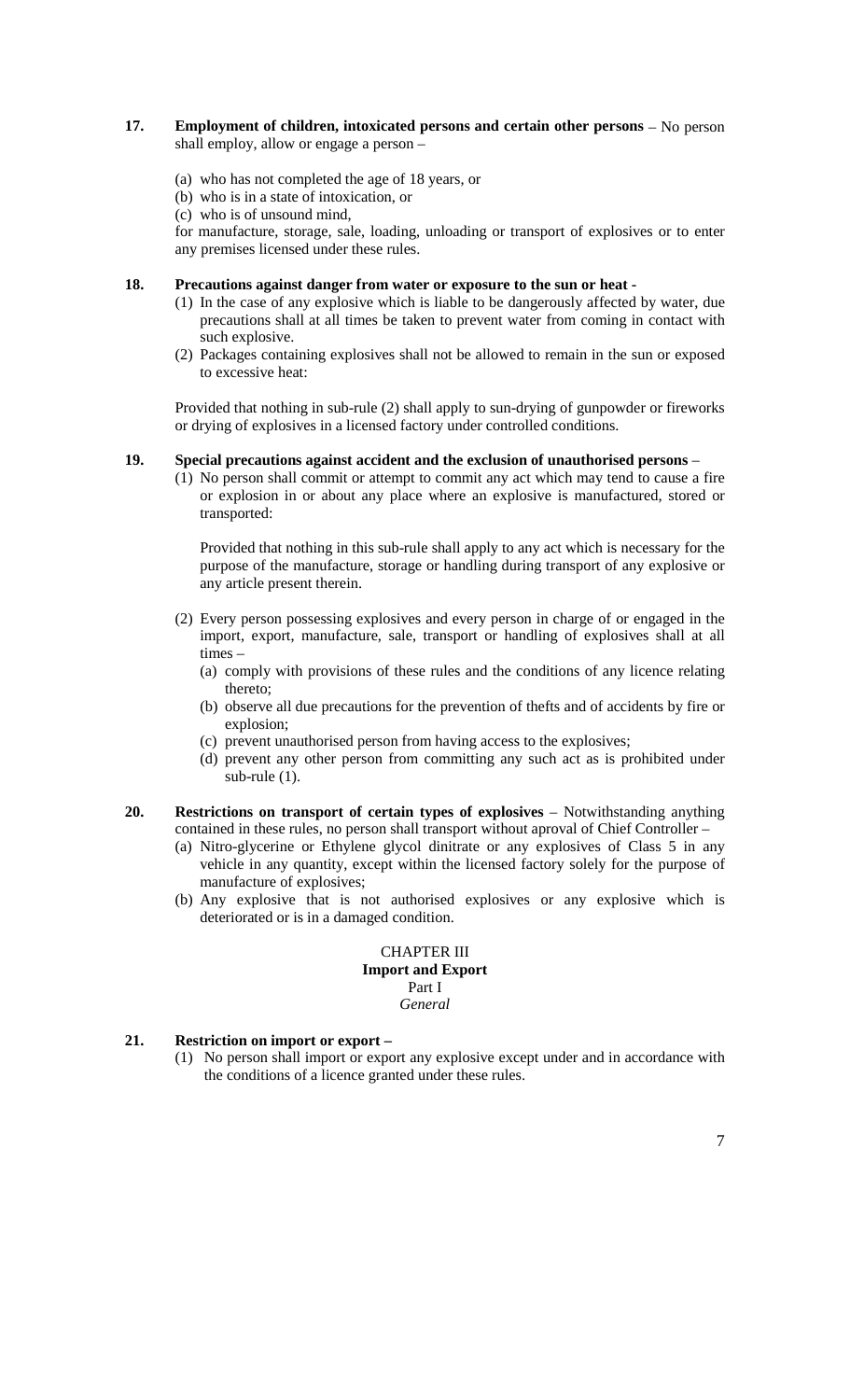- (2) No licence shall be granted for import or export of any explosives unless
	- (a) the explosive is an authorised explosives;
	- (b) the explosive, if of the  $3<sup>rd</sup>$  (Nitro-compound class) or  $4<sup>th</sup>$  (Chlorate mixture) is certified in Form I by the testing officer to have passed the tests specified in Schedule II; and
	- (c) the explosive is certified to have passed such analysis or examination, if any, as the Chief Controller or the Customs Collector at his discretion by order in writing, may require in order to determine its composition or condition.
- (3) No person shall be granted an import or export licence unless he is the holder of a licence for possession in a magazine or a store house authorised for the class and quantity of explosives intended to be imported or exported.
- (4) Notwithstanding anything contained in sub-rule (3) the explosives in quantities exceeding the licensed capacity indicated in the licence may be imported with prior permission of the Chief Controller provided adequate advance arrangements are made by the importer to distribute directly from the port of import, the explosives to the other licensed magazine or licensed store houses.

#### PART II

#### *Import or Export by Sea*

## **22. Import or export by sea –**

- (1) No explosives shall be imported or exported by sea except at the ports of Bombay, Cochin, Calcutta at Diamond Harbour, Madras, Tuticorin or Visakhapatnam: Provided that exports only of explosives in such quantities as may be specified by the Chief Controller, may be done at the ports of Kandla and Mormugao.
- (2) The quantities of explosives, manner of handling during discharge from or loading into a ship shall be carried out in accordance with the provision of rules regulating the handling of explosives at the ports of Bombay, Calcutta and Madras issued under the Act and respective port rules and byelaws.
- **23. Declaration by importer –** A person holding an import licence granted under these rules shall furnish a declaration –
	- (a) in Form 14 to the Chief Controller as soon as ship carrying explosives sails from the port of loading;
	- (b) in Form 15 as soon as any shipment of explosives is cleared from the port of import.

#### **24. Declaration by master of ship or by the ship's agent –**

- (1) The master of every ships carrying explosives or the agent for such ship shall give the Conservator of the Port not less than 48 hours' notice of its intended arrival at the port.
- (2) The master of every ship carrying explosives shall deliver to the pilot before entering any port, a written declaration in Form 2 under his signature:

Provided that if in anticipation of a ship's arrival the agent for such ship delivers to the Conservator of the port a written declaration as aforesaid under his signature, no such declaration need be made by master of the ship.

(3) Every declaration delivered to a pilot under sub-rule (2) shall be made over by him without delay to the Conservator of the port and all declarations received by the Conservator of the Port shall be forwarded by him, with all convenient despatch to the Customs Collector of the port.

# **25. Declaration by exporter or his agent –**

(1) The exporter or his authorised agent shall give the conservator of the port not less than 48 hours' notice of his intention to bring explosives to port for export and shall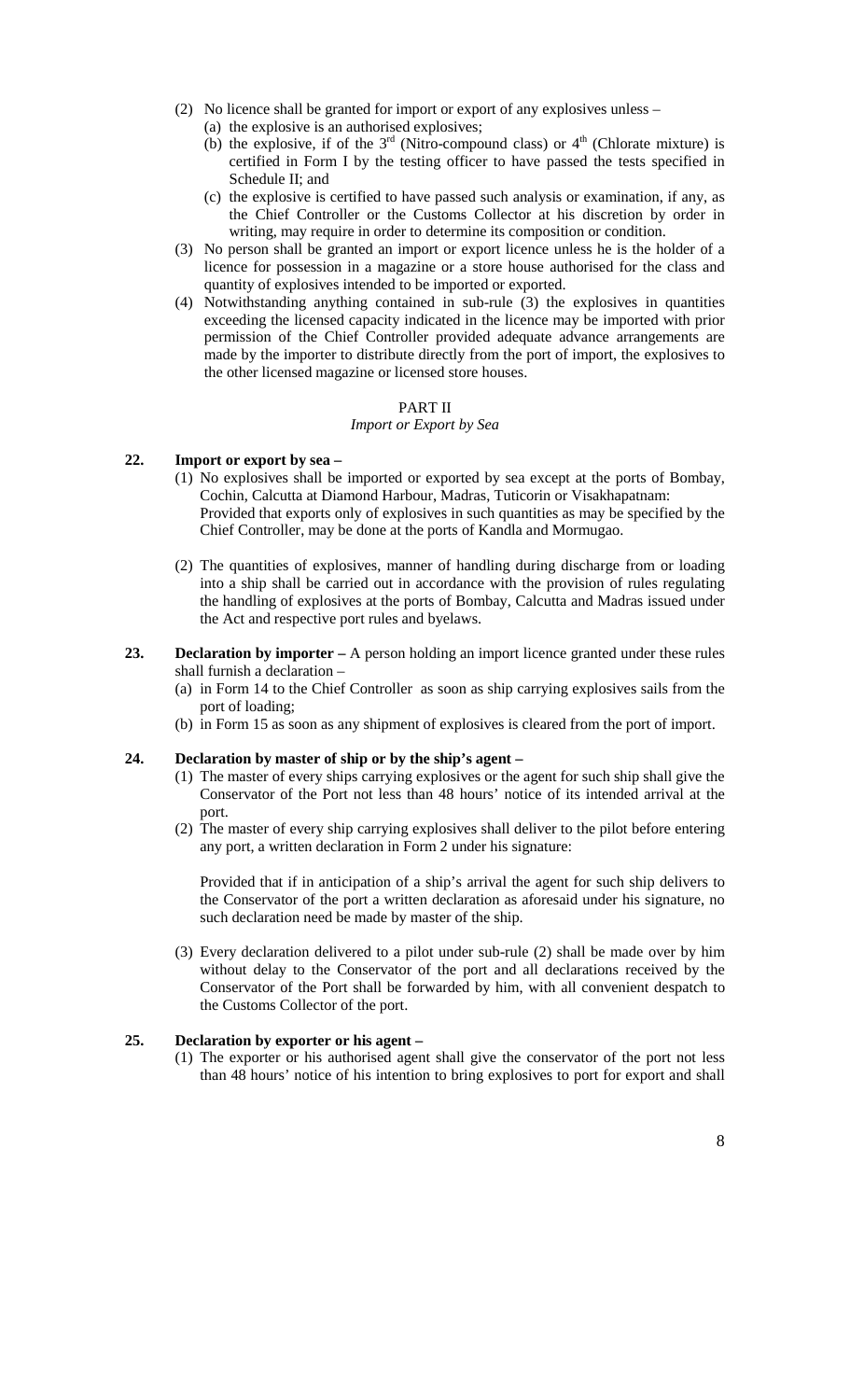not bring the explosives to any part of the port without prior permission in writing from the said officer.

- (2) The exporter or his authorised agent shall produce before the conservator of a port:- (a) licence granted under these rules for export of explosives in question;
	- (b) a certificate issued by exporter to the effect that the explosives have been packed and marked in accordance with these rules and are safe for transport by sea.

#### **26. Sampling procedure from imported explosives –**

- (1) When the master of, or the agent for, a ship has made declaration required by Rule 24, such officer as the Customs Collector of the port may authorise in this behalf shall go on board the vessel and obtain samples of all such explosives as is intended to land at the port and are required by or under these rules to be tested, analysed or examined.
- (2) The master shall deliver to the officer referred to in sub-rule (1), without charge samples of all the explosives of which samples are required to be taken under that sub-rule. One sample consisting of at least two cartridges shall be drawn from a group of cases having the same batch number and same date of manufacture. The samples if the sampling officer so requires, shall be taken from particular package indicated by him.
- (3) If the taking of any samples under sub-rule(1) involves the opening of any case such case shall, before it is opened, be removed to an isolated position at a safe distance from any place where consignments of explosives are stored.

#### **27. Despatch of samples to the testing officer –**

- (1) The officer taking a sample of any explosives under Rule 26 shall affix to it the name of the ship, the name of the consignee, name of the explosive and such other distinguishing marks, as he may think necessary and shall forward it to the testing officer without delay.
- (2) In the case of a Nitro-compound or a Chlorate mixture the date and batch number referred to in sub-rule (2) of Rule 9 shall also be affixed to the sample.

## **28. Testing of samples –**

- (1) The testing officer shall test, analyse or examine, as the case may be, the samples and shall without delay forward to the Customs Collector a certificate in Form I in duplicate under his signature certifying whether the explosives have satisfied the prescribed tests, analysis or examination.
- (2) The Customs Collector shall as soon as practicable and ordinarily within 24 hours after receipt of the report of the testing officer forward a copy each of the certificate in Form I to the Chief Controller and the Controller of the area having jurisdiction.

## **29. Permission to land explosives** –

- (1) No imported explosives shall be permitted to be landed by the Customs Collector except with the prior permission of the Chief Controller or the Controller duly authorised in this behalf who shall issue such permission if the explosives have satisfied the prescribed tests, analysis or examination and after making such other enquiries as considered necessary.
- (2) If the Customs Collector, after receiving the permission under sub-rule (1) and the licence for import of such explosive sunder these rules and after making such further enquiries as he deems necessary, is satisfied that the explosives can lawfully be imported, he shall permit it to be landed.
- (3) Nothing in this rule shall affect the power of Customs Collector to design the explosives under any other law for the time being in force.
- (4) The imported explosives shall be removed from the port premises by the importer as expeditiously as possible.

# PART III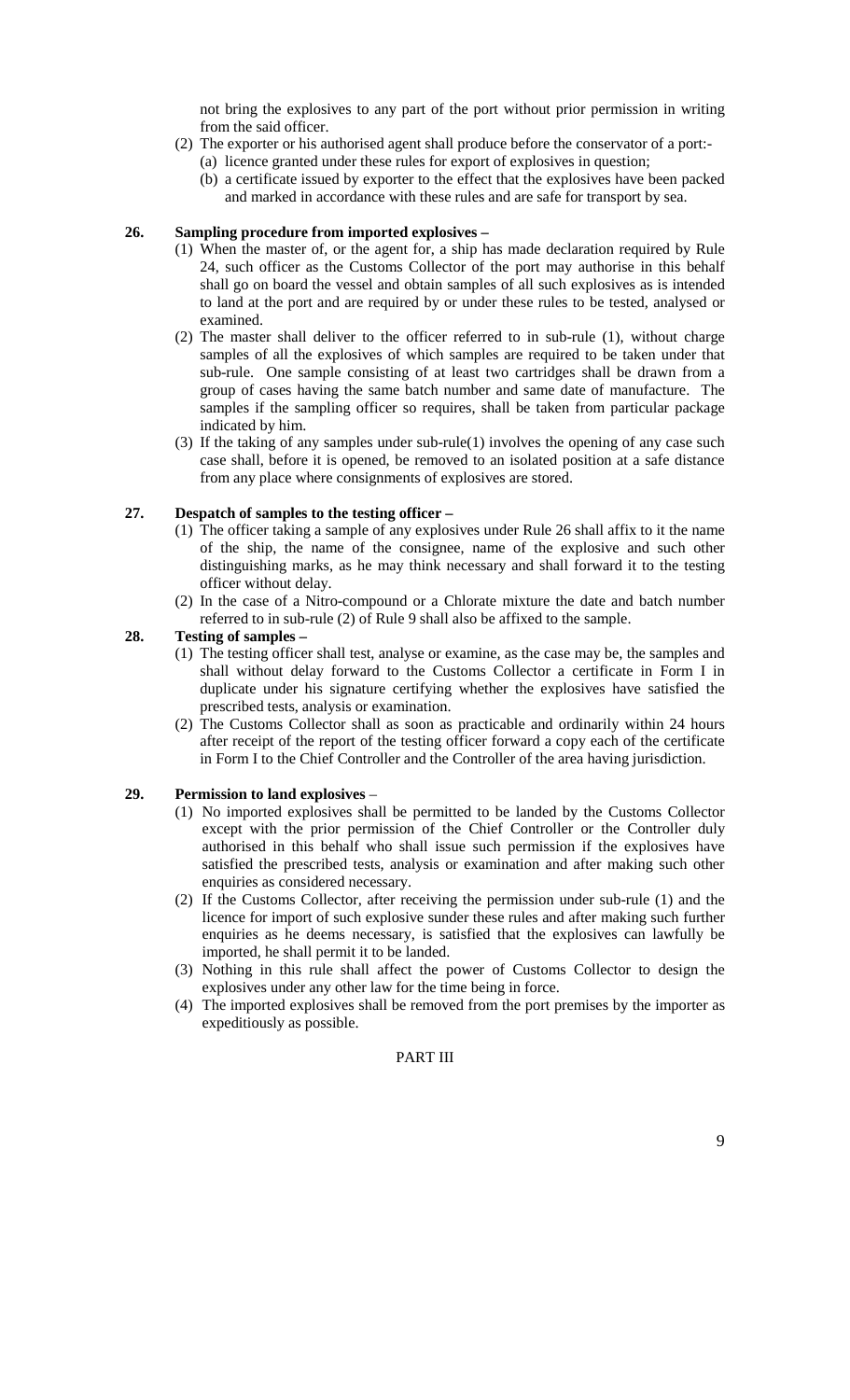#### *Import or Export by Land*

**30. Import or export by land** – No licence for import or export of explosives shall be granted without the previous sanction in each case, of the Central Government and under such conditions and resrictions as it may impose in consultation with Chief Controller.

## PART IV

#### *Import or Export by Air*

## **31. Prohibition of certain explosives –**

- (1) No explosive shall be imported or exported by air except at the ports of Bombay, Delhi, Calcutta and Madras or any other International airport authorised for this purpose by the Central Government from time to time.
- (2) Any explosive which is not included in Schedule VI shall not be imported or exported by air.
- (3) A person holding a licence for import or export of explosives by air or his authorised agent shall give a declaration well in advance before bringing the explosives into the airport to the Officer Incharge of the Airport Collector of Customs and the Chief Controller giving full particulars of the explosives intended to be imported or exported.
- (4) No person shall bring explosives to the airport for export by air without prior consent in writing of Officer Incharge of the Airport.
- (5) Proper arrangements shall be made by the importer to take direct delivery of the imported explosives and remove the same as expeditiously as possible from the airport.
- (6) Explosives meant for export shall be brought to be airport after making proper arrangements and only after the aircraft is ready for loading explosives and explosives so brought to the airport shall be loaded directly into the aircraft.
- (7) If for any unforeseen circumstances explosives brought to the airport cannot be removed from the airport or loaded into the aircraft such explosives shall be stored in an isolated shed under guard as directed by the Officer Incharge of the Airport and all due precautions against theft, fire or explosives shall be taken.

## CHAPTER IV

## PART I

#### *General*

## **32. Licence for transport and issue of passes**.-

(1) No person shall transport explosives except under and in accordance with the conditons of a licence granted under these rules.

Provided that nothing in this sub-rule shall apply to—

- (i) the transport of any explosives within the licensed factory or from the licensed factory to the licensed magazine or store house situated within the licensed factory;
- (ii) the transport of any explosives imported under a licence in Form 27 from the place of import to the place of destination specified in the licence for import of explosives;
- (iii) the trsnsport of any explosives for the possession of which no licence is necessary (see rule 114);
- (iv) the transport of safety fuse and fireworks provided the same are not transported with any corrosive or flammable material.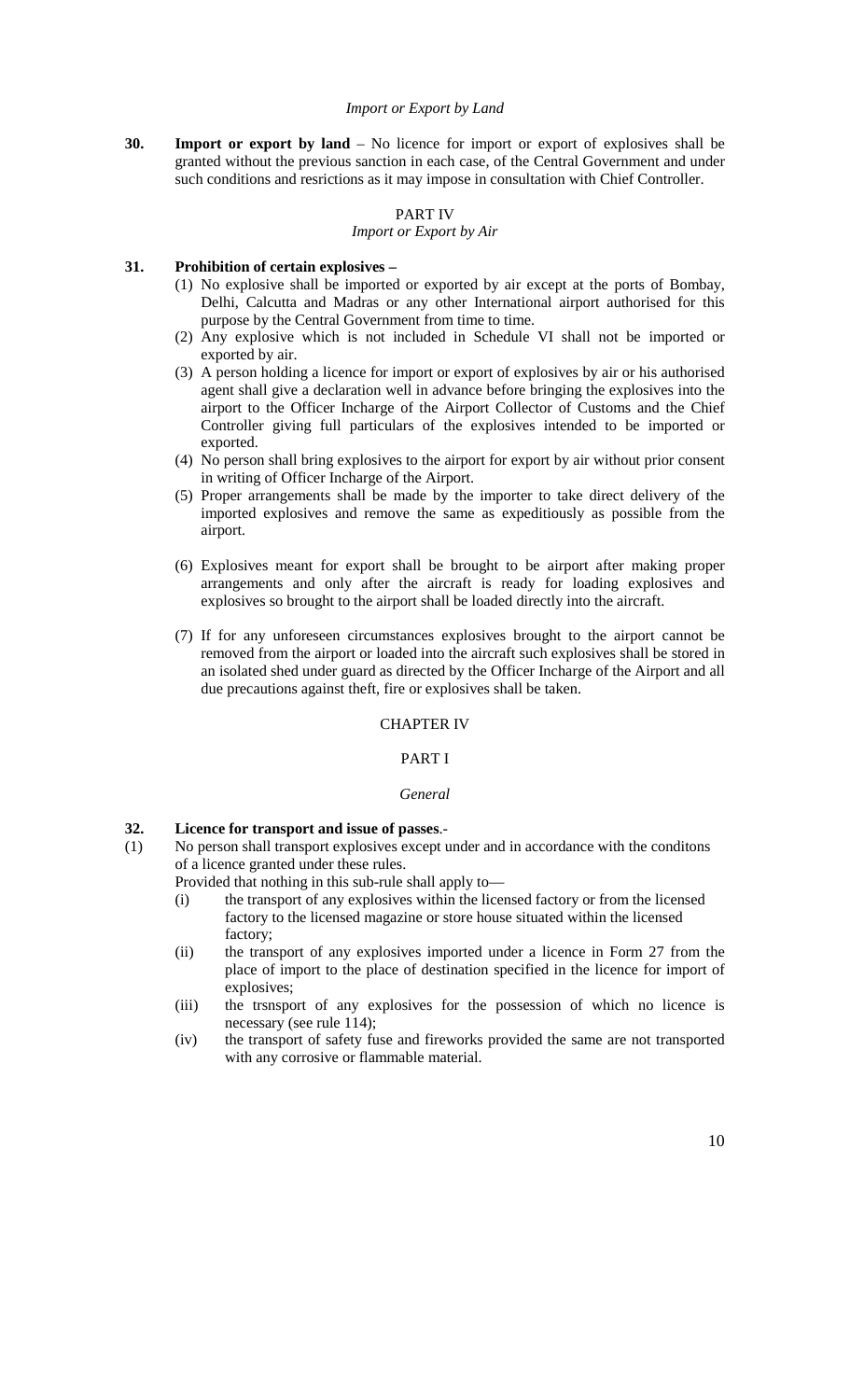- (2) Every consignment of explosives transported under licence shall be accompanied by a pass issued by the consignor in Form 16.
- (3) Such pass shall be attached to the way-bill, invoice or despatch note as the case may be.
- (4) A copy of every pass issued under sub-rule (2) shall forthwith be sent by the consignor to—
	- (i) the licensing authority who issued the licence for transportation of explosives;
	- (ii) the Controller of Explosives in whose jurisdiction the place from which the consignment is sent is situated;
	- (iii) the Controller of Explosives in whose jurisdiction the place to which the consignment is sent is situated.
- **33. Restrictions on transportation of different explosives in the same carriage**.—Any explosives of  $5<sup>th</sup>$  (Fulminate) class or detonator or any other explosives of  $6<sup>th</sup>$ (Ammunition) Class containing its own means of ignition or initiation, or an explosive of  $7<sup>th</sup>$  (Fireworks) class shall not be transported in the same carriage, or save as provided in rule 49 in the same vessel and shall not be conveyed or handled with any explosives not of the class and division to which it belongs.

# **34. Certificate of safety**.—

- (1) Before transporting or tendering for transport an explosive of  $3<sup>rd</sup>$  (Nitro-compound) class or of the  $4<sup>th</sup>$  (Chlorate mixture) class, the consignor shall attach to the consignment not a valid certificate in Form I or certified copy thereof granted by testing officer.
- (2) The certificate referred to in sub-rule (1) shall be valid for a period of 12 months from the date on which it was granted: Provided that in the case of explosives containing Nitro-glycerine which are not used as propellants such certificate shall lapse on the  $31<sup>st</sup>$  July following and fresh certificate may at the discretion of the Railway Administration concerned, be demanded for explosives to be transported by rail during the period from  $1<sup>st</sup>$  April to  $31<sup>st</sup>$  July if the original certificate has been granted earlier than 30<sup>th</sup> of September preceding.
- **35. Transport in passenger carriages and vessels**.—Save as otherwise expressly provided in these rules, no explosive shall be transported in any carriage vessel or aircraft playing for or carrying passengers on hire.
- **36. Maximum consignments allowed**.—The quantity of explosives transported shall not exceed-
	- (i) 10 tonnes or half the carrying capacity of a Railway wagon whichever is less;
	- (ii) 10 tonnes or the maximum carrying capacity of a road van licensed under these rules by a Regional Transport Authority, whichever is less, in any one carriage other than a Railway wagon:

Provided that if the explosives to be transported is of  $2<sup>nd</sup>$  class the quantity of explosives shall not exceed 15 tonnes or the maximum carrying capacity of the van whichever is less;

- (iii) one tonne in any animal drawn carriage;
- (iv) 22.5 tonnes in any one boat;
- (v) quantity specified in Schedule VI in any one aircraft.

## **37. Despatch of explosives to carriers for transport**.—

- (1) No person shall despatch any explosives to a carrier other than the Railway Administration for the purpose of transport.
- (2) No person shall despatch any explosive to the Railway Administration for the purpose of transport unless—
	- (a) he has given the Station Master a notice in writing—
		- (i) of his intention to tender such explosives;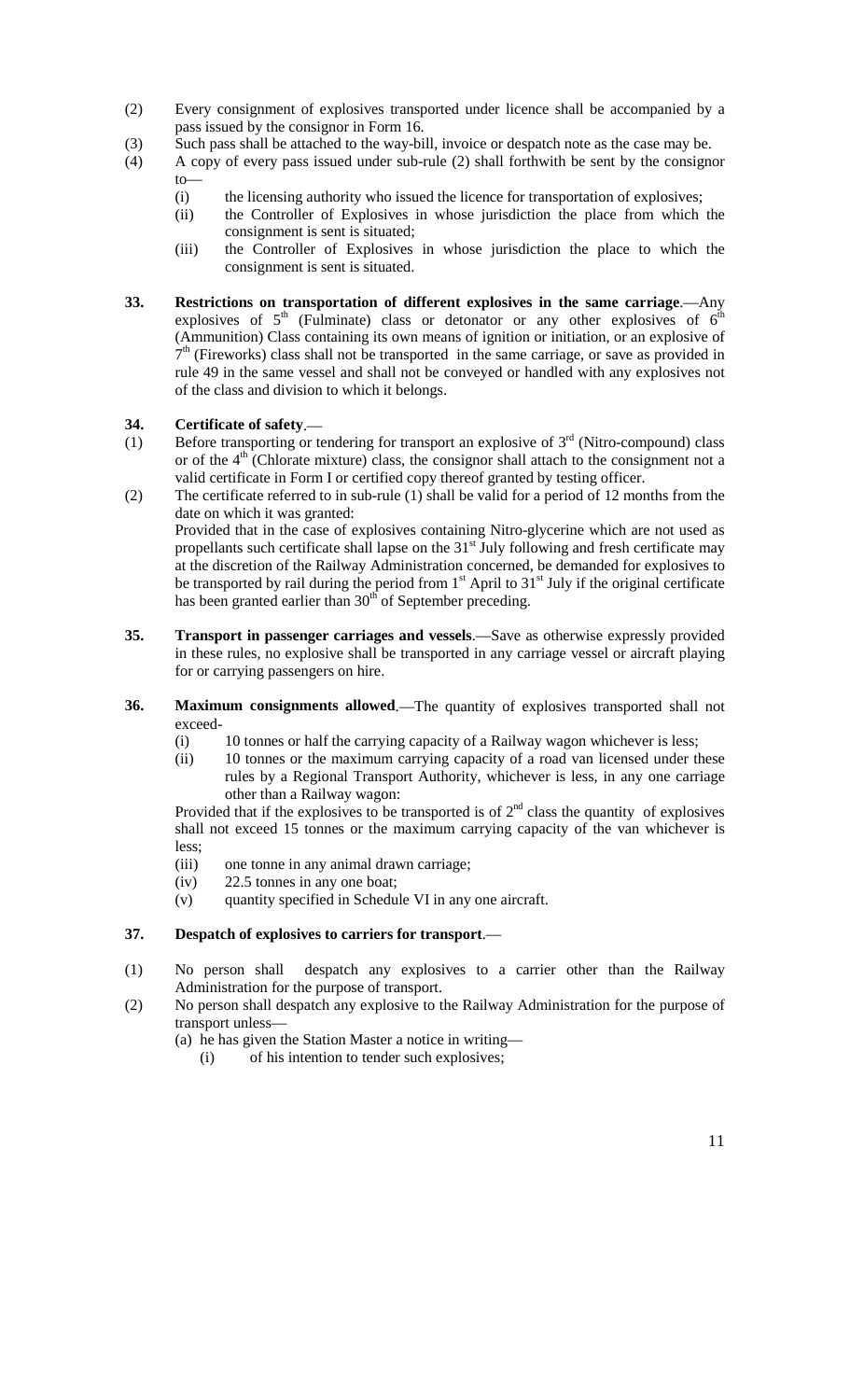- (ii) certifying that the explosives has been packed and marked in accordance with rules 8 and 9;
- (iii) stating the true name, description and quantity of explosives to be transported.
- (b) He has received a reply and intimation in writing from the Station Master that he is prepared to receive the explosive for immediate despatch;
- (c) He has received a confirmation from the consignee regarding readiness to receive explosives as authorised under these rules.
- (3) No person shall bring, send or forward to, or upon any Railway any explosives which a Railway administration has by any notice of regulation for the time being in force notified that it will not receive.

## **38. Place and time of loading and unloading**.—

- (1) Every explosive shall be loaded and unloaded at a safe distance from the station buildings, passenger platforms, dwelling houses, factories, public buildings and other buildings or places where persons assemble or any flammable or other hazardous goods are stored or handled.
- (2) Every explosive intended for transport by road whether under a licence or otherwise shall be loaded only near a licensed magazine, licensed store house or other licensed premises.
- (3) Loading of explosives after sunset within a licensed factory may be carried out up to 22.00 hours at a well-illuminated place approved by the Chief Controller.
- (4) Nothing in Rule 13 and sub-rule (1) shall apply to any operations connected with the transport of explosives by passenger train or by a "pick up" or "van " goods train used for the transport of small consignments or in the brake van of mixed train.
- **39. Carriage or vessel or aircraft to be in readiness for loading**.—No explosives shall be brought to any place of loading until the carriage or vessel or aircraft into which it is to be loaded is at that place in readiness to receive it.
- **40. Carriage or vessel or aircraft to be incharge of a competent person**.—
- (1) A carriage other than a railway carriage or vessel or aircraft transporting explosives shall at all times be in charge of and constantly attended by competent person experienced in the handling of explosives and appointed by the owner of such carriage of aircraft or master of the vessel. Such person shall supervise all loading or unloading operations and shall take all due precautions in regard to explosives until completion of the receipt and storage or discharge thereof.
- (2) The person in charge of a carriage or aircraft or vessel shall not drive, conduct or maneuver such carriage or vessel or aircraft in a dangerous or negligent manner.

## **41. Protection from fire or explosion**.—

- (1) No carriage or aircraft or vessel shall be used for transporting explosives unless all iron or steel therein with which a package containing any explosive is likely to come in contact is effectually covered with lead, leather, wood, cloth or other suitable material.
- (2) Where the weight of the explosives transported in any carriage exceeds 1000 kgs. they shall be placed in the interior of the carriage which shall be enclosed on all sides with wood or metal so as effectually to protect the explosives from communication of fire and the carriage shall locked.
- (3) Where the weight of the explosives trasnported in any vessel exceeds 1000 kgs. they shall be placed in the hold of the vessel which shall have a closed deck and closely fitting hatches and double, water-tight bulk heads shall be provided at each end of the hold where the explosives are stowed and the hatches shall be locked.
- (4) Where the explosives carried in carriage or vessel do not exceed 1000 kgs. in weight, the explosives shall, unless they are conveyed in the manner specified in sub-rule (2) or subrule (3), as the case may be, be completely covered with fireproof cloth tarpaulin or any other suitable material as effectually to project the explosives from communication of fire.
- (5) All doors, hatches and covering of every compartments or hold containing explosives in or on any carriage or vessel shall be kept closed and secured except when explosives are being loaded or unloaded into, onto or from it.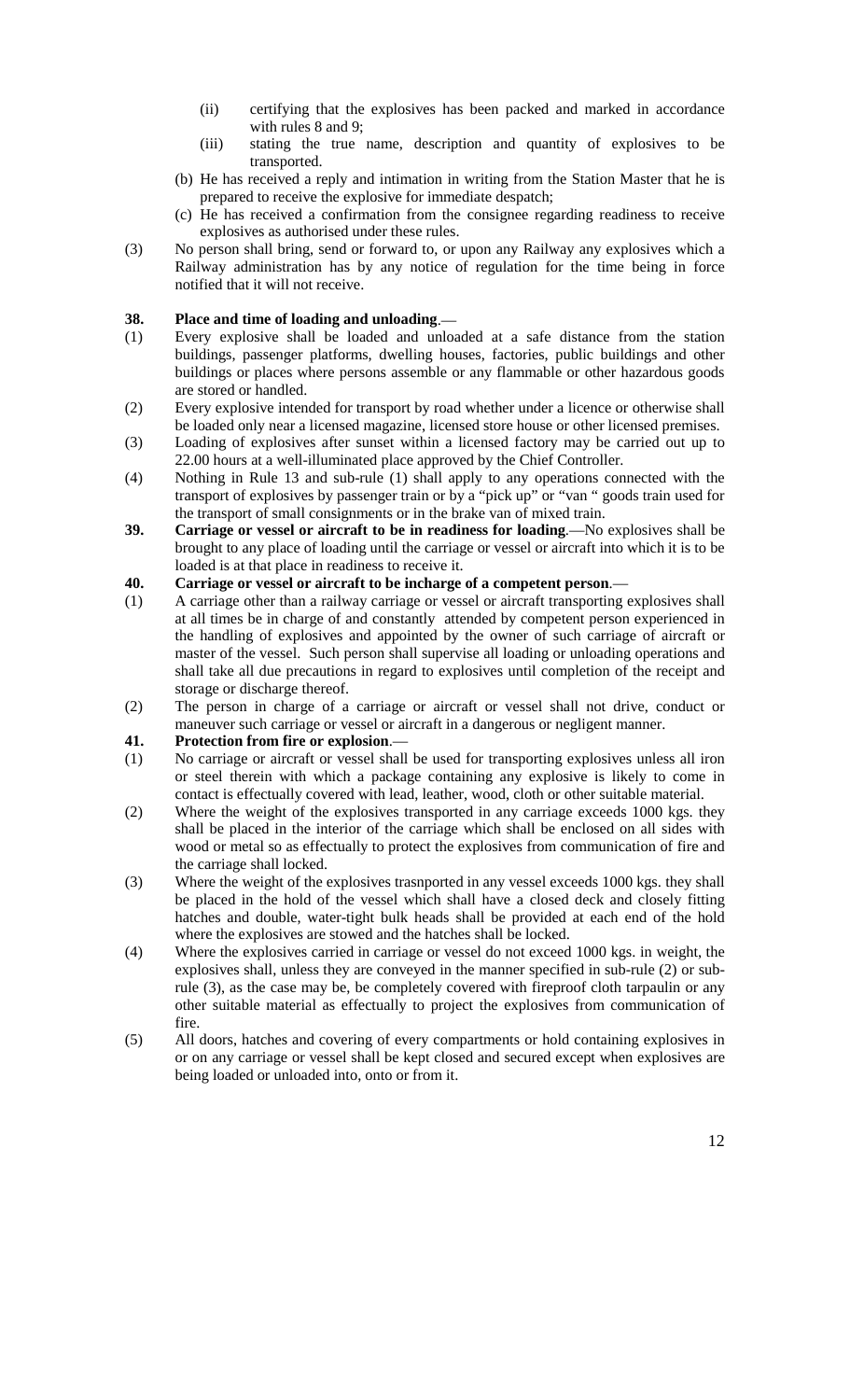- (6) When explosives are being carried or on a carriage or aircraft or vessel, they shall be kept away from anything whether in the carriage or vessel or elsewhere that would be liable to cause them to ignite or explode.
- **42. Delay in transit to be avoided**.—If the quantity of explosives transported in any carriage or vessel exceeds 25 kgs. the person or persons incharge of such carriage or vessel shall not stop or delay at any place for a longer time than may be reasonably necessary, not stop unnecessarily at any place where such stopping would be attended with danger to public.
- **43. Repairs to conveyance**.—Before any repairs or alterations are commenced in any part of a vessel in which explosives are being, or have been transported, all due precautions should be taken to remove all such explosives, or any remnants thereof, and the space in such carriage or vessel in which such explosives have been carried shall be thoroughly washed out to ensure that no remnanst of explosives remain therein.
- **44. Small quantities of fireworks exempted**.---Nothing contained in rules 35, 40 and 41 shall apply to the transport of manufactured fireworks in the custody of a person entitled to possess them without a licence under rule 14 provided that not more than 2.5 kgs. of manufactured fireworks, securely packed, shall be so transported in any motor vehicle licensed for conveyance of more than six passengers.
- **45. Safety distances between carriages and boats**.—Where the explosives in two or more carriages, other than motor vehicles or in two or more boats, travelling in company exceed the maximum quantity in rule 36 for any one carriage or boat, such carriages or boats shall not approach within 50 metres of one another: Provided that—
	- (a) nothing in this rule shall apply to the transport of explosives by rail;
	- (b) the Conservator of the port may waive the requirement within the limit of a port if in his opinion it is impracticable to secure compliance within this rule.

#### PART II

## Transport by water

- **46. Notice of loading on or unloading from ships**.—No explosive shall be loaded on or unloaded from a ship within the limits of a port unless 48 hours' notice in writing of the intended time and place of such operation has been given to the Conservator of the port.
- **47. Stemer fires and lights**.—No explosives shall be loaded on or unloaded from any ship—
	- (a) unless the engine room fires have been previously carefully banked up, and all other fires and lights extinguished;
	- (b) while the ship is attached to or alongside of any steam vessel or steam tug unless the engine room fires of such steam vessel or steam tug, have previously been carefully banked up and all other fires and lights have been previously extinguished:

Provided that nothing in this rule shall prevent the employment of an artificial light or ship's signal lights of a type approved in writing by the Chief Controller in areas outside the port limits and by the Conservator of the port within the port limits:

Provided further that a steam tug may be employed at the port of Madras to place boats alongside a ship carrying explosives or to remove them but no loading or unloading operations shall be carried on so long as a tug is within a distance of 50 metres from the ship.

- **48. Stowage**—No explosives shall be stowed in a ship except in accordance with regulations contained in the Merchant Shipping Carriage of Dangerous Goods Rules, 1978 (Annexure I).
- **49. Conveyance of explosives on special trade passenger ships**.—Any authorized explosives satisfying the requirements of clauses (b) and (c) of sub-rule (2) of rule 21 may be transported in a properly constructed magazine on a trade passenger ship to which Part VIII of the Merchant Shipping Act, 1958 (44 of 1958-Annexure II) applies being a home trade ship as defined in clause (16) of section 3 of the said Act: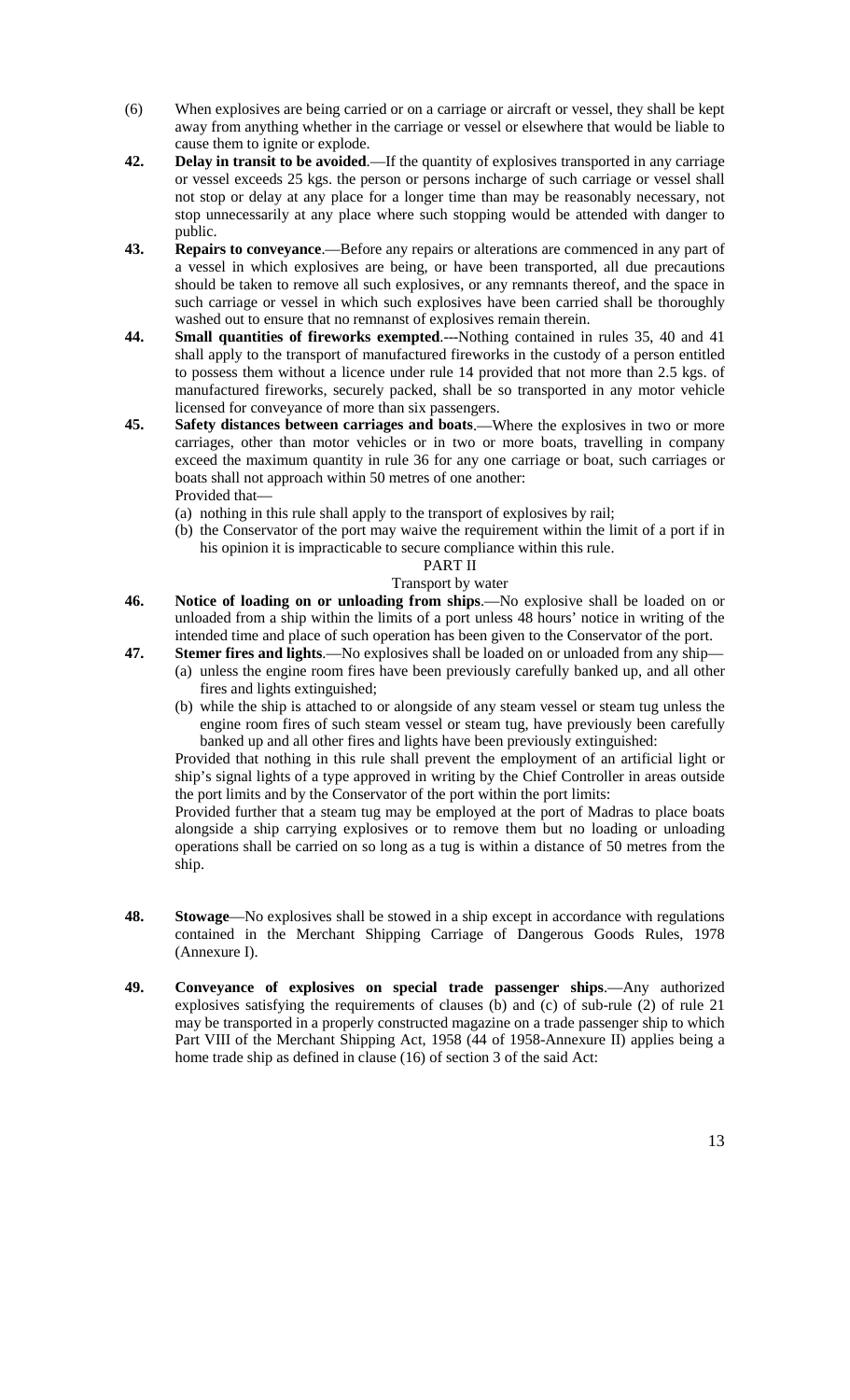Provided that—

- (a) the consignor satisfies the certifying officer referred to in section 243 of the Merchant Shipping Act, 1958 (44 of 1958-AnnexureII) that no other means of conveying the explosives are available;
- (b) the magazine complies in all respects with the specifications for magazines in ships laid down by the Board of Trade and is approved by the Surveyors of the Mercantile Marine Department;
- (c) the explosives are packed and marked in accordance with these rules;
- (d) detonators are not carried in the same hold as other explosives; and
- (e) the hold containing the magazine does not contain any other hazardous or flammable goods at any time during which the magazine is in use for the carriage of explosives.
- **50.** Conveyance of explosives on passenger vessels**.—**
	- (1) The following explosives may be carried in a passenger vessels, namely:
		- (a) any explosives not exceeding 2.5 kgs. in weight other than a fulminate (Class 5), ammunition containing its own means of ignition (Class 6, Division3) or fireworks (Class 7); and
		- (b) detonators not exceeding 200 in number and certified in writing by the licensee not to contain in the aggregate more than 225 gms of explosives: Provided that—
		- (i) previous notice is given to the person in charge of the vessel in which the explosive is intended to be conveyed;
		- (ii) all the precautions are taken to prevent accidents by fire or explosion;
		- (iii) Detonators are not carried in the same compartment as other explosives.
	- (2) Nothing in rules 13, 40, sub-rule (5) of rules 41,  $\overline{47}$ , 51 to 54 and 57 shall apply to explosives carried in a passenger vessel under sub-rule (1).

## **51. Anchorage of vessels carrying explosives**.—

- (1) Every vessel having explosives on board and entering a port shall be anchored at such anchorage as the conservator of the port shall appoint in this behalf and shall not leave such anchorage without the general or special order of the Conservator of the port and subject to such conditons as may be specified in the order.
- (2) Such anchorage shall in no case be the same as that for vessels laden with petroleum and shall be at such distance from the anchorage for vessels laden with petroleum as to render it impossible for a fire originating at the former anchorage to affect vessel anchored at the later.
- **52. Red flag or warning light to be exhibited**.—Every vessels having explosives on board exceeding 50 kgs. in weight shall while approaching or leaving a port and during the time that it remains within the limits of the port or on any inland water exhibit conspicuously- (a) between sunrise and sunset a red flag not less than 1 metre square, and
	- (b) between sunset and sunrise a single red light visible all round the horizon.
- **53. Vessels to lie singly**.—Every vessel wholly or partly laden with explosive shall lie singly and be kept at a distance of at least 50 meters from any other vessel except during the actual transshipment of explosives, when one boat may lie alongside on each side of a ship, boat or floating magazine and two ships may lie alongside each other.
- **54. Vessels not to lie alongside magazine, jetties, etc.**—No vessel having any explosive on board shall lie alongside any vessel, floating magazine, quay wharf, jetty and land or landing stage except for the purposes of loading or unloading and then only during the time necessary for the actual loading or unloading of such vessel and shall proceed on its voyage without delay except such delay as may be unavoidable in consequence of tide or weather.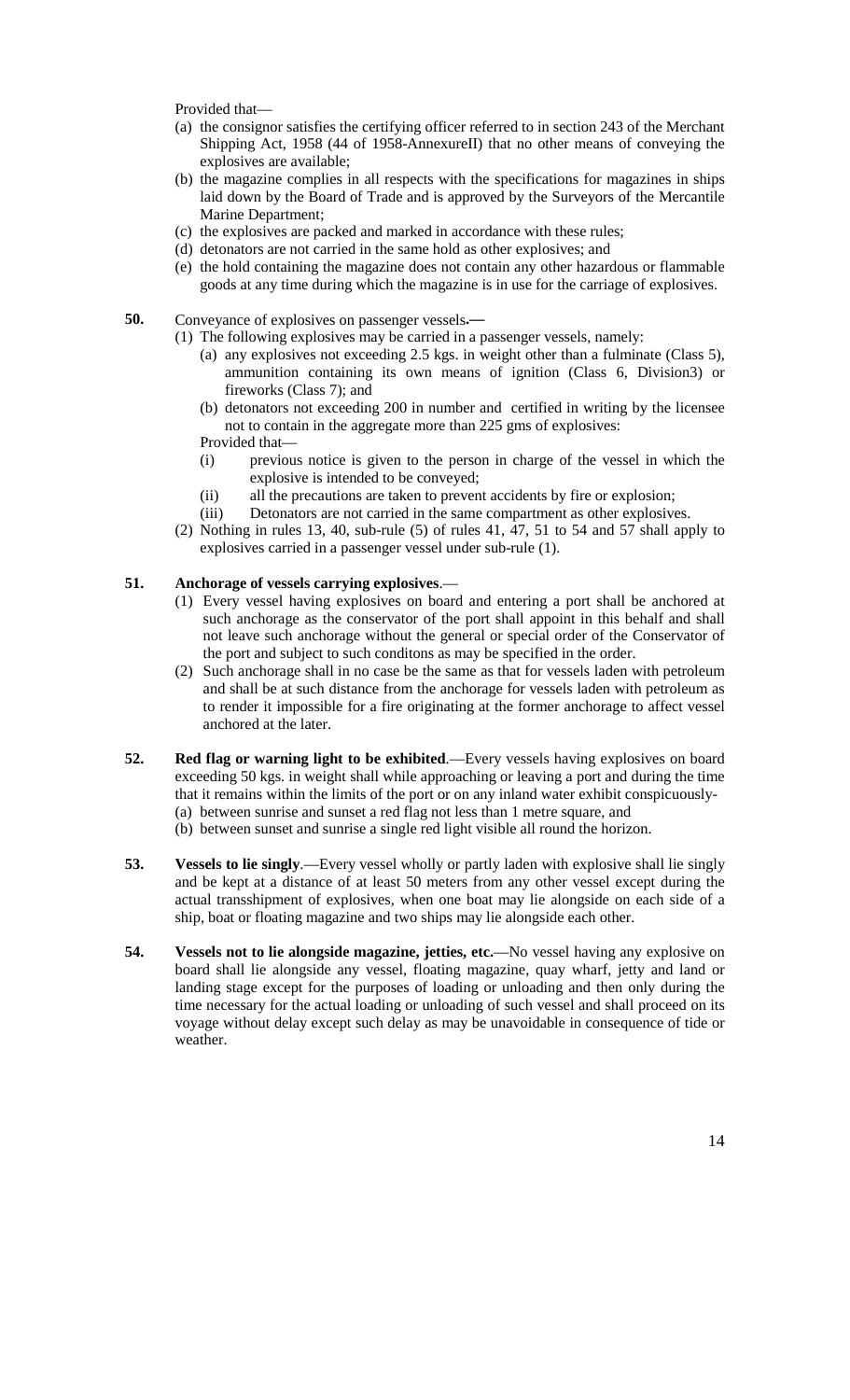**55. Loading and unloading prohibited while a vessel is underway**.—No explosives exceeding 450 kgs. in weight and no detonators shall be loaded or unloaded while a vessel is underway.

**Explanation**.—A vessel is 'underway' when she is not at anchor or moored or made fast to the shore or a ground.

- **56. Place of loading and unloading within a port area**.—Explosives shall within the limits of a port, be loaded from, landed at, brought into or deposited upon, only such quay or other place as the Conservator of the Port may by general or special order direct.
- **57. Cushion to be used**.— A cushion properly stuffed with oakum and covered with leather, or one of such other kind as the Conservator of the port may from time to time approve, shall be used in shipping an explosive in any vessel or in landing it upon any wharf of other landing place within the limits of a port.

# **58. Ships to handle explosives with despatch**--

- (1) Ships arriving in a port with explosives intended to be landed at the port shall discharge them with all reasonable despatch, and ships taking explosives on board shall proceed to sea with all reasonable despatch.
- (2) No ship or boat shall retain on board any cargo of explosives and remain in the port for a period longer than three days:

Provided that the conservator of the port in consultation with Chief Controller may extend such period under such conditions as deemed fit if he is satisfied that such extension of period is considered necessary

#### . **59. Boats to be licensed**.—

- (1) No boats shall be used for the transport of explosives exceeding 1,000 kgs in weight except under and in accordance with the conditions of the licence granted-
	- (a) by the Conservator of the port in the case of a boat plying within the limits of a port, or
	- (b) by an officer appointed by the Central Government in the case of a boat plying in areas outside port limits.
- (2) The licence shall specify the maximum quantity of explosives the boat is authorised to carry which quantity shall be fixed in consultation with the Chief Controller.
- (3) Every licence granted under sub-rule (1) shall remain valid for a period of— (a) four months in the case of a boat plying within the limits of a port; and
	- (b) one year in the case of a boat plying in areas outside port limits.
- (4) The licence referred to in sub-rule (1) shall be granted or renewed in such form and on payment of such fees as may be specified by the Central Government.
- (5) A copy of every licence granted in sub-rule (1) shall be forwarded to the Chief Controller.
- (6) Every person in charge of any boat licensed under sub-rule (1) shall, when required so to do by an officer mentioned in rule 179, produce the licence of such boat for inspection.

## **60. Buoy to be carried**.—

- (1) Every boat carrying explosives within the limits of a port shall carry on deck a buoy with a rope 27 metres length and 7.50 cms. Diameter, one end of the rope being attached to the buoy and the other end to the boat. The rope shall be attached to such part of the boat as is most clear of spars gear or other obstruction and at such point as is approved by the licensing authority under rule 59.
- (2) The buoy shall be a drum painted red measuring not less than 55 cms. In length and 35 cms. In diameter, properly strapped with an iron band in the middle and having a ring attached for securing the rope.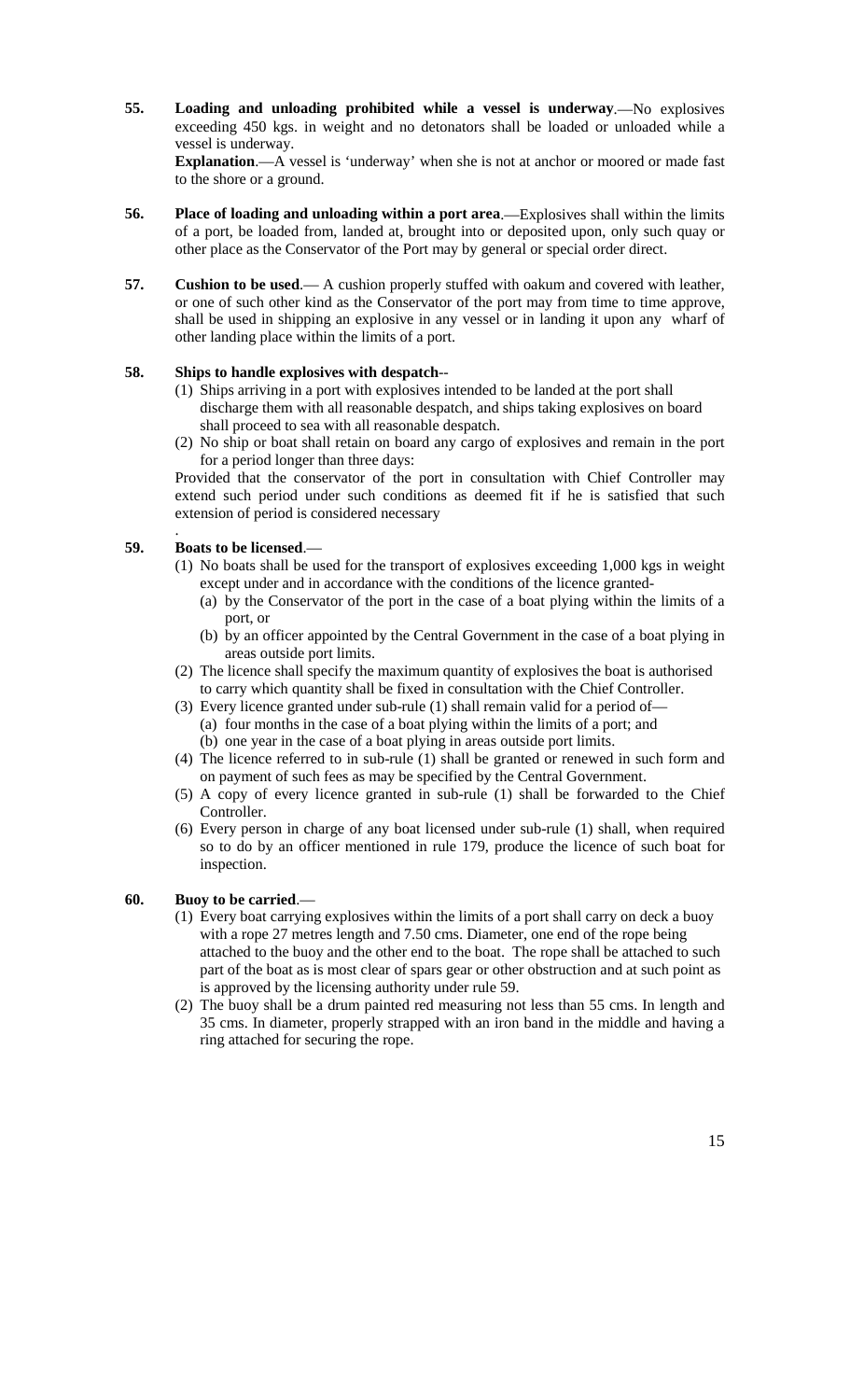- **61. Smoking, fire, dangerous articles and other cargo prohibited**.—The following shall not be permitted on board any boat which has explosives on board—
	- (i) fire or light of any description other than the warning lights referred to in rule 52;
	- (ii) smoking;
	- (iii) any substance of an inflammable nature or liable to spontaneous ignition;
	- (iv) any substance liable to cause or communicate fire or explosion,
	- (v) any other cargo, unless the carrying of such other cargo, has been specially authorized in writing by the Conservator of the port within port limits or by Chief Controller in areas outside port limits:

Provided that nothing in this rule shall apply to the transport of explosives in a mechanically propelled boat subject such conditions as may be specified by the Chief Controller.

# PART III

#### *Transport by Rail*

**62. Rail vans to be approved**.—No explosives other than safety fuse and fireworks shall be transported by rail except in a van specially constructed for the carriage of explosives and of a type approved by the Chief Controller and the Railway Board.

## **63. Making of railway carriage**.—

- (1) On each side of every railway carriage containing any explosive there shall be affixed in conspicuous characters by means of a securely attached label or otherwise the word "Explosives".
- (2) Nothing in sub-rule (1) shall apply in a carriage containing explosives trasnported in accordance with the provisions of clause (b) of rule 64 or rule 69.
- **64. Transport of explosives with ordinary goods**.—Notwithstanding anything contained in rule 62, the following explosives may be transported by any train other than a passenger or mixed train in a carriage not carrying any article or substance liable to cause or communicate fire or explosion:
	- (a) any quantity of safety fuse for blasting;
	- (b) any other explosive approved by the Chief Controller for the purpose of this rule provided such explosive is packed in metallic cases or cylinders which fulfil all the requirements of these rules and are of a pattern approved by the Railway Administration and the Chief Controller.
- **65. Position of railway carriages**.—Every railway carriage containing explosive shall be placed as far away as practicable from the engine and shall be close-coupled to the adjoining carriages not loaded with explosives or other articles or substances of flammable or hazardous nature, provided that—
	- (a) on the Darjeeling-Himalayan Railway carriages containing explosives need not be close-coupled;
	- (b) on the Nilgiri and Karaikal-Peralam Railways, only one carriage need intervene between the engine and carriages containing explosives;
	- (c) on the electrified section of Railways when trains are hauled by electric locomotives, no carriages need intervene between the engine and the carriage containing explosives.
- **66. Maximum quantity of explosives to be trasnported by rail**.—Not more than 5 carriages containing explosives shall at any one time be loaded or unloaded at or on any railway station or wharf and not more than 10 carriages containing explosives shall be attached to or transported by any one train.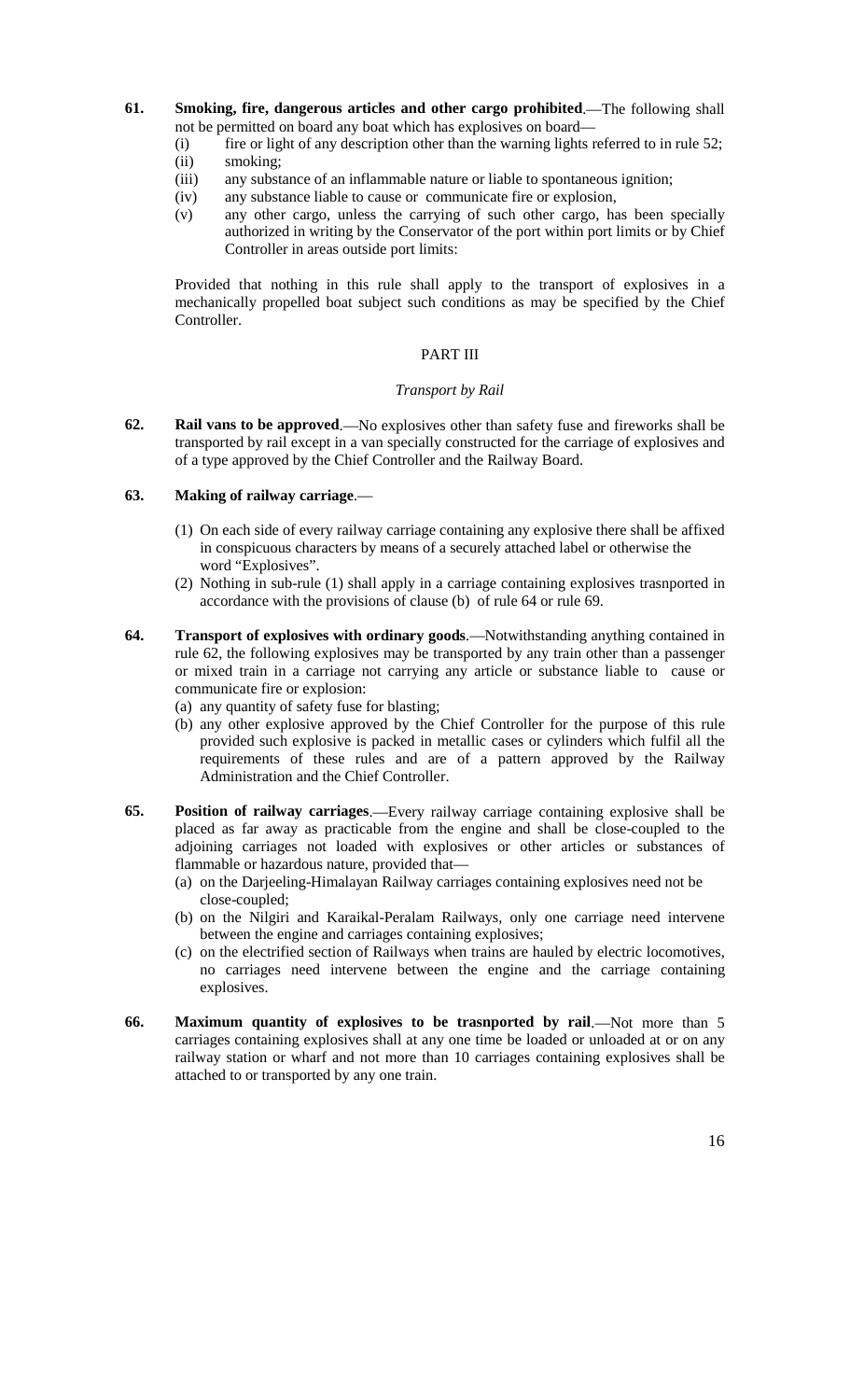- **67. Prohibition on passenger or mixed trains**.—No explosive shall be transported by any passenger or mixed train.
- **68. Despatch of explosive vans by mixed trains**.—Notwithstanding anything contained in rule 67, any explosive may be transported by a mixed train in vans specially approved under rule 62 on any line or section on which goods trains are not running subject to the following conditions:
	- (a) Not more than 3 such vans containing explosives shall be hauled at any one time.
	- (b) There shall be not less than 3 carriages between the vans containing explosives and the engine and between such vans and the passenger carriages.
	- (c) The vans containing explosives shall be close-coupled to the adjoining carriages and to each other.
	- (d) Immediately on entering on any section upon which goods trains are running, the vans containing explosives shall be detached from the mixed train.
- **69. Conveyance of explosives by passenger or mixed trains**.—Notwithstanding anything contained in rules 62 and 67, the following explosives may be trasnported by passenger or mixed trains:
	- (i) Safety fuses for blasting.
	- (ii) Explosives of the 3<sup>rd</sup> (Nitro-compound) class, other than propellants, in the form of cartridges not exceeding in the aggregate 2.5 kgs. in weight, provided no detonators are carried in the same compartment.
	- (iii) Detonators to the number of 200 if the amount of explosives in the package or package containing detonators does not exceed in the aggregate 225 gms. provided—
		- (a) a certificate to such effect is tendered by the consignor; and
		- (b) no ther explosive is carried in the same compartment.
	- (iv) Sporting powders and propellants packed in double packages prescribed in Schedule II, provided—
		- (a) the explosive is contained in tin canisters containing not more than 5 kg. Each packed in a stout wooden case with a completely spark-proof outer cover of tin or zinc or in a metal case or cylinder of a pattern approved by the Chief Controller;
		- (b) no outer case contains more than 12.5 kg. Of explosives; and
		- (c) the total consignment by one train does not exceed in the aggegate 37.5 kgs.
- **70. Receipt of consignment of explosives by railways**.—Consignments of explosives intended to be transported by rail shall be received only—
	- (a) by a servant authorised by the Railway Administration concerned to receive dangerous goods;
	- (b) at such times between sunrise and sunset and at such places within railway premises as the Railway Administration may specify in this behalf.
- **71. Shunting**.—No shunting of carriages containing explosives shall be carried out on any railway save under the superintendence of duly authorised officer who shall be responsible that—
	- (a) when the train is being marshaled carriages loaded with explosives shall not be shunted by a locomotive unless they are separated from any engine by not less than three carriages containing no explosive or easily inflammable substance;
	- (b) during the shunting of carriage containing explosive, the speed of all movements shall not exceed 8 kilometers an hour; and
	- (c) no loose shunting take place.

## **72. Delivery to and from railway premises.—**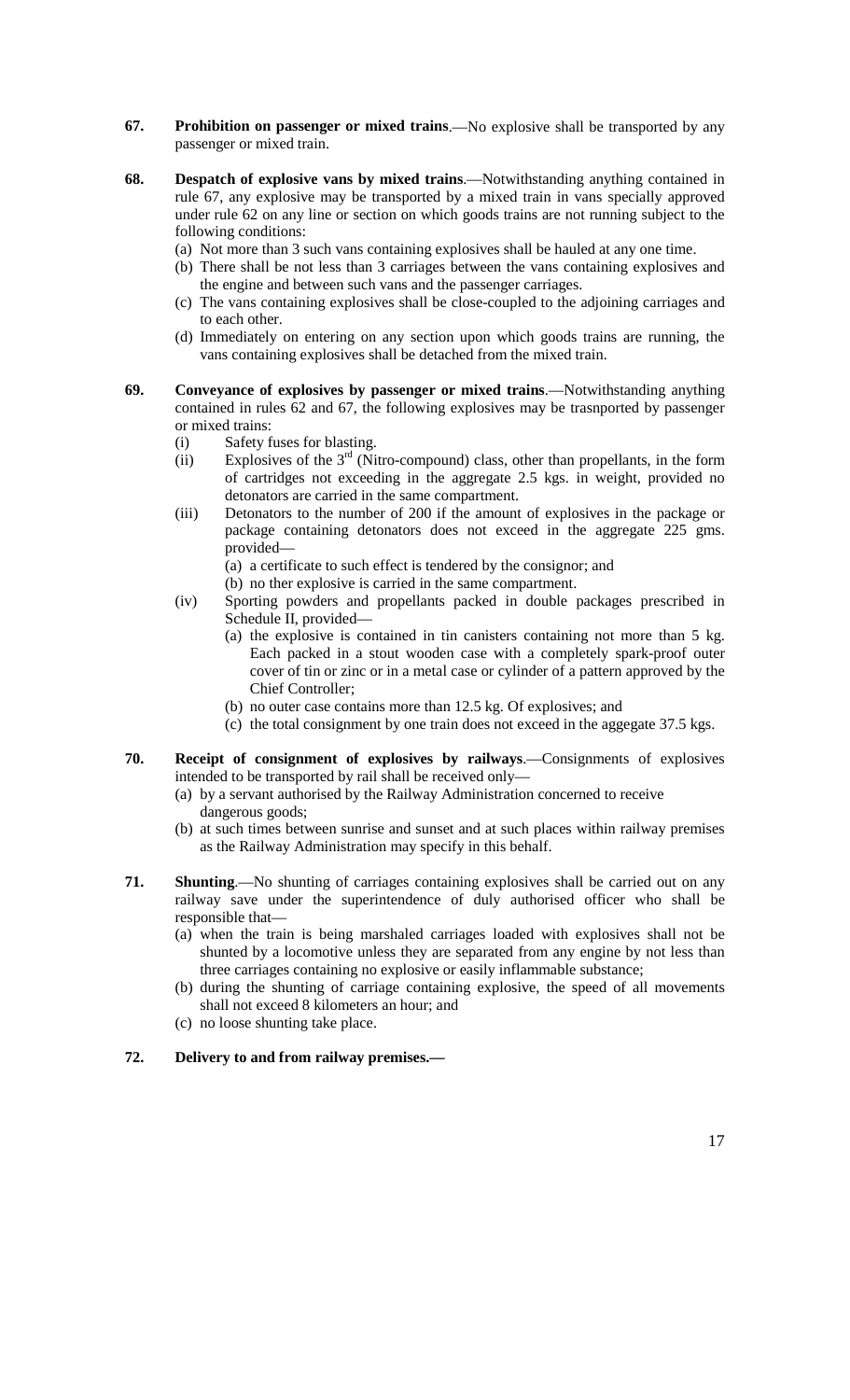- (1) Packages containing any explosive shall be removed by the consignee from the station, wharf or depot of the railway to which they have been transported as soon as practicable and with all due diligence after arrival.
- (2) If the packages are not removed within the twelve hours of daylight following their arrival the packages and contents may be forthwith returned to the consignor at his risk and expense.
- (3) Every package containing an explosive shall until removed, returned or despatched be kept in a safe place under the special direction of the Station Master at a safe distance from the station buildings under the police guard if necessary and shall be completely covered with tarpaulins or other suitable material.

## **73. Power of r ailway administration**.—

- (1) Where a Railway Administration suspects that an explosive or carriage or package containing an explosive does not comply with any of these rules, the Administration may—
	- (a) prevent the entry of such explosive, carriage or package upon their premises or refuse to receive or transport them; or
	- (b) at any time open or require such carriage or package to be opened to ascertain the facts.
- (2) If any explosive or any carriage or package containing explosives is found not to comply with any of these rules, the Railway Administration may return such explosives carriage or package to the consignor at his risk and expense.
- (3) Where any explosive or any carriage or package containing explosive not complying with these rules cannot in the opinion of the Railway Administration be returned to the consignor under sub-rule (2) without undue risk the Administration may, in consultation with the Chief Controller and in such manner as he may specify, destroy at the consignor's risk and expense the explosives or the contents of the carriage or package.
- **74. Explosives not to be carried across railway bridges**.—No explosives shall be carried otherwise than by rail across any railway bridge which reasonable facilities for the transport thereof by rail are afforded by the Railway Administration: Provided that nothing in this rule shall apply to—

(a) safety fuses for blasting in any quantity; or

(b) gunpowder or nitro-compound not exceeding 5 kgs. or any quantity of ammunition, Class 6, Divisions 2 and 3.

#### PART IV

#### Transport by road

# **75. Streets, public places and other specified areas**.—

- (1) No person shall transport or cause to be trasnported any explosive on any road within the limits of a municipality or contonment where such road is specifically prohibited for plying vehicles carrying explosives.
- (2) Nothing in sub-rule (1) shall apply to—
	- (a) any explosive of  $7<sup>th</sup>$  (fireworks class, or safety fuse; or
	- (b) other explosives not exceeding 5 kgs. in weight.
- **76. Licence for road vans**.—No person shall transport or cause to be transported any explosives in a road van unless such vehicle is licensed under these rules to carry explosives.

# **77. Restriction on transport of explosives by vehicles other than road vans**.—

(1) No explosive shall be transported by any carriage which is not a road van: Provided that any explosive may be transported by any carriage, which is not a road, van if the distance from the place of loading to the place of destination does not exceed 10 km. And the following conditions are complied with: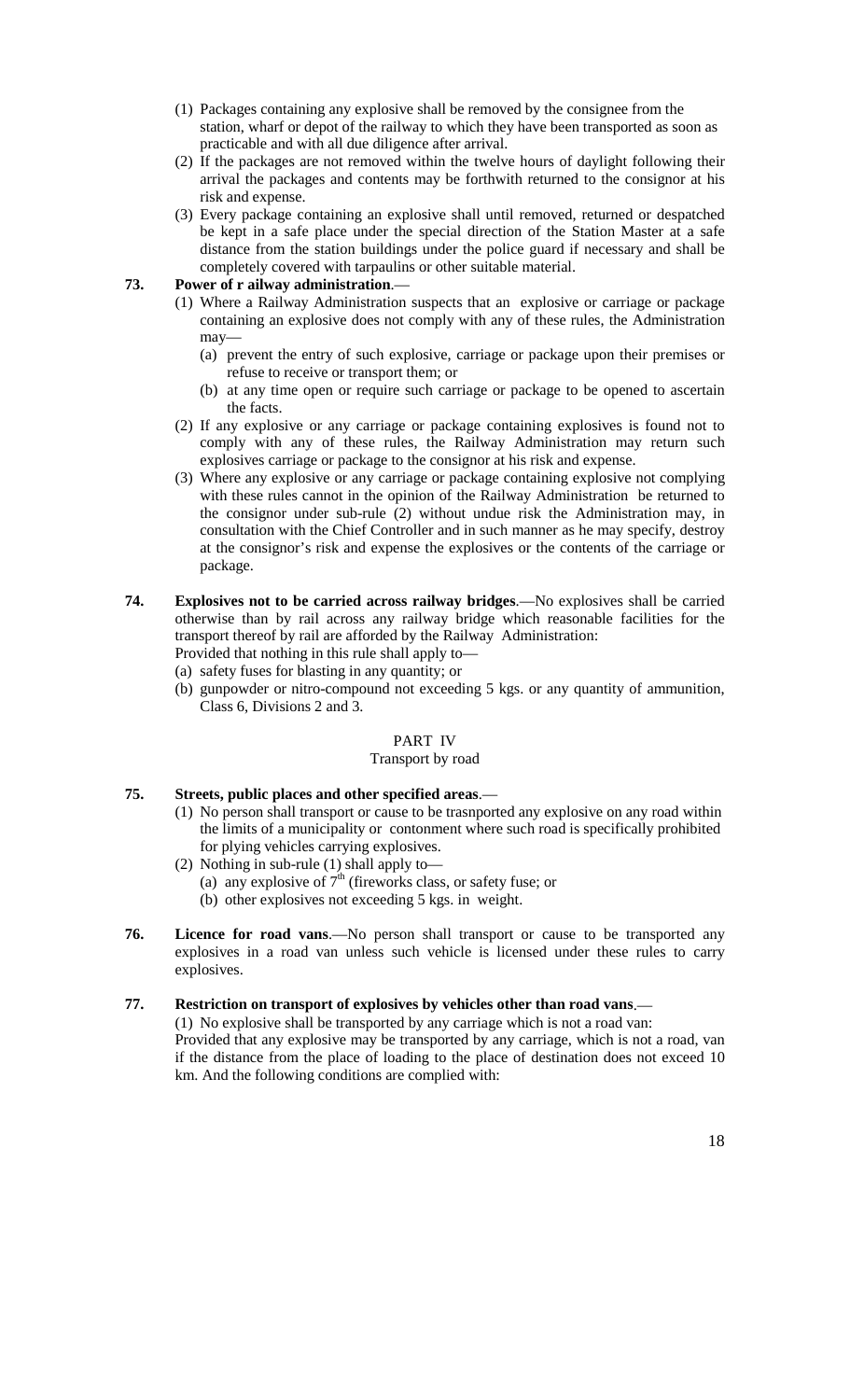- (a) the transport of explosives is restricted to the period between sunrise and sunset;
- (b) the explosives are accompanied by at least two able-bodied guards;
- (c) a red flag is displayed on each cart;
- (d) the packages containing explosives are suitably covered by a tarpaulin, and secured.
- (2) Nothing in sub-rule(1) shall apply to transport of safety fuse or fireworks.

#### **78. Loading of explosives**.—

- (1) The person incharge of loading explosives into a vehicle or aircraft for carriage shall ensure that the explosives are stowed in such a manner that—
	- (a) during normal course of transport they will not move and will be protected against friction and bumping; and
	- (b) should it become necessary to unload any of the explosives, those remaining can be restowed with as little distrubance as possible.
- (2) No person shall load or unload explosives onto or from a licensed vehicle, except when the engine of the vehicle is stopped, the wheels choked and the hand brake applied.
- **79. Restriction on use of towed vehicles**.—No person shall transport explosives in any towed vehicle or tow any vehicle transporting explosives.
- **80. Carriage of explosives with other substance prohibited**.—No other goods shall be carried with explosives in any vehicle:

Provided that not more than 1000 kgs. of fireworks may be carried along with other goods not being flammable and hazardous in nature.

## **81. Loading, unloading, maintenance and operation of road vans**.—

- (1) After the loading or unloading of explosives in or from any such vehicle is commenced, the operation shall not be stopped until completed and shall be completed as expeditiously as possible.
- (2) No bale hooks or other metal tools shall be used for the loading, unloading or handling of packages containing explosives nor shall any package or container of explosives be thrown or dropped during such operation.
- (3) The vehicle shall be regularly checked to see that—
	- (a) the fire extinguishers are filled and in working order;
	- (b) the electric wiring is completely insulated and firmly secured;
	- (c) the fuel tank and feed lines have no leaks;
	- (d) the chassis, engine, inside and bottom of the body are clean and free from surplus oil and grease;
	- (e) the brakes and steering apparatus are in good condition; and
	- (f) the spare tyre and wheel are in a fixed position.
- (4) Explosives shall not be loaded on or in a vehicle unless the vehicle has been periodically serviced in accordance with the instructions specified in the service manual by the manufacturer of the motor vehicle.
- (5) The fuel tank or a vehicle carrying or containing an explosives shall not be filled except in case of necessity, in which case the engine shall be stopped, the ignition shut-off and the tank filled only at a place where filling is not a danger to the public safety. The driver of the road van shall supervise filling of fuel tank keeping a fire extinguisher ready by his side.
- (6) The driver or operator of a vehicle carrying or containing an explosive shall not stop unnecessarily or for a longer period than is reasonably required, stops at places where the public safety would be endangered shall be avoided:

Provided that where a road van transporting or containing explosives is parked over night due to the re a sons beyond the control of licensee or the driver, the premises in which the van is parked—

(a) shall not be used for any purpose that might give rise to the presence therein of an open flame, matches or any substance or article likely to cause explosion or fire;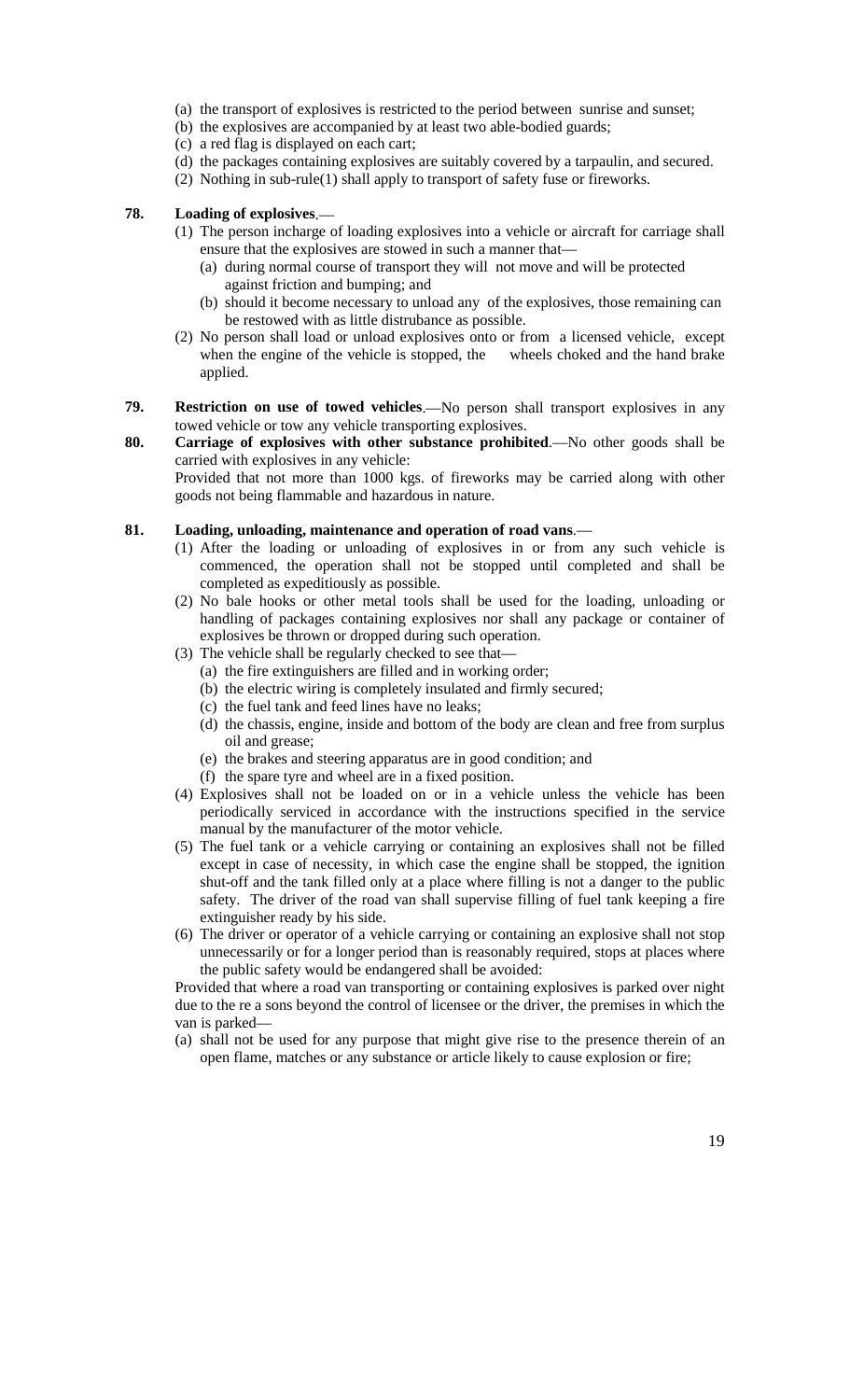(b) shall be away from any habitation or any godown containing articles of a flammable nature or other hazardous goods:

Provided further that the nearest police station shall be informed about the location and temporary parking of the van.

- (7) The driver or operator of any vehicle carrying or containing an explosive shall not drive or conduct the same in a dangerous or reckless manner.
- (8) Routes passing through centres of dense habitation shall, as far as possible, be avoided.
- (9) A road van while transporting explosives shall always be attended to by at least one able-bodied person (in addition to the driver) who is capable of looking after the vehicle.
- (10) When there is a convoy of two or more vehicles transporting explosives, where practicable, a space of at least 300 meters shall be maintained between each such vehicle.
- (11) Road van transporting explosives shall not be driven past fires of any kind on or near the highway or other thoroughfare.
- (12) The driver of the road van while transporting explosives shall, before crossing any unmanned railway crossing or before crossing any main highway, bring the road van to a full stop and proceed only when the way is safety clear.
- (13) The original licence for van granted under these rules or attested copy of the same shall always be carried in the vehicle.
- **82. Lighting of stationary vehicles**.- Where a road van carrying explosives is stationary on a public road at night, otherwise than by reason of de lay incidental to the flow of traffic, driver or the licensee of the van shall keep the parking lights "on" throughout the stay and if necessary also provide reflectors in such position as to convey an effective warning of the presence of the road van to the drivers of other vehicles.
- **83. Wheel chocks**.- Four wheel chocks shall be carried in or on a licensed vehicle at all times when explosives are being carried in or on the vehicle.
- **84. Vehicle on fire.**—If any fire occurs on a vehicle containing explosives the driver shall take all practicable steps to ensure that all other traffic is stopped at least 300 metres from the vehicle and that all persons in the vicinity are warned of the danger.

## **85. Accident to the vehicle**.—

- (1) Where a vehicle transporting explosives is involved in an accident, fire or any other occurrence, that causes a significant delay in the delivery of explosives or damage to the vehicle or explosives, the driver or any other authorised person accompanying the vehicle shall—
	- (a) comply with all requirements of the law relating to road accidents;
	- (b) inform nearest police station;
	- (c) inform the licensee who shall-
		- (i) inform the Chief Controller and the Controller in whose jurisdiction the accident has taken place giving the full details of explosives carried and accident;
		- (ii) arrange for safe storage and custody of explosives till a examination by the Controller if required, and then arrange for transport to the destination or place designated by the Controller;
- (2) In case of a breakdown of road van, the driver or the person incharge of the vehicle shall—
	- (a) make or permit to be made minor repairs if the repairs can be made without hazard;
	- (b) where major repairs are required, prevent such repairs being made until the explosives are transferred to another van or are removed from the vehicle and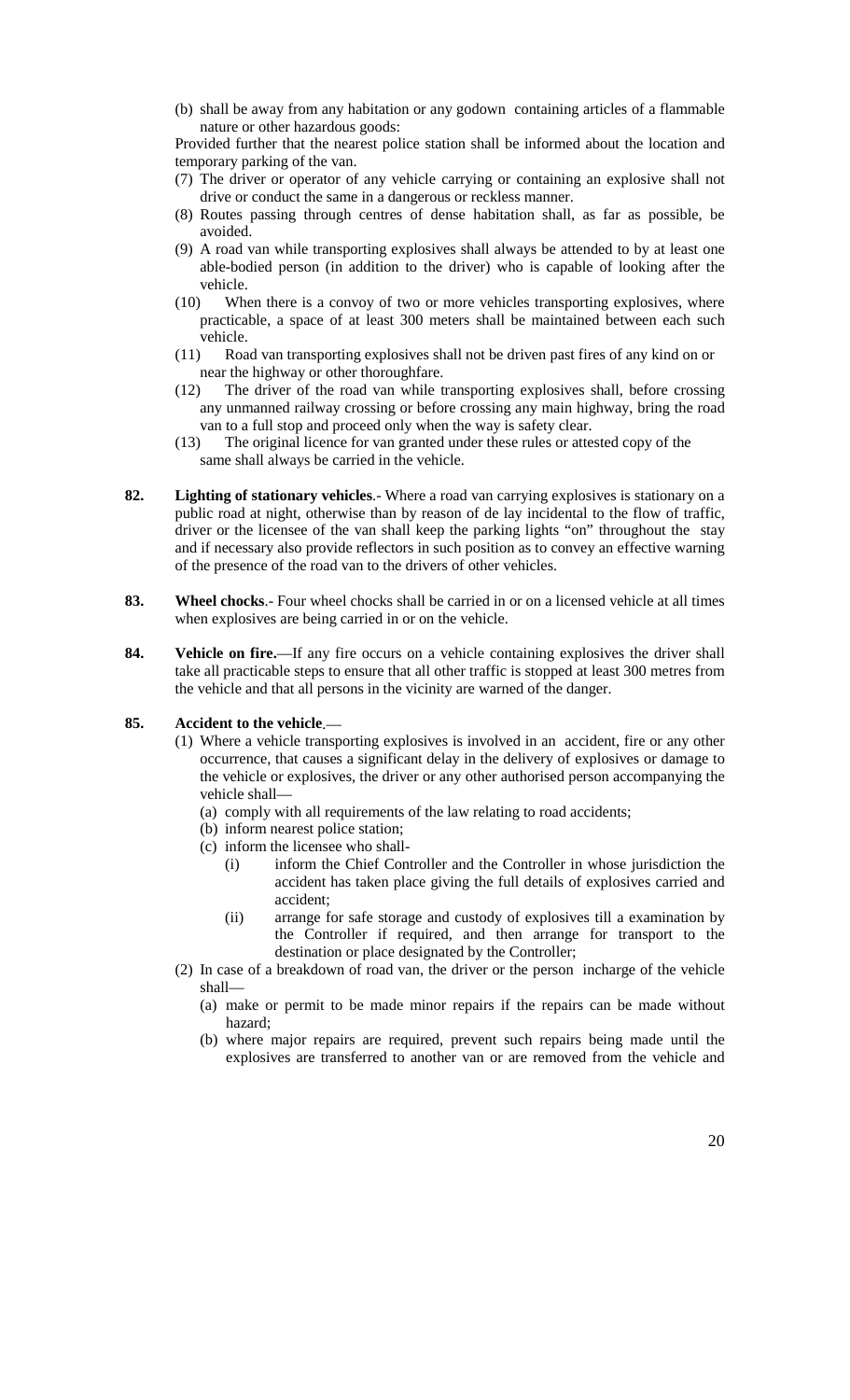stored under proper securityat a safe distance from the highway and at least 300 metres from any inhabited premises;

(c) inform the licensee who shall in turn inform the Chief Controller and the Controller in whose jurisdiction the vehicle is broken down giving full details of the explosives and the circumstances attending the breakdown.

#### **86. Fire extinguishers to be provided**.—

- (1) Every road van shall be provided with 2 fire extinguishers of minimum 2 kgs. capacity. One of the extinguishers shall be capable of dealing with electric fires and the other with engine fires, tyre fire or such other similar fires in a van. The fire extinguishers shall always be kept in good working condition.
- (2) Fire extinguishers shall be located where they will be convenient and ready for immediate use. Fire extinguishers shall also be examined and recharged according to the manufacturers' recommendations.

#### CHAPTER V **Manufacture of Explosives**

## **87. Licence for manufacture**.—

- (1) No person shall manufacture any explosive at any place except in a factory or premises licensed under these rules.
- (2) The licensee shall be responsible for all operations in connection with the manufacture of explosives which may be conducted in the licensed premises.
- **88. No licence needed for manufacture in certain cases**.— Notwithstanding anything contained in rule 87, no licence to manufacture shall be necessary for manufacture at a Government or industrial laboratory or a laboratory of an educational institution and under the supervision of a qualified person of a quantity of explosive not exceeding an amount reasonably necessary for the purpose of chemical experiment and test and not intended for practical use or sale, subject to the following conditions, namely:
	- (a) The Chief Controller shall be given prior intimation of the nature of the explosives and the quantity of explosives proposed to be manufactured in the laboratory together with the name and address of the institution and the particulars and experience of the person conducting the experiment.
	- (b) If the Chief Controller on receipt of the information under clause (a) above is of the opinion that it would not be safe to conduct such experiment he may, in writing, prohibit conducting the experiment.
	- (c) All precautions shall be taken to prevent injury to persons or damage to property and all provisions of the Act and these rules shall be observed as far as they are otherwise applicable.
	- (d) No experiment shall be conducted to make any explosive, which is specifically prohibited under section 6 of the Act.

#### **89. Approval of manufacturing process**.—

- (1) No new explosive after its inclusion in the list of authorised explosives shall be manufactured unless the process of manufacture is approved by the licensing authority and his permission obtained in writing.
- (2) A person intending to manufacture an authorised explosive shall submit to the Chief Controller separately for each explosive a project report in duplicate containing, among other relevant data, the following particulars:
	- (a) the detail process starting from the raw materials, to the finished product describing the plant and equipment, quantities of materials handled, operating conditions and parameters, nature of controls and safety devices provided the proposed method of treating effluents and waste explosives;
	- (b) the nature and composition of the explosives;
	- (c) the limiting percentage of each ingredient of explosives;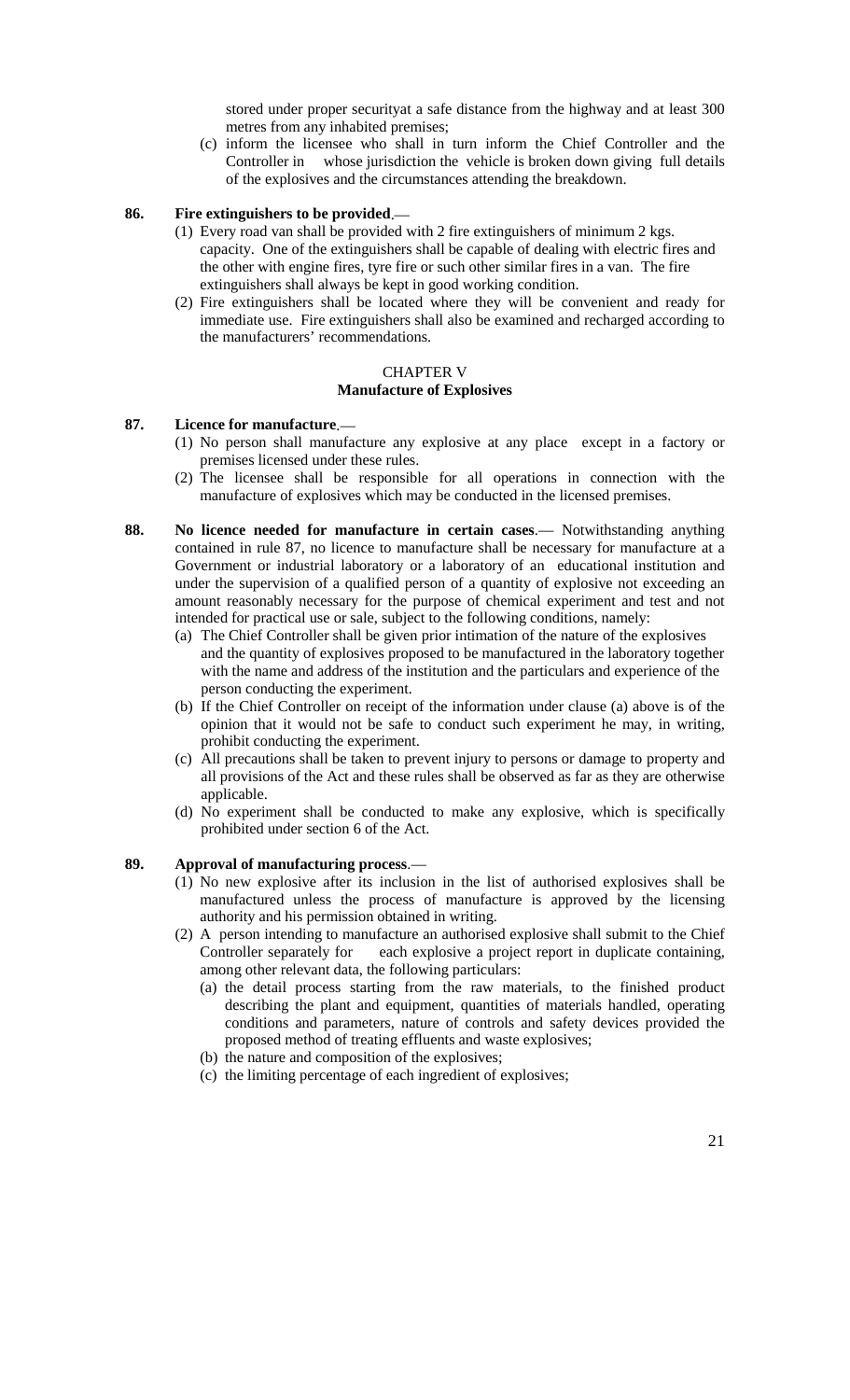- (d) the specification of the various r aw materials including substitutes, if any, used in the process of manufacture;
- (e) physical and chemical characteristics of final product;
- (f) prescribed scrutiny fee.
- (3) The Chief Controller, after scrutiny of the Project Report and after making such further enquiries as may be considered necessary, may if he is satisfied, approved the process for each explosive separately.
- (4) No person shall make any change in the process, nature and composition of explosives, specification and limiting percentages of raw materials and ingredients without prior approval of the Chief Controller.
- (5) The Chief Controller may cause at any time any test on any raw material, ingredients or explosives to as certain if these conform to the particulars given under sub-rule (2).

# **90. Restriction on authorised person**.—

- (1) A factory licensed under these rules for manufacture of explosives shall be surrounded by a wall or barbed wire fencing at least 2 metres high of such strength and construction as to effectively prevent entry of unauthorised persons.
- (2) The area enclosed by such wall or fence shall cover the safety zone required to be kept clear from any of the process buildings or sheds.
- (3) The licensee shall at his own expense provide for safe custody of the factory a guard which shall be of such strength as the District Authority may consider to be sufficient.
- **91. Buildings to be used for specified purpose only**.—Every building in a factory shall be used only for the purpose specified in the licence granted under these rules: Provided that the licensing authority may temporarily permit the use of a building for a purpose other than that specified in the licence after satisfying himself that such a change is safe and for smooth operation of the process of manufacture.
- **92. Interior of buildings to be suitably finished**.—A building in which explosives or any ingredient thereof which either by itself is possessed of explosives' properties, or which when mixed with any other ingredient or article also resent in such building is capable of forming an explosive mixture or an explosive compound, kept or resent, or in the course of manufacture is liable to be, shall, be a danger building; and the interior of every such building, and the benches, shelves and fittings in such building (other than the machinery) shall be so constructed or so lined or covered as to prevent the exposure of any iron or steel and the formation and detachment of any grit so as to come into contact with the explosive or ingredient thereof in such building and such interior benches, shelves and fittings shall, as far as reasonably practicable, be kept free from grit and otherwise clean.
- **93. Provision of mounds**.—Every building used for production, handling, storage, testing of explosives, in a licensed factory unless otherwise exempted by the licensing authority shall be surrounded by a substantial mound which shall be of a type and design approved by the Chief Controller:

Provided that the licensing authority may allow blast walls in place of substantial mound if such blast walls can be provided for the purpose.

- **94. Restriction of articles liable to spontaneous ignition**.—Oiled cotton, oil rags and oil waste and any article liable to spontaneous ignition shall not be taken into any danger building except for the purpose of immediate supply and work or immediate use in such building and upon cessation of such work or use, shall forthwith be removed.
- **95. Use of special tools and implements**.—No tools or other implements shall be used, or allowed to be present in a building used for carrying out process of manufacture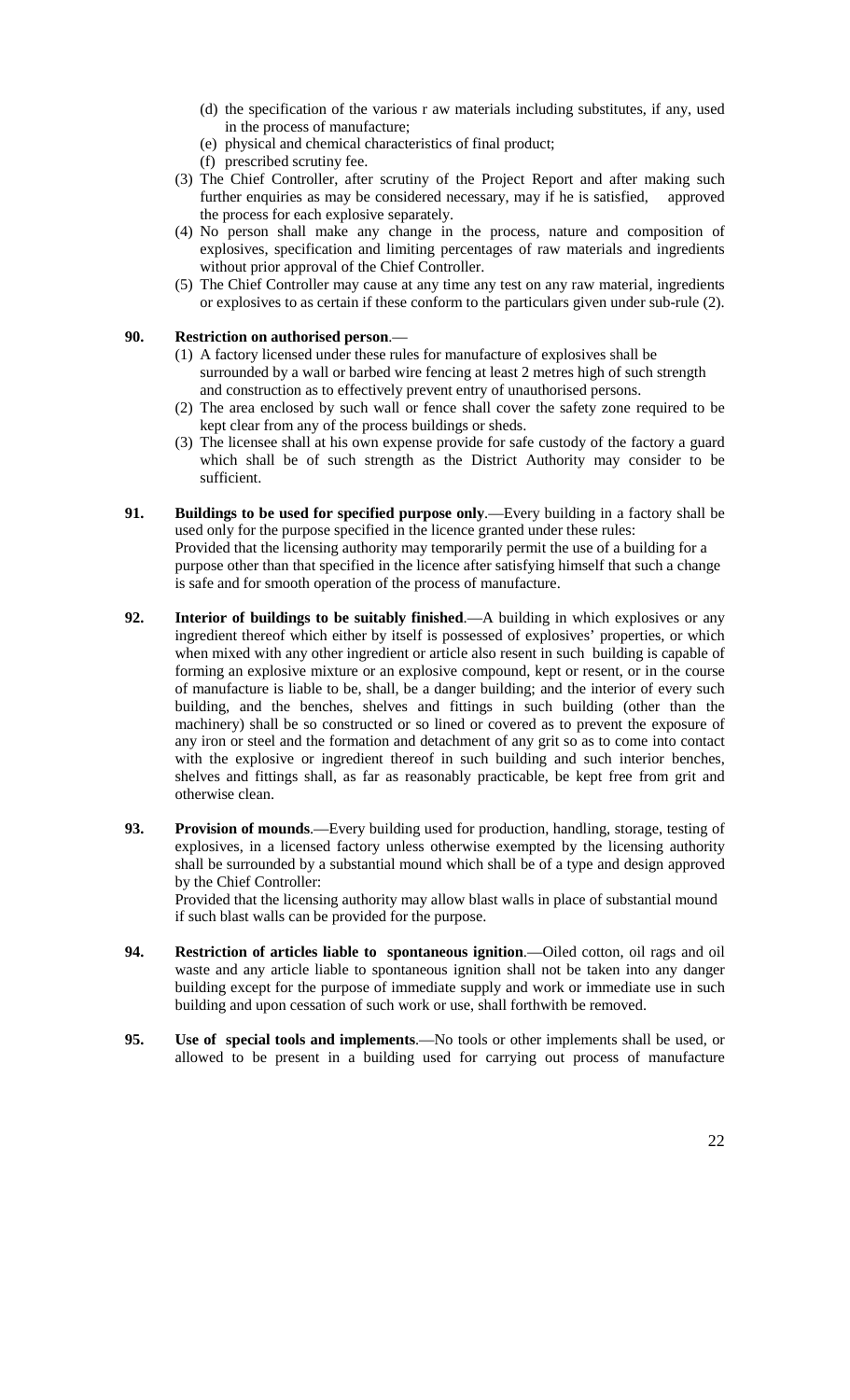(hereinafter referred to as process building) unless they are of wood, copper, brass or soft metal or material, or are covered with safe and suitable material.

- **96. Particulars to be exhibited on process building**.—There shall at all times be prominently exhibited clearly and ligibly:
	- (a) on every process building in the licensed factory the same distinguishing number as mentioned in the approval plan attached to the licence;
	- (b) inside every process building a notice showing—
		- (i) maximum quantity of any explosives or ingredients for such explosives that may be in the building at any one time as authorised by the licensing authority;
		- (ii) the maximum number of persons who may be in the building at any one time as authorised by the licensing authority.
- **97. Prohibition of smoking**j.—Except in places especially approved by the licensing authority, no perosn shall smoke in any part of the licensed factory.

#### **98. Protection against lightning**.—

- (1) Every process building shall have attached thereto one or more efficient lightning conductors designed and erected in accordance with the specification laid down in Indian Standard Specification No.2309 as amended from time to time.
- (2) The connections to various parts and earth resistance of the lightning conductor terminal on the building to the earth shall be tested at least once in every year by a qualified electrical engineer or any other competent person holding a certificate of competency in this behalf form the State Electricity Department. A certificate showing the results of such test and the date of last test shall be hung up in a conspicuous place in the process buildings:

Provided that process building used for manufacture of fireworks, explosives of class 7, may not be provided with lighting conductor unless otherwise specified by the licensing authority.

- **99. Suspension of work during thunderstorms**.—Whenever a thunderstorm appears to be imminent in the vicinity of the process building, every person engaged in or about the building shall be withdrawn to a safe distance and the building shall be kept closed and locked until the thunderstorm has ceased or the threat of the same has passed: Provided that where an operation is in process, stopping of which would in itself contribute a danger in which case the operation shall be carried on to point at which it can be suspended with safety, and no such operation shall be commenced during the storm.
- **100. Removal of foreign matter from ingredients**.—No substance shall be made or mixed into an explosive in or on licensed premises unless it has been thoroughly treated by sifting or other effective means for the detection and removal of all foreign objects and matter that might cause danger if not removed.

## **101. Protection against fire**.—

- (1) Due provision shall be made by the use of suitable working clothes without pockets and suitable shoes and searching and otherwise, or by some or all of such means to prevent the introduction into any danger building, of fire, matches or any substance or article likely to cause explosion or fire, and for preventing the introduction of any iron, steel or grit into any part of the danger building where it would be likely to come into contact with explosive over wholly or partially mixed ingredients thereof.
- (2) Nothing in sub-rule (1) shall apply to the use of such artificial lights as may be approved by the Chief Controller for the purpose of manufacture.

#### **102. Removal of explosives and materials expeditiously**.—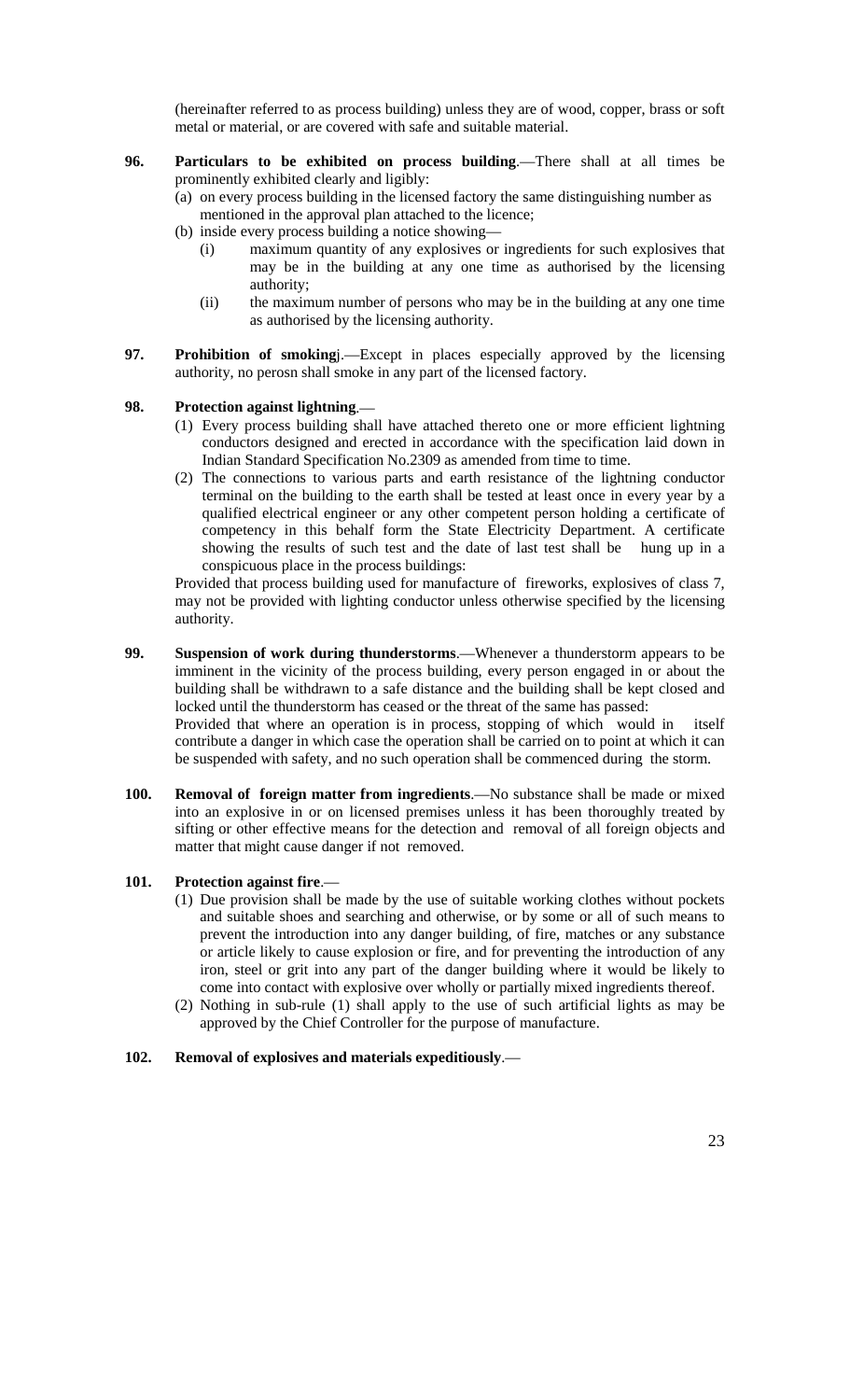- (1) All explosives processed in a process building shall immediately be removed to the next process building or a licensed magazine or store house, as the case may be, and no explosive shall be allowed to accumulate in any process building.
- (2) Where the process in the manufacture of explosive in a process building has been completed, all substances that have been brought into the building for use in that process but not used, and that are not immediately required for use in another process in the same building, shall immediately be removed from the building.

## **103. Repairs to building**.—

- (1) Before carrying out repairs to any building or part thereof, including any equipment therein, that building or equipment shall be thoroughly made free of explosives by a suitable process of removal.
- (2) If the repairs to the building or a part thereof require use of any source of fire, licensee shall issue a written permit allowing use of such articles under the supervision of a competent person. A copy each of such permit shall be preserved for a period of three months and presented on demand by an inspecting officer.
- (3) If major repairs are done to a building or any part thereof including any machinery therein, that building or part of it shall not be taken into use unless the same is permitted by the licensing authority.
- **104. Employment of competent persons**.—No explosives shall be manufactured in any building or part thereof except under the supervision of a competent person employed by the licensee. Such competent person shall be fully conversant with the process of manufacture of explosives, hazards connected therewith and the provisions of these rules.
- **105. Employment of young persons**.—Any person who has completed the age of 18 years but not 21 years, shall only be employed after he submits to the employer an evidence of his age from a registered Medical Practitioner, or a birth certificate.
- **106. Use of Vehicles**.—Every vehicle and every trolley or receptacle in which finished or partly finished explosives are transported in a licensed factory area shall—
	- (a) unless otherwise approved, have no exposed iron or steel in its interior;
	- (b) be closed or covered while the explosives or its ingredients are being transported.

# **107. Maintenance of buildings, plants and equipment**.—

- (1) Every building in or on licensed premises shall always be maintained in a fit condition.
- (2) All plants and equipment in a licensed factory shall be regularly serviced and maintained in a proper and fit condition by the licensee. A record of all such servicing and maintenance shall be maintained till the time of next servicing and maintenance. In case of any major repairs or replacement to any machinery or equipment, such record should be preserved till replacement of such machinery and equipment.
- **108. Facilities for testing**.—Proper testing facilities as approved by Chief Controller for routine physical and chemical examination of raw materials, intermediates and final products shall be provided by the licensee in the licensed premises at places specially approved by the Chief Controller:

Provided that the Chief Controller may direct the licensee, by a written order to provide such additional facilities at such places which, in his opinion, are necessary for maintaining desired quality and safe manufacture of explosives in the licensed factory.

## **109. Disposal of waste explosives**.—

(1) The laboratories, process buildings and machineries therein shall be swept and cleaned at the end of each shift or earlier if necessary, and the sweepings shall be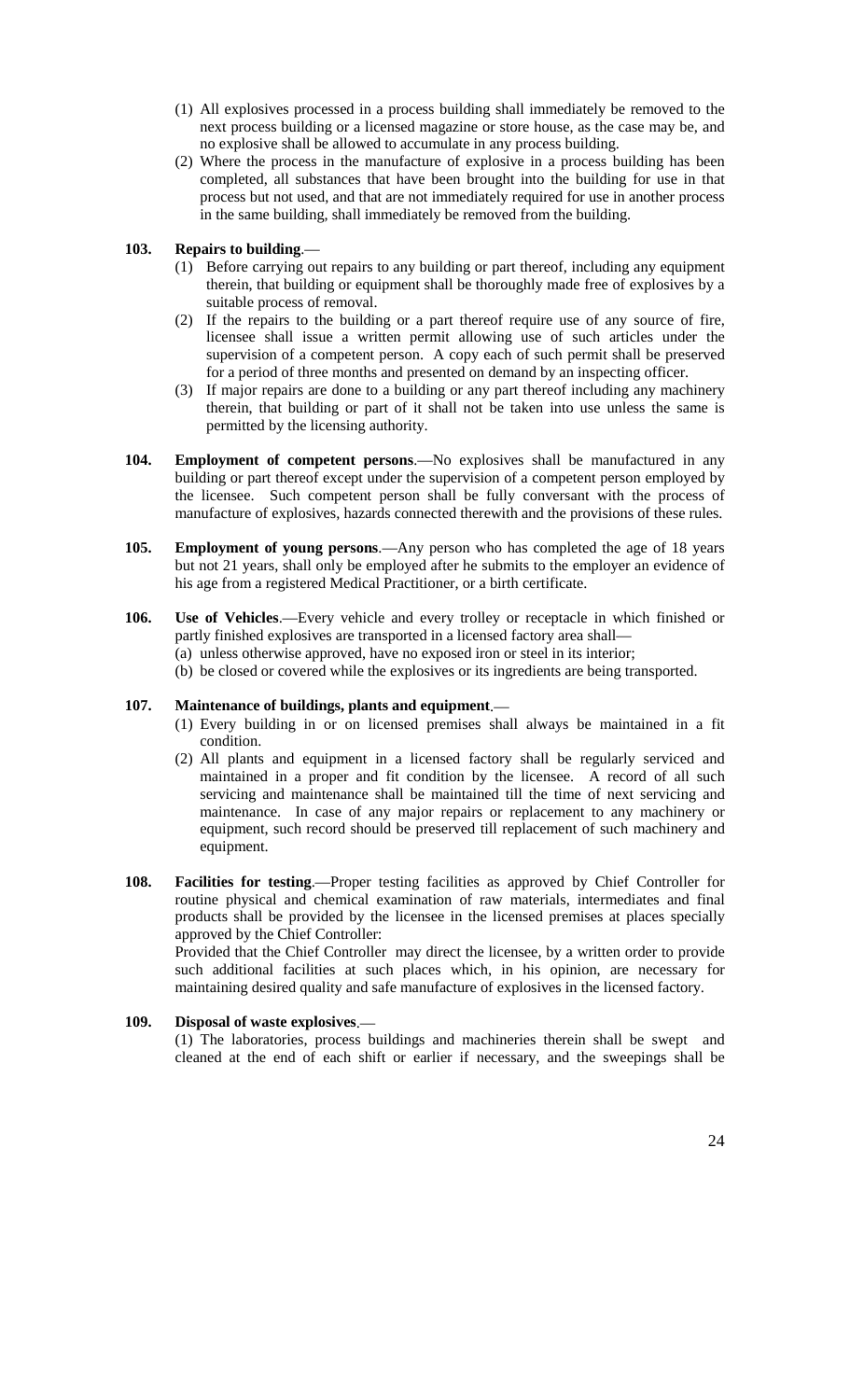properly collected and stored in a safe place till finally disposed of by the method approved by the licensing authority.

(2)Adequate facilities for safe destruction under the supervision of a competent person and at a place approved by the licensing authority in the licensed premises shall be provided by the licensee for the materials collected under sub-rule (1).

- **110. Stoppage of manufacture of explosives**.—If any time any operation in the process of manufacture of an explosive is no longer found to be safe or behaviour of the explosives during the course of storage, transport or use is no longer found to be safe due to change in the nature and composition of explosives, or due to any other reason, the Chief Controller may issue an order in writing directing the licensee to discontinue forthwith the manufacture of such explosive till such time the operation or the composition is rectified to the satisfaction of the Chief Controller.
- **111. Exclusion from list of authorised explosives**.- If the Chief Controller of Explosives stops the manufacture of any explosives under Rule 110 or if any explosive is not manufactured for a continuous period of two years such explosives may be excluded from the list of authorised explosives by the Central Government.
- **112. Maintaining records**.—The licensee of a factory shall keep uptodate records in the prescribed forms and produce the same before an inspecting officer. Such records shall be retained for a period of minimum 2 years.

#### CHAPTER VI

#### **Possession, Sale and Use**

#### **Part I**

#### *General*

#### **113. Licence for possession, sale and use** -

- (1) No person shall possess, sell or use any explosives except under and in accordance with a licence granted under these rules.
- (2) The licensee shall be responsible for all operations in connection with the possession, sale or use of explosives, which may be conducted in the premises covered by the licence.

# **114. No Licence needed for possession and sale in certain cases**.—

- (1) Notwithstanding anything contained in rule 113, no licence shall be necessary for the possession—
- (a) of any explosive by a carrier or other person for the purpose of transport, when the same is being kept or transported in accordance with the provisions of Chapter IV regulating transport of such explosives;
- (b) by any person of manufactured fireworks in any quantity not exceeding 25 kgs. provided that the fireworks—
	- (i) are obtained and intended by such person for immediate use and not for sale and are possessed by him for a period not exceeding 14 days;
	- (ii) are kept in a substantial receptacle which is exclusively appropriated to the keeping of explosives and is closed and secured so as to prevent unauthorised persons from having access to the explosives;
- (c) by any person for his own private use and not for sale of gunpowder not exceeding 5 kgs. in any State, other than Bihar, Kerala , Tamilnadu and West Bengal and of small arm nitro-compound not exceeding 5 kgs. except in the State of Kerala or 20 metres of safety furies for blasting or of soaked liquid oxygen explosives in blast holds;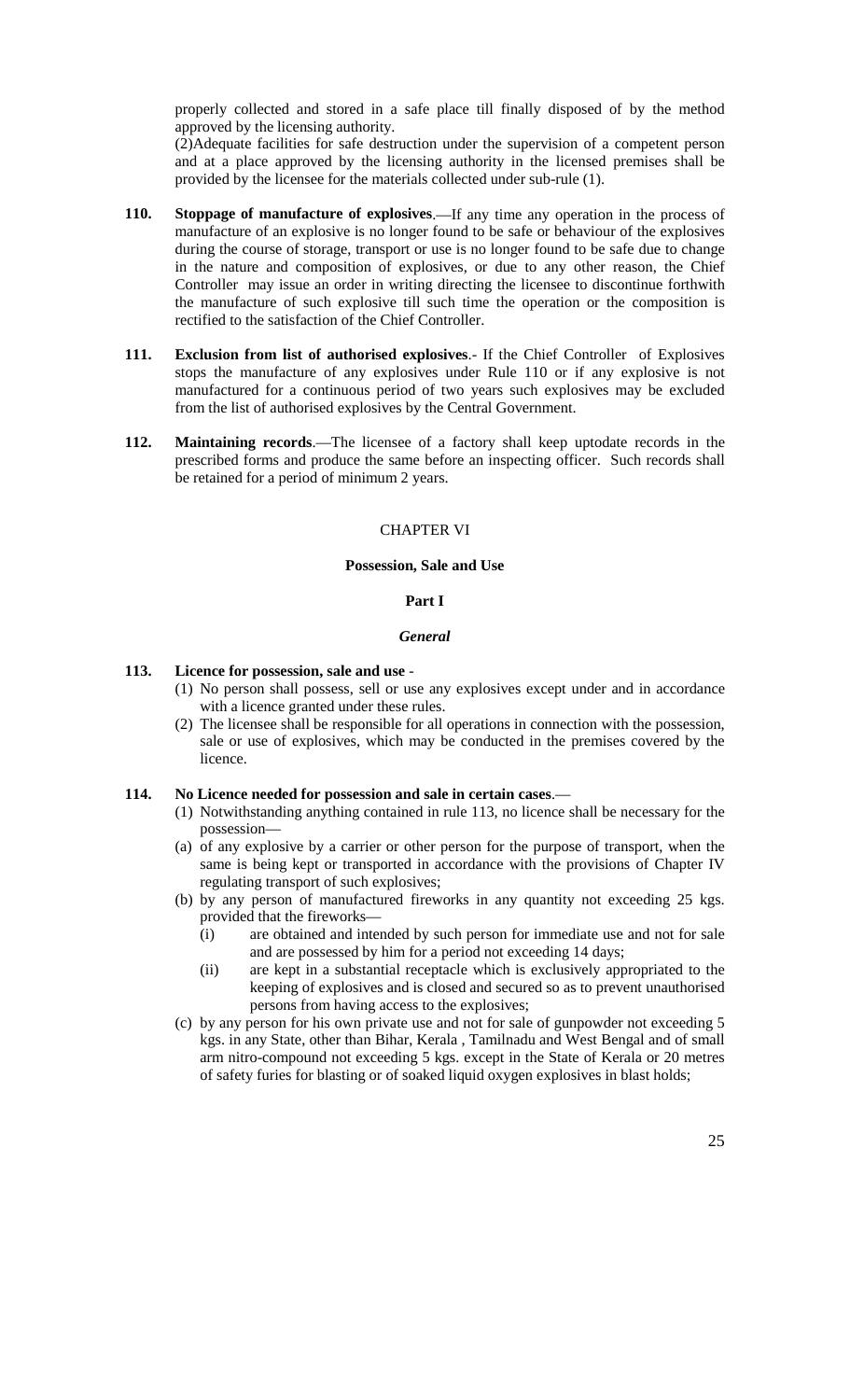- (d) by Railway Administration of flare lights or other explosives for its own use and not for sale to any other person by transfer or otherwise for maintaining railways, tracks, tunnels provided that the provisions of the Act and these rules are otherwise complied with;
- (e) of any explosive, which is not for sale and is required solely for the navigation of aircraft, when kept in an aircraft for use therein, or for distribution to other aircraft or to aerodromes or at an aerodrome for use there or for distribution to aircraft or to other aerodromes, provided that the maximum quantity so possessed shall not exceed 25 kgs. when carried in an aircraft and 50 kgs. when kept at an aerodrome; and
- (f) sale from a shop of amorces (an explosives of class 7 and division 2) in quantity not exceeding 12.5 kg.

Provided that in respect of clauses (b) and (c) the Central Government may prohibit the possession of any explosive or prescribe any conditions under which the explosives can be possessed without a licence when considered necessary for the security of public peace.

- (2) Notwithstanding anything contained in rule 113, no licenses shall be necessary for the sale of such explosives manufactured by the Armed Forces of the Union and Ordnance Factories or other establishment of such Forces as are sold or delivered to any person who is in possession of a valid licence issued under these rules for the class and quantity of explosives so sold or delivered.
- **115. Possession in the licensed premises only**.—A person holding licence for possess of explosives granted under these rules shall store the explosives only in premises specified in the licence.

# **116. Protection from lighting** -

- (1) Every magazine shall have attached thereto one or more efficient lighting conductors designed and erected in accordance with specification laid down in Indian Standard Specification No.2309 as amended from time to time.
- (2) The connections to various parts of earth resistance of the lighting conductor terminal on the building to the earth shall be tested at least once in every year by a qualified electrical engineer or any other competent person holding a certificate of competency in this behalf from the State Electricity Department. A certificate shown the results of such test and the date of the last test shall be hung up in conspicuous place in the building.
- **117. Precautions during thunderstorm**.—Whenever a thunderstorm appears to be imminent in the vicinity of a magazine or store house every person engaged in or about such magazine or store house shall be withdrawn to a safe distance from such magazine and store house shall be kept closed and locked until the thunderstorm has ceased or the threat of its has passed.

# **118. Building to be kept clean**.—

- (1) The interior of every building or room used for storage of explosives and the benches, shelves and fittings in such building or room shall be so constructed or so lined or covered as to prevent the exposure of any iron or steel and the detachment of any grit, iron, steel or similar substance so as to come into contact with explosive in such building and such interior benches, shelves and fittings shall, so far as is reasonably practicable, be kept clean and free from girt.
- (2) A cemented trough at least 15 centimetres deep shall be provided near each entrance of a magazine or storehouse. Such trough shall be kept filled with clean water and no person shall enter the magazine or store house without dipping overshoes or feet in such a t rough so as to remove any fit or dust.
- (3) Oiled cotton, oiled rags or oiled waste or any articles liable to spontaneous ignition shall not be taken into any magazine or store house used for storage of e explosives.
- **119. Maintenance of records**.—Every person holding a licence granted under these rules for possession, sale or use of explosives shall maintain records in the prescribed Forms and shall produce such records on demand to an inspecting officer.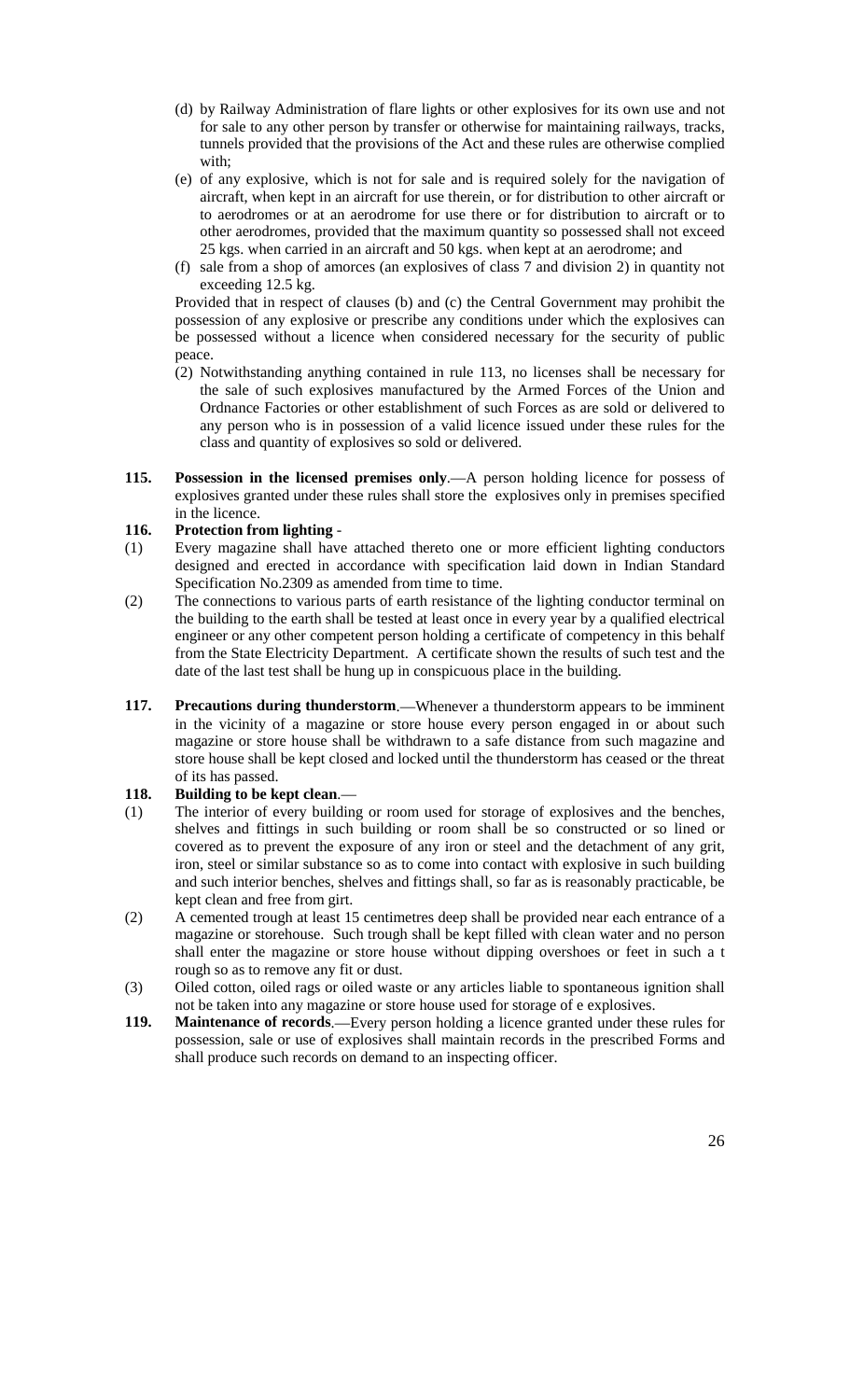- **120. Repairing of licensed magazine or store house**.—Before repairs are done to any magazine or store house or part thereof used for storage of explosives, that magazine or store house shall be cleaned by removal of all explosives and by thorough washing.
- **121. Prevention of introduction of hazardous articles**.—The licensee or his authorized agent for the time being in-charge of a magazine or store house shall prevent persons employed or engaged in or about the magazine or store house from taking hazardous articles or substances therein by maintaining an effective system of search and also providing them and making them wear, whenever they are in the magazine or store house, working clothes, without pockets, and with suitable shoes.

# **122. Premises to be kept locked**.—

- (1) Any licensed magazine or store house shall be kept securely closed or locked at all times except when goods, are being placed in or taken from it or when it must be kept open for some other purpose in connection with the management of such premises.
- (2) The keys of the licensed magazine shall, at all times be kept secured in licensee's own custody or of his authorized agent and shall be produced for opening the magazine or store house whenever so required by an inspecting officer. The name and address of the person with whom the keys will be kept shall be intimated to the licensing authority and the Controller of Explosives having jurisdiction.

# **123. Guards to be provided**.—

- (1) The licensee shall at his own expenses provide for round the clock safe custody of the magazine or store house a guard which shall be of such strength as the District Authority, may consider it to be sufficient.
- (2) The licensee shall provide a shelter for the watchman on duty near the magazine or storehouse.

# **124. Repacking or opening of packages**.—

- (1) No repacking containing explosives shall be opened in magazine or storehouse.
- (2) Repacking of explosives shall be done, where necessary in an approved open sided shed having smoothly finished cemented floor at a distance as approved by licensing authority.
- **125. Explosives not to be kept in damaged boxes**.—The licensee of every magazine or storehouse shall ensure that the explosives are always kept in their original outer package. In case the outer package gets damaged so that the explosives contained therein cannot be stored or transported, such explosives shall be repacked only after the same are examined by a Controller of Explosives.

# **126. Storage of explosives in excess of the licensed quantity**.—

- (1) The quantity of any kind of explosives kept in any licensed magazine or storehouse shall not exceed the quantity entered in the licence against such kind of explosives.
- (2) Notwithstanding anything contained in sub-rule (1), the Chief Controller may issue a permit, on payment of the prescribed fee to a holder of licence in Form 22 and such holders of licence in Form 21 who also have licence in Form 20 (for the class of explosives) for keeping of explosives in excess of the licensed quantity entered in the licence when he is satisfied that such excess storage in essential and unavoidable due to circumstances beyond the control of the licensee. The validity of such permit shall not exceed 30 days—
	- (i) the licensing authority shall not issue any permit for excess storage of explosives if the magazine or store house cannot observe the requisite safety distances for the total quantity entered in the licence plus the additional quantity of explosives so permitted;
	- (ii) no permit for storage of explosives in excess of the licensed capacity shall be granted if the specified distances on the licence around the magazine or store house or the floor space in the specified rooms for storage of each kind of explosives is not adequate for keeping of the total quantity of explosives, including the excess quantity applied for.
- (3) The licensing authority may refuse to grant a permit for excess storage of explosives if such excess storage is of a repeated nature.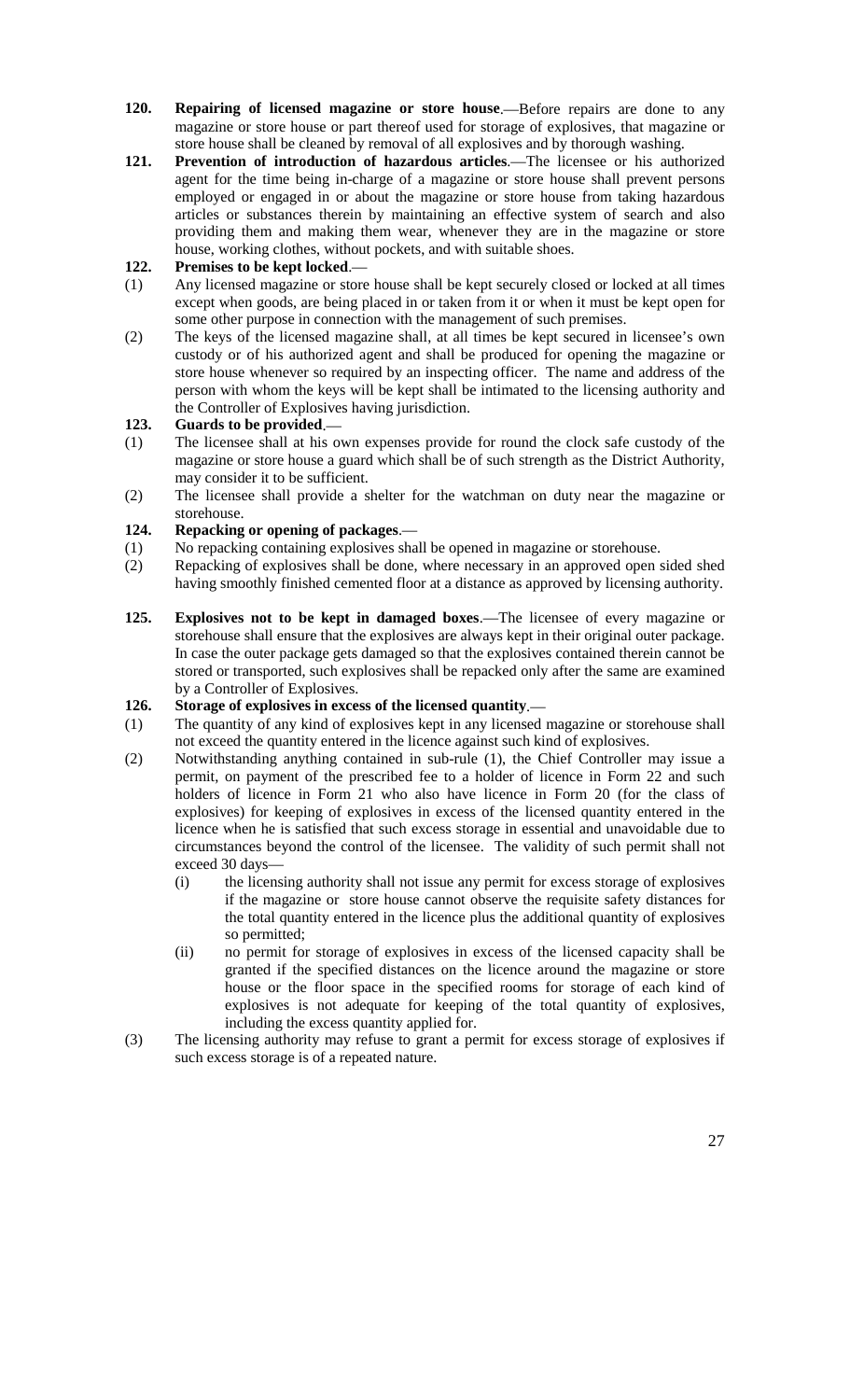- (4) No explosive in excess of the licensed quantity shall be stored in the magazine or storehouse unless a permit in this behalf is obtained from the licensing authority by a letter or telegram.
- **127. Permit for temporary possession of manufactured fireworks in excess of the licensed quantity**.—A permit may be granted by the licensing authority to a holder of licence in Form 24 to possess in addition to a quantity permitted by the licence, any quantity of manufactured fireworks so that the total quantity permitted to be stored does not exceed 125 kgs. for a period not exceeding 15 days at a time provided that—
	- (a) no rule or condition of the licence other than that prescribing the maximum quantity of firework to be possess is infringed;
	- (b) the applicant pays prescribed fees for excess storage.
- **128. Quantity of explosives to be purchased in a given period of time**.—A holder of a licence to possess, sell or use explosives shall purchase only such quantity of explosives in a given period as may be specified in the licence.

#### *PART II* **Magazines**

- **129. Storage in a magazine**.—An explosive if stored in a magazine shall be stored either in Mode 'A' or Mode 'B' magazine as specified in Schedule VII**.**
- **130. Restriction use of Mode 'B' magazine**.—Mode 'B' magazine shall be used for storage of explosives required for use for a temporary period for a specific purpose and such magazine shall not be used for sale of explosives.
- **131. Mound of magazines**.—A substantial mound shall be provided near a magazine, if so required by the licensing authority. Such mound shall be of a type approved by the licensing authority and shall always be maintained in good condition to provide effective protection.
- **132. Magazine or storehouse to be at ground level**.—A magazine or a storehouse shall be constructed at ground level only as a single storey building.

# *PART III*

# **Store House**

**133. Restrictions on storage**.—No explosives, other than fireworks and safety fuse, shall be stored in any storehouse.

## **134. Construction of store house**.—

- (1) A store house shall be well and substantially built of brick, stone or concrete and shall be so made and closed as to prevent unauthorised persons having access thereto and to secure it from danger of fire from without. Storehouse shall be well ventilated.
- (2) Where a store house forms part of a building, the other parts of which are used for any other purpose, it shall be separated therefrom by suitable fire proof partitions and the walls, floor, roof and doors shall be of fire proof materials. Such storehouse shall not be used for storage of more than 150 kgs. of fireworks or fifty thousand metres of safety fuse and shall be provided with independent entrance and such other measures as may, in the opinion of the licensing authority, be deemed necessary in the interest of prevention of fire or accident. Such store house shall be at a minimum distance of 15 metres from any other premises used for storage of explosives, flammable substances or other hazardous materials and shall not be used for sale of explosives:

Provided that such storehouse may be used for sale of explosives manufactured within a licensed factory for manufacture of class 1 and/or class 7 explosives not exceeding 15 kgs. at a time, if such storehouse is situated within such factory.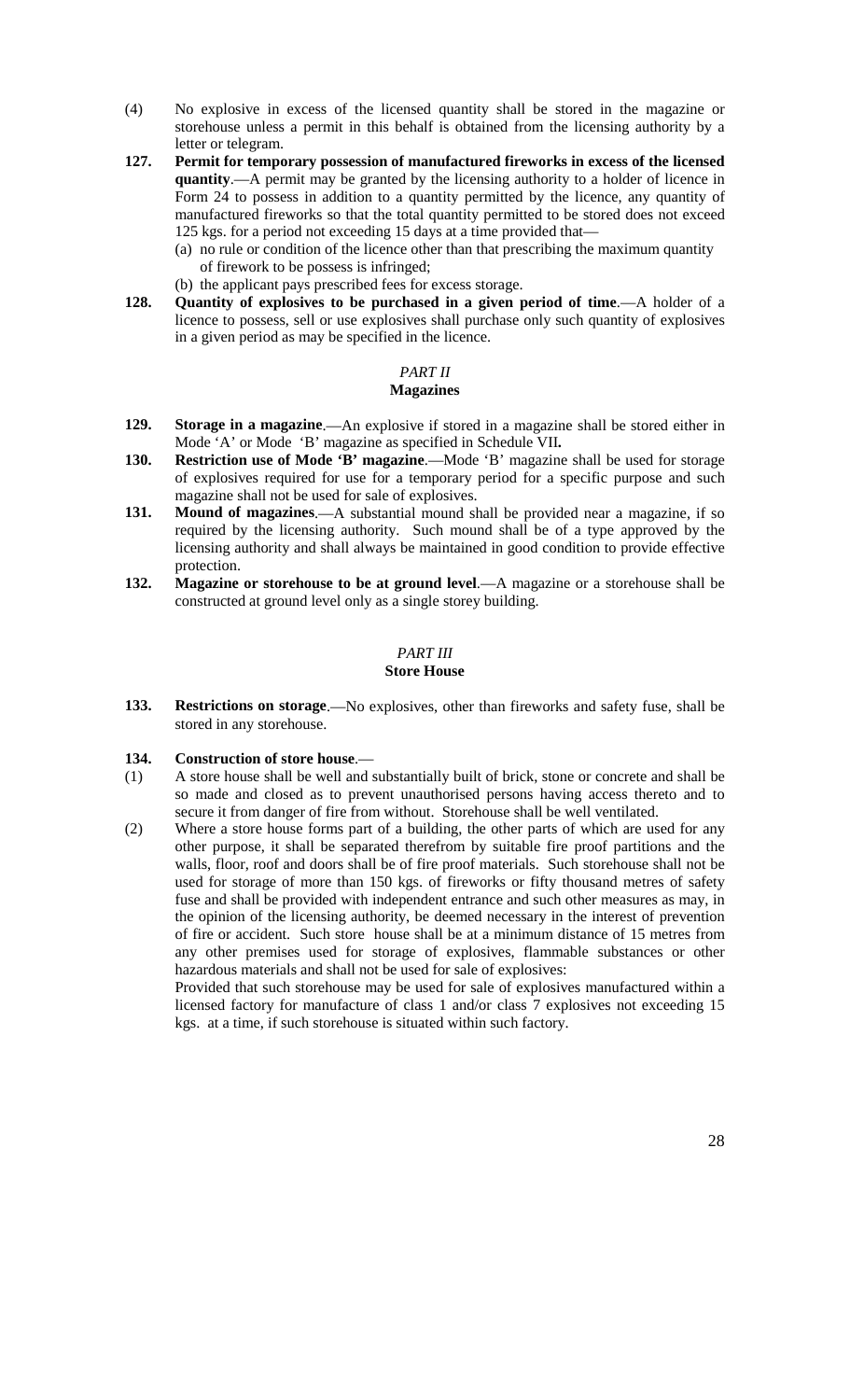# *PART IV*

## **Possession of Small Arms Nitro-Compound or Fireworks and Safety Fuse for Sale in Form 24**

## **135. Construction of premises**.—

- (1) All explosives on the premises shall be kept in a brick; stone or concrete building which is closed and secured so as to prevent unauthorised person from having access thereto.
- (2) The premises shall have a floor area of minimum nine square metres.
- (3) The premises shall independent entrance and exit.
- (4) If the premises are situated in a building used for other purposes also, such premises shall not be situated under a staircase and shall be so located as not to obstruct any passage in from or to the building in case of fire or accident.
- (5) The premises shall be situated at ground level.<br>136. Special precautions to be observed for firew

## **136. Special precautions to be observed for fireworks**.

- (1) Subject to other provisions of this rule, fireworks shall not be placed or kept in a shop window used for display of goods.
- (2) Fireworks in the shop shall be kept in a spark proof receptacle, or the original outer packet in which they were received if that package is effectively sealed and in good order and condition.
- (3) A receptacle or package containing fireworks shall be kept in a position away from and clear of shop traffic and to be separated from all articles of a flammable or combustible nature.

(4) Where a package containing fireworks is opened for sale, the fireworks shall immediately be placed in a clean, dust free and spark proof receptacle.

- (5) A receptacle that contains fireworks shall—
	- (a) not to be opened except when fireworks are being placed in or
	- (b) not to be opened except when fireworks are being placed in or taken from it;
	- (c) at all times to be kept clean and free from dust and grit;
	- (d) not have in it any matches including Bengal Matches; and
	- (e) not have in it any means of artificial lighting.
- **137. Safety distances to be maintained**.—The premises licensed in Form 24 for storage and sale of small arms nitro-compound, fireworks or safety fuse shall be at a distance of minimum 15 metres from any such premises or any other premises used for storage of similar explosives, flammable or hazardous materials.
- **138. Sale of other article prohibited**.—The premises in which small arms nitro-compound fireworks or safety fuse is kept shall be used only for possession and sale of such explosives and for no other purposes.

## *PART V*

## **Sale of Explosives**

- **139. Explosives to be sold from licensed premises**.—No person shall sell explosives from any premises other than those licensed under these rules.
- **140. Defacing of marking prohibited**.— No person who sells any explosives shall alter or deface any printing or marking on the explosives or the packages thereof.
- **141. Restriction on sale of explosives**.--
- (1) No person shall sell any explosives to any person who is not authorized to possess such explosives under these rules.
- (2) No person shall sell, deliver or cause to be delivered to any person any explosive that has deteriorated or is defective.
- (3) A licensee selling explosives to a holder of licence in Form 23 shall endorse the transactions on such licence form.
- **142. Explosives not to be exposed for sale**.—An explosive shall not be hawked, sold or exposed for sale upon any highway, street, public thoroughfare or public place.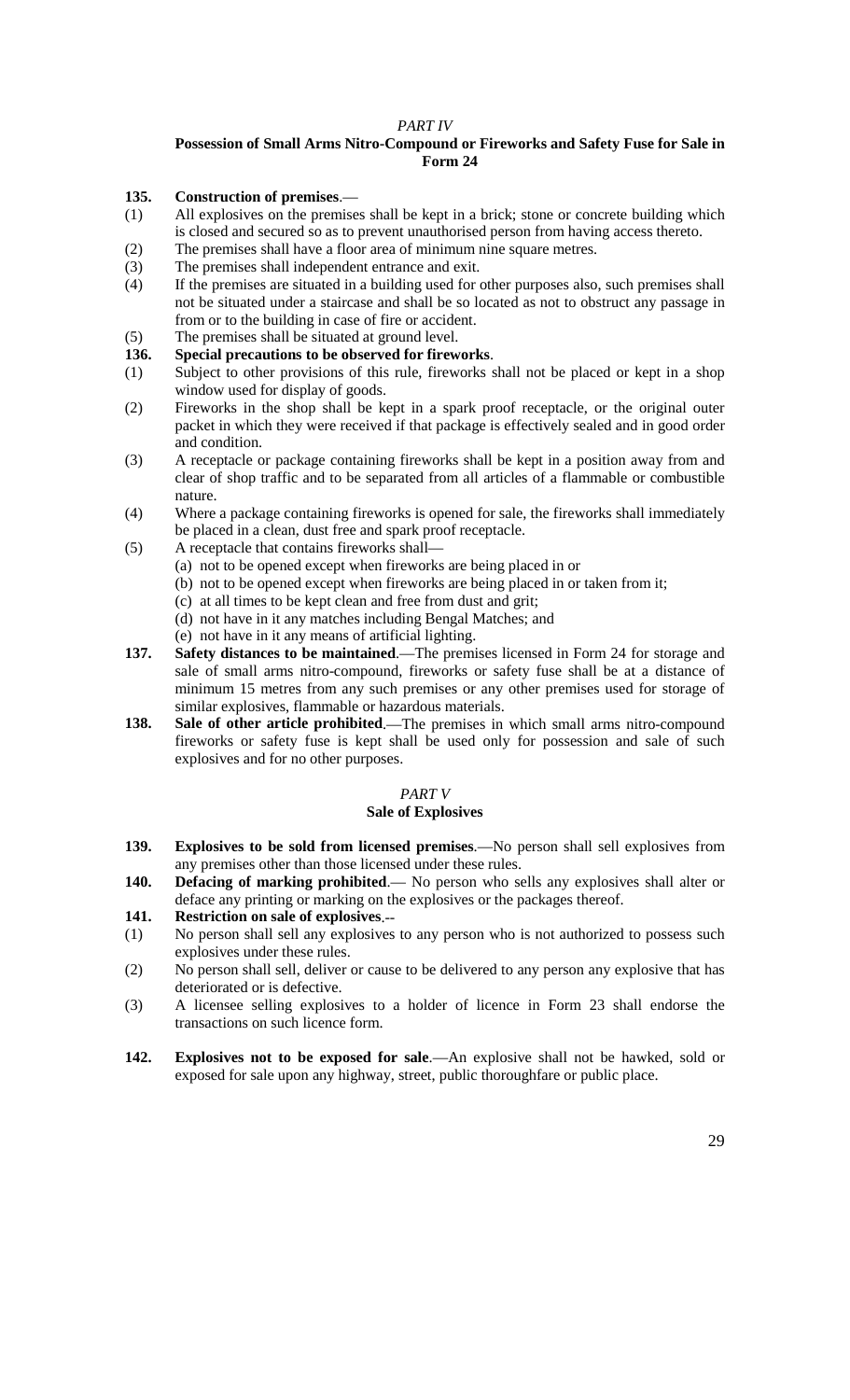- **143. Small packages to be clearly marked**.— An explosive shall, as far as practicable, be sold in original packages. If the quantity sold to any person is less than the quantity of explosives packed in the original packing, such quantity shall be packed in a safe and proper manner in a substantial package which shall be clearly marked with following markings:
- (1) name of the explosives;
- (2) class and divison according to Schedule I;
- (3) quantity of explosives packed;<br>(4) licence number of the magazin
- licence number of the magazine from where the explosives were supplied and packed;
- (5) name of the person who packed the explosives;
- (6) date of packing;
- (7) name of the consignee.

#### *PART VI* **Use of Explosives**

**144. Competent persons to be employed**.—No person shall use explosives for blasting purposes unless be employs a qualified shot-firer holding a Shot-Firer's Permit granted under these rules:

Provided that for blasting operations in mines coming under the purview of the Mines Act, 1952, such shot-firer shall have qualifications prescribed in the regulations framed under the said Act.

#### **145. Restriction on preparation of charges**.—

- (1) An explosive of one description shall not be converted into an explosive of another description and an explosive shall not be unmade or resolved into its ingredients.
- (2) The explosives of Class 2 or Class 3 shall be used in their original cart ridge packing and such cartridges shall not be cut to remove explosives for making cartridges of different sizes.
- (3) The licensee shall get prior approval of the authority, which granted his licence for preparation as is allowed by these rules.

## **146. Restriction on conveyance of explosives to or at the blasting site.—**

- (1) Explosives shall only be conveyed from the licensed storage premises to near the site in original unopened packages or in closed containers used soely for that purpose.
- (2) Explosives shall not be taken to a point nearer than 50 metres from any site until such site is ready for charging.
- (3) Explosives shall not be conveyed in any vehicle with any other materials, tools or implements other than that required for the purpose of blasting.
- (4) Explosives left over after the day's work shall be returned to the licensed premises from which the same was taken.
- (5) The containers used for carrying explosives from regional packages shall be maintained thoroughly cleaned and dried and shall be kept closed when not in use. The containers shall be provided with either handles or carrying straps of adequate strength and shall be conspicuously marked with the work "Explosives".
- (6) Detonators shall be conveyed in special containers. These shall not be carried with other explosives. Batteries, dry cells and other sources of electric energy shall not be carried in the vehicle carrying detonators.
- **147. Explosives to be examined before use**.—
- (1) Explosives before use shall be visually examined for any visible defects and any defective explosives shall not be used.
- (2) Any explosives showing signs of deterioration of any kind should be reported immediately to be licensing authority and such explosive set-aside for examination by such authority.
- (3) Gunpowder which is found to be caked owing to the moisture shall not be used.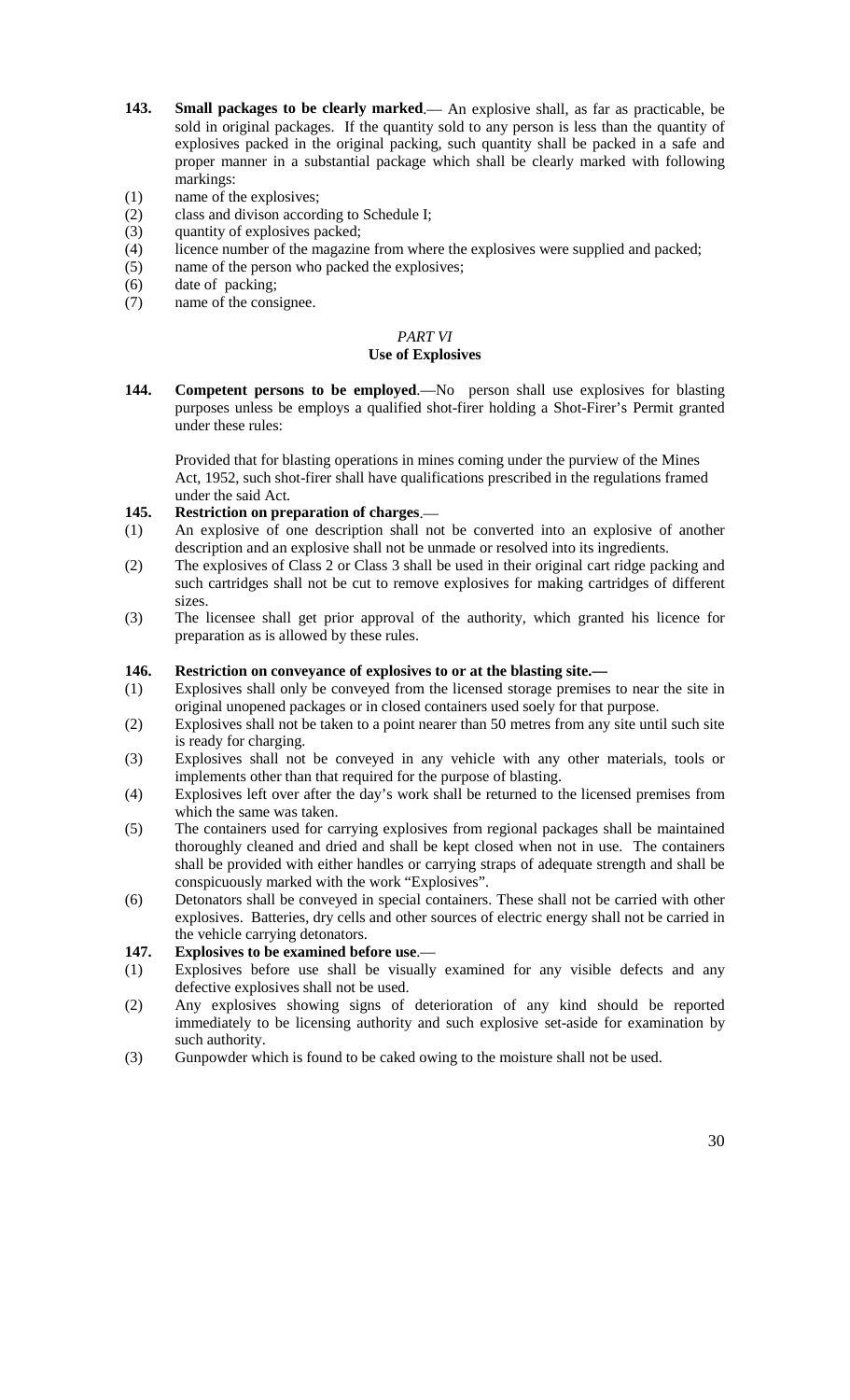(4) Frozen nitro-glycerine explosives shall not be used until thawed under the supervision of experience persons. Where freezing is likely to occur only low freezing explosives shall be used.

# **148. Precautions to be observed at site**.—

- (1) The electric power at the blasting site shall be discontinued as far as practicable before charging the explosives.
- (2) No work other than that associated with the charging operations shall be carried out within 10 metres of the holes unless otherwise specified to the contrary by the licensing authority.
- (3) When charging is completed, any surplus explosives detonators and fuses shall be removed from the vicinity of the hole and stored at a distance which would prevent sympathetic detonation in the event of a charge detonating prematurely in any hole.
- (4) The holes which have been charged with explosives shall not be left unattended till the blasting is completed.
- (5) Care shall be taken to ensure that fuse or wires connected to the detonators are not damaged during the placing of stemming material and tamping.
- **149. Suitable warning procedure to be maintained**.—The licensee or a competent person appointed by the licensee to be incharge of the use of explosives at the site shall lay down a clear warning procedure consisting of warning signs and audible signals and all persons employed in the area shall be made fully conversant with such signs and signals.
- **150. Precautions to be observed while firing**.—
- (1) The end of the safety fuse should be freshly cut before being lighted.
- (2) The exploders shall be regularly tested and maintained in a fit condition for use in firing. An exploder shall not be used for firing a circuit above its rated capacity.
- (3) The electric circuit shall be tested for continuity before firing. All persons other than the shot-firer and his assistants. If any, shall be withdrawn from the site before testing the continuity.
- (4) For the purpose of joining, the ends of all wires and cables should have the insulation removed for a maximum length of 5 cms. And should then be made clean and bright for a minimum length of 2.5 cms. And the ends to be joined should be twisted together so as to have a positive metal contact.
- **151. Precautions against stray currents**.—Where electrically operated equipment is used in locations having conductive ground or continuous metal objects, tests shall be made for stray currents to ensure that electrical firing can proceed safety.
- **152. Person incharge to be responsible**.—The licensee or a competent person employed by him to be incharge of blasting operations shall take all precautions against fire or accident involving explosives.
- **153. Blasting operations in mines**.—Nothing in rules 146, 148 to 151 shall apply for blasting operations in mines under the purview of the Mines Act, 1952, and such operations shall be carried out according to regulations framed under that Act.

# **CHAPTER VII**

## *Licences*

## **154. Application for licence**.—

- (1) A person desiring to obtain or renew or amend a licence under these rules shall submit an application in writing in the authority empowered to grant, renew or amend such a licence.
- (2) The application shall be signed by the licensee or applicant himself, as the case may be, or by a person authorized by him in writing in this behalf, and shall, in the latter case, be accompanied by such authorisation.
- (3) Every application for grant of a licence to manufacture explosive shall consist of following:
	- (a) an application in Form 3;
	- (b) plans of the proposed buildings and the site drawn to scale. These site plan should show full approach road net work to the factory/or premises;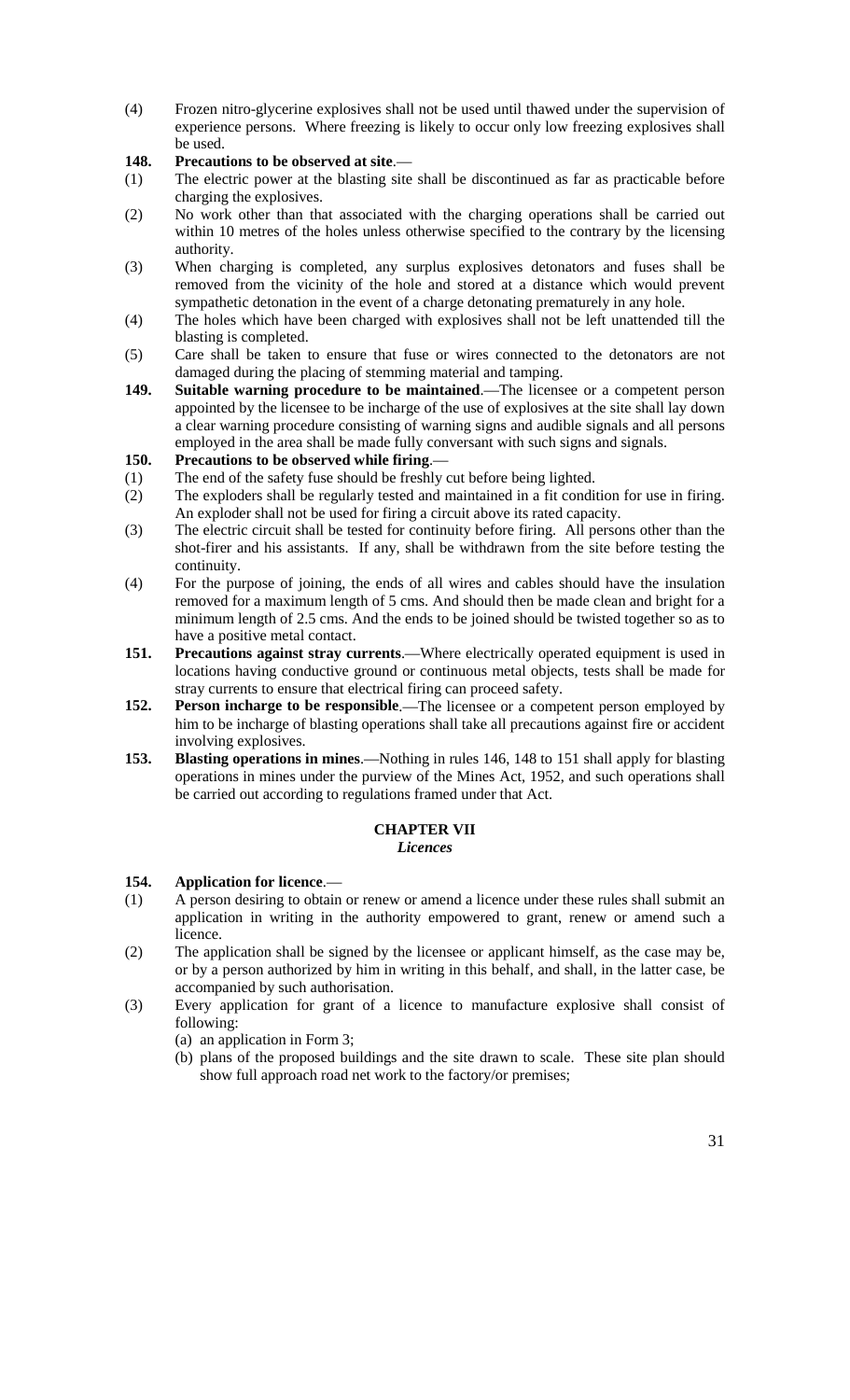- (c) a description of situation, character and construction of all mounds, buildings (production, non-production, stores, administrative, etc.) and safety distances observed by each building;
- (d) description of process/work to be carried out in each building or part,thereof;
- (e) a description of plant and equipment and its location provided in each building or part thereof;
- (f) a description of explosives and ingredients thereof, whether wholly or partially mixed that will be present in any building or machine at any one time;
- (g) a description of maximum number of persons to be employed in each building;
- (h) a description of any special constructions which the applicant may propose by reason of special circumstances, arising from the locations, situation or construction of any building or works, or the nature of process or otherwise;
- (i) prescribed scrutiny fee;
- (j) in case where applications is made in the name of a company, the names and addresses of Directors and partners and the name, address correspondence in respect of licence applied for. Any change in such names and addresses should be immediately communicated to the licensing authority.
- (4) Every application for grant of a licence in Form 21, From 22 or From 24 to possess explosives for sale or use shall consist of the following:
	- (a) an application in Form 4 or Form 5, as the case may be ;
	- (b) plans drawn to scale of the proposed premises and of the site on which such premises are situated. The site plan should clearly show the complete approach road net work, nearby land marks, distances from nearby protected works;
	- (c) drawings of the premises and the mounds, if provided;
	- (d) in case where the application is made in the name of the company, the name and address of the Directors and partners and the name, address and specimen signatures of person authorized to sign correspondence in respect of licence applied for. Any change in such names and addresses should be immediately communicated to the licensing authority.
- (5) Application for grant of a licence in Form 23 shall consist of the following:
	- (a) an application in Form 5 for licence as per preamble (b) and (c) or Form 6 for licence as per preamble (a) of the licence Form 23, as the case may be;
	- (b) plans showing site, location and construction details of the premises. The site plan should clearly show complete approach road one work surrounding areas, landmarks and safety distances observed.
- (6) Application for grant of a licence in Form 25 for a Road Van shall consist of the following:
	- (a) an application in Form 7;
	- (b) drawings of the Road Van showing the complete details of construction and other ancillary equipment provided;
	- (c) prescribed scrutiny fee.
- (7) An application for grant of a licence in Form 26, From 27, Form 28 or Form 29 shall consist of the following:
	- (a) an application in Form 8, Form 10, Form 11 or Form 12 as the case may be;
	- (b) prescribed scrutiny fee.
- (8) An application for grant of a Shot-Firer's Permit shall consist of following: (a) an application in Form 9; and
	- (b) prescribed scrutiny fee.

# **155. Grant of licence**.—

(1) (a) Licence may be granted by the authorities specified in column (4) of Schedule IV in the Form specified in column (2) for the purpose specified in column (3) thereof on payment of fees specified under these rules:

Provided that no new licence in Forms 20,21 and 22 shall be granted unless the provisions of rule 156 have been complied with:

Provided further that the licensing authority may waive all or any of the provisions of rule 156, if—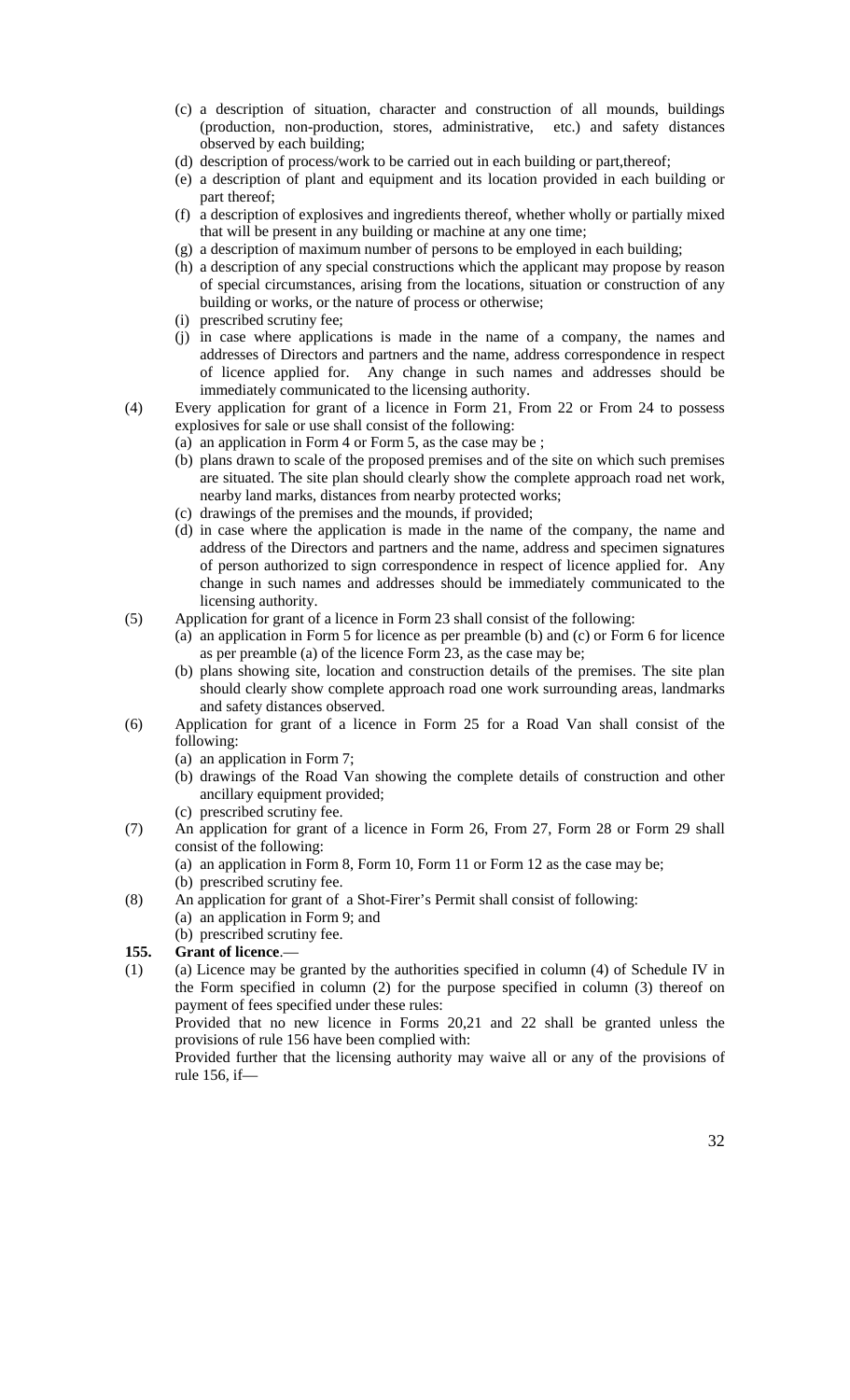- (i) the premises proposed to be licensed is within the factory licensed under these rules for manufacture of explosives and the required safety distances are under the control of applicant;
- (ii) the premises for which the new licence is required are situated within the same survey number, in which the applicant has an existing premises and a current valid licence for the same and the required safety distances are available within the safety distance of such existing premises.

(b) No licence for manufacture of explosives other than liquid oxygen explosives shall be granted or renewed to a person for his factory not registered under the Factories Act, 1948 (63 of 1948) unless he executes a bond in Form 19 in favour of the President of India indemnifying person injured or dependants of deceased workers in the event of an accident in the factory [and amount of RS 10,000 for factories manufacturing up to 15 kg of gunpowder or fireworks at any one time], an amount of Rs.25, 000 for factories manufacturing up to 200 kgs. of gunpowder or fire works at any one time and Rs.50,000 in every other case:

- (2) (a) Licensing authority may grant a license for the period deemed necessary but not exceeding—
	- (i) six months to import explosives in Form 27 and to export explosives in Form 28;
	- (ii) fifteen days to possess explosives in Form 23 as specified therein;
	- (iii) one month for public display of fireworks in Form 29;

(b) Every other licence granted or renewed under these rules shall remain in force until the expiry of the financial year immediately following the financial year in which it was issued.

(c) Notwithstanding anything contained in clause (b), the licensing authority where it is satisfied that a licence is required for a specific work or festival which is not likely to last up to expiry of the financial year for which the licence is granted or renewed may grant or renew a licence for such period as is actually necessary:

Provided that the date so specified does not extend beyond the expiry of the financial year following the year in which the licence is granted or renewed.

- (3) An applicant for grant of a new licence in Form 24 or Form 29 may apply to the district authority for a certificate to the effect that there is no objection to the applicant receiving licence for the site proposed and the district authority shall, if he sees no objection, grant such certificate to applicant who shall forward that certificate to licensing authority with his application.
- (4) The licensing authority may refer an application not accompanied by a certificate granted under sub-rule (3) to district authority for his observations.
- (5) If the district authority, either on reference being made to him, or otherwise, intimates to the Chief Controller, as the case may be, that any licence which has been applied for should not in his opinion be granted, such licence shall not be issued without the sanction of the Central Government.
- (6) No licence to import explosives shall be necessary in cases where the explosives imported—
	- (i) is not intended to be stored on the port of import but is intended to be transported direct to a territory not being part of India;
	- (ii) can be possessed without a licence under rule 114.
- (7) An application for a licence to use explosives shall, if the operation are to be carried on within 100 metres of a railway line, obtain from the Railway authority concerned a certificate to the effect that there is no objection to the applicant receiving a licence for the site proposed and forward a certificate to the licensing authority with his application.
- (8) (i) A cultivator applying for a licence in Form 23, shall obtain a certificate from agricultural fieldman or a Gram Sewak or any other local authority to the effect that—
	- (a) the certifying authority has inspected the site and is satisfied that the leveling of ground is necessary or removal of tree stumps is necessary or sinking of wells is necessary or sinking of wells has been partly completed, as the case may be;
	- (b) further work which is necessary is not possible without blasting and forward the certificate to the licensing authority with his application.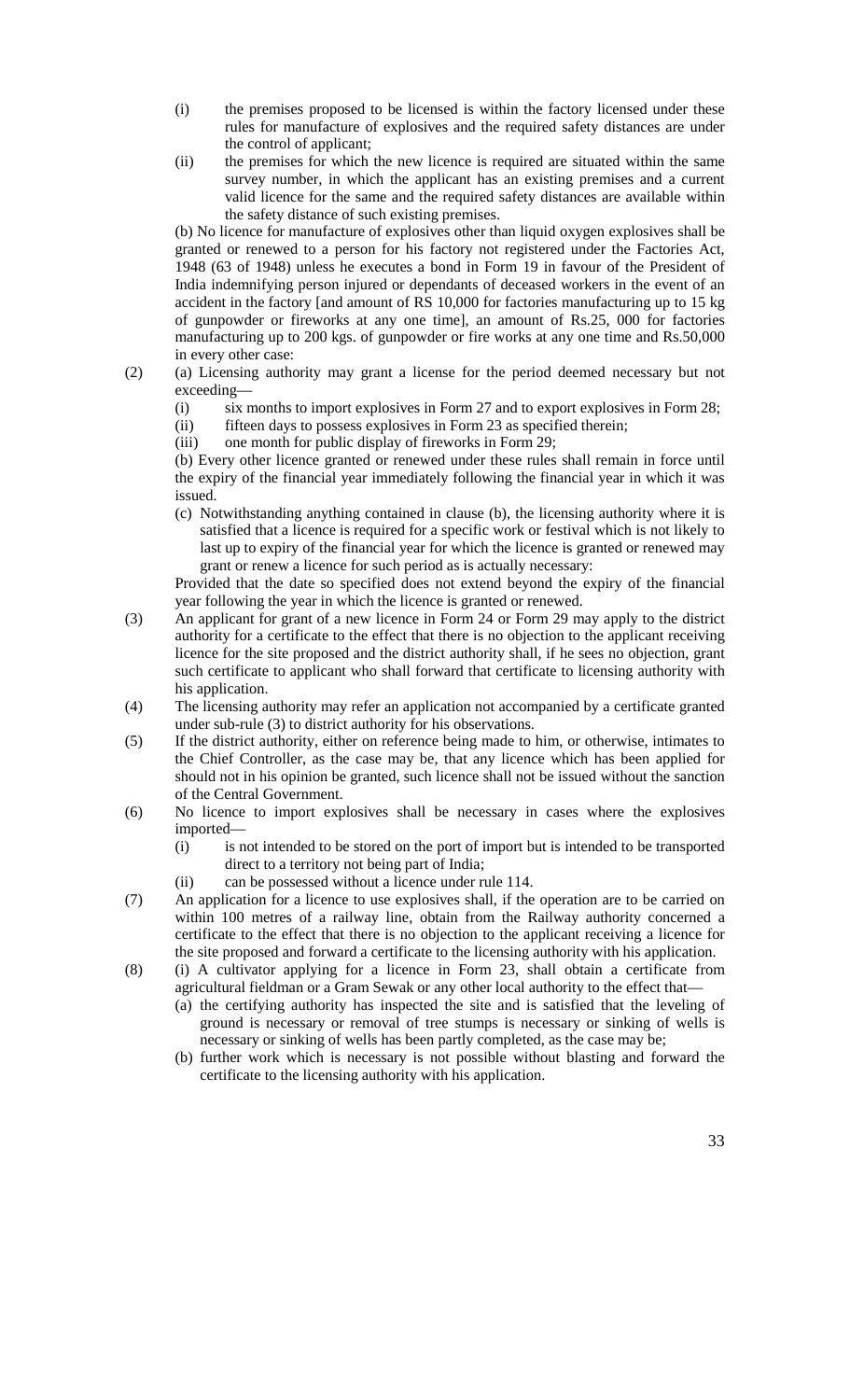(ii) A person other than a cultivator shall obtain a certificate from local authority having jurisdiction to the effect that the certifying authority has inspected the site and is satisfied that the work for which explosives are required is not possible without blasting.

(9) An application of grant of a licence to manufacture Ammonium Nitrate Fuel Oil Explosives (ANFO) for own immediate use or to possess for own use liquid oxygen explosives at lights coming under the purview of the Mines Act, 1952, shall be accompanied by a certificate from the Chief Inspector of Mines that the site where such explosives are to be manufactured, possessed and used is under the Control of the applicant and comes under the purview of the Mines Act, 1952 and the applicant is authorized to use liquid oxygen explosives or ANFO explosives and conduct mining operations in the area proposed to be covered by the licence.

## **156. Procedure to be observed before a licence in Form 20, 21 or 22 is granted**.—

- (1) A licensing authority on receipt of application and the particulars is provided under subrule (3) or (4) of rule 154 shall scrutinise the documents and forward to the applicant a statement showing the distances in Form 17 which should in his opinion be kept clear in and around the factory or magazine premises or any part thereof and from other building and works. On receipt of the statement the applicant shall enter the exact distance which can actually be so kept clear, shall sign the statement and shall return it together with any representation which he may desire to make to the licensing authority.
- (2) After considering any representative made by the applicant under sub-rule (1) and after making such enquiries as deemed necessary, the licensing authority may further scrutinise the application and ask the applicant to make changes considered necessary.
- (3) After receiving correct documents as per requirements of these rules, the licensing authority shall refer the application to—
	- (i) the district authority concerned together with a description of enquiries to be carried out, a draft licence and a statement in Form 18 showing the distances which he considers should be kept clear in and around the factory, magazine or store house;
	- (ii) any other authority for such enquiry as deemed necessary.
- (4) Upon receipt of the said application the district authority shall forthwith cause notice to be published of such application and of the time and place at which he will be prepared to hear it, and calling upon any person objecting to the establishment of the factory or magazine or store house on the proposed site to give notice of such objection to him and to the applicant of not less than seven clear days before the day fixed for hearing the application together his name, address and calling and a short statement of the grounds of his objections. The day of hearing the application shall be a day following as soon as practicable, after the expiration of the period of one month referred to in sub-rule (6).
- (5) Where the site of the proposed factory or magazine lies within 1.5 km. of the limits of the jurisdiction of any town planning municipal authority or port authority, the applicant shall prepare, for service on such authority, a notice of the application and of the said day of hearing.
- (6) The notice under sub-rule (4) shall be published and the notice under sub-rule (5) served at the expense of the applicant by the district authority not less than one month before the said day of hearing.
- (7) On the day fixed for the hearing or any day to which such hearing may be adjourned from time to time, the district authority shall hear any objection preferred in accordance with sub-rule (4) and by any authority referred to in sub-rule  $(5)$  and shall make such enquiry as he may deem necessary.
- (8) On completion of the enquiry the district authority shall forward the application, statement and plans to the licensing authority together with a report of the procedure followed by him and whether he has any objection to the applicant receiving a licence at the site proposed.
- (9) The district authority shall complete his enquiry under sub-rules (4) to (7) and forward the report to the licensing authority as expeditiously as by the licensing authority.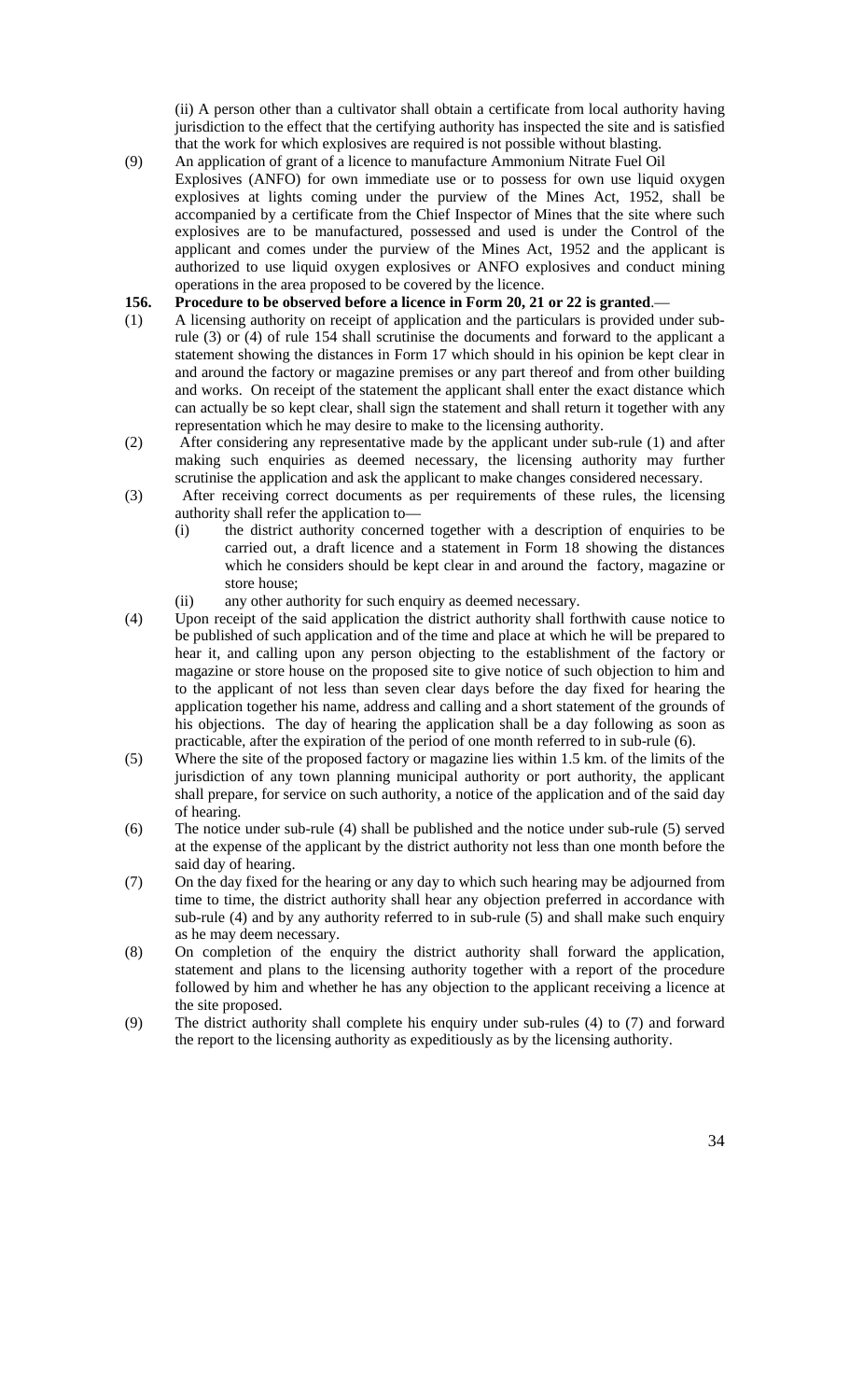- (10) If the district authority objects to the grant of the licence on any of the grounds specified in sub-rule (3), no licensee shall be granted by the licensing authority except with the sanction of the Central Government.
- (11) Notwithstanding anything contained in this rule, provisions of sub-rules (3) to (10) except rule 3(ii) shall not apply in case of an application or to the manufacture of Ammonium Nitrate Fuel Oil explosives (ANFO) at site of use coming under the purview of the Mines Act, 1952.
- **157. Procedure to be followed for grant of a licence in Form 22 to possess small quantity of explosives for own use**—Notwithstanding anything contained in sub-rules (3) to (7) of rule 156, where the licensing authority is the Chief Controller or a Controller and where the quantity of explosives proposed to the applicant may apply to the district authority together with an application in Form 5, statement in Form 17 and the necessary plans for the grant of a licence for the site proposed and the district authority shall, if he sees no objection after conducing enquiries as required under these rules, grant such certificate to the applicant who may forward it to the licensing authority together with his application.
- **158. Procedure to be observed for grant of a shor-firer's permit** -
- (1) The Chief Controller or any authority authorised by him in this behalf shall conduct such examination and enquiries as deemed necessary before granting a permit to any shotfirer:

Provided that no examination of the shot-firer may be necessary if the Chief Controller is satisfied that applicant possess requisite qualifications and experience.

- (2) The applicant shall pay prescribed fees for the examination, if any, under sub-rule (1).
- **159. Procedure on grant of No Objection Certificate by the district authority**.—The licensing authority on receipt of No Objection Certificate from the district authority for grant of a licence may make such other enquiries as deemed necessary and take further action for grant of licence:

Provided that if the licensing authority does not receive the No Objection Certificate under rule 156(8) within the time limit or any extension thereof, such authority may advise the applicant accordingly and take further action as deemed necessary.

- 160. **Refusal of No Objection Certificate** —The authority refusing to grant No Objection Certificate as required under rule 156, shall record in writing its reasons for such refusal and communicate such reasons and facts of the case to the licensing authority. The reasons for not issuing No Objection Certificate may be communicated to the applicant if demanded, unless in the opinion of the licensing authority such reasons cannot be divulged in the public interest.
- **161. Procedure o n grant of a licence for a magazine, store house or to manufacture explosives**—
- (1) Two copies of every licence granted by the Chief Controller or the Controller shall be forwarded to the district authority and in case the licensing authority is the Chief Controller, the original licence shall be forwarded to the Controller in whose jurisdiction the premises are situated.
- (2) If the Controller after inspection, is satisfied that all the requirements of these rules and the conditions of the licence have been complied with, he shall further endorse the licence, but unless and until so endorsed the licence shall not come into force: Provided that when a licence cannot be endorsed forthwith it shall come into force from such date as the licensing authority may order in writing.
- (3) If the Controller of Explosives decides not to endorse a licence, he shall immediately return the licence to the licensing authority together with a statement of his reasons for not endorsing it.
- (4) On receipt of statement referred to in sub-rule (3), the licensing authority after making such enquiry, if any, as he may consider necessary communicate his decision to the applicant and the district authority.
- **162. Procedure on grant of a licence to possess and sell explosives, to transport explosives or to possess explosives for own use by cultivators or other persons**.—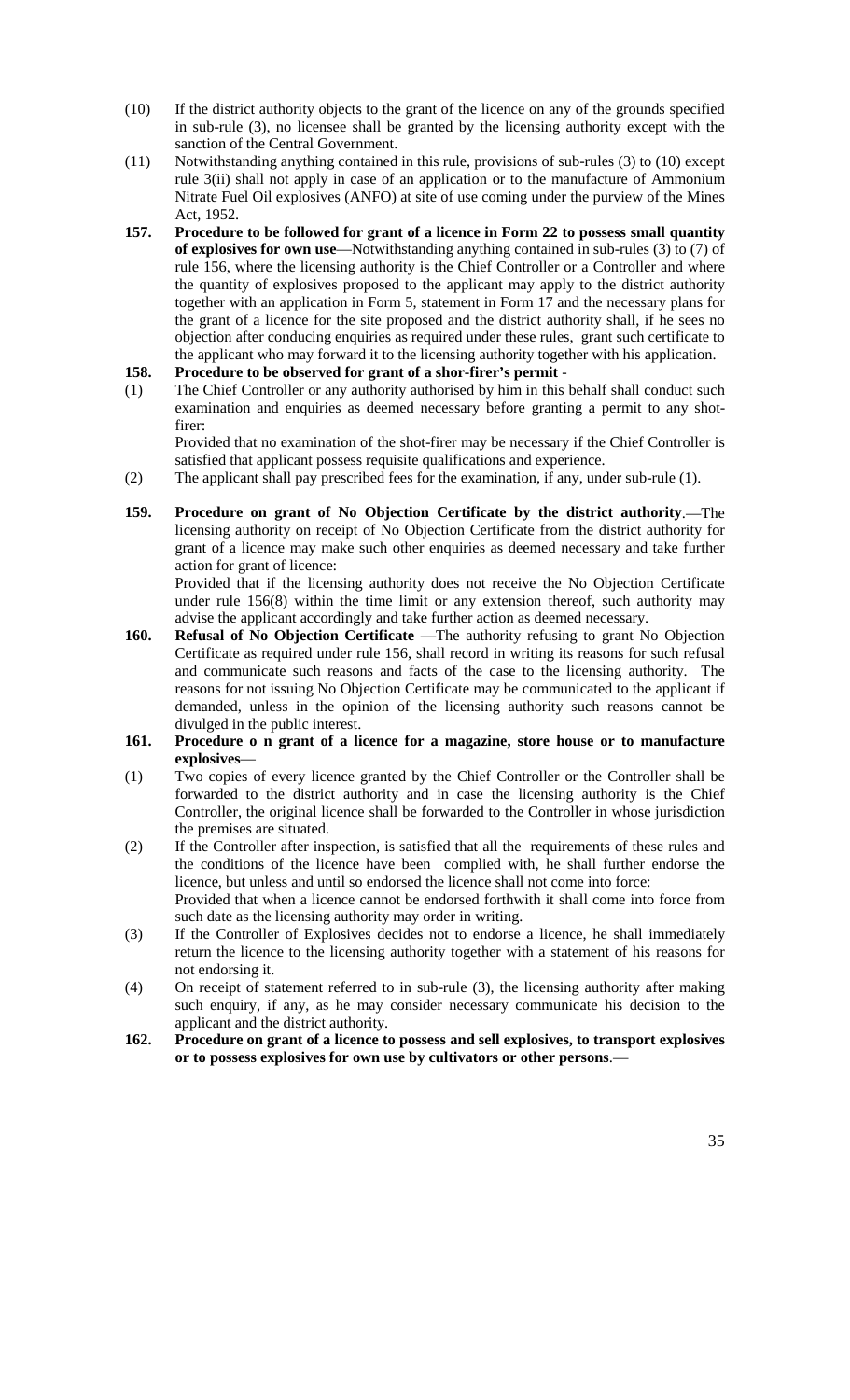- (1) A copy of every licence granted to possess and sell explosives in Form 24 or to transport explosives in Form 26 shall be forwarded to the district authority concerned.
- (2) The district authority shall forward a copy of every licence granted by him in Form 23 or Form 24 to the Chief Controller having jurisdiction over the area.
- **163. Particulars of licence**.—Every licence granted under these rules shall be held subject to the observance of these rules and the conditions endorsed on it and shall contain all particulars which are contained in the Form prescribed for it by these rules.

# **164. Amendment of licence**.—

- (1) Any licence granted under these rules may be amended by the authority empowered to g rant the licence provided that amendment shall not be inconsistent with the provisions of these rules.
- (2) A licensee who desires to have his licence amended shall submit the following particulars to the licensing authority, namely:
	- (a) an application stating nature of the amendment and the reasons therefor;
	- (b) the original licence together with enclosures to it;
	- (c) plans showing the details of the proposed amendment is such plans are required by the licensing authority for the purpose of amendment;
	- (d) prescribed scrutiny fee;
	- (e) prescribed amendment fee.
- (3) The licensing authority after scrutiny of the documents submitted under sub-rule (2) and after making such further inquiries and taking such action as deemed necessary may take suitable action to amend the licence.

# **165. Renewal of licence.**—

- (1) A licence may be renewed by the authority empowered to grant such licence, provided that a licence which has been granted by the Chief Controller may be renewed without any alteration by a Controller duly authorized by the Chief Controller in this behalf: Provided that a licence which has been granted by the district authority may be renewed without any alteration by a Sub-Divisional Magistrate or an Executive Magistrate or a Taluka Magistrate duly authorized by the district authority in the behalf.
- (2) The Controller authorized by the Chief Controller under sub-rule (1) may, and when so required by the Chief Controller, shall require the licensee to follow the procedure laid down under sub-rule (1) of the rule 156 before renewing licence in Form 20 or Form 21 or Form 22.
- (3) Every application for the renewal of a licence shall be made so as to reach the licensing authority or the authority empowered to renew the licence at least 30 days before the date on which the licence expires, and if the application is so made, the licence shall be deemed to be in force until such date as the licensing authority renews the licence or until an intimation that the renewal of the licence is refused has been communicated to the applicant.
- (4) Every application under sub-rule (3) for renewal of the licence shall be accompanied by the following documents;
	- (i) application in Form 13;
	- (ii) the original licence together with its enclosures and approved plans, Schedules and Forms;
	- (iii) prescribed renewal fee.
- (5) The same fee shall be charged for the renewal of a licence for each year as for grant thereof:

Provided that if the application for renewal is not received within the time specified in sub-rule (3), the licence shall be renewed only on payment of double fee as ordinarily payable for the license.

Provided further that if the renewal application together with complete documents specified under sub-rule (4) is received by the licensing authority after the date of expiry but not later than 30 days from the date of expiry; and if the licensing authority is satisfied that such delay is beyond the control of the licensee, the licence may, without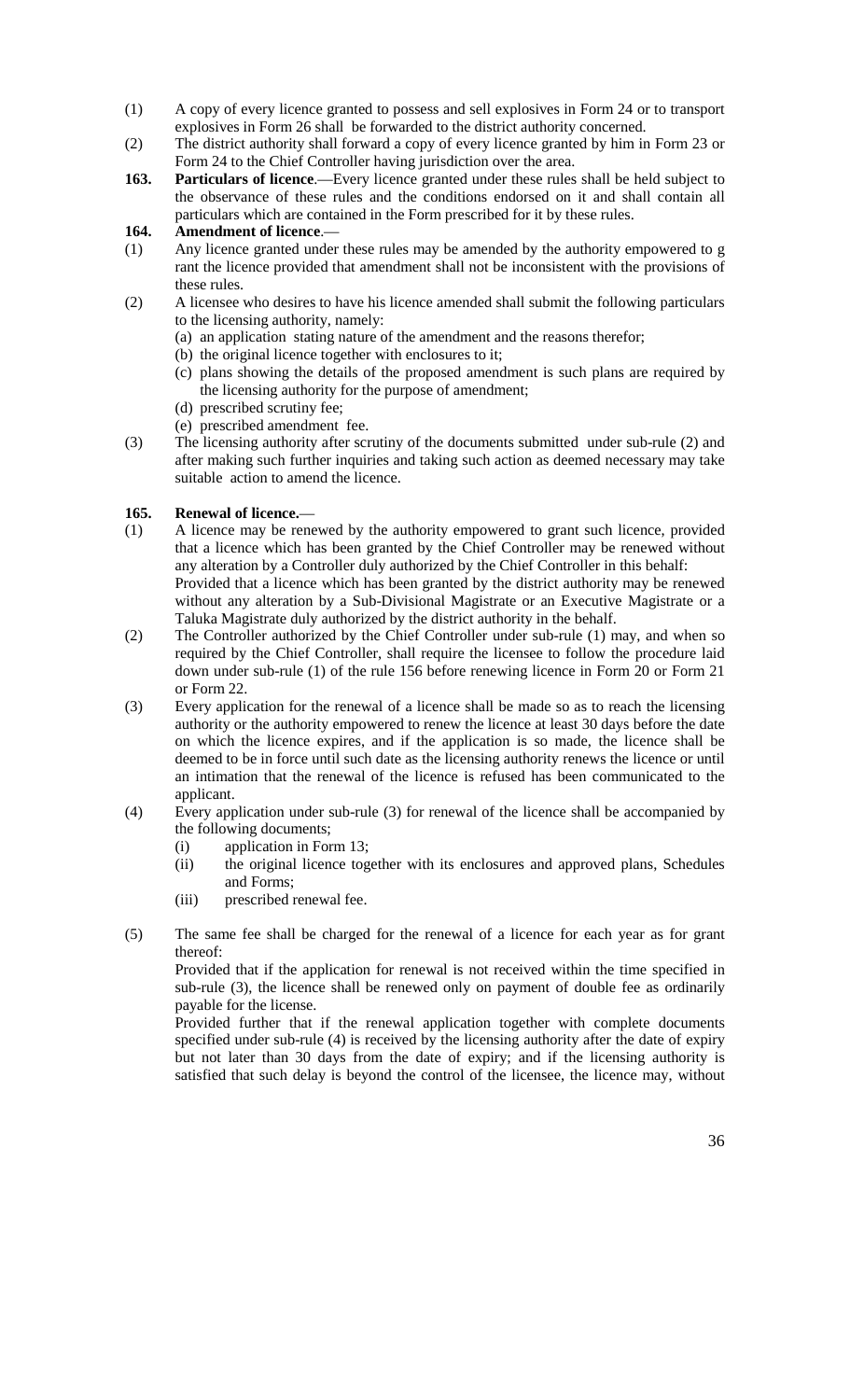prejudice to any other action that may be taken in this behalf, be renewed on payment of double the fee ordinarily payable for the licence.

- (6) In case of an application for the renewal of the licence for a period of more than one year at a time, the fee prescribed under proviso of sub-rule (5), if payable, shall be paid only for the first financial year of renewal.
- (7) Every licence granted under these rules other than a licence granted for a specified period shall be renewable for two years where there has been no contravention of the Act or the rules framed thereunder or of any condition of the licence so renewed.
- (8) Where a licence renewed for more than one financial year is surrendered before its expiry, the renewal fee paid for the unexpired portion of the licence shall be refunded to the licensee provided that no refund of renewal fee shall be made for any financial year during which—
	- (a) the licensing authority received the renewed licence for surrender;
	- (b) any explosive is received or stored on the authority of the licence.
- (9) No licence shall be renewed if the application for renewal is received by the licensing authority after 30 days of the date of its expiry.
- (10) When a licence is renewed by the Chief Controller a Controller, an intimation to that effect shall be sent to the district authority concerned and when a licence is renewed by the district authority, intimation to that effect shall be sent to the Controller having jurisdiction.

### **166. Refusal to amend or renew a license**.—

- (1) The licensing authority refusing to amend or renew a licence shall record its reasons for such refusal in writing.
- (2) The licensing authority shall refuse to renew a licence if such licence can be revoked in accordance with the Act or rules framed thereunder.
- (3) A brief statement of reasons for refusal to renew a licence shall be given to the holder of the licence on demand unless in any case the licensing authority is of the opinion that it will not be in public interest to furnish such statement.
- (4) Where the renewal of the licence is refused, the fee paid for the renewal shall be refunded to the licensee after deducting the proportionate fee for the period beginning from the date from which the licence was to be renewed upto the date from which renewal thereof is refused.

### **167. Suspension and revocation of licence**.—

- (1) An order of suspension or revocation of a licence shall take effect from the date specified therein and shall be deemed to have been served if sent by post to the address of the licensee entered in the licence.
- (2) The suspension of a licence shall not debar the holder of the licence from applying for its renewal in accordance with the provisions of rule 165.

### **168. Procedure on expiration, suspension or revocation of licence**.—

- (1) A licensee on the expiration, suspension or revocation of his licence forthwith give notice to the licensing authority of the description and quantity of explosives in his possession and shall comply with any directions which the licensing authority may give in regard to their disposal.
- (2) The licensing authority may grant for a term not exceeding three months from the date of expiration, suspension or revocation, as the case may be, a temporary licence for the possession and sale of the explosives actually held at the time of the issue of the temporary licence.
- (3) The fee chargeable for a licence granted udner sub-rule (2) shall bear the same proportion to the fee charged on the expired or revoked licence as the period covered by the temporary licence bears to a full year.
- **169. Appeals**.—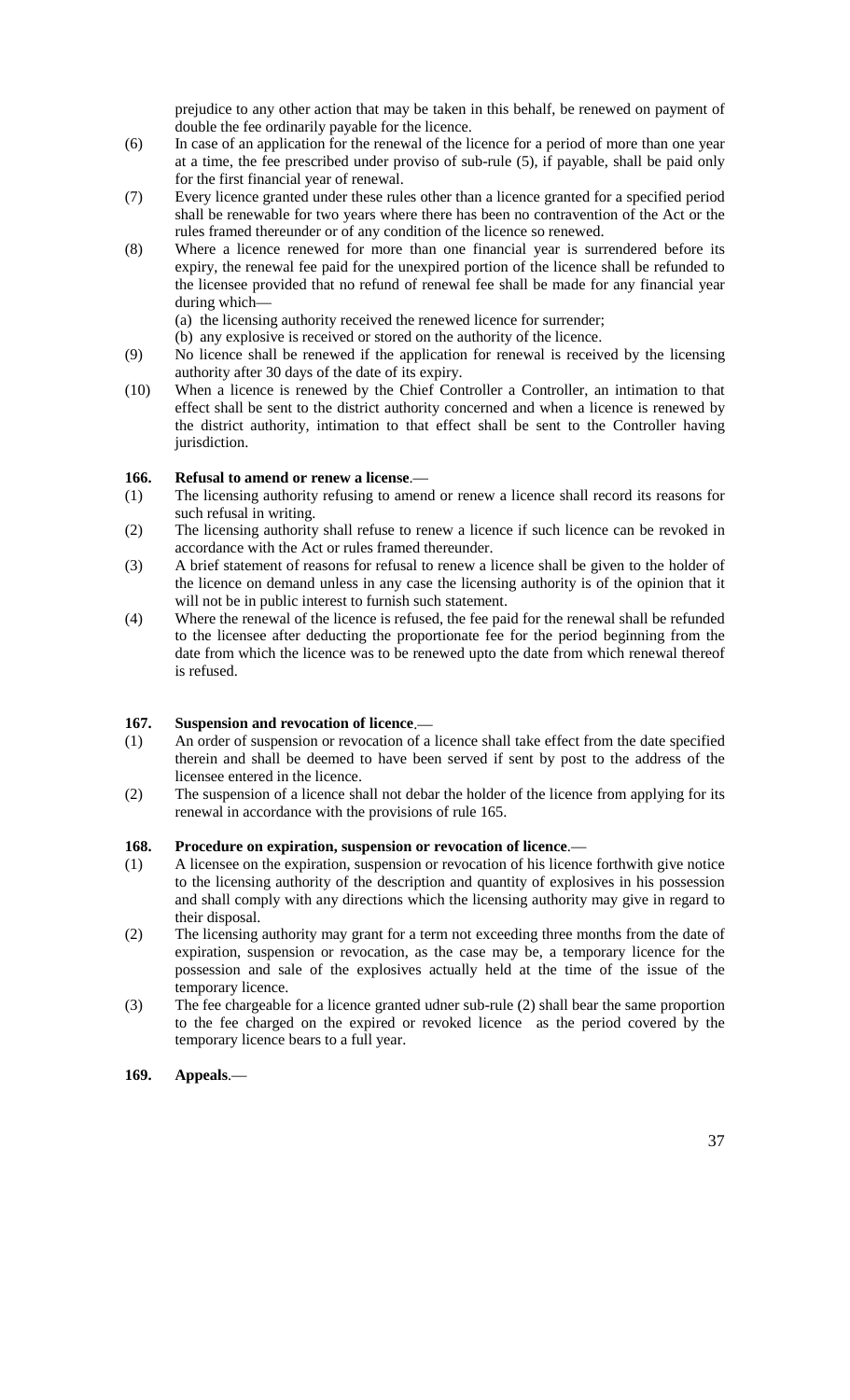- (1) An appeal against an order of licensing authority Refusing to grant or renew a license or suspending or revoking a licence or varying the condition of a licence shall lie–
	- (i) if the order is passed by the Chief Controller to the Central Government;
	- (ii) if the order is passed by the Controller to the Chief Controller.
- (2) Every appeal shall be preferred in accordance with the provisions of the Act and shall be presented within 30 days of the date of the communication of such order.
- (3) Every appeal shall be accompanied by fees specified in rules 176 and 177 and the fees shall be refunded to the appellant if the appeal is upheld by the appellate authority.
- (4) Appeal against the order of the district authority refusing grant of No Objection Certificate shall lie with the authority immediately superior to such authority. Such an appeal shall be filed in accordance with the procedure laid down by such appellate authority.
- **170. Procedure to be followed by the appellate authority.** On receipt of the appeal and if such appeal can be admitted in accordance with the Act the appellate authority may call for records of the case from the authority who passed the order appealed against and may make such further enquiries as it may deem necessary and after giving the appellant a reasonable opportunity of being heard, pass final orders.

### **171. Procedure on death or disability of licenc**e-

- (1) If a licensee dies or becomes insolvent or mentally incapable or otherwise disabled, the licence granted to him under these rules shall stand cancelled on the date of licensee's death or his mental incapability or his insolvency or disability.
- (2) The legal heirs or representatives of the licensee referred to in sub-rule (1) shall as soon as may be, notify the licensing authority—
	- (a) the date of death, insolvency, mental incapability or other disability; and
		- (b) the stock of all explosives kept at the licensed premises and shall await the directions of the licensing authority with regard to the disposal of such explosives.
- 172. Loss of licence.—Where a licence granted under these rules or an authenticated copy thereof granted under rule 173 is lost or accidentally destroyed, a duplicate may be granted on payment of fees, specified in rules 176 and 177.

### **173. Procedure of licence or pass on demand**.—

- (1) Every person holding or acting under a licence granted under these rules shall, when called upon to do so by any officer specified in sub-rule (1) of rule 179, produce it, or an authenticated copy of it, at such time and place as may be directed by such officer.
- (2) Every person in charge of a consignment of explosives in transit under cover of a pass issued under these rules shall produce it when called upon to do so by any officer specified in sub-rule (1) of rule 179.
- (3) Copies of any licence may, for the purposes of this rule, be authenticated free of charge by the authority, which granted the licence.
- **174. Executive control over authorities**.—Every authority other than the Central Government acting under this Chapter shall be subject to the directions and control of the Central Government.

Provided that nothing in this rule shall be deemed to effect the powers of executive control of the Chief Controller over the officers subordinate to him.

### CHAPTER VIII

### **Fees**

- **175. Procedure for payment of fees**.—The fees payable under these rules shall be paid in the following manner:
- (1) Fees payable to Chief Controller shall be paid by a crossed Postal Order or a Crossed Bank Draft drawn in favour of Chief Controller of Explosives, Nagpur. The Bank should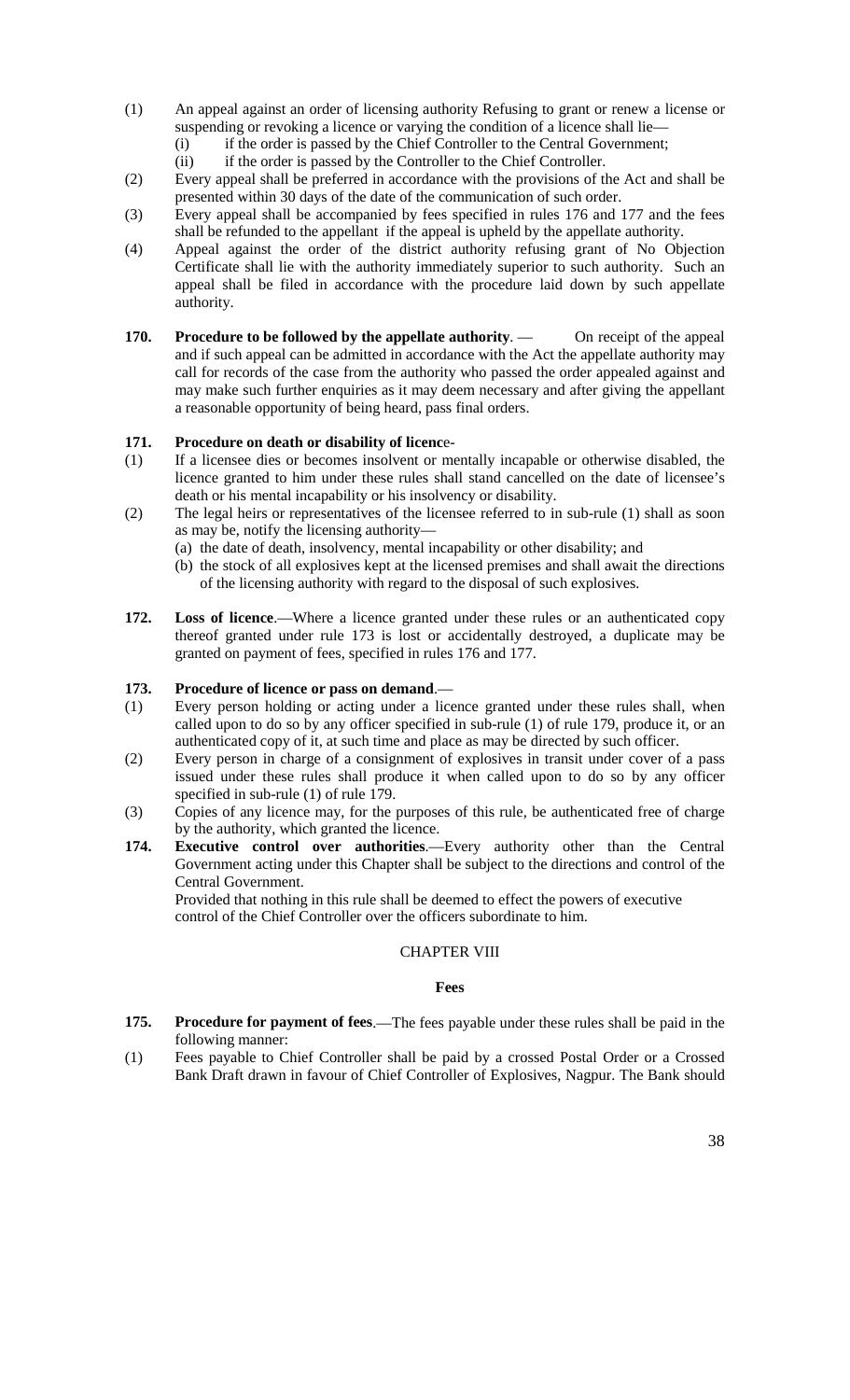be drawn on any nationalised bank and payable at Nagpur. Fees upto Rs.100 in each case, may also be paid in cash at the office of the Chief Controller.

- (2) Fees payable to a Controller of Explosives shall be paid by a Crossed Postal Order or a Crossed Bank Draft drawn In favour of the Controller of Explosives to whom the payment is made. The Bank Drafts shall be on any nationalized bank payable at the station where office of Controller to whom payment is to be made is located. Fees upto Rs.100 in each case, may also be paid in cash at the office of Controller concerned.
- (3) Fees payable to District Authority or any other authority under these rules shall be paid in such manner as may be specified by that authority.
- **176. Fees other than licence fees**.—The following fees other than licence fees shall be payable under these rules:

| (1) For inclusion of any explosive in the authorised list of                                              |                                                                                                            |
|-----------------------------------------------------------------------------------------------------------|------------------------------------------------------------------------------------------------------------|
| explosives (see rule 6)                                                                                   |                                                                                                            |
| (i) Scrutiny fee for each proposal.                                                                       | Rs. 50.00                                                                                                  |
| (ii) Testing fee for each sample explosives.                                                              | Rs.200.00                                                                                                  |
| (2) To test each sample of imported explosives (see rule                                                  | Rs. 10.00                                                                                                  |
| 28)                                                                                                       |                                                                                                            |
| (3) (i) for testing each sample to issue certificate of safety<br>in Form 1 (see rule 34)                 | Rs. 10.00                                                                                                  |
| (ii) to renew each certificate issued under (i) above<br>without fresh test.                              | 5.00<br>Rs.                                                                                                |
| (iii) for testing each sample to renew certificate issued<br>under (i) above after fresh test.            | Rs.100.00                                                                                                  |
| (4) Scrutiny fee for approval of manufacturing process for<br>any new explosives (see rule 89).           | Rs.200.00                                                                                                  |
| (5) For storage of explosives in excess of licensed<br>capacity at any one time (see rule 126)            | Rs.200 for first<br>15<br>days<br>and<br>Rs.100.00<br>for<br>every additional<br>5 days or part<br>thereof |
| (6) For permit for temporary possession of fireworks in                                                   |                                                                                                            |
| excess of licensed quantity (see rule 127)                                                                | Rs. 50.00                                                                                                  |
| (7) Scrutiny fee for application for grant of a licence to<br>manufacture (see sub-rule (3) or rule 154 - |                                                                                                            |
| (i) any explosives other than those mentioned under<br>$(ii), (iii), (iv)$ and $(v)$ below                | Rs.200.00                                                                                                  |
| mixed ammonium nitrate<br>and fuel oil<br>$(ii)$ site<br>explosives                                       | Rs. 50.00                                                                                                  |
| (iii) Liquid Oxygen explosive                                                                             | Rs. 50.00                                                                                                  |
| (iv) (a) Fireworks and/or Gunpowder in a quantity not                                                     | Rs. 20.00                                                                                                  |
| exceeding 12.5 Kgs. at a time.                                                                            |                                                                                                            |
| (b) Fireworks and/or Gunpowder in a quantity                                                              | Rs.100.00                                                                                                  |
| exceeding 12.5 Kgs. but not exceeding 200                                                                 |                                                                                                            |
| Kgs. at a time.                                                                                           |                                                                                                            |
| (c) Fireworks and/or Gunpowder in a quantity                                                              | Rs.200.00                                                                                                  |
| exceeding 200 Kgs. at a time                                                                              |                                                                                                            |
| (v) Coloured matches                                                                                      | Rs.200.00                                                                                                  |
| (8) Scrutiny fee for application for grant of each licence to                                             | Rs.100.00                                                                                                  |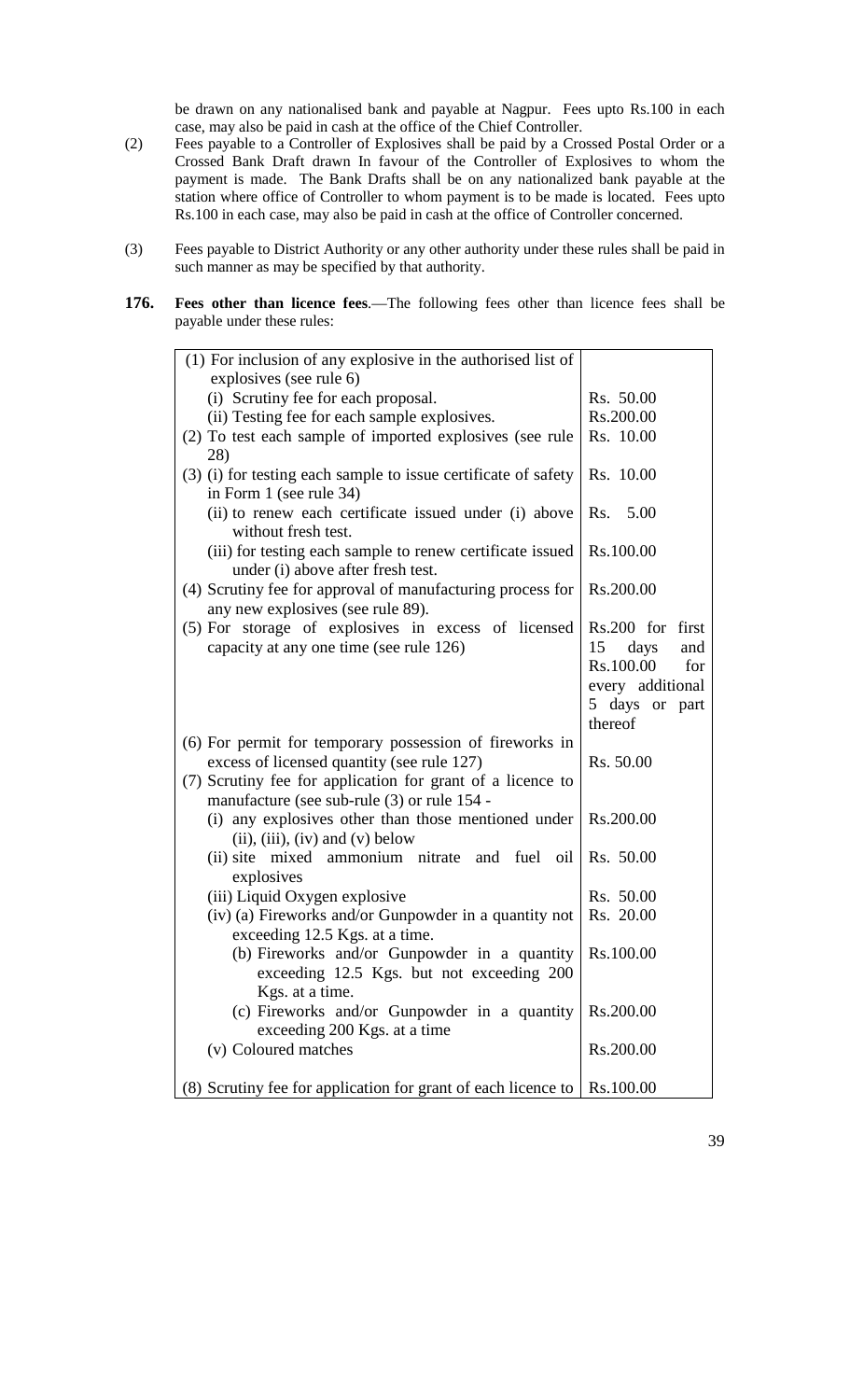| import or export explosives (see sub-rule (7) of rule<br>154)                                                                          |                    |
|----------------------------------------------------------------------------------------------------------------------------------------|--------------------|
| (9) Scrutiny fee for application for grant of each licence to<br>transport explosives (see sub-rule $(7)$ of rule 154)                 | Rs. 20.00          |
| (10) Scrutiny fee for each application for grant of a<br>licence for a road van (see sub-rule (8) of rule 154)                         | Rs. 50.00          |
| (11) Scrutiny fee for each application for grant of a Shot-<br>Firer's Permit (see sub-rule (9) of rule 154)                           | Rs. 5.00           |
| (12) For examination for grant of Shot-Firer's Permit (see<br>rule 158)                                                                | Rs. 20.00          |
| $(13)$ (a) Scrutiny fee for application for amendment of<br>each licence (see rule 164) -                                              |                    |
| any explosives other than<br>manufacture<br>$(i)$ to<br>fireworks and/or Gunpowder in a quantity not<br>exceeding 12.5 Kgs. at a time; | Rs. 50.00          |
| (ii) to manufacture fireworks and/or Gunpowder in a<br>quantity not exceeding 12.5 Kgs. at a time;                                     | Rs. 5.00           |
| (iii) in any other Form other than Form 23;                                                                                            | Rs. 20.00          |
| $(iv)$ in Form 23.                                                                                                                     | 5.00 (free<br>Rs.  |
|                                                                                                                                        | of<br>charge<br>to |
|                                                                                                                                        | cultivators)       |
| (b) Amendment fee for each licence (see rule 164) -                                                                                    |                    |
| (i) other than a licence in Form 23 or a licence in                                                                                    |                    |
| Form 20 to manufacture fireworks and/or                                                                                                | Rs. 30.00          |
| Gunpowder in a quantity not exceeding 12.5                                                                                             |                    |
| Kgs. at a time;                                                                                                                        |                    |
| $(ii)$ In form 23;                                                                                                                     | 5.00 (free<br>Rs.  |
|                                                                                                                                        | of<br>charge<br>to |
|                                                                                                                                        | cultivators)       |
| (iii) to manufacture fireworks and/or Gunpowder                                                                                        | Rs.<br>5.00        |
| in a quantity not exceeding 12.5 Kgs. at a time.                                                                                       |                    |
| (c) Scrutiny fee for a proposal for any change in the                                                                                  | Rs. 50.00          |
| manufacturing process of explosives.                                                                                                   |                    |
| (d) Scrutiny fee for a proposal for any change in the                                                                                  | Rs.100.00          |
| composition of an authorised explosive.                                                                                                |                    |
| (14) For appeal against an order of a licensing authority<br>(see rules 169 and 178) -                                                 |                    |
| (i) if such appeal in preferred to Central Government<br>or Chief Controller.                                                          | Rs.100.00          |
| (ii) if such appeal is preferred to immediate official<br>superior to district authority.                                              | Free of charge     |
| $(15)$ For issue of a duplicate copy of licence (see rule                                                                              | Rs. 50.00          |
| 172).                                                                                                                                  |                    |
| $(16)$ For approval of -                                                                                                               |                    |
| (a) a packing box or container.                                                                                                        | Rs.500.00          |
| (b) a new design of equipment, machinery<br><b>or</b>                                                                                  | Rs.500.00          |
| composite vehicle used for manufacture<br>and                                                                                          |                    |
| transport of explosives.                                                                                                               |                    |
| (c) a magazine 'Mode B'                                                                                                                | Rs.500.00          |
| (17) Lighting Conductor testing fee for each test.                                                                                     | Rs. 50.00          |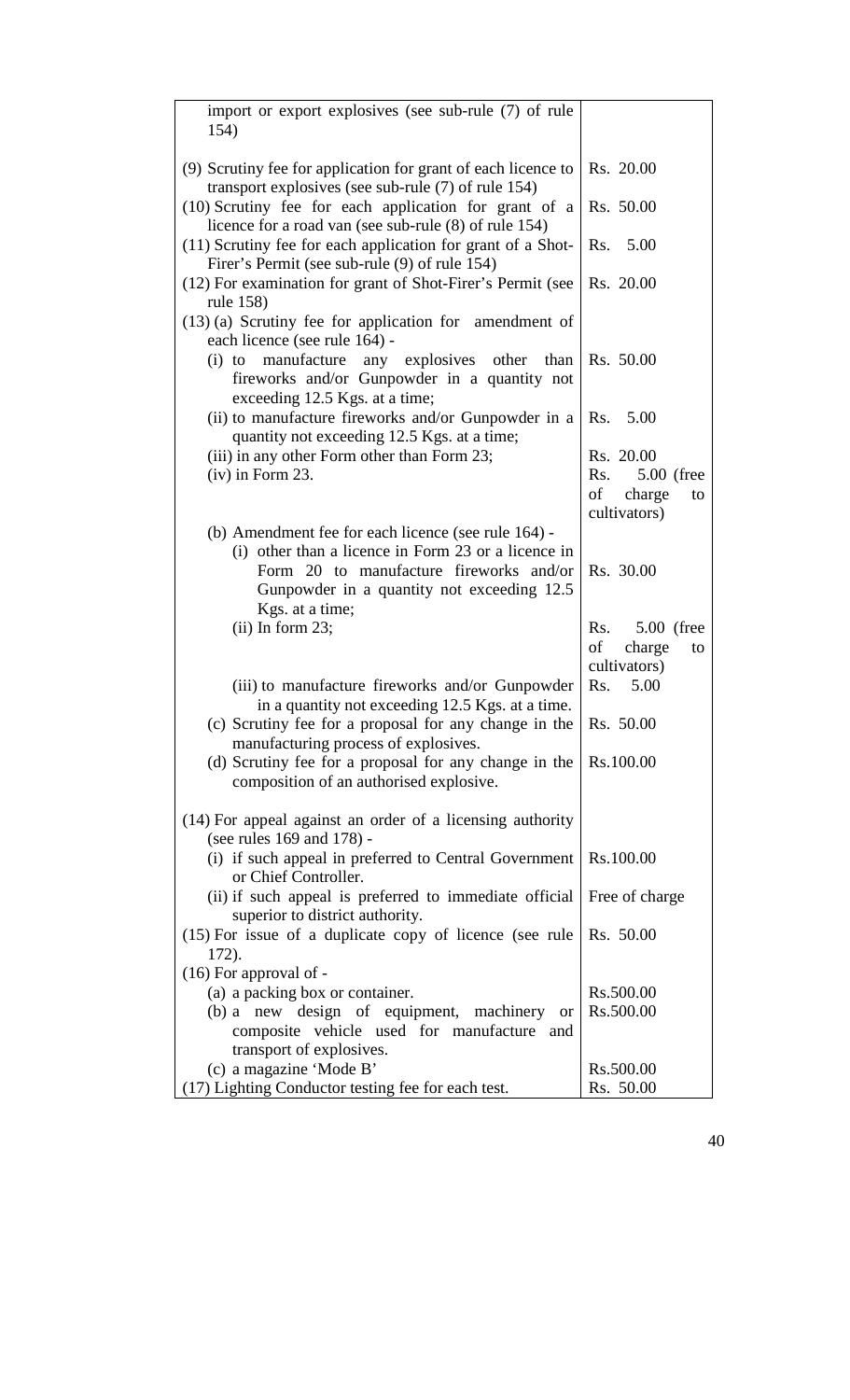| 177. | <b>Licence Fee</b> $- (1)$ The following fees shall be payable per year for each licence |
|------|------------------------------------------------------------------------------------------|
|      | issued under these rules:                                                                |

| (i) to manufacture explosives<br>(a) of classes $2,3,4$ and 5 other than site<br>mixed Ammonium Nitrate Fuel Oil<br>explosive (Form 20). | Rs.200.00 per 1000 tonnes<br>or part thereof of<br>the<br>installed<br>annual<br>plant<br>capacity for each explosive<br>subject to a maximum of<br>Rs.5000.00.                                                                                                                                                             |
|------------------------------------------------------------------------------------------------------------------------------------------|-----------------------------------------------------------------------------------------------------------------------------------------------------------------------------------------------------------------------------------------------------------------------------------------------------------------------------|
| (b) of class $6$ (Form 20).                                                                                                              | Rs.250.00 per one million<br>metres/ numbers<br>or part<br>thereof of the<br>installed<br>annual plant capacity of<br>each explosives subject to a<br>maximum of Rs.5000.00                                                                                                                                                 |
| (c) of class 1 and/or class 7 (Form 20).<br>(i) in a quantity not exceeding 15 Kgs.<br>at a time;                                        | Rs. 20.00                                                                                                                                                                                                                                                                                                                   |
| (ii) in a quantity exceeding 15 Kgs. but                                                                                                 | Rs.200.00                                                                                                                                                                                                                                                                                                                   |
| not exceeding 200 Kgs. at a time;<br>(iii) in quantities exceeding 200 Kgs. at<br>a time                                                 | Rs.200.00 for the first 200<br>Kgs. plus Rs.150.00<br>for<br>every additional 50 Kgs. or<br>part thereof at a time subject<br>maxi-mum<br>to<br>οf<br>a<br>Rs.5000.00                                                                                                                                                       |
| $(d)$ of class 8<br>sod.<br>Ammonium Nitrate<br>$(e)$ of<br>Oil<br>explosive.                                                            | Rs.1000.00<br>Rs.200.00                                                                                                                                                                                                                                                                                                     |
| (ii) to possess and sell explosives (Licence<br>Forms other than Form 24).                                                               | $(a)$ Rs.150.00 for every 1000<br>Kgs. or part thereof of the<br>licensed capacity of each<br>explosive<br>of<br>class<br>$1,2,3,4,5,6,7$ or 8 subject to<br>a maxi-mum of Rs.5000.00<br>(b)Rs.50.00 for every 10000<br>metres/ numbers of each<br>explosives of class 6 subject<br>maxi-mum<br>to<br>οf<br>a<br>Rs.5000.00 |
| (iii) to possess explosives for use (Licence                                                                                             | Rs.100.00<br>(a)<br>for<br>every                                                                                                                                                                                                                                                                                            |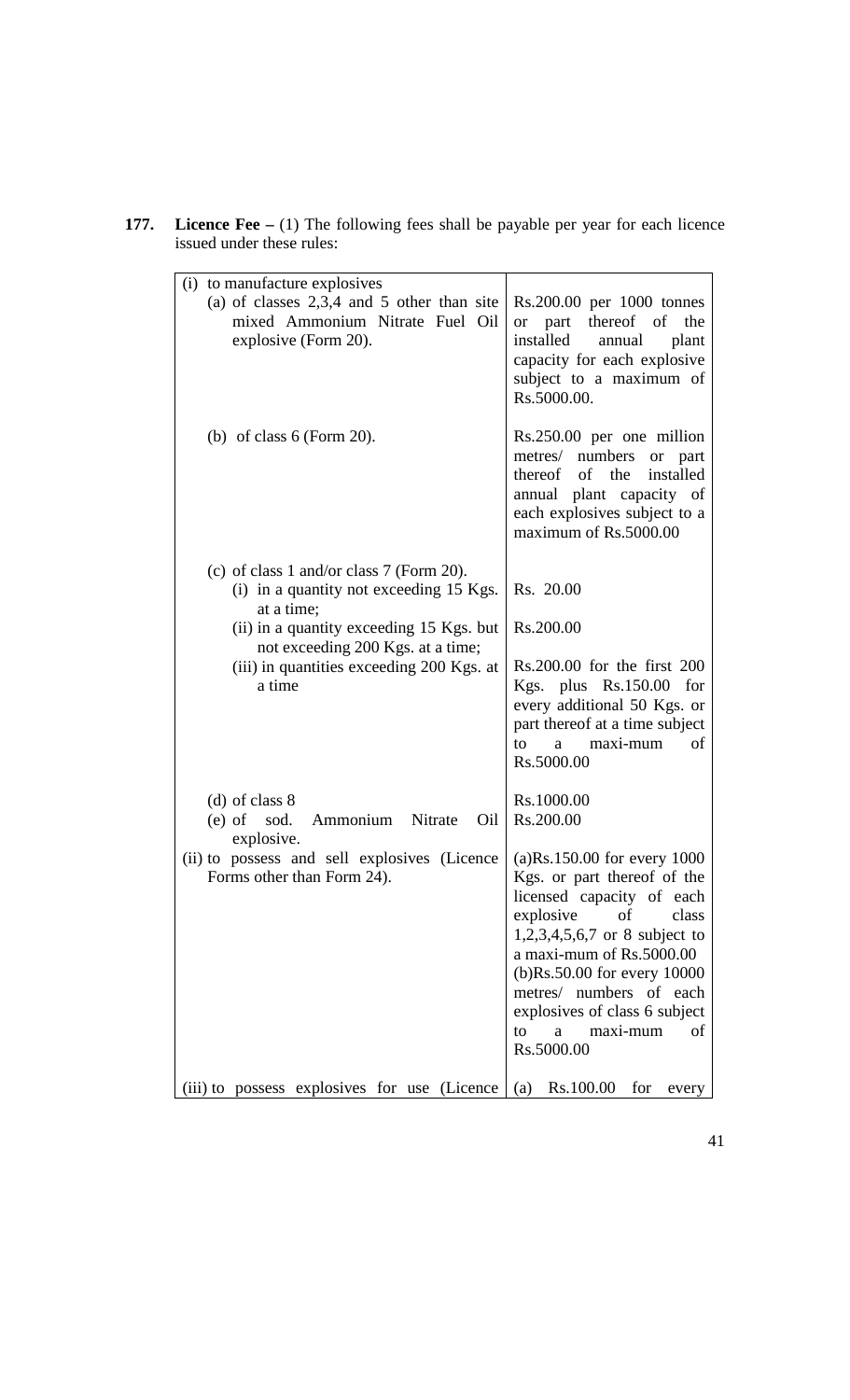| Forms other than Forms 23 and 29).            | 1000 Kgs or part thereof of                    |
|-----------------------------------------------|------------------------------------------------|
|                                               | the licensed capacity of                       |
|                                               | each explosives of class                       |
|                                               | 1,2,3,4,5,7 or 8 subject to a                  |
|                                               | maxi-mum of Rs.5000.00,                        |
|                                               | and                                            |
|                                               | (b) $Rs.40.00$ for every                       |
|                                               | 10000 metres/ numbers or                       |
|                                               | thereof of<br>each<br>part                     |
|                                               | explosive of class 6 subject                   |
|                                               | maximum<br>of<br>to<br>$a \quad$<br>Rs.5000.00 |
|                                               |                                                |
| (iv) to possess and sell explosives (Form 24) | Rs.150.00                                      |
| (v) to transport explosives (Form 26).        | Rs.150.00                                      |
| (vi) for a road van (Form 25)                 | Rs.300.00                                      |
|                                               |                                                |
| (2) The following fees shall be payable for   |                                                |
| each licence to -                             |                                                |
| (i) import explosives (Form 27)               | Rs.250.00                                      |
| (ii) export explosives (Form 28)              | Rs.150.00                                      |
| (iii) possess and use public Display          |                                                |
| fireworks (Form 29)                           | Rs.100.00                                      |
| (iv) possess for own use explosives (Form     |                                                |
| 23).                                          | Rs.10.00 (free of charge to                    |
|                                               | cultivators)                                   |

### CHAPTER IX **Power of Officers and Penalties**

#### **178. Dangerous practices –**

- (1) If in any matter which is not provided for by any express provision of, or condition of a licence granted under these rules and a Controller finds any factory, magazine or place where an explosive is being manufactured, possessed or sold, or used or any part thereof, or anything or practice therein or connected therewith or with the handling or transport of explosives to be unnecessarily dangerous or defective so as, in his opinion, to tend to endanger the public safety or the bodily safety or any person, such Controller may, by an order in writing, require the occupier of such factory magazine, store house or place or the owner of the explosive, to remedy the same within such time as may be specified in the order.
- (2) Where the occupier or owner objects to an order made under sub-rule (1), he may appeal to the Chief Controller within the time specified in the order and the order to the Chief Controller such appeal shall be final.
- (3) Every appeal preferred under sub-rule (2) shall be in writing and shall be accompanied by a copy of the order appealed against.
- (4) If the occupier or owner fails to comply with an order made under sub-rule(1) within the time specified in it or where an appeal is preferred under sub-rule (2), fails to comply with the order of the Chief Controller thereon within the time fixed in such order, he shall be deemed to have committed a breach of this rule.

### **179. Powers of search and seizure** –

(1) Any officer specified in column (1) of the Table below may within the areas specified in the corresponding entry in column (2) of that Table -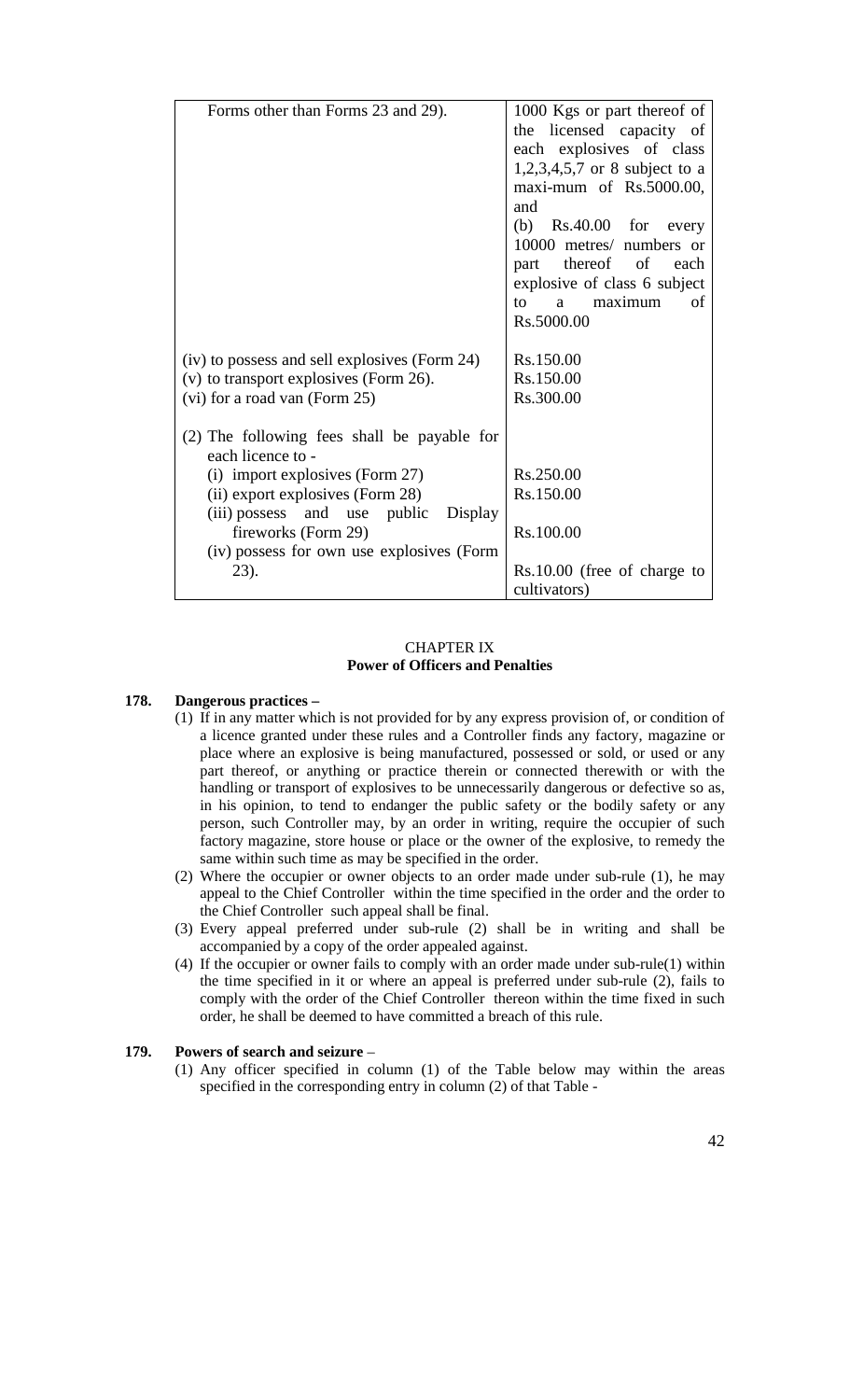- (a) enter, inspect and examine any place, aircraft, carriage or vessel in which an explosive is being manufactured, possessed, used, sold, transported, exported or imported under a licence granted under these rules, or in which he has reason to believe that an explosive has been or is being manufactured, possessed, used, sold, transported, exported or imported in contravention of the Act or these rules; (b) search for explosives or ingredients thereof;
- (c) take samples of any explosive or ingredients found therein free of charge; and
- (d) seize, detain and remove any explosive or ingredients thereof found therein together with connected documents thereof in respect of which he has reason to believe that any of the provisions of the Act or these rules have been contravened:

| TABLE                                                                                       |                                       |  |
|---------------------------------------------------------------------------------------------|---------------------------------------|--|
| Officers                                                                                    | Areas                                 |  |
|                                                                                             | (2)                                   |  |
| The Chief Controller and Controller of Explosives,                                          | All parts of India                    |  |
| <b>All District Magistrates</b>                                                             | Their respective Districts            |  |
| All Executive Magistrates Subordinate to the District                                       | Their respective jurisdiction         |  |
| Magistrate                                                                                  |                                       |  |
| All Commissioners of Police and Police Officers of rank The area over which their authority |                                       |  |
| not below that of a Sub-Inspector of Police                                                 | extends                               |  |
| The Chief Inspector of Mines and officers subordinate to                                    | The respective areas over which their |  |
| him                                                                                         | authority extends                     |  |

**TABLE** 

- (2) Whenever any officer other than the Chief Controller seizes, detains or removes any explosive or ingredients thereof or any connected documents thereof under this rule, he shall forth with report the fact by telegram to the Chief Controller and the Controller under whose jurisdiction the place where the explosives were seized falls and whenever any officer not being the district authority seizes, detains or removes any explosives or ingredients thereof or any connected documents thereof under this rule, he shall forthwith report the fact by telegram to the district authority concerned.
- (3) Whenever any explosives are seized they shall be stored up in an isolated place under adequate guard until examination by Chief Controller or Controller and receipt of instructions from him as to their disposal.

### **180. Power to destroy explosives and ingredients thereof –**

- (1) The Chief Controller or a Controller
	- (a) shall destroy any explosive, whenever found
		- (i) the manufacture, possession or import of which has been prohibited absolutely under Section 6 of the Act; or
		- (ii) If the explosive belongs to the  $5<sup>th</sup>$  (Fulminate) class and is being manufactured, possessed, used, sold, transported, exported or imported illegally without a licence under these rules;
	- (b) May destroy or render harmless any other explosives or ingredient thereof in respect of which the Chief Controller or Controller has reasons to believe that any of the provisions of the Act or these rules have been contravened or which in his opinion are no longer fit for storage, transport or use and the matter appears to be urgent to such Controller and fraught with serious danger to public.
- (2) Whenever the Chief Controller or a Controller destroys any explosive or ingredient thereof or renders it harmless under sub-rule (1), he shall take and keep a sample thereof provided if in his opinion such sample can be taken, transported and kept safely for the period required without any danger to any life or property and if required, give a portion of the sample to the person owning the explosive or having the same under his control at the time of seizure.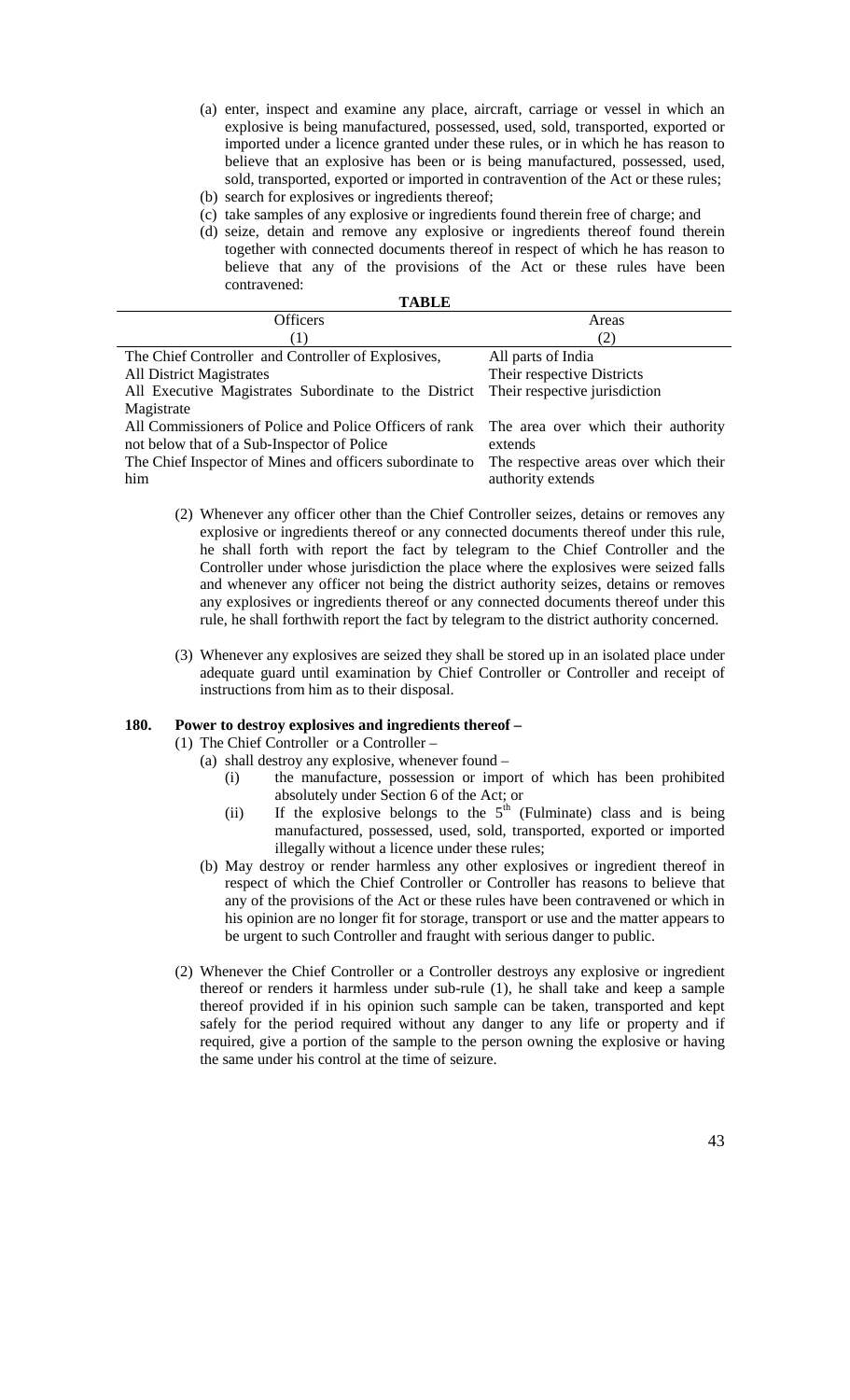- (3) Where any explosive or ingredient thereof is destroyed by a Controller, he shall report all the facts to the Chief Controller. The explosives shall be destroyed or rendered harmless as provided under this rule at the expense of the occupier of factory magazine, store house or place of the owner of the explosives.
- **181. Procedure on reports of infringement** Whenever any report is made to the district authority by the Chief Controller or Controller or Controller of an infringement of the act or of these Rules district authority shall take immediate action and shall inform the Chief Controller or the Controller, as the case may be, of the action taken by him on such report.

### CHAPTER X

#### **Accidents and Enquiries**

- **182. Notice of accident –** The notice of an accident required to be given under Section 8(1) of the Act shall be given forthwith.-
	- (a) to the Chief Controller of Explosives by Express telegram (Telegraphic address EXPLOSIVES, NAGPUR) followed within 24 hours by a letter giving particulars of the occurrence;
	- (b) Controller of Explosives in whose jurisdiction accident has taken place; and
	- (c) To the Officer-in-charge of the nearest Police Station;

Pending the visit of the Chief Controller, or his representative or instruction are received from the Chief Controller or his representative that he does not wish any further investigation or inquiry to be made, all wreckage and debris shall be left untouched except in so far as its removal may be necessary for the rescue of persons injured and recovery of the bodies of any persons killed, by the accident or in the case of aerodromes or railways, for the restoration of thorough communication.

### **183. Procedure at courts of inquiry**.—

- (1) The Chief Controller shall arrange with the Heads of Armed Forces or Ordnance Factories or other establishments of such forces to be represented at Courts of Inquiry where he so desires. The Chief Controller shall be provided with copies of the proceedings of Court where he is not represented. The Heads of Armed Forces of Ordnance Factories or other establishments of such forces, as the case may be, shall co-operate with the Chief Controller by informing him immediately of occurrences, liable to lead to the summoning of Courts of Inquiry on matters of interest to the Chief Controller as indicated by him.
- (2) The Chief Controller may attend in person or send a representative and in either case he shall have power to examine witnesses, where he so desires.

### **184. Inquiry into accident**.—

- (1) Whenever a District Magistrate, a Commissioner of Police or a Magistrate subordinate to a District Magistrate holds an inquiry under Section 9(1) of the Act, he shall adjourn such an inquiry unless the Chief Controller or an officer nominated by him is present to watch the proceedings or the Magistrate has received information from the Chief Controller that officer does not wish to send a representative.
- (2) The Magistrate shall, at least 21 days before holding the adjourned inquiry, send to the Chief Controller notice in writing of the time and place of holding the adjourned inquiry.
- (3) Where an accident has been attended with loss of human life the Magistrate, before the adjournment, may, take evidence to identify any bodies and may order the disposal thereof.
- (4) The Chief Controller or his representative shall be at liberty at any such inquiry to examine any witness subject to the order of the Magistrate on points of law.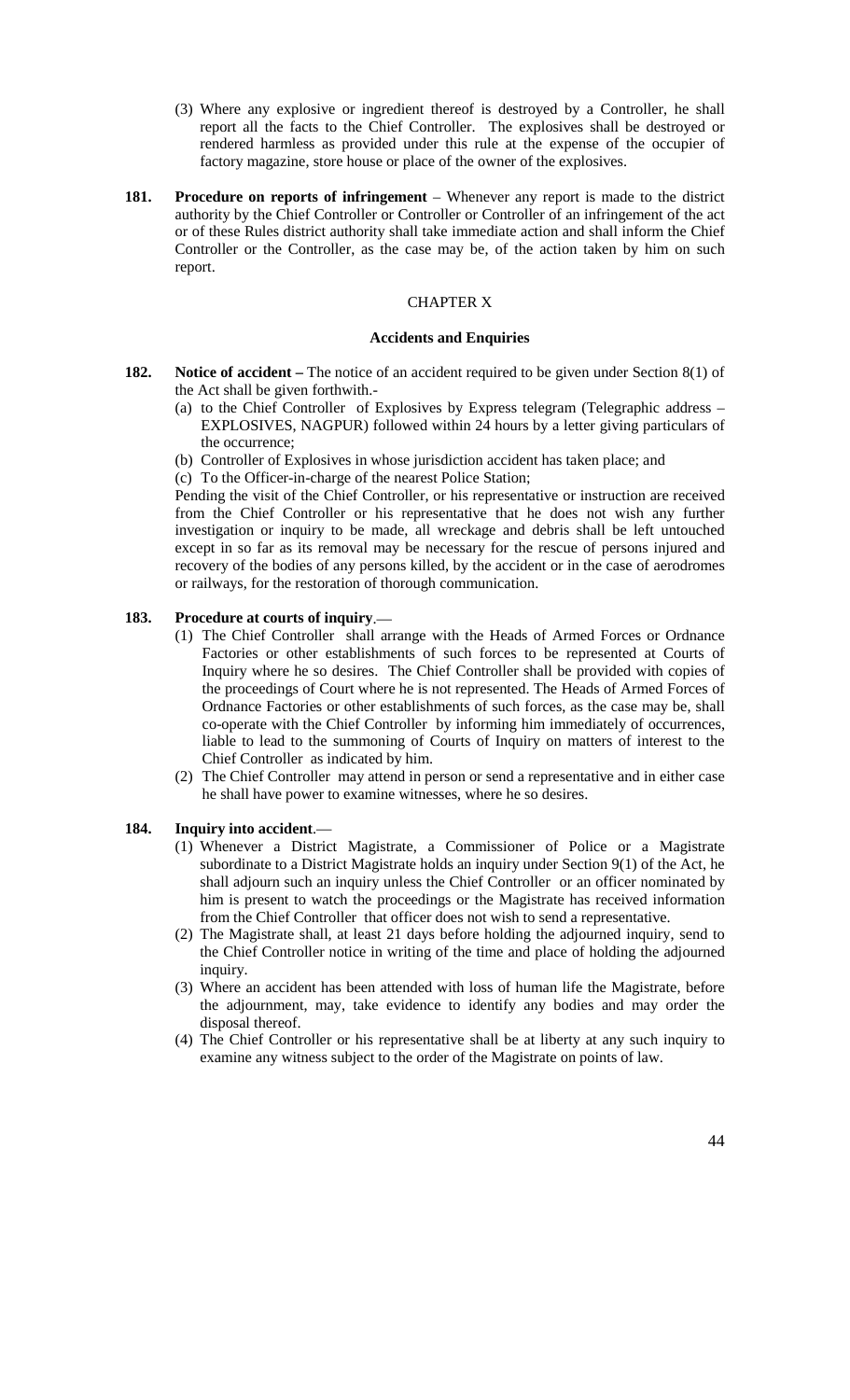(5) Where the Chief Controller is not present or represented at any inquiry held by a District Magistrate or a Commissioner of Police or a Magistrate subordinate to District Magistrate a copy of the report of the proceedings thereof shall be sent to him.

### **185. Inquiry into more serious accidents**.—

(1) Whenever an inquiry is held under Section 9-A of the Act the persons holding such inquiry shall hold the same in open court in such manner and under such conditions as they may think most effectual for ascertaining the causes and circumstances of the accidents and enabling them to make the report under this rule:

Provided that where the Central Government so directs the inquiry may be held in camera.

- (2) Whenever an inquiry under sub-rule (1) is held by a person other than the Chief Controller , such person shall arrange for the Chief Controller to be represented at such inquiry including any adjournment thereof. The person holding the inquiry shall, at least 21 days before holding the inquiry or any adjourned inquiry, send to the Chief Controller a notice in writing of the time and place of holding such inquiry. The Chief Controller may attend in person or send a representative and in either case, he shall have power to examine witnesses where he so desires.
- (3) Person attending as witnesses before this Court shall be allowed such expenses as are payable to witnesses attending before a civil court subordinate to the High Court having jurisdiction in the place where the inquiry is held. In case of dispute as to the amount to be allowed the question shall be referred to the local magistrate who, on request by the Court shall ascertain and certify the proper amount of such expense.
- (4) All expenses incurred in relation to an inquiry or investigation under this rule shall be deemed to part of the expenses of the Department of Explosives.

#### **186. Repeal and savings**.—

- (1) The Explosives Rules, 1940, are hereby repealed.
- (2) Notwithstanding such repeal—
	- (i) all licenses or duplicates thereof granted or renewed under the said rules and all fees imposed or levied shal be deemed to have been granted, renewed, imposed or levied, as the case may be, under the corresponding provisions of these rules; and
	- (ii) all approvals given and all powers conferred by or under any notification or rule shall, so far as they are consistent with the Act and these rules, be deemed to have been given or conferred by or under this Act or these rules.

#### **SCHEDULE I** CLASSES OF EXPLOSIVES

#### (*See Rule 3)*

Explosives are divided into 8 classes as follows:

| Class 1 | Gunpowder                |
|---------|--------------------------|
| Class 2 | Nitrate-mixture          |
| Class 3 | Nitro-compound           |
| Class 4 | Chlorate-mixture         |
| Class 5 | Fulminate                |
| Class 6 | Ammunition               |
| Class 7 | Fireworks                |
| Class 8 | Liquid Oxygen Explosives |

Class 1 – Gunpowder Class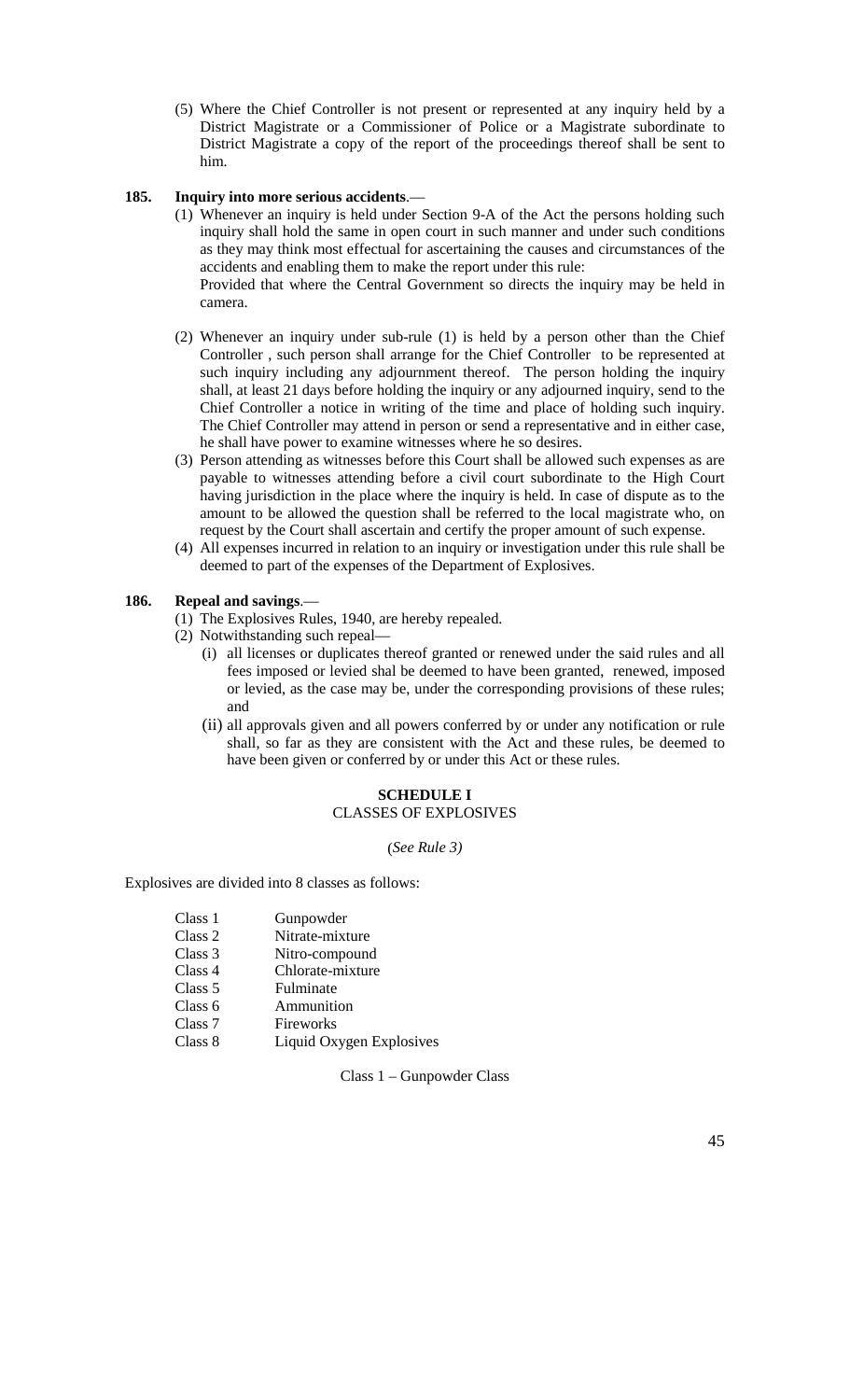#### "Gunpowder" means gunpowder ordinarily so called.

#### Class 2 – Nitrate Mixture Class

"Nitrate-mixture" means any preparation, other than gunpowder which is formed by the mechanical mixture of a nitrate with any form of carbon or with any carbonaceous substance not possessed of explosives properties, whether Sulphur be or be not added to such preparation, and whether such preparation be or be not mechanically mixed with any other non-explosive substance, and includes any explosive containing a perchlorate and not being a chlorate-mixture, fulminate or nitro-compound as defined in this Schedule

### Class 3- Nitro-compound Class

- (1) "Nitro-compound" means any chemical compound which is possessed of explosive properties or is capable of combining with metals to from an explosive compound, and is produced by the chemical action of nitric acid (whether mixed or not, with sulphuric acid), or of a nitrate mixed with sulphuric acid, upon any carbonaceous substance, whether such compound is mechanically mixed with other substances or not.
- (2) The Nitro-compound class two divisions namely Division 1 and Division 2.
- (3) Division 1, comprising any chemical compound or mechanically mixed preparation which consists, either wholly or partly, of nitro-glycerine or some other liquied nitro-compound that is such explosives a s Ballistite, Blasting Gelatine, Cordite, Dynamite, Gelatine Dynamite, Gelignite, etc.
- (4) Division 2 comprising any nitro-compound, which is not comprised in Division 1 that is explosives such as Ammonal, E.C. Sporting Powder, gun-cotton, Picric Acid, Smokeless Dimond, Trinitro-toluol (T.N.T.)\_ etc.

### Class 4—Chlorate mixture Class

- (1) "Chlorate-mixture" means any explosive containing a chlorate.
- (2) Chlorate-mixture class has 2 divisions namely Division 1 and Division 2.
- (3) Division 1, comprising any chlorate preparation which consists partly of nitro-glycerine or of some other liquid nitro-compound.
- (4) Division 2, comprising any chlorate mixture which is not comprised in Division 1.

#### Class 5 –Fulminate Class

- (1) "Fulminate" means any chemical compound or mechanical mixture whatever, which from its great susceptibility to detonation, is suitable for employment in percussion-caps or any other appliances for developing detonation, or which, from its extreme sensibility to explosion, and from its great instability (that is to say, readiness to undergo decomposition from very slight exciting causes), is specially dangerous.
- (2) The Fulminate class consists of two divisions namely division 1 and division 2.
- (3) Division 1 comprising such compounds as the Fulminate of sliver and of mercury, and preparations of those substances such as are used in percussion caps, and any preparation consisting of a mixture of chlorate with phosphorus, or certain descriptions of compounds of phosphorous, with or without the addition of carbonaceous matter, and any preparation consisting of a mixture of a chlorate with sulphur or with sulphuret, with or without carbonaceous matter.
- (4) Division 2 comprises such substances as the chloride and the Iodide of Nitrogen, Fulminating Gold and Silver, Diazobenol and the Nitrate of Diazobenzol, Lead Azide and Tetrazine.

### Class 6—Ammunition Class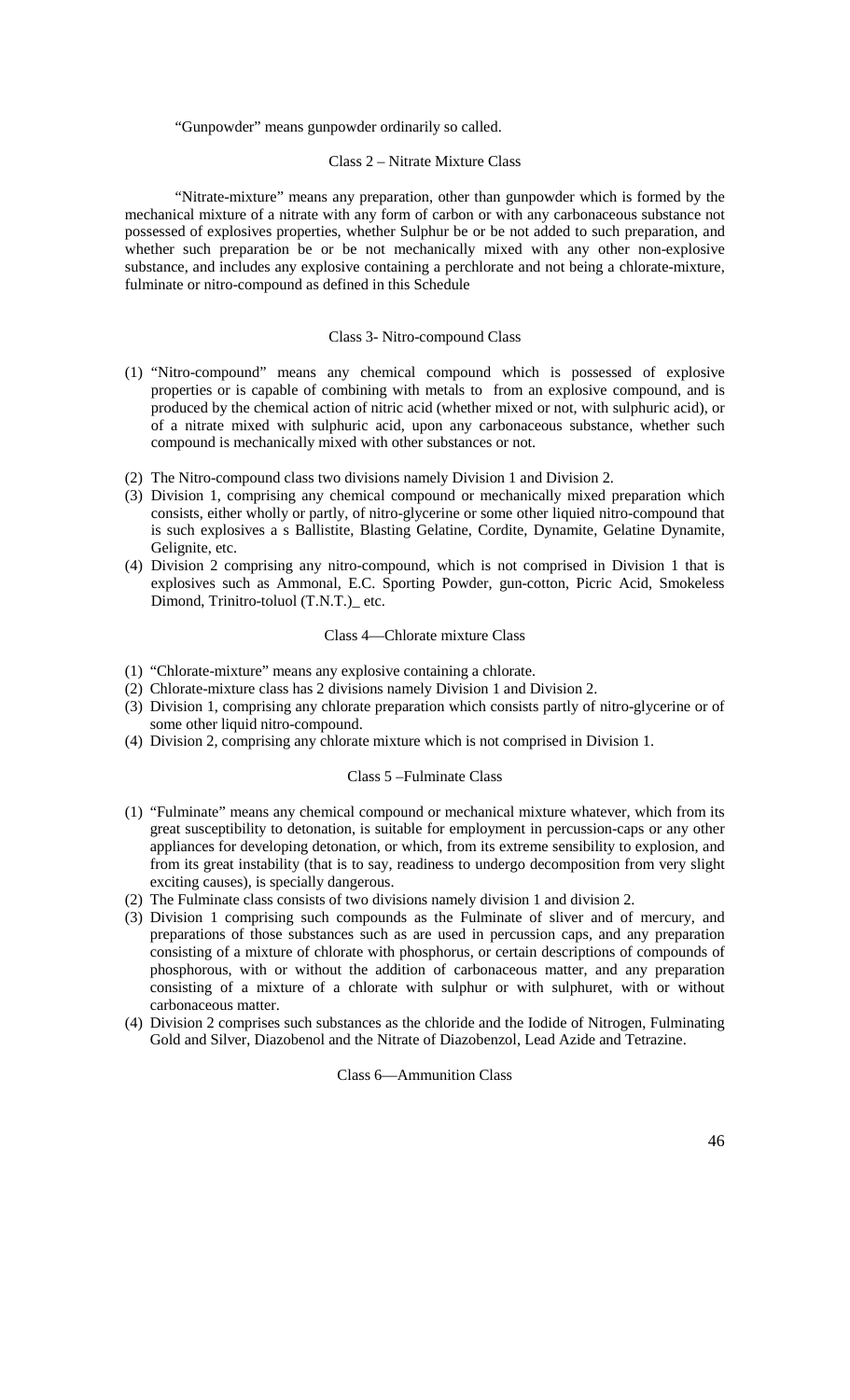- (1) "Ammunition" means an explosive of any of the foregoing classes when the same is enclosed in any case or contrivance, or is otherwise adapted or prepared so as to form: (a) a cartridge or charge for small arms, cannon or any other weapon, or (b) a safety or other fuse for blasting or for shells, or (c) a tube for firing explosive, or (d) a percussion cap, detonator, fog signal, shell, torpedo, war rocket or any other contrivance other than a firework.
- (2) The ammunition class has three divisions, namely Division 1, Division 2 and Division 3.
- (3) Division 1 comprises exclusively of (I) Safety cartridges (ii) Safety fuses for blasting (iii) Railway for signal and (iv) Percussion caps.
- (4) Division 2 comprises any ammunition which does not contain its own means of ignition and is not included in Division 1, such as cartridges for small arms other than safety cartridge, cartridges and charges for cannon shells and torpedoes containing any explosives, tubes for firing explosives, and war rocket, which do not contain their own means of ignition.
- (5) Division 3 comprises any ammunition which contains its own means of ignition and is not included in Division 1, such as detonators, fuses for blasting which are not safety fuses, tubes for firing explosives, containing their own means of ignition. Note: The expression "ammunition containing its own means of ignition" means ammunition

having an arrangement, whether attached to or forming part of the ammunition which is adapted to explode or fire the ammunition by friction or percussion "Percussion cap" does not include a detonator.

#### Class 7—Fireworks Class

- (1) Fireworks Class has four divisions, namely, Division 1, Division 2, Division 3, and Division 4.
- (2) Division 1 comprises fireworks composition that is to say, any chemical compound or mechanically mixed preparation of an explosive or inflammable nature, which is used for the purpose of making manufactured firework, and is not an explosive of classes 1,2,3,4,5 & 6, any star and any coloured fire composition:

Provided that a substantially constructed hermetically closed metal case, containing not more than 500 gms of coloured fire composition of such a nature, as not to be liable to spontaneous ignition shall be deemed to be "a manufactured firework" and not a "firework composition".

- (3) Division 2 fireworks comprises manufactured fireworks i.e. to say any explosive of class 1,2,3,4 or 6 and any fireworks composition when such explosive or composition is enclosed in any case or contrivance or other articles specially adapted, for the production of pyrotechnic effect for pyrotechnic signal or sound signals.
- (4) Division 2 fireworks comprises 3 sub-divisions, namely, Sub-division 1, Sub-division 2 and Sub-division 3.
- (5) Sub-division 1 of Division 2 fireworks comprises low hazard fireworks which, in the opinion of Chief Controller are relatively innocuous in themselves and are not liable to explode violently or all at once e.g. sparklers [chinese crackers, serpents, etc.]<sup>2</sup>
- (6) Sub-division 2 of Division 2 of fireworks comprises high hazard fireworks which, in the opinion of Chief Controller, present a special hazard to a person e.g. rockets, shells, maroons, wheels, barrages, fountains, illumination pieces, distress signals etc.
- (7) Sub-division 3 of Division 2 fireworks comprises such fireworks, which are assembled at site purely for the purpose of display.
- (8) Division 3 comprises any explosive contrivance required for the manufacture of manufactured fireworks e.g. quick match fuse etc.
- (9) Division 4 comprises manufactured fireworks for use of Armed Forces of the Union.

## SCHEDULE II

Packing of Explosives (See rule 8)

(1) In this Schedule unless the context otherwise requires—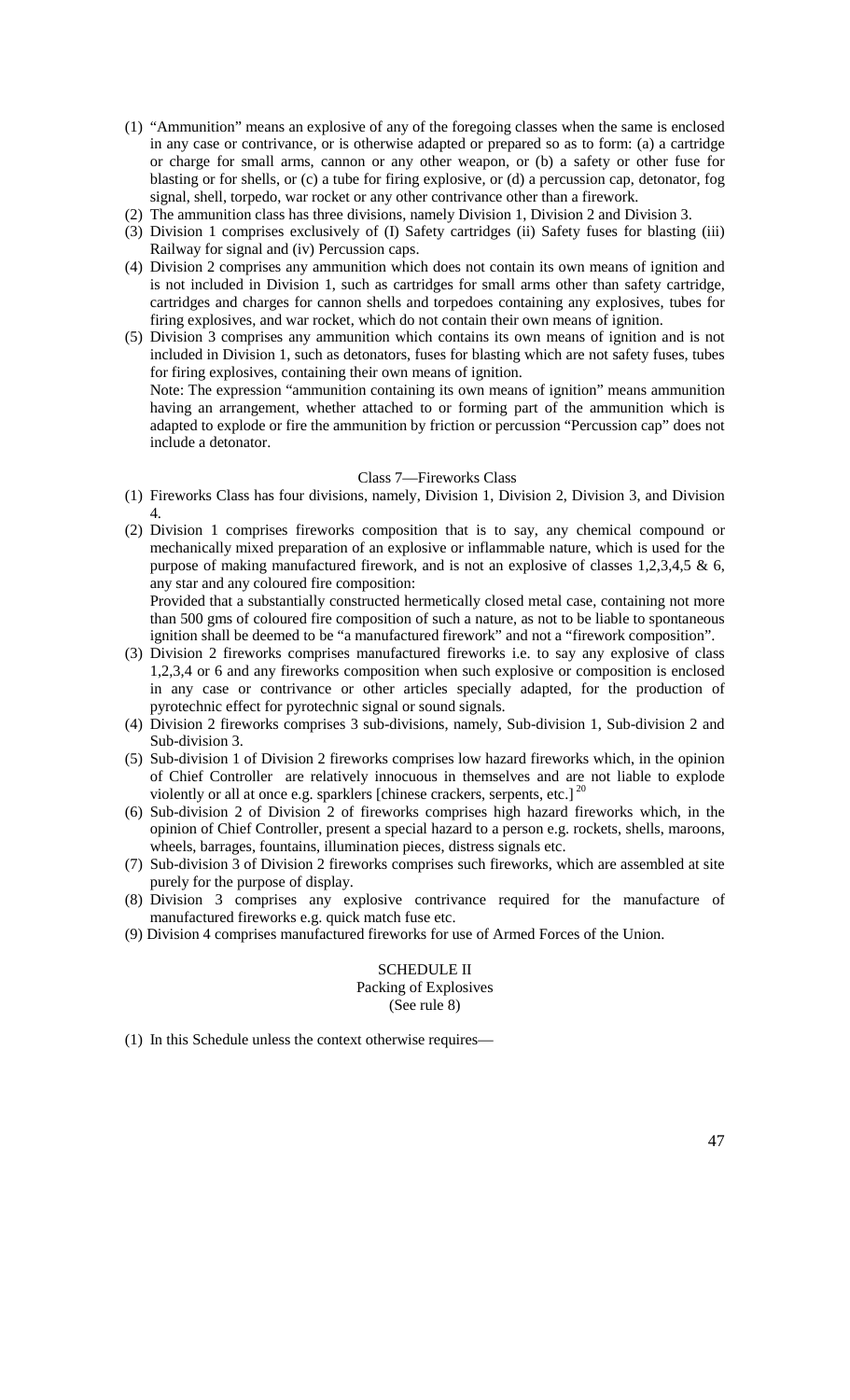The expression "outer package" means a box, barrel, case or cylinder of wood, metal, or other solid material, of such strength, construction and character as not to be liable to be broken or accidentally opened, or to become defective or insecure or to allow an explosive to escape;

The expression "inner package" means a substantial case, bag, canister, or other receptacle, made and closed so as to prevent any explosive from escaping;

Wherever an explosive is distinguished as belonging to a particular class or division of a class, the reference is to the classification specified in Schedule 1;

the expression "propellant" means an authorised explosive of the  $3<sup>rd</sup>$  (Nitro Compound) Class adapted and intended exclusively for use as a propelling charge in cannon or small arms.

- (2) The interior of every package shall be free from grit and otherwise clean./
- (3) Save as provided in the Table appended to this Schedule there shall be no iron or steel in the construction of any package unless the same is covered with suitable material so as effectively to prevent the exposure of such iron or steel.
- (4) A package when actually used for the packing of one explosive shall not be used for the packing of any other explosive or of any other article or substance:
	- Provided that nothing in this clause shall be deemed to prohibit—
	- (a) the packing in the same outer package of inner packages containing a propellant together with inner packages containing gunpowder or another propellant; or
	- (b) the packing in the same package of any article which is not of inflammable or explosive nature; or liable to cause fire or explosion together with an explosive of the  $1<sup>st</sup>$  Division of the  $6<sup>th</sup>$  (Amendment) Class.
- (5) Nothing in this Schedule shall be deemed to prohibit the use of an additional package, whether inner or outer, of a character not expressly prohibited in writing by the Chief Controller.
- (6) Use of metal bands wires on packages is prohibited unless specifically authorised by the Chief Controller in relation to packing of any explosives.
- (7) Material of which the packages and their closures are made must not be liable to attack by the contents and from harmful or dangerous compounds therewith.
- (8) Packages must be sufficiently rigid and strong in all their parts to prevent any loosening during transport and to meet normal requirements of such transport. Solid substances shall be firmly secured in their packages, and inner packages shall be firmly secured in outer packages. Unless otherwise specified inner packages may be enclosed in outer packages, either singly or in groups.
- (9) Cushioning material, if used, shall be suited to the nature of the contents of the package.
- (10) An explosive that is not authorised explosive shall be packed in such a manner as may be directed by the Chief Controller with reference to such explosive.
- (11) (a) The outer package shall be used only once for packing and transport of explosives. (b) When the explosives contained in outer package are removed therefrom, the outer package shall be destroyed or disposed of in such a manner that it cannot be re-used for any purpose.
- (12) Where metal boxes are used, they shall be fitted with closures or safety devices yielding when the internal pressure reaches a value not greater than  $3 \text{ kg/cm}^2$ . Such closures or safety devices shall not impair the strength of metal boxes. Boxes made of zinc sheet or aluminium shall be completely lined with wood or fibreboard.

| I ABEL           |         |                                     |             |            |  |
|------------------|---------|-------------------------------------|-------------|------------|--|
| Item             | Class   | Method of packing                   | Amounts in  | Amount in  |  |
| No.              |         |                                     | any one     | any one    |  |
|                  |         |                                     | outer       | inner      |  |
|                  |         |                                     | package     | package    |  |
| $\left(1\right)$ | (2)     | 3)                                  | (4)         | (5)        |  |
|                  | Class 1 | When the quantity in any<br>one     | 50 Kgs.     | 2.5 Kgs.   |  |
|                  |         | consignment does not exceed 2.5     | Provided    | where gun  |  |
|                  |         | kg., a single outer package.        | that<br>and | are packed |  |
|                  |         | When the quantity exceeds 2.5 Kg. a | propellants | amount     |  |

# **TABEL**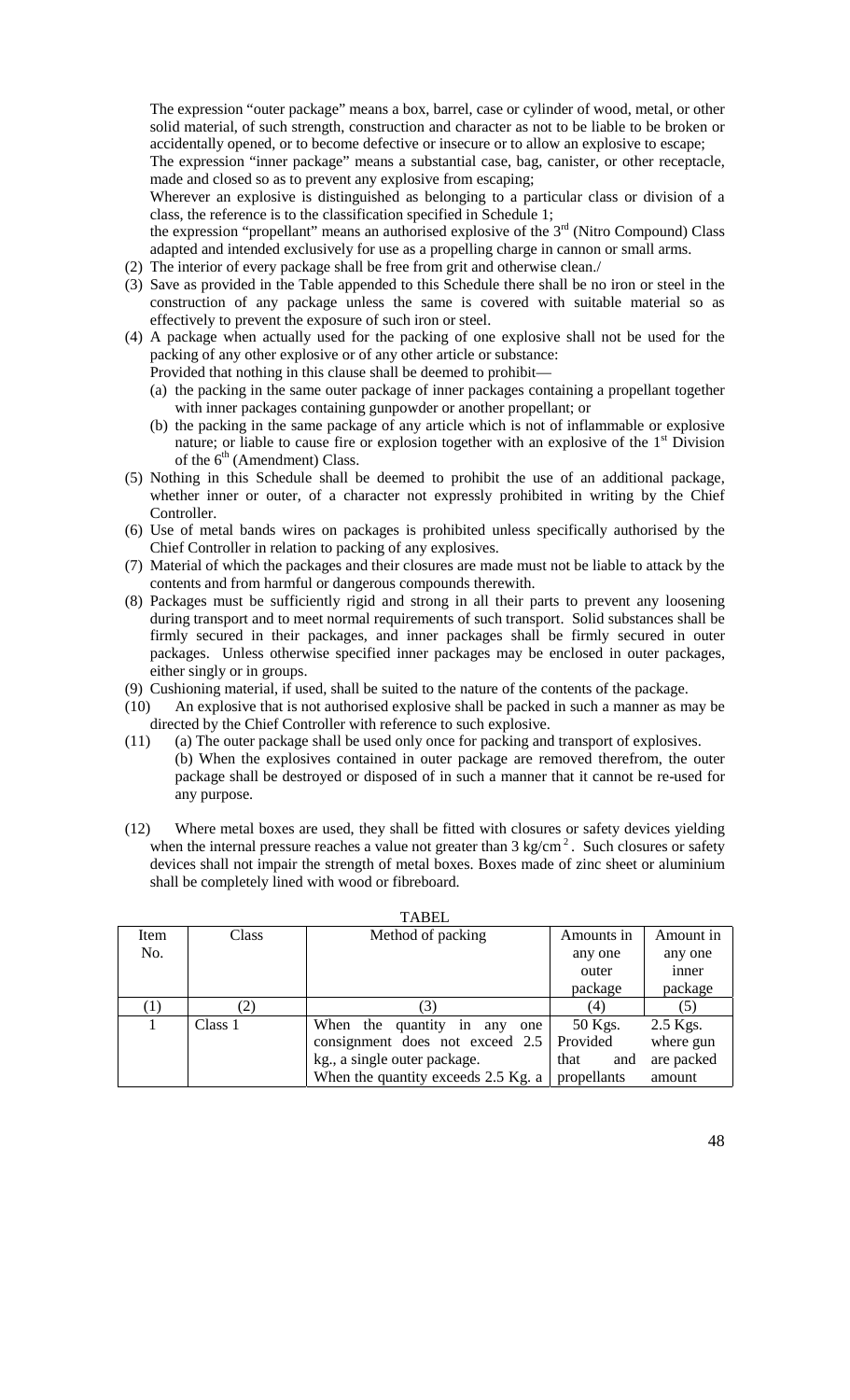|                |                                                                                                                                                                    | double package, the inner and outer<br>packages being as defined in clause<br>(1) of this Schedule. Inner Packages<br>if made of metal shall be secured by<br>cushioning material.                                                                                                                                                                                                                                                                                                                                                                                                                                                                                                                                                                                              | together the<br>not exceed.<br>25 Kgs. | shall<br>2.5 Kgs.         |
|----------------|--------------------------------------------------------------------------------------------------------------------------------------------------------------------|---------------------------------------------------------------------------------------------------------------------------------------------------------------------------------------------------------------------------------------------------------------------------------------------------------------------------------------------------------------------------------------------------------------------------------------------------------------------------------------------------------------------------------------------------------------------------------------------------------------------------------------------------------------------------------------------------------------------------------------------------------------------------------|----------------------------------------|---------------------------|
| $\overline{2}$ | Class 2                                                                                                                                                            | site mixed<br>The<br>material except<br>Nitrate<br>Ammonium<br>Fuel<br>Oil<br>explosive shall be suitably cartridged<br>in wrappings made of suitable plastic<br>material or papers so as to make it<br>impermeable and protect from damp.<br>Further packing as for Class 1.                                                                                                                                                                                                                                                                                                                                                                                                                                                                                                   | 25 Kgs.                                | 2.5 Kgs.                  |
| 3              | Site<br>Mixed<br>Ammonium<br>Nitrate Fuel Oil<br>mixture (ANFO)                                                                                                    | As approved by Chief Controller                                                                                                                                                                                                                                                                                                                                                                                                                                                                                                                                                                                                                                                                                                                                                 |                                        |                           |
| 4              | Class 3 Division<br>other<br>than<br>1<br>propellants                                                                                                              | The material shall be cartridged in<br>wrappings made of<br>paper<br><sub>or</sub><br>polythene that has been made<br>impermeable. The wrapping should<br>also protect the material from damp.<br>Further packing as for Class 1,<br>provided that either the outer or<br>inner package shall be thoroughly<br>waterproof and no metal shall be<br>used in the construction of the<br>packages, except that (1) nails made<br>of brass, zinc or other soft metal or<br>coated with the same may be used<br>for securing the outer package, and<br>(2) wire stiching may be used for<br>securing the inner package if the<br>wire is effectively prevented from<br>into<br>contact<br>coming<br>with<br>the<br>explosive by means of a sheet of<br>stout cardboard or otherwise. | 25 Kgs.                                | 2.5 Kgs.                  |
| 5.             | Class 3 Division<br>1 propellants.                                                                                                                                 | As for Class 1                                                                                                                                                                                                                                                                                                                                                                                                                                                                                                                                                                                                                                                                                                                                                                  | 25 Kgs.                                | 25 Kgs.                   |
| 6              | Class 3 Division<br>Other<br>than<br>Picric Acid, Wet<br>Gun<br>Cotton<br>Penta Erythritol<br>Tetranitrate<br>RDX, Terinitro<br>Resorcinol<br>(Styphinic<br>Acid). | As for Class 1                                                                                                                                                                                                                                                                                                                                                                                                                                                                                                                                                                                                                                                                                                                                                                  | 25 Kgs.                                | 25 Kgs.                   |
| 7.             | Picric Acid                                                                                                                                                        | As for Class 1                                                                                                                                                                                                                                                                                                                                                                                                                                                                                                                                                                                                                                                                                                                                                                  | Unlimited                              | Unlimited                 |
| 8.             | Gun Cotton so<br>wetted<br>with<br>water as to be<br>absolutely<br>un-<br>inflammable                                                                              | As for Class 1, provided that the<br>inner or outer package or both of<br>them shall be of such nature, and so<br>closed, as to prevent any material<br>loss of moisture.                                                                                                                                                                                                                                                                                                                                                                                                                                                                                                                                                                                                       | Unlimited                              | Unlimited                 |
| 9.             | Penta-Erythritol<br>Tetranitrate                                                                                                                                   | double package,<br>the innner<br>In<br>package shall be a polythene bag                                                                                                                                                                                                                                                                                                                                                                                                                                                                                                                                                                                                                                                                                                         | 22.5<br>Kgs.<br>(dry basis)            | 11.25 Kgs.<br>(dry basis) |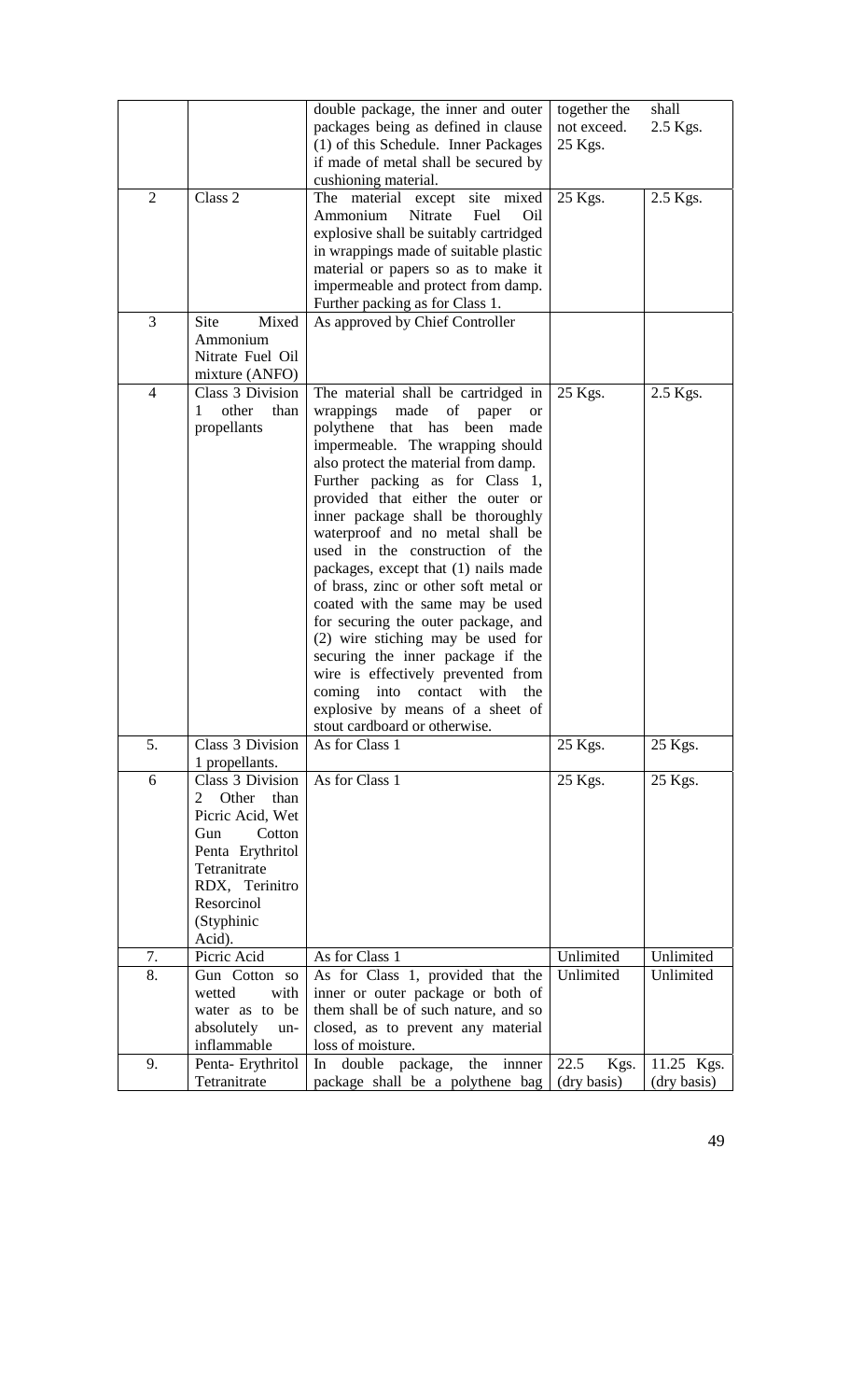|     | (P.E.T.N)               | closed at the top with twine thread                                           |              |              |
|-----|-------------------------|-------------------------------------------------------------------------------|--------------|--------------|
|     | Penthrite)              | and placed in a bright tin container.                                         |              |              |
|     | containing 25%          | Both the bag and the tin container                                            |              |              |
|     | of moisture             | shall be so closed as to prevent any                                          |              |              |
|     |                         | material loss of moisture. The outer                                          |              |              |
|     |                         | package shall be as defined In clause                                         |              |              |
|     |                         | (1) of the Schedule and so closed as                                          |              |              |
|     |                         | to prevent any material loss of                                               |              |              |
|     |                         | moisture.                                                                     |              |              |
| 10. | <b>RDX</b>              | As for PETN                                                                   | 22.5<br>Kgs. | 11.25 Kgs.   |
|     |                         |                                                                               | (dry basis)  | (dry basis)  |
| 11. | Tri-<br>Nitro-          | As for Class 1, provided<br>that                                              | 25 Kgs. of   | $25$ Kgs. of |
|     | Resorcinol              | Trinitro-Resorcinol (Styphnic Acid)                                           | wet          | wet          |
|     | (Styphnic Acid)         | shall be wetted with not less than                                            | explosive    | explosive    |
|     |                         | 20% of water calculated on the wet                                            |              |              |
|     |                         | explosives and that the inner package                                         |              |              |
|     |                         | shall be a substantial bag, case or                                           |              |              |
|     |                         | canister so made and closed as to                                             |              |              |
|     |                         | prevent any loss of moisture or                                               |              |              |
| 12. | Class 4 Division        | escape of explosives.<br>As for Class 3, Division 1, other than               | 25 Kgs.      | 2.5 Kgs.     |
|     |                         | propellants.                                                                  |              |              |
| 13. | Class 4 Division        | As for Class 1                                                                | 25 Kgs.      | 2.5 Kgs.     |
|     | 2                       |                                                                               |              |              |
| 14. | Class $\overline{5}$    | The explosives shall be packed wet                                            | $100$ Kgs.   | 12.5 Kgs.    |
|     |                         | containing not less than 25% water,                                           |              |              |
|     |                         | and shall in this condition be                                                |              |              |
|     |                         | enclosed in a treble package; the                                             |              |              |
|     |                         | inner most package containing the                                             |              |              |
|     |                         | wet cloth or other suitable material                                          |              |              |
|     |                         | of close mesh but permeable to                                                |              |              |
|     |                         | water; the intermediate package shall                                         |              |              |
|     |                         | contain all the individual packages                                           |              |              |
|     |                         | and sufficient water to keep the                                              |              |              |
|     |                         | explosive in them constantly wet,                                             |              |              |
|     |                         | and<br>consistent<br>with<br>may,<br>the                                      |              |              |
|     |                         | requirements of the security of the                                           |              |              |
|     |                         | whole package, be in the form of a                                            |              |              |
|     |                         | rubber bag, or of a case, or of such                                          |              |              |
|     |                         | special lining to the other packages                                          |              |              |
|     |                         | as will efficiently attain this object,                                       |              |              |
|     |                         | and it must itself be constantly                                              |              |              |
|     |                         | surrounded by or saturated with                                               |              |              |
|     |                         | water, the outer package containing                                           |              |              |
|     |                         | sufficient<br>water<br>constantly<br>to                                       |              |              |
|     |                         | surround<br>the case.<br><b>Both</b><br>the                                   |              |              |
|     |                         | intermediate package and the outer                                            |              |              |
|     |                         | package shall be of such construction<br>and material as will not allow water |              |              |
|     |                         |                                                                               |              |              |
| 15. | Class                   | to escape.                                                                    | Unlimited    |              |
|     | 6.<br>Division 1, other | A single outer package. Provided<br>that clause (3) of this Schedule shall    |              |              |
|     | Pinfire<br>than         | not apply to explosives of this                                               |              |              |
|     | cartridges<br>for       | Division:                                                                     |              |              |
|     | pistols.                | Provided also that bulleted cartridges                                        |              |              |
|     |                         | of a calibre exceeding 1.27 cm. And                                           |              |              |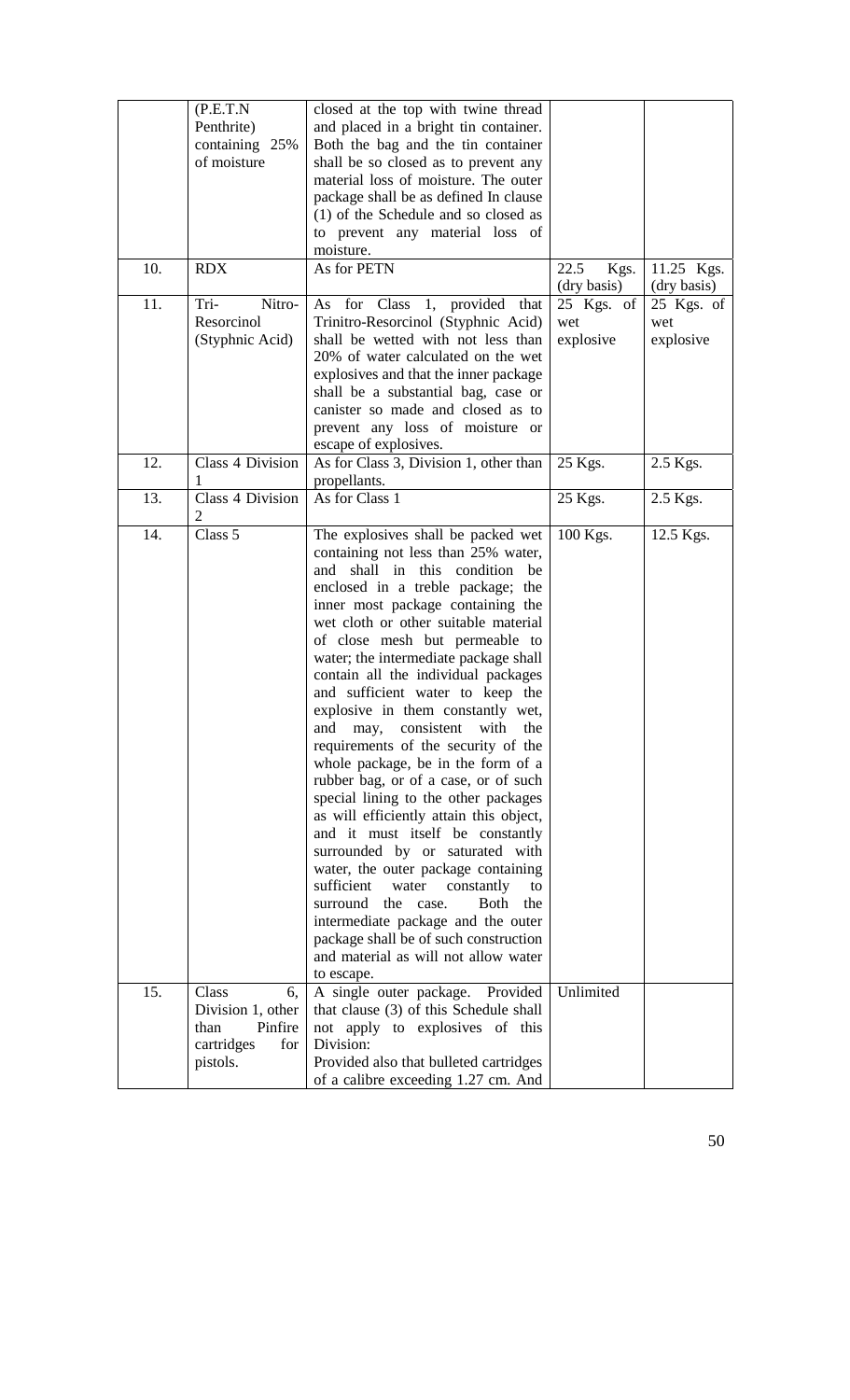|     |                   | belonging to this Division shall be              |        |    |        |    |
|-----|-------------------|--------------------------------------------------|--------|----|--------|----|
|     |                   | packed in such a manner that the                 |        |    |        |    |
|     |                   | point of any bullet cannot come in               |        |    |        |    |
|     |                   | contact with the cap of another                  |        |    |        |    |
|     |                   | cartridge.                                       |        |    |        |    |
| 16. | Pin-fire          | (a) Not exceeding 50 in number in                | 2500   | in | 50     | in |
|     | for<br>cartridges | consignment-So<br>any<br>one                     | number |    | number |    |
|     | pistols           | packed in a single package that                  |        |    |        |    |
|     |                   | bases lie alternately in<br>the                  |        |    |        |    |
|     |                   | opposite directions. The bases                   |        |    |        |    |
|     |                   | and pins shall be so fitted into                 |        |    |        |    |
|     |                   | perforations in millboard<br><sub>or</sub>       |        |    |        |    |
|     |                   | other suitable material as<br>to                 |        |    |        |    |
|     |                   | prevent the firing of any one of                 |        |    |        |    |
|     |                   | said cartridges by<br>the<br>an                  |        |    |        |    |
|     |                   | explosion in any other of the said               |        |    |        |    |
|     |                   | cartridges.                                      |        |    |        |    |
|     |                   | (b) Exceeding 50 number—In an                    |        |    |        |    |
|     |                   | inner and outer package, the                     |        |    |        |    |
|     |                   | cartridges being packed in inner                 |        |    |        |    |
|     |                   | packages with millboards as                      |        |    |        |    |
|     |                   | above required.                                  |        |    |        |    |
| 17. | Class<br>6,       | Explosives made up into cartridges               | 2500   | in | 50     | in |
|     | Division 2        | for cannon,<br>charges<br>shell,                 | number |    | number |    |
|     |                   | <b>or</b><br>torpedoes, mines, blasting or other |        |    |        |    |
|     |                   | like purposes shall be packed in such            |        |    |        |    |
|     |                   |                                                  |        |    |        |    |
|     |                   | manner and in such quantity as is                |        |    |        |    |
|     |                   | required for the same explosive                  |        |    |        |    |
|     |                   | when not so made up:                             |        |    |        |    |
|     |                   | Provided that, where a double                    |        |    |        |    |
|     |                   | package is required, the enclosing               |        |    |        |    |
|     |                   | ease of such cartridges or charges               |        |    |        |    |
|     |                   | may, if it satisfies the conditions              |        |    |        |    |
|     |                   | required for an inner packages, be               |        |    |        |    |
|     |                   | deemed to be such inner package.                 |        |    |        |    |
|     |                   | Other ammunition of this Division-A              |        |    |        |    |
|     |                   | singel outer package.                            |        |    |        |    |
| 18. | Class 6 Division  | As for Class 1                                   | 10,000 | in | 1,000  | in |
|     | 3, other<br>than  | Provided that bulleted cartridges of a           | number |    | number |    |
|     | Detonators<br>and | calibre exceeding 1.27 cm. And                   |        |    |        |    |
|     | Electric          | belonging to this Divison shall be               |        |    |        |    |
|     | Detonators        | packed in such a manner that the                 |        |    |        |    |
|     |                   | point of any bullet cannot come in               |        |    |        |    |
|     |                   | contact with the cap of another                  |        |    |        |    |
|     |                   | cartridge.                                       |        |    |        |    |
|     |                   | (a) Not exceeding 1,000 in any one               |        |    |        |    |
|     |                   | consignment. As for Class 1,                     |        |    |        |    |
|     |                   | provided that the detonators and                 |        |    |        |    |
|     |                   | the spaces between the same and                  |        |    |        |    |
|     |                   | between the sides of the inner                   |        |    |        |    |
|     |                   | package and the said detonators                  |        |    |        |    |
|     |                   | shall all be filled as far as                    |        |    |        |    |
|     |                   | practicable, with fine sawdust or                |        |    |        |    |
|     |                   | other similar material; a layer of               |        |    |        |    |
|     |                   | felt or other<br>soft yielding                   |        |    |        |    |
|     |                   | material shall be placed between                 |        |    |        |    |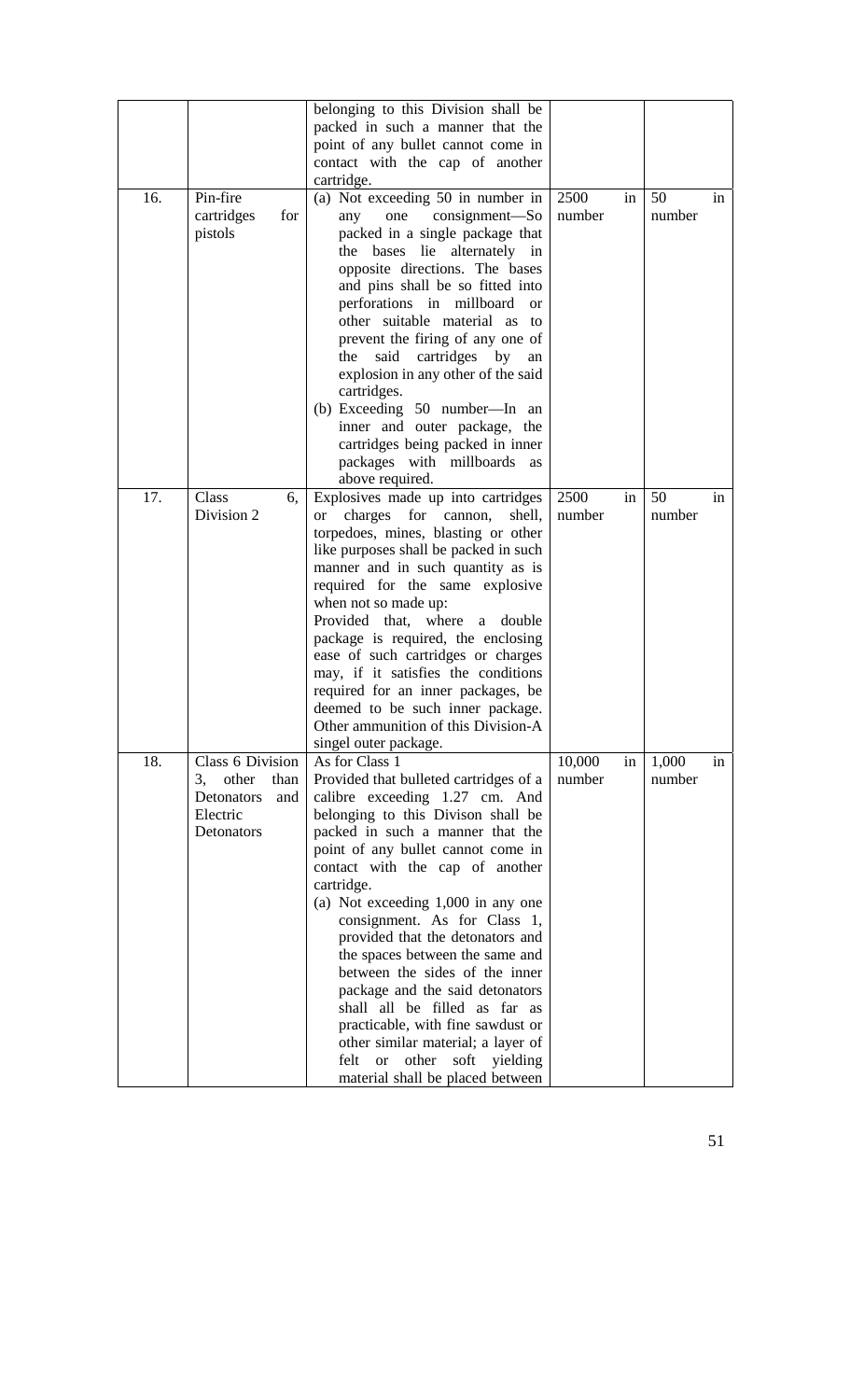|       |                  | both ends of all the detonators        |             |            |
|-------|------------------|----------------------------------------|-------------|------------|
|       |                  | and the interior of the inner          |             |            |
|       |                  | package in which the same are          |             |            |
|       |                  | placed, in such manner and so          |             |            |
|       |                  | secured, that both ends of the         |             |            |
|       |                  | detonators will rest upon the said     |             |            |
|       |                  | cotton wool or other material,         |             |            |
|       |                  | every inner package, if of metal       |             |            |
|       |                  | to be lined throughout with the        |             |            |
|       |                  | paper or other soft material.          |             |            |
|       |                  | (b) Exceeding $1,000$<br>detonators.   |             |            |
|       |                  | The detonators shall be packed         |             |            |
|       |                  | in inner packages, with sawdust        |             |            |
|       |                  | and cotton wool<br>as                  |             |            |
|       |                  | above                                  |             |            |
|       |                  | described. Such inner packages         |             |            |
|       |                  | shall<br>be<br>placed<br>inside<br>a   |             |            |
|       |                  | substantial case of wood or            |             |            |
|       |                  | metal, made and closed so as to        |             |            |
|       |                  | of the<br>prevent<br>any<br>inner      |             |            |
|       |                  | packages escaping therefrom,           |             |            |
|       |                  | and such case shall be placed          |             |            |
|       |                  | inside an outer package in such        |             |            |
|       |                  | manner and so secured as to            |             |            |
|       |                  | leave a clear space of not less        |             |            |
|       |                  | than 7.5 cm. Between the case          |             |            |
|       |                  | and every part of the interior of      |             |            |
|       |                  | said<br>the<br>outer<br>packages,      |             |            |
|       |                  | notwithstanding that such clear        |             |            |
|       |                  | space may, if preferred be filled      |             |            |
|       |                  | with sawdust, straw or other           |             |            |
|       |                  | similar material or may contain a      |             |            |
|       |                  | light framework or battens of          |             |            |
|       |                  | wood to keep the case aforesaid        |             |            |
|       |                  | in position in the outer package.      |             |            |
|       |                  | (c) Where the number of detonators     |             |            |
|       |                  | exceeds<br>5,000<br>such<br>other      |             |            |
|       |                  |                                        |             |            |
|       |                  | packages shall be provided with        |             |            |
|       |                  | handles or other contrivance, by       |             |            |
|       |                  | means of which it can be safely        |             |            |
|       |                  | and conveniently carried.              |             |            |
| 20.   | Electric         | As for Class 1, provided that where    | 5,000<br>in | 100<br>in  |
|       | Detonators       | the number in any other package        | number      | number     |
|       |                  | exceeds 3,000 such outer packages      |             |            |
|       |                  | shall be provided with handles or      |             |            |
|       |                  | other contrivance, by means of         |             |            |
|       |                  | which it<br>can<br>safely<br>be<br>and |             |            |
|       |                  | conveniently carried.                  |             |            |
| 21.   | Class 7 Division | Double package, the inner package      | 10 Kgs.     | $0.5$ Kgs. |
|       | 1                | hermetically<br>being<br>closed<br>and |             |            |
|       |                  | contained in an outer package as       |             |            |
|       |                  | above defined.                         |             |            |
| 22.   | Class<br>7,      | Single outer package, provided that    | 50 Kgs.     | --         |
|       | Division 2       | clause (3) of this Schedule shall not  |             |            |
|       |                  | apply to explosives of this class and  |             |            |
|       |                  | Division.                              |             |            |
| 22(a) | Class 7 Division | Single outr package                    | 25 Kgs.     |            |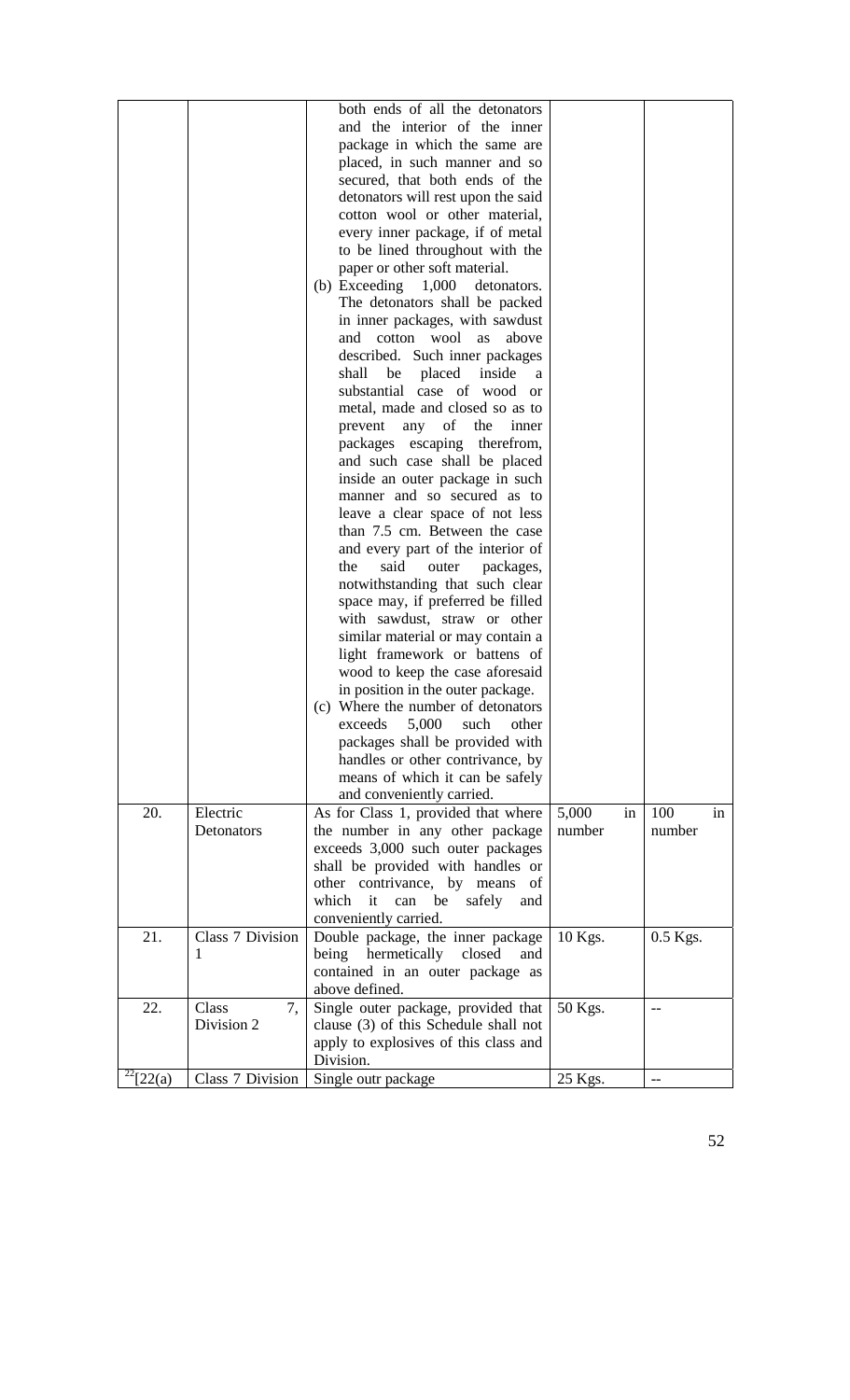| 22(b) | Class      | 7, Single outer package provided that $\vert$ 50 Kgs. |  |
|-------|------------|-------------------------------------------------------|--|
|       | Division 4 | clause (3) of this Schedule shall not                 |  |
|       |            | apply.]                                               |  |
| 23.   |            | Class 8, L.O.X.   Cartridges packed and transported   |  |
|       |            | (Liquid Oxygen for immediate use in insulated         |  |
|       | Explosives | packing boxes of a design approved                    |  |
|       |            | by the Chief Controller                               |  |

### **SCHEDULE III**

# MEDHODS OF TESTING

(See Rule 21)

An explosive of the  $3<sup>rd</sup>$  (Nitro-compound) Class or of the  $4<sup>th</sup>$  (Chlorate-mixture) Class shall comply with the testes set forth in this Schedule as applicable to such explosive. THE HEAT TEST AS APPLIED TO EXPLOSIVES

#### **1.Apparatus and Materials employed**

| Specif  | Pattern      | Article                                                    |                     |                |
|---------|--------------|------------------------------------------------------------|---------------------|----------------|
| ication | No.          |                                                            |                     |                |
| A       |              | Acid, Acetic 56.8 cc. Bottle                               |                     | 1              |
|         | $\mathbf I$  | <b>Balance</b>                                             |                     | $\mathbf{1}$   |
|         | $\mathbf{I}$ | Bath, water                                                |                     | 1              |
|         | III          | Bath, water, for hot water heating *                       |                     | 1              |
|         | IV           | Beaker, glass, 1 1/3 litres                                |                     | 1              |
|         | V            | Bottle, dropper, brown glass, 28.4 cc. (for                |                     | 1              |
|         |              | glycerine and water mixture)                               |                     |                |
|         | VI           | Bottle, glass-stoppered, brown glass, 28.4 cc              |                     | 1              |
|         |              | (for standard tint papers)                                 |                     |                |
|         | VII          | Bottle, glass-stoppered, brown glass, 56.8 cc              |                     | $\mathbf{1}$   |
|         |              | (for test papers)                                          |                     |                |
|         | <b>VIII</b>  | Brush, cleaning                                            |                     | $\overline{2}$ |
|         | IX           | Brush, cleaning, test tube                                 |                     | $\mathbf{1}$   |
|         | $\mathbf X$  | Burner, gas, Argand, and screen                            |                     | $\mathbf{1}$   |
|         | XI           | Caps, for test tubes                                       | A sufficient supply |                |
|         | XII          | Chalk, French                                              | A sufficient supply |                |
|         | XIII         | Forceps, lifting, heat test papers                         |                     | 1              |
|         | <b>XIV</b>   | Funnel, aluminium                                          |                     | $\mathbf{1}$   |
|         | XV           | Funnel, glass                                              |                     | 1              |
|         |              | Glycerine 28.4 cc bottle                                   |                     | 1              |
|         | XVI          | Knife, cordite                                             |                     | 1              |
|         | <b>XVII</b>  | Lid, Water bath                                            |                     | 1              |
|         | <b>SVIII</b> | Mill, cordite                                              |                     | 1              |
|         | <b>XIX</b>   | Needle, piercing, heat test papers                         |                     | 1              |
|         | XX           | Oven, water                                                |                     | 1              |
| D       |              | Paper, filter                                              | A sufficient        |                |
|         |              | Papers, filter, 5.5 cm.                                    | $-Do-$              |                |
|         | XXI          | Papers, standard tint                                      | $-Do-$              |                |
| E       |              | Papers, test                                               | $-Do-$              |                |
|         | <b>XXII</b>  | Pestle and mortar, wedgwoodware                            |                     | 1              |
|         | <b>XXIII</b> | Plate, glass, resting heat test papers on when<br>piercing |                     | $\mathbf{1}$   |
|         | <b>XXIV</b>  | Rings, rubber, test tube                                   | A sufficient        |                |
|         | XXV          | Rod, glass, flat-headed                                    |                     | $\mathbf{1}$   |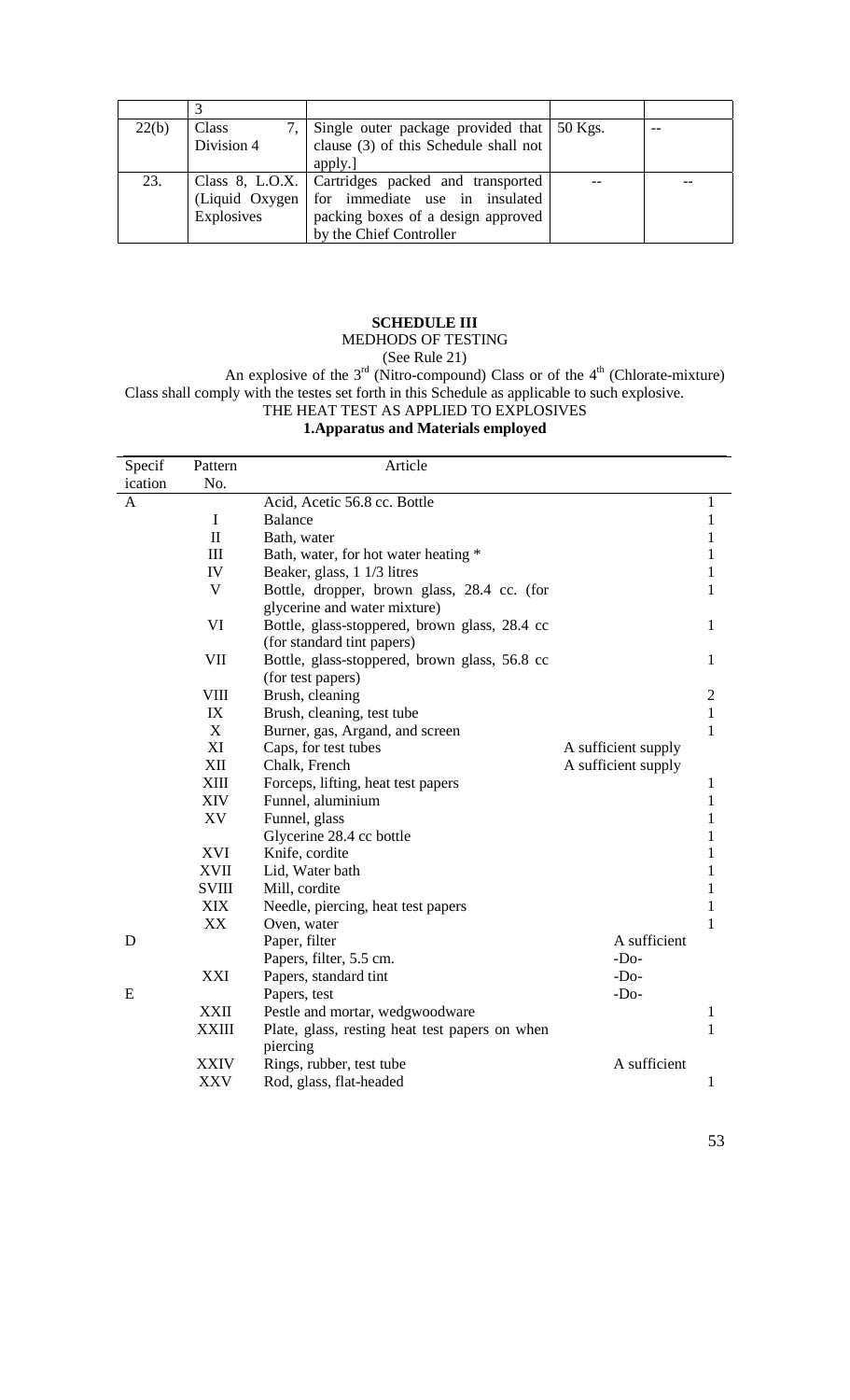| <b>XXVI</b>   | Rods, glass, platinum wire hook          |                        | 6 |
|---------------|------------------------------------------|------------------------|---|
| <b>XXVII</b>  | Scoop, aluminium                         |                        |   |
| <b>XXVIII</b> | Screen, burner for water bath            |                        |   |
| XXIX          | Sieves, rectangular, tinned, brass wire  |                        |   |
| XXX           | Sieves with lid and base, Circular brass | A set                  |   |
| XXXI          | Spatula, horn                            |                        | 1 |
| <b>XXXII</b>  | Stand, heat test tubes                   |                        |   |
| XXXIII        | Stand, water bath                        |                        |   |
| <b>XXXIV</b>  | Stoppers, rubber, perforated             | A sufficient<br>supply |   |
| <b>XXXV</b>   | Thermometers, glass, and wood case       |                        | 2 |
| <b>XXXVI</b>  | Trays, aluminium                         |                        | 6 |
| <b>XXXVII</b> | Tray, cordite knife                      |                        |   |
| XXXVIII       | Tubes, heat test                         | A sufficient<br>supply |   |
| <b>XXXIX</b>  | Tubes, standard tint paper               |                        |   |
| XL            | Tubing, rubber, Argand gas burner        | A sufficient<br>supply |   |
| XLI           | Weights, gramme and forecps in box       | A set                  |   |

\*Alternative pattern for use where hot water is available.

N.B.—The apparatus and materials are to comply in all respects with the specification and standard patterns.

### SPECIFICATION A—ACID, ACETIC

The acetic acid is to be clear, colourless and free from all impurities, and is not to contain less than 96 per cent CH<sub>3</sub>COOH. When 1 cc. Of N/10 potassium permanganate solution is added to 100 c.c. of the acetic acid maintained at  $15^{\circ}$ C, the distinctive colour is to remain for not than 15 minutes.

One drop of the diluted acetic acid—one volume acetic acid diluted with four volumes of distilled water—when placed by means of a glass rod on freshly-prepared potassium iodide-starch paper is to produce no colour.

### SPECIFICATION B—CHALK, FRENCH

The French chalk is to be equal in colour, to the standard sample and is not to contain more than 0.5 per cent of moisture.

The bulk of the French chalk is to be such that a volume of 50 cc. Will weight  $23.5 +1.0$ gramme. This to be determined as follows:

A glass funnel, the stem of which is 11 cm. In length tapering, internally from 8 mm. at the top to 5 mm. at the end, is to be clamped vertically above a  $50$  cc cylinder so that the mouth of the latter is 7 cm. Below the lowest point of the funnel. The cylinder is to be 2.5 cm. in internal diameter, with a ground edge. The French Chalk is to be poured gradually into the funnel and allowed to flow into the cylinder until the latter overflows. This should take one minute. The surface of the chalk is then to be levelled off, without tapping into the funnel and allowed to flow into the cylinder until the latter overflows. This should take one minute. The surface of the chalk is then to be levelled off, without tapping or shaking the cylinder, by drawing a straight edge over the mouth of the cylinder. The cylinder and contents are then to be weighed.

The fitness of the French chalk is to be such that it will all pass, without rubbing, through a 0.075 mm. wire scive of 6.400 meshes per square centimeter.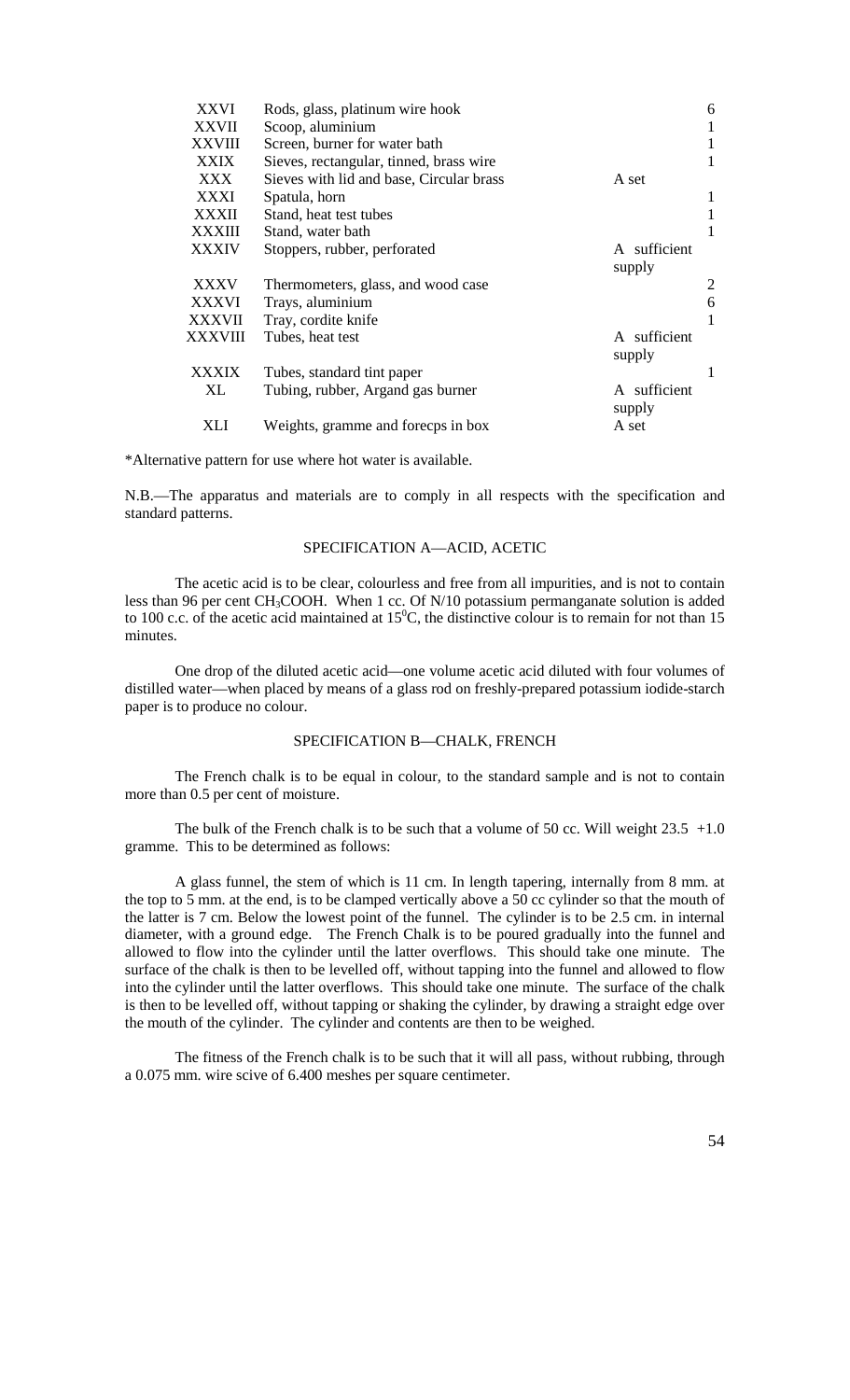The French chalk is not to contain more than 0.1 per cent of soluble alkali salts calculated as  $CaCo<sub>3</sub>$ . This is to be determined as follows:

10 grams of the chalk are to be boiled with 250 cc. of water for one minute, filtered, washed and the filtrate titrated with N/10 hydrochloric acid.

The French chalk, when warmed with hydrochloric acid is not to give off more than 1 per cent and not less than 0.25 per cent of carbonic acid gas.

The French chalk is not to absorb more than 0.5 per cent of moisture after being dried at  $100^{\circ}$ C till constant in weight, and then exposed under a bell-jar to saturated atmosphere at 15<sup>°</sup>C to 20 $^0$ C for 24 hours.

Note:- Before use in heat-test experiments the French chalk is to be carefully washed with distilled water, dried in a water oven at  $65-70^{\circ}$ C, and exposed to a saturated atmosphere for 24 hours. It is to be kept in a well-stoppered bottle.

### SPECIFICATION C-GLYCERINE

The glycerine is to comply with the latest edition of British Pharmacopoeia Specification in all respects.

### SPECIFICATION D—PAPER, FILTERS

The paper for making heat test paper is to consist entirely of pure normal cotton cellulose of strongly resistant quality and free from any loading or sizing.

During manufacture, the paper is not to be submitted to artificial heat of any kind.

The paper is to have a smooth white surface, and both sides are to be as nearly alike as possible.

The average length of the fibres is to be  $2\pm 0.5$  mm.

The sheets, when measured with a Ciceri smith's patent fixed pressure micrometer, are to have a thickness of  $1.8 \pm 0.2$  mm.

The last treatment in its preparation is to be a thorough washing with pure distilled water and subsequent air drying in a pure atmosphere.

The paper is to be free from all traces of chemical or other impurity particularly acids, chlorine and peroxides.

On boiling with 3 per cent, caustic soda solution for 60 minutes, the paper is to lose more than 7.5 per cent of its weight.

When heated for 15 minutes at  $100^{\circ}$  C with Fehlings's solutions, diluted with twice its volume of boiling water, it is not to produce more than 1.25 per cent of its weight of cuprous oxide  $(Cu_2O)$ .

It is to be supplied in sheets 50 cm. long by 15 cm. wide, and each 100 sheets packed separately in a hermetically sealed tin case closed by a tear-off strip.

For use in the extraction of notro-glycerine from dynamite it is to be supplied in circles 5.5. cm. in diameter, each 100 papers being packed separately.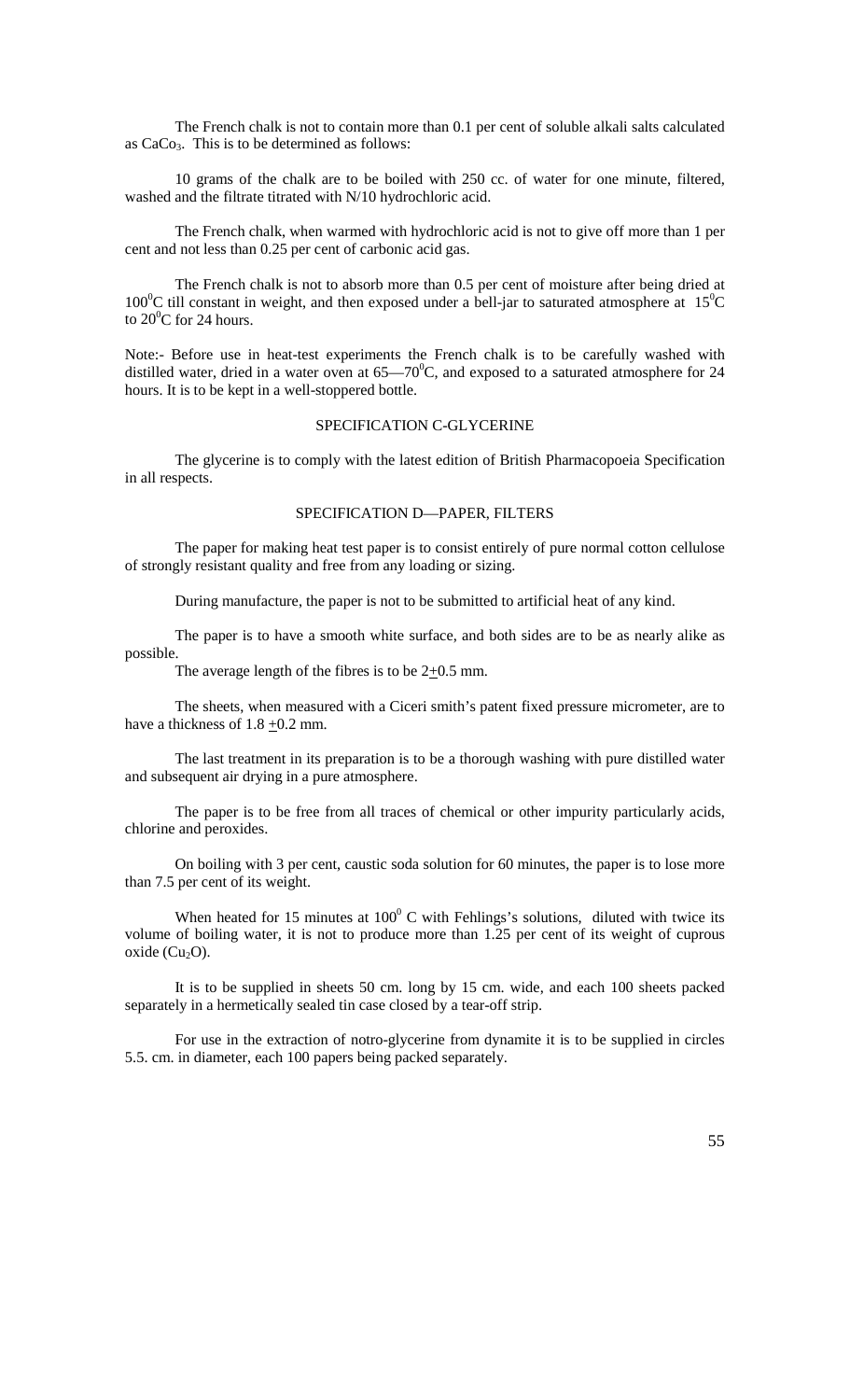#### SPECIFICATION E—PAPERS, TEST

The papers are to be prepared and tested by the method laid down in Appendix II.

Each batch of papers is to be tested by carrying out four consecutive tests of four papers on each of two days. The mean test obtained is to be  $18.5 \pm 0.75$  minutes. A test different from the mean by more than two minutes is to be considered abnormal, and is to be disregarded unless there are more than one of such abnormal testes amongst the 32 papers tested, in which case the batch is to be condemned.

### **SPECIFICATION E—PAPERS, TEST**

The papers are to be prepared and tested by the method laid down in Appendix II.

Each batch of papers is to be tested by carrying out four consecutive testes of four papers on each of two days. The mean test obtained is to be  $18.5 \pm 0.75$  minutes. A test different from the mean by more than two minutes is to be considered abnormal, and is to be disregarded unless there are more than on of such abnormal testes amongst the 32 papers testes, in which case the batch is to be condemned.

### SPECIFICATION F—PAPERS, STANDARD TINT

The standard tint papers are to be made by the method described in, and are to conform to the conditions laid down in Appendix I.

II—Preparation of the sample to be tested:

All the operations in preparing a sample for tesing are to be carried out as expeditiously as possible, avoiding exposure to light, as far as practicable and the test is to be carried out as soon as the sample is prepared.

In weighing out heat test quantities, an accuracy of  $+0.05$  gramme is sufficient. These quantities are to be weighed out into test tubes which have been fitted with rubber rings, the Explosives of Class 3, Division 1.

- (1) Friable Nitro-glycerine preparations from which the nitro-glycerine or liquid nitro-compound cannot be conveniently extracted with water—
	- (a) A cartridge of the sample to be tested is to be opened at one end and rotated with one hand while with the other contents of the cartridge are to be loosened by means of pressure between the thumb and forefinger. The first 12.7 mm. of the sample so loosened is to be rejected.
	- (b) The cartridge is then to be inverted over the scoop and the loosening operation continued os as to transfer a portion of the explosive to the scoop.
	- (c) When the weight of the sample in the scoop has been adjusted to 3.2 grammes the sample is to be transferred by means of the aluminium funnel to a heat test tubes collected at the bottom by gently tapping the side of the tube with the fingers and pressed down to a height of 3 cnetimetres by means of the flat-headed glass rod. The sample is then ready to be heat tested.
- (2) Blasting Gelatine and Analogous Preparations—
	- (a) The wrapper of the cartridge is to be opened out and 12.7 mm. of the sample is to be removed with the spatula and rejected. A price weighing 3.2 grammes as nearly as can be judged is then to be cut off for test. The sample is to lie on its own wrapper during these operations, and direct contact of the operator's hands with the sample is to be avoided.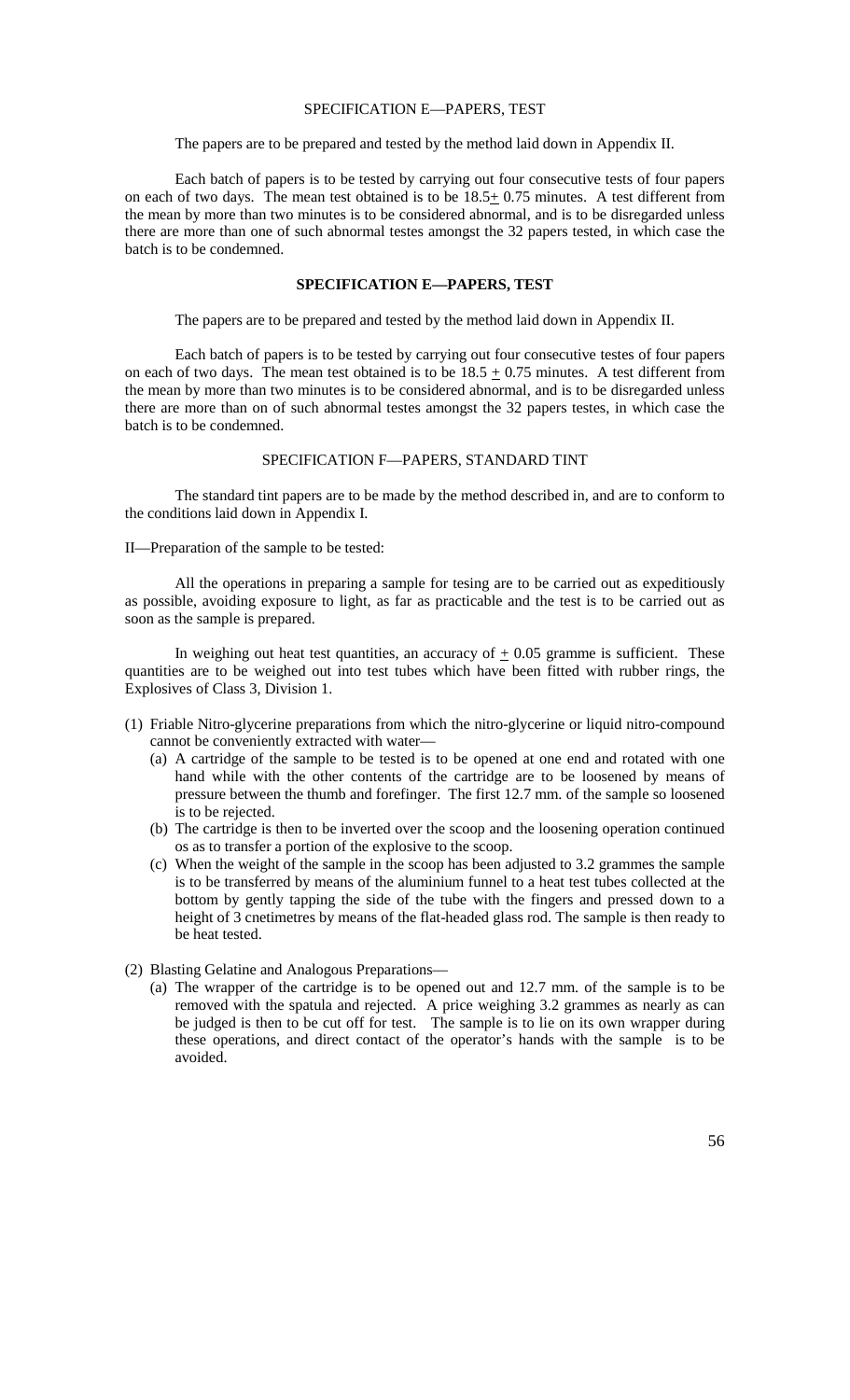- (b) The portion of the sample removed is to be weighted in the scoop and pieces added to, or removed from it, until 3.2 grammes are obtained. This quantity is then to be transferred to the morter. 6.5 grammes of French Chalk are to be weighed out using the spatula and scoop and also transferred to the mortar.
- (c) The sample is to be incorporated with the French Chalk by repeatedly squeezing it with the end of the pestle, until it is in a condition in which it can be ground. The times for normal samples should generally be as follows:

| Blasting gelatine                                                                              | 1 $\frac{1}{2}$ minutes. |
|------------------------------------------------------------------------------------------------|--------------------------|
| Gelatine dynamite                                                                              | 1 minute.                |
| Gelignite and Similar<br>Explosives containing<br>less than 63 per cent of<br>Nitro-glycerine. | $\frac{1}{2}$ minute.    |

The mixture is then to be ground by a circular movement of the pestle for afurther period of half a minute, and should then be homogenous in appearance.

- (d) The mixture is to be transferred to a test-tube by means of the horn spatula and the aluminium funnel, and gently pressed down to a height of 5 centimetres with the flat headed glass rod. The sample is then ready to be heat tested.
- (e) The pestle and mortar after each grinding are to be thoroughly washed with tap water, rinsed with distilled water, dried with a clean towel, and finally dried in a bath at  $100^{\circ}$  C. The pestle and mortar are to be allowed to cool to the ordinary temperature before being used again.
- (3) Cordite, Ballistite and other propellants of Class 3, Division 1—
	- (i) Explosives in the form of sticks or tubes—
		- (a) The operator is to wash his hands carefully, thoroughly rinse them in distilled water, and dry them with a clean towel.
		- (b) The sticks or tubes to be tested are to be wiped out with clean filter paper.
		- (c) The sample is to be reduced to a condition suitable for grinding in the cordite mill by being cut into small piece about 3.175 mm. long by means of the cordite knife, 12.7 mm. being rejected from each end of the sticks or tubes to be tested.
		- (d) The set of sieves with the lid removed is to be placed under the mill so as to allow the ground material to fall directly on the top sieve.
		- (e) The cut sample is to be transferred from the cordite tray to the mill and ground. The first portion passing through the mill is to be rejected. A sufficient quantity of the sample is to be taken to ensure that enough material is obtained on the second sieve without grinding the whole quantity introduced into the mill.
		- (f) The lid is to be replaced on the set of sieves and the sample is sieved fro one minute. The material which remains on the second sieve is to be taken for heat test, except in the case of powder in sticks or tubes the nominal diameter of which is less than 0.762 mm. in this case, the material in the bottom compartment is to be taken for heat test.
		- (g) 1.6 grammes of the ground and sieved sample are to be weighed out in the scoo9p, transferred by means of the aluminium funnel to a heat test tube and collected a the bottom by gently tapping the side of the tube with the fingers. Three such test quantities are to be so weighed out. The sample is then ready to be heat tested.
		- (h) The set of sieves and the cordite mill are to be cleaned with the cleaning brush before and after the preparation of each sample.

(ii)Explosives in the form of grains for small arms.—1.6 grammes of the sample is to be weighed out in the scoop, transferred by means of the aluminium funnel to a heat test tube and collected at the bottom by gently tapping the side of the tube with the fingers. Three such test quantities are to be weighed out. The sample is then ready to be heat tested.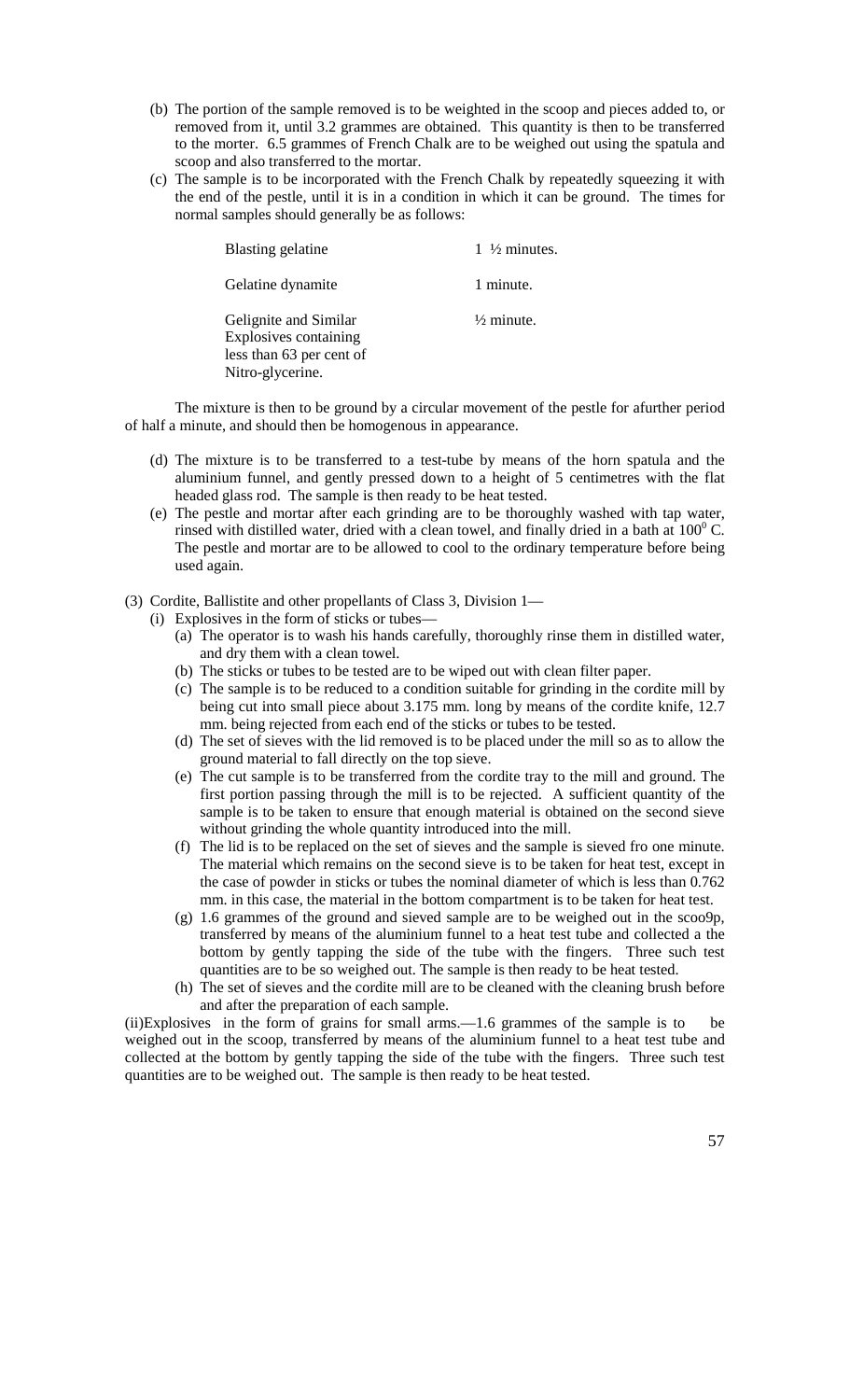### **Explosives of Class 3, Division 2**

- (1) Nitro-cellulose Pulp—
	- (a) The operator is to wash his hands carefully, thoroughly rinse them with distilled water and dry them with a clean towel.
	- (b) Six thicknesses of filter paper are to be laid on top of one another. Sufficient of the sample to be tested, to give about 5.6 grammes after the final pressing, is to be spread on the top sheet. Six other thicknesses of filter paper are to be similarly laid over the sample. The whole is then to be placed under pressure as, for instance, in a hand screw press, and pressure applied for three minutes. On removal from the press, the sample is to be rubbed up by hand on the filter paper and agina pressed for three minutes on fresh filter paper. The sample is then to be transferred to the rectangular sieve and rubbed through it with the hand.
	- (c) 5 grammes of the sieved sample are to be weighed out in the scoop and spread evenly on an aluminium tray.
	- (d) The oven is to have been brought to, and is to be maintained at a temperature of  $48.9^{\circ}$ C (120<sup>°</sup>F) the tray is to be placed in the oven and kept there for 15 minutes with the door closed.
	- (e) The tray is to be removed from the oven and the sample transferred to the top sieve of the set of sieves. The lid is to be replaced, and the sample sieved for two minutes. For this operation the second sieve is not to be used.
	- (f) The portion of the sample, which passes through, the top sieve is again to be spread evenly on an aluminium tray and exposed to the air of the room for four hours.
	- (g) 1.3 grammes of the exposed sample are to be weighed out in the scoop and transferred by means of the aluminium funnel to a heat test tube. Two such test quantities are to be so weighed out. The material in each is to be gently pressed down with the flat headed glass rod to a height of three centimeters. The sample is then ready to be heat tested.
	- (h) The wire sieve and the set of sieves are to be cleaned with the cleaning brush before and after each sample has been sieved.

#### **(2) Compressed Guncotton :**

- (a) About 10 grammes of guncotton are to be removed from the centre of the primer or slab by scrapping with the horn spatula.
- (b) The scrapping so obtained are to be placed in the glass beaker two thirds full of cold distilled water. The sample is to be frequently stirred up on the water during 15 minutes with the flat headed galss rod, and then allowed to settle. The water is to be poured off and replaced by a similar quantity of distilled water in which the sample is to be frequently stirred up as before during 15 minutes. After setting, the second wash water is to be poured off.
- (c) The operator is to wash hands carefully, throughly rinse them with distilled water and collect the sample by hand squeezing out the excess of water.
- (d) Six thicknesses of filter paper are to be laid on top of one another. The washed guncotton is to be spread on the top sheet. Six other thicknesses of filter paper are to be similarly laid over the sample. The whole is then to be placed under pressure as, for instance, in a hand screw press and pressure applied for three minutes. On removal from the press, the sample is to be rubbed up on the filter paper by hand and again pressed for three minutes on fresh filter paper. The sample is then to be transferred to the rectangular sieve and rubbed through it by hand.
- (e) 5 grammes of the sieved sample are to be weighed out in the scoop and spread evenly on an aluminium tray.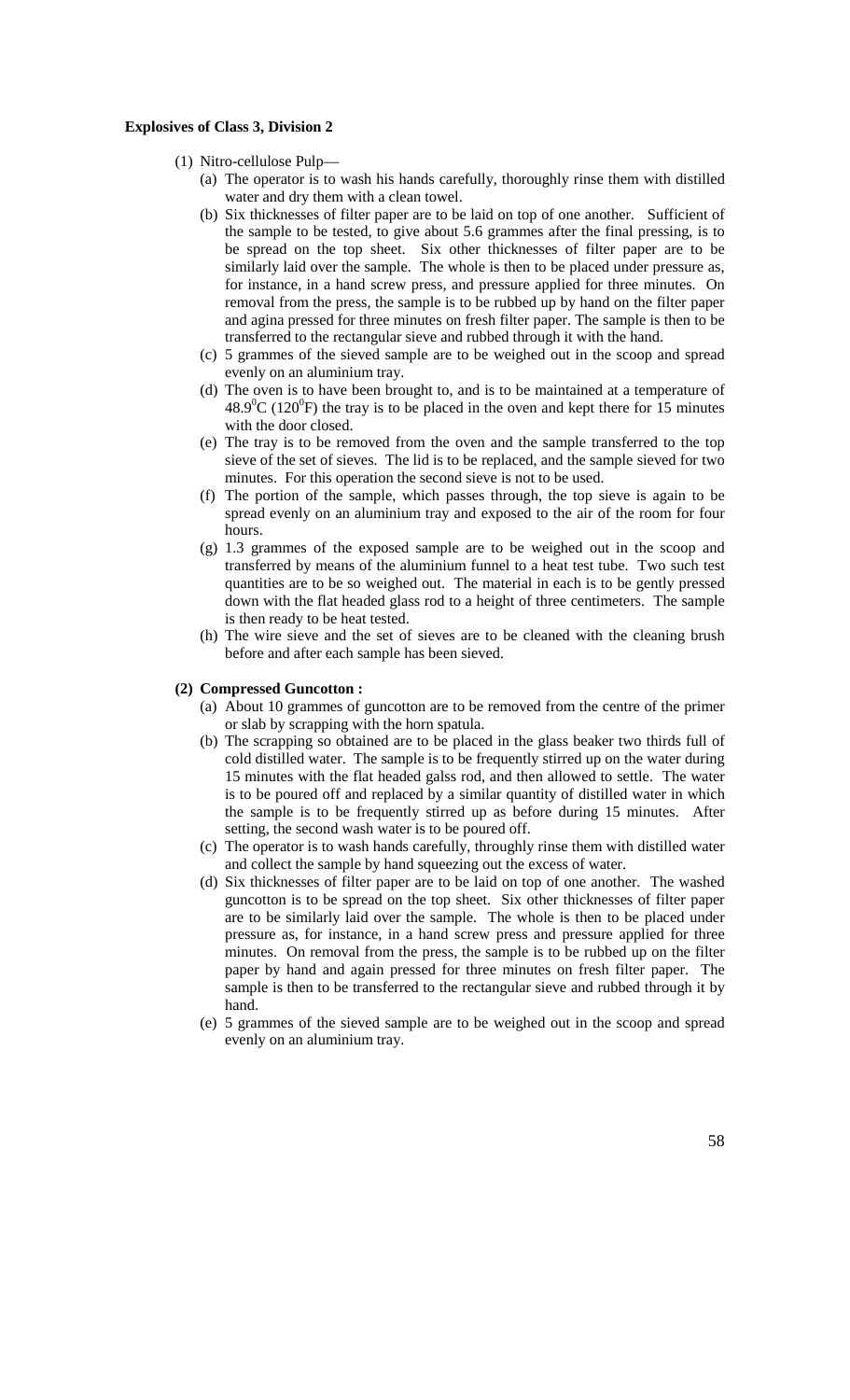- (f) The above is to have been brought to, and is to be maintained at a temperature of  $48.9^{\circ}C(120^{\circ}F)$ . The tray is to be placed in the oven and kept there for 15 minutes, with the door closed.
- (g) The tray is to be removed from the oven and the sample transferred to the top sieve of the set of sieves. The lid is to be replaced, and the sample sieved for two minutes. For this operation the second sieve is not to be used.
- (h) The portion of the sample which passes through the top sieve is to be agin spread evenly on an aluminium tray and exposed to the air of the room for four hours.
- (i) 1.3 grammes of the exposed sample are to be weighed out in the scoop and transferred by means of the aluminium funnel to a heat test tube. Two such test quantities are to be so weighed out. The material in each is to be gently pressed down with the flat-headed glass rod to a height of three centimetres. The sample is then ready to be heat tested.
- (j) The wire sieve and the set of sieves are to be cleaned with the cleaning brush before and after each sample has been sieved.

#### (3) **Nitro-cellulose Propellant –**

(i) Explosives in the form of sticks or tubes:

- (a) The operator is to wash his hands carefully, thoroughly rinse them in distilled water, and dry them with a clean towel.
- (b) The sticks or tubes to be tested are to be wiped with clean filter paper.
- (c) The sample is to be reduced to a condition suitable for grinding in the cordite mill by being cut into small pieces about 3.175 mm. long by means of the cordite knife 12.7 mm. being rejected from each end of the sticks or tubes to be tested.
- (d) The set of sieves with the lid removed, is to be placed under the mill so as to allow the ground material to fall directly on to the directly on to the top sieve.
- (e) The cut sample is to be transferred from the cordite tray to the mill and ground. The first portion passing through the mill is to be rejected. A sufficient quantity of the sample is to be taken to ensure that enough material is obtained on the second sieve without grinding the whole quantity introduced into the mill.
- (f) The lid is to be replaced on the set of sieves and the sample is to be sieved for one minute. The material which remains on the second sieve is to be taken for heat test, except in the case of powder in sticks or tubes, the nominal diameter of which is less than 0.762 mm. in this case, the material in the bottom compartment is to be taken for heat test.
- (g) 1.6 grammes of the ground and sieved sample are to be weighed out in the scoop, transferred by means of the aluminium funnel to a heat test tube, and collected at the bottom by gently tapping the side of the tube with the fingers. Three such test quantities are to be so weighted out. The sample is then ready to be heat tested.
- (h) The set of sieves and the cordite mill are to be cleaned with cleaning brush before and after the preparation of each sample.
- (iii) The explosives in the form of grants for small arms—
	- (a) A quantity of the sample sufficient for the tests required is to be spread evenly on an aluminium tray.
	- (b) The oven is to have been brought to, and is to be maintained at a temperature of  $48.9^{\circ}$ C (120<sup>°</sup> F). The tray is to be placed in the oven and dept there for 15 minutes, with the door closed.
	- (c) The tray is to be removed from the oven and exposed to the air of the room for 4 hours.
	- (d) 1.3 grammes of the exposed sample are to be weighed out in the scoop and transferred, by means of the aluminium funnel to a heat test tube. Three such test quantities are to be so weighed out. The sample is then ready to be heat tested.

III—Application of the Test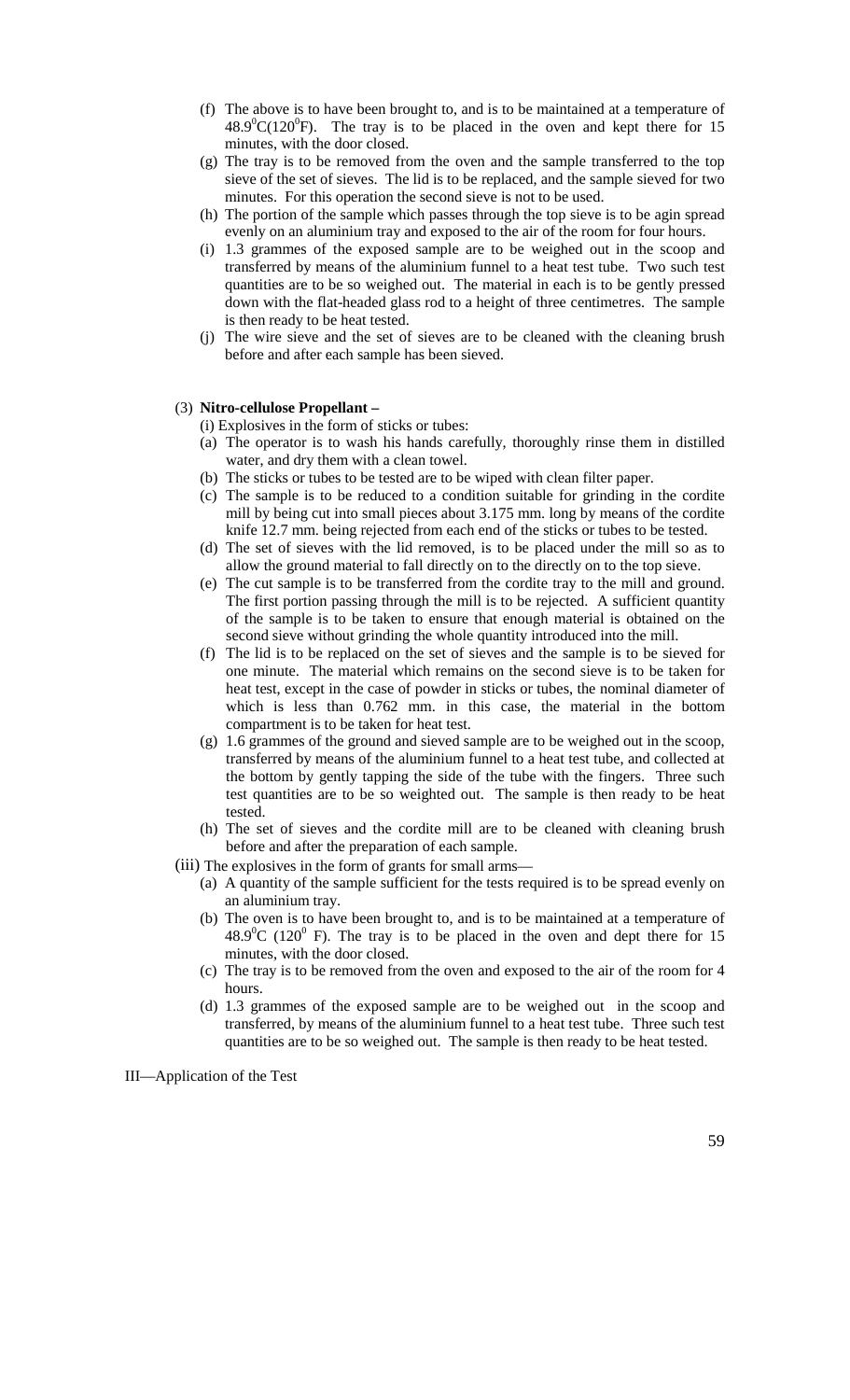- (a) The water bath is to be fitted up and is to be levelled and filled with water upto the outflow. It is to be placed on a table of convenient height in such a position that the heat test tint can readly be observed by observed by reflected light. No part of the apparatus to be exposed to direct sunlight.
- (b) The thermometer fixed in the rubber stopper, is to be inserted in the wire cage provided for the purpose on the under side of the water bath of 7.6 cm. The water is heated to the required temperature, and maintained at a constant temperature and depth. The temperatures for the various explosives are given in Table-I.
- (c) The glass rod with platinum wire gook is to be inserted in the rubber stopper. A test paper is then to be removed from the brown glass bottle by means of the forceps placed on the glass plate so that its edges coincide with the lines on the plate, and pierced by passing the needle through the paper and the hole in the plate. The test paper is then to be held by means of the forceps, and a mixture of equal volumes of distilled water and glycerine is to be applied to the upper edge of the test paper by means of the glass rod of the dropping bottle in sufficient quantity to moister the upper half of the test paper by the time the test is complete. The platinum wire hook of the glass rod is then to be passed through the hole in the paper. At no time is the operator to touch the paper with his finger.
- (d) The rubber stopper carrying the glass rod and test paper is at once to be firmly pressed into the test tube containing the explosives to be tested until the bottom of the stopper coincides with the top line etched on the test tubve and the position of the glass rod is to be adjusted, so that the lower edge of the wet portion of the test paper, which edge is to be approximately horizontal, coincides with the middle etched line on the test tube. The test tube is then to be inserted in one of the wire cages of the lid of the water bath, so that the bottom line etched on the test tube coincides with the upper surface of the lid. The rubber ring is to pressed down on the bath and the cap placed in position over the tube.

The quantities of the various explosives to be placed in the test tube are given in Table-I. The test paper is not to be inspected by lifting the cap until shortly before the time explosive ought to stand the test as given in Table-I.

(e) The test is completed when the faint brown line, which after time makes its appearance at the margin between the wet and the dry positions of the test paper, equals in depth of tint the brown line on the standard tint paper.

For any given explosives to pass the test, the time elapsing between the introduction of the tube into the bath and the production of the tint equal to the standard must not be less than the time given in Table-I.

After the test is finished, the explosive is to be carefully removed from the tubes, and the tubes throughly washed out with tap water by means of the test tube bruish. They are then to be rinsed out and allowed to drain for a few minutes. The washing is repeated with distilled water, the tubes rinsed, allowed to drain, and finally dried in a bath at  $100^0$ C. The tubes are to be allowed to cool to the ordinary temperature before being used again.

| Class | Division | <b>Explosive Nature</b>      | Temperature   | Quantity of        | Time      |
|-------|----------|------------------------------|---------------|--------------------|-----------|
|       |          |                              | of Heat Test  | Explosive          | explosiv  |
|       |          |                              | Tested        | <b>Heat Tested</b> | e should  |
|       |          |                              |               |                    | stand the |
|       |          |                              |               |                    | Test      |
| 3     |          | Friable<br>Nitro-glycerine   | $\rm ^{0}C$   | 3.2                | Min       |
|       |          | preparations form which the  | 71.1          | grammes            |           |
|       |          | Nitro-glycerine<br>cannot    | $(160^{0} F)$ |                    |           |
|       |          | conveniently be extracted by |               |                    |           |

### TABLE I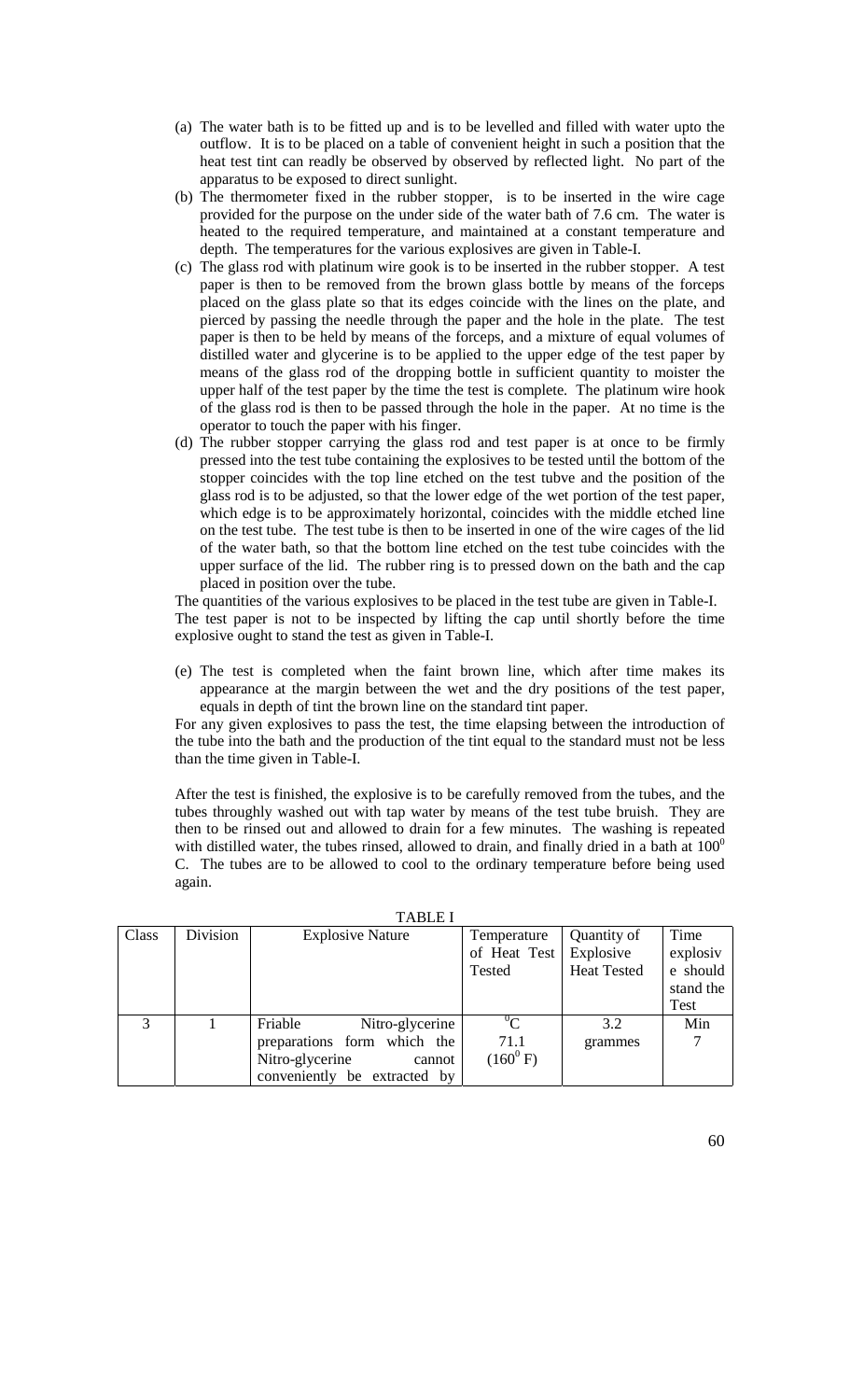|   |   | water.                                                               |                       |                                                     |    |
|---|---|----------------------------------------------------------------------|-----------------------|-----------------------------------------------------|----|
|   |   | <b>Blating</b><br>Gelatine,<br>and<br>Analogous preparations.        | 71.1<br>$(160^{0} F)$ | 3.2<br>grammes<br>$+6.5$<br>grammes<br>French chalk | 10 |
|   |   | Cordite, Ballistic and other<br>propellant of Class3, Division<br>1. | 71.1<br>$(160^{0} F)$ | 1.6 grammes                                         | 10 |
| 3 | 2 | Nitro-cellulose,<br>pulp,<br>compressed Gun cotton.                  | 76.7<br>$(170^{0} F)$ | 31.3<br>gram<br>mes                                 | 10 |
|   |   | Nitro-cellulose Propellants                                          | 76.7<br>$(170^{0} F)$ | 1.3<br>grammes                                      | 10 |

IV-Exudation and Liquefaction Test for Blasting Gelatine and analogous preparations

### Test for Liquefaction

A cylinder of blasting gelatine is to be cut from the cartridge to be tested, the length of the cylinder to be about equal to its diameter and the ends being cut flat.

The cylinder is to be placed on end on a flat surface without any wrapper and secured by a pin passing vertically through its centre.

In this condition the cylinder is to be exposed for one hundred and forty-four (144) consecutive hours (six days and nights) to a temperature ranging from 29.4 $\textdegree$  C to 32.2 $\textdegree$  C and during such exposure the cylinder shall not diminish in height by more than one-fourth of its original height, and the upper cut surface shall retain its flatness and the sharpness of its edge.

Note:- If the blasting gelatine and gelatine dynamite to be tested cannot be made up in cylindrical form, the test is to be applied with necessary modifications.

There shall be no separation from the general mass of the blasting gelatine or gelatine dynamite of any introglycerine or liquid nitro-compound under nay conditions of storage, transport or use, or when the material is subjected three times in succession to alternate freezing and thawing or when subjected to the liquefaction test herein before described.

#### V-Picric Acid

- (1) The material shall contain not more than 0.3 part of mineral or non-combustible matter in 100 parts by weight of the material dried at  $71.1^{\circ}$  C(160<sup>o</sup> F).
- (2) It should not contain more than a minute trace of lead.
- (3) One hundred parts of the dry material shall not contain more than 0.3 part of total (free and combined) sulphuric acid, of which not more than 0.1 part shall be free sulphuric acid.
- (4) Its melting point should be between  $120^{\circ}$  C and  $122.8^{\circ}$  C.

#### VI- Testing Chlorate mixtures

The material must not be too sensitive and must show no tendency to increase in sensitivness on keeping.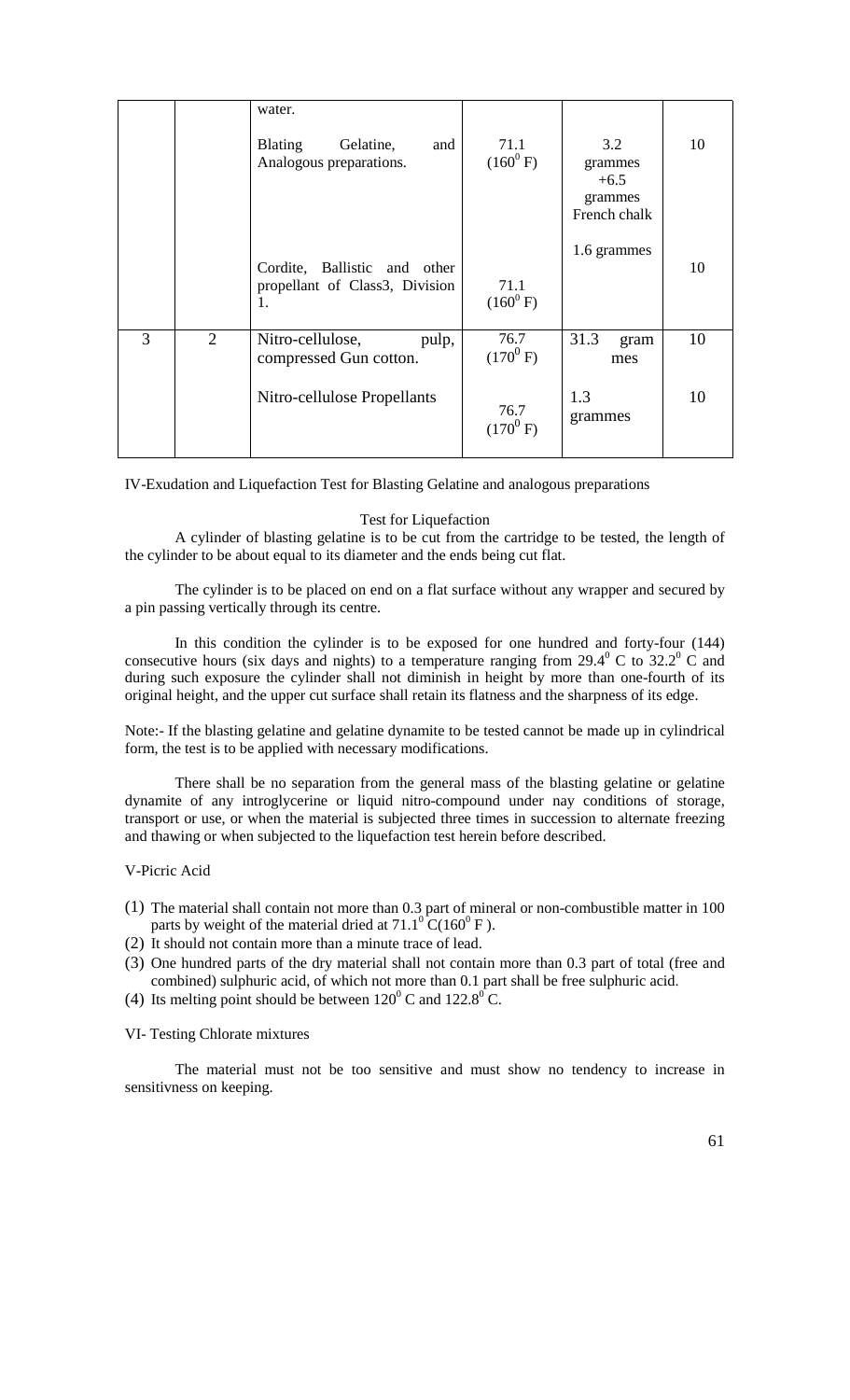The material must contain nothing liable to reduce the chlorate.

Chlorites calculated, as potassium chloride must not exceed 0.25 per cent.

The material must contain no free acid, or substance liable to produce free acid.

Explosives of this class containing nitro-compounds will be subject to the heat test as they belonged to Class 3.

Note:--These explosive will considered too sensitive if they can be exploded however, partially by means of a glancing blow with a broom stick on soft wood such as deal.

#### VII—PETN Penta Erythritol Tetranitrate

(A) Heat Test:--

If the sample is received dry, it is to be transferred to a clean sheet of paper and mixed thoroughly in an atmosphere free from dust. Sample of moist PETN is to be dried prior to being heat tested by taking the same in a tared flat-bottomed dish and expose the dish and its contents in a oven at a temperature not exceed  $60^{\circ}$  C until constant in weight.

1.3 grammes of the dry sample is carefully transferred to a heat test tube by means of the aluminium funnel. After removal of the funnel the sample is to be collected at the bottom of the tube by tapping with the fingers. It is then to be heat tested at a temperature of  $76.6^{\circ}$  C and the time explosive should stand the test, should not be less than 10 minutes.

(B) Other tests and requirements—

- (1) The PETN should be in the form of white crystals.
- (2) It should be free from gritty particles, visible impurities and foreign matter.
- (3) Melting point—The melting point of the PETN should be between  $139^{\circ}$  C and  $142^{\circ}$  C.
- (4) Insoluble matter—The total insoluble matter in acetone should matter in acetone should not be more than 0.05 per cent.
- (5) Volatile matter—Volatile matter should not be more than 0.15 per cent.
- (6) Acidity—The acidity, calculated as  $HNO<sub>2</sub>$  should not exceed 0.01%.
- (7) Alkalinity—The alkalinity, calculated as  $Na<sub>2</sub>Co<sub>3</sub>$ , should not be more than 0.01%.
- (8) Nitorgen content—The nitrogen content should be not less than 17.40 per cent and not more than 27.80 per cent.

# APPENDIX I TO SCHEDULE III

Preparation of Standard Tint Papers

0.48 grammes of the finest yellow ochre, 0.2 gramme of raw umber and 5 grammes of fine white gum arabic, all of which have been very finely ground in an agate mortar are weighed into a stoppered bottle of about 150 c.c. capacity and 100 c.c. of water added. The whole is shaken in the cold until the gum is dissolved. The suspension is then well shaken and allowed to stand for one hour.

A stylographic pen is then filled from the centre of the suspension and with the aid of a ruler lines are drawn at a steady pace across one side, of a sheet of filter paper to Specification D. The sheet is then cut up into rectangular strips 1 cm broad by 2 cm long, each with a line across the middle perpendicular to the length of the strip. The breadth of the line must be not less than 0.5 mm. not more than 1 mm.

In order to maintain continuity as regards depth of tint strips in which the tint does not correspond with that of the sealed pattern are to be rejected.

### APPENDIX I TO SCHEDULE III Preparation and Testing of Heat Papers

### PREPARATION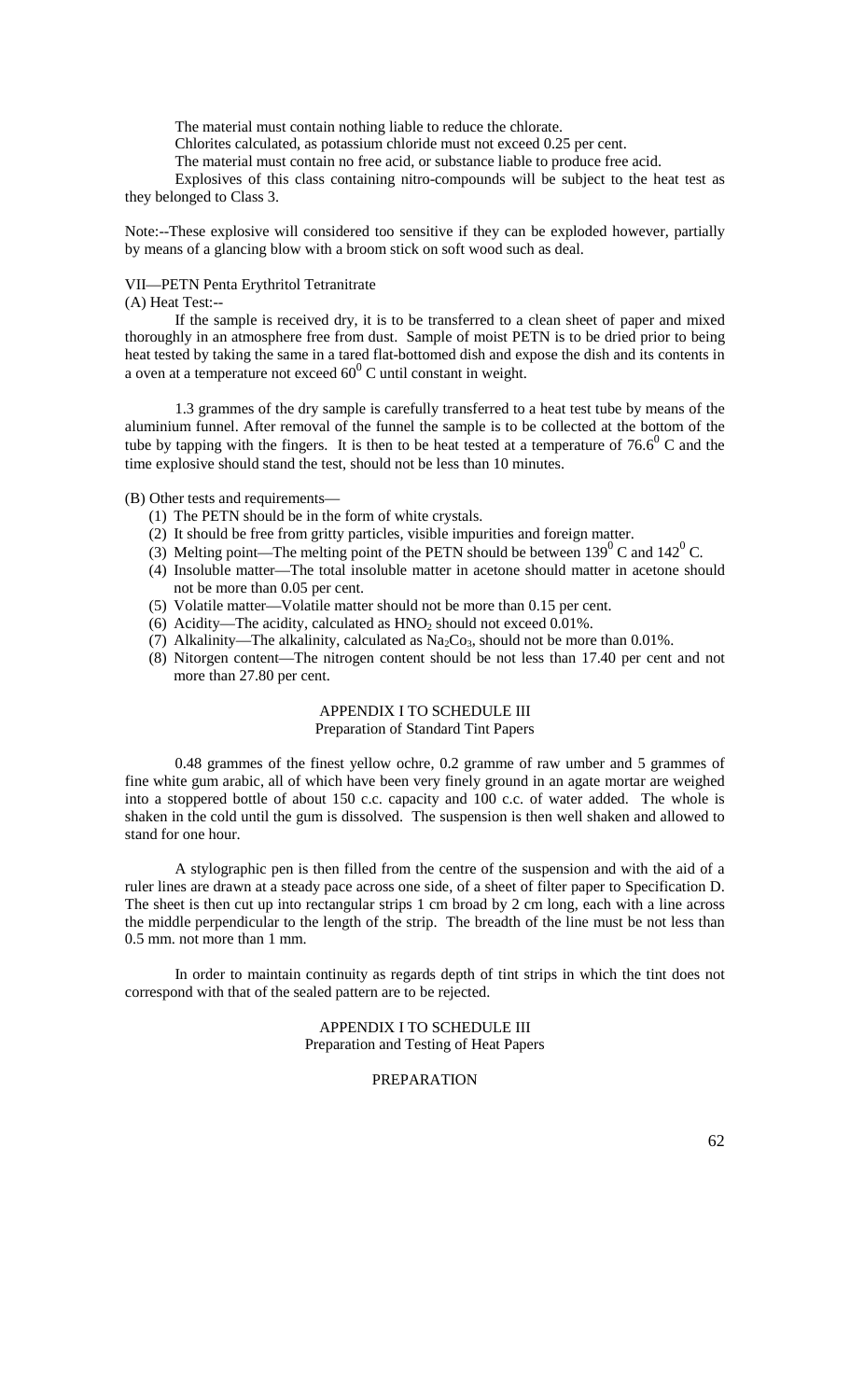#### Potassium Iodide:

The purest potassium iodide obtainable commercially is to be purified by triple recrystallisation from pure ethyl alcohol, diluted by the addition of one-twentieth of its volume of distilled water. The crystals are to be kept as small as possible, and are to be spread out on clean filter paper, resting on a glass plate, and allowed to dry in the dark,. When dry, they are to be placed ina thin layer on the bottom of a platinum crucible and heate to a dull red heat for one minute over a spirit lamp burning pure alcohol. When cold the crystals are to be transferred to a brown glass stoppered bottle from which the quantities required are to be weighed out.

The potassium iodide used for each batch of filter paper is to be prepared as above immediately before use.

#### Starch :

The starch used is to be best maize starch in the form of cornflower. It is to be purified immediately before use by washing six times by decantation with freshly distilled water. It is then to be placed on a porous plate of unglazed porcelain, allowed to dry in a warm atmosphere in the dark, and stopped in a brown bottle from which the quantities required are to be weighted out.

#### Preparation of the Dipping Solution:

220 c.c. of freshly distilled water are to be placed in a Jena glass flask and raised to boiling point over a spirit lamp burning pure spirit. 3 grammes of the starch, prepared as above, are to be suspended in 30 c.c. of distilled water and the mixture poured into the 220 c..c of boiling water, with continuous shaking. The whole is to be kept boilding gently, and shaken occasionally for 5 minutes. The solution of starch so prepared is to be added to a solution of 1 gramme of the purified potasium iodide in 250 c.c. of freshly distilled water, and the solution of well mixed. The mixture is to stand overnight in a dark room. The following day, the clear supernatent liquid is to be carefully syphoned off and used immediately for dipping the paper.

If is is desired to dip a large bath of paper, the foregoing quantities may be multiplied in order to obtain sufficient soloution.

#### Dipping the papers :

The clear potassium iodide and starch solution is to be poured into a porcelain tray, which is to be kept exclusively for this operation. Sheets of filter paper to Specification D are to be passed through it singly, so that all except 3 cm. at the end of the strip of paper, passes beneath the surface of the liquid.

The strip of paper is to be held above the tray by the dry portion and a glass rod passed down each side to remove the excess of solution. It is the to be suspended by the undippened portion in a warm dark room, cupboard, or oven until dry.

It is advisable to nip a small piece, out of the edge of each sheet at the boundary line between the wet and dry portions as a guide in subsequent cutting.

#### Cutting and Trimming the Test Paper :

In cutting and trimming heat test paper the operator is to wear clean cotton gloves.

When the sheets are dry they are to be trimmed by trimmed by cutting off the unclipped end about 0.5 cm. below the edge of the undipped portion, 0.5 cm. strips are also cut from the other three edges. The sheets are then to be stored in ambercoloured glass jars, kept in the dark.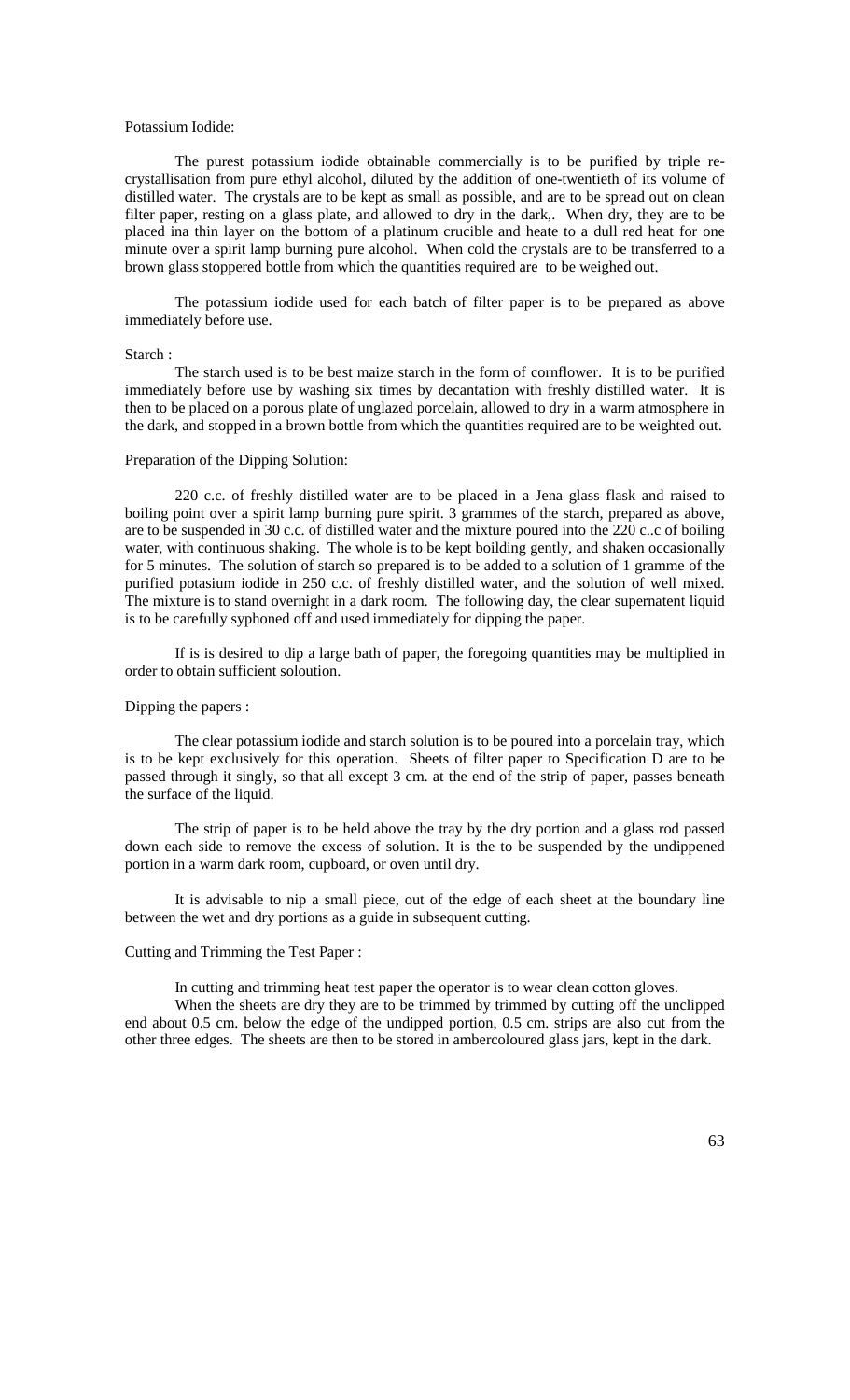When a batch of paper has been passed for issue the sheets are to be cut up into rectangular pieces 1 cm. by 2 cm., and are to be issued in this form.

All the above operations are to be carried out in a building specially reserved for this work. This building is to be protected from the direct access of the sun's rays, and is, as far as possible, to be kept dark.

| No. |                                                       |          |  |
|-----|-------------------------------------------------------|----------|--|
| 1.  | Acheson graphite                                      | Pieces,  |  |
| 2.  | Acid, Sulphuric, normal solution                      | A supply |  |
| 3.  | Annulus aluminium                                     |          |  |
| 4.  | Cap, light-tightpaste board                           |          |  |
| 5.  | Cylinder, glass, with rubber stopper                  |          |  |
| 6.  | Cylinder, measuring 100 c.c.                          |          |  |
| 7.  | Ferrous ammonium sulphate                             | A supply |  |
| 8.  | Jar, cylindrical, brown glass                         |          |  |
| 9.  | Pipette 10 c.c.                                       |          |  |
| 10. | Rod, stirring, glass                                  |          |  |
| 11. | Sodium nitrite solution containing 1.7 gm. In 1 litre | A supply |  |
| 12. | Stopper, rubber, with 4 platinum hooks                |          |  |

#### Testing of Heat Test Paper by the Diffusion Test Apparatus and Materials required :

Application of the Test :

The solution are to be brought to  $15^{\circ}$  C before use. 2 grammes of ferrous ammonium sulphate are weighed out and placed in the glass jar, 90 c.c. of the normal sulphuric acid added and solution effected by strirring with the glas rod. The jar is then placed in a bath of water at  $15<sup>0</sup>$ C, and must be kept at the temperature of the air should be  $15^{\circ}$  C to  $17^{\circ}$  D. 10 c.c. of the sodium nitrite solution are then added by means of the pipette and well stirred in. An aluminium annulus is placed centrally over the mouth of the jar and the orifice covered by the graphite slab; over this is placed a second annulus. Good contact between surfaces is to be ensured by exerting a slight pressure and twisting motion.

The glass cylinder with rubber stopper and light tight cap are then placed on the second annulus, and the assembled apparatus is allowed to stand for 20 minutes. After the expiration of the 20 minutes, the light tight cap and the glass cylinder are removed, the rubber stopper taken out of the cylinder waved severial times through the air. As soon as possible, four of the heat test papers to be tested are moistened with glycerine solution, placed on the platinum hooks of the stoper, the stopper inserted in the cylinder, and the cylinder and light tight cap again placed in position of the second annulus, and the time noted.

When the papers read by reflected light reach the standard, tint, the time is again noted; the difference gives the time of test. Standard tint papers to be read by reflected light used for comparison.

The cylinder is then removed uncorked, waved several times through the air, and a fresh set of papers is at once put on for test. After four sets of tests have been made the graphite slab must be heated to 200 $\degree$  C for 1 hour allowed to cool in an evacuated disiccator over potash for at least 16 hours before being used again.

A batch of papers is to be tested by carrying out four consecutive tests of four papers on each of two days.

> SCHEDULE IV (See Rule 15)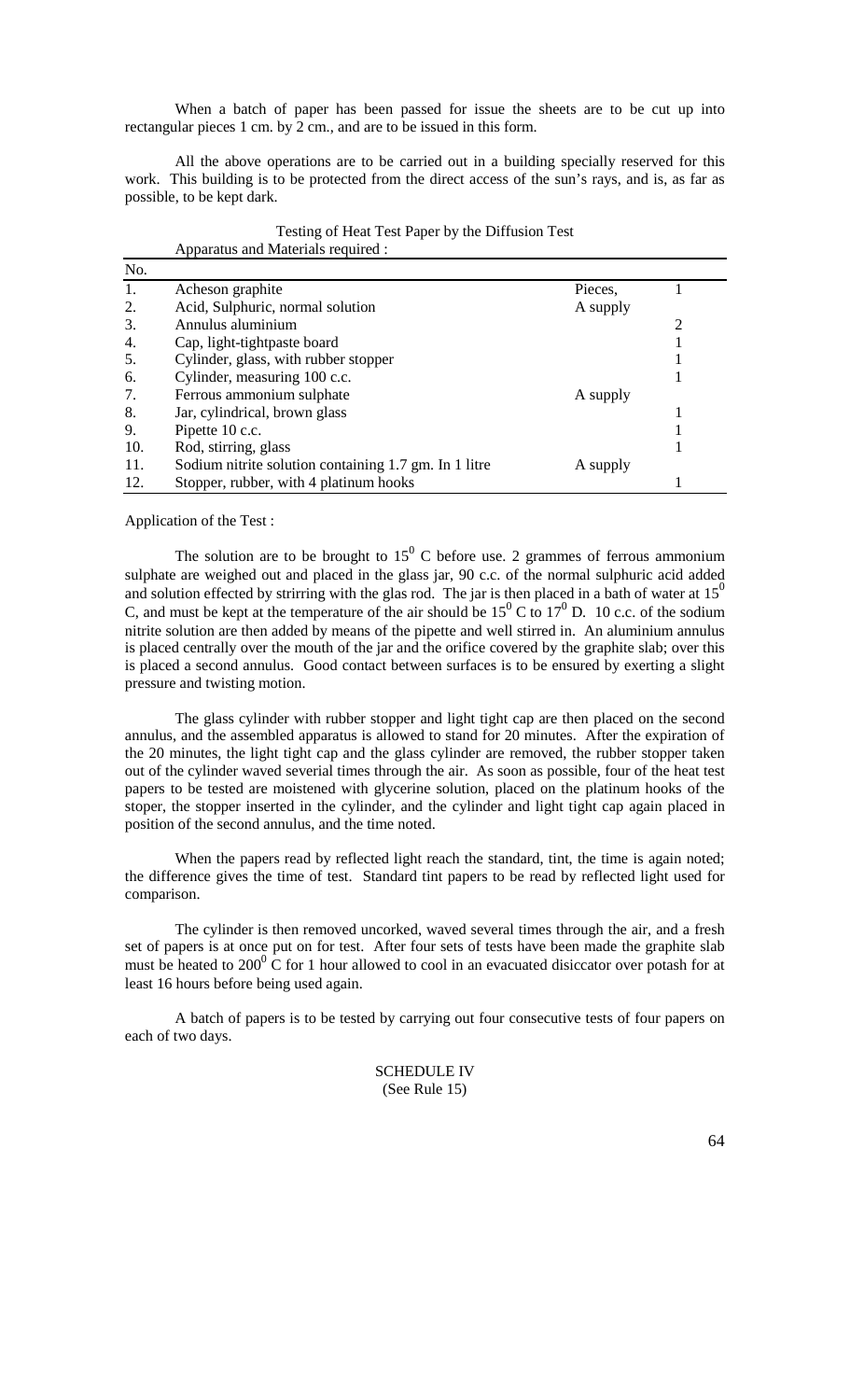| <b>Licensing Authority</b> |         |                                                                                              |                                                |  |  |
|----------------------------|---------|----------------------------------------------------------------------------------------------|------------------------------------------------|--|--|
| Article                    | Form of | Purpose for which granted                                                                    | Authority empowered                            |  |  |
| No.                        | Licence |                                                                                              | to grant                                       |  |  |
| (1)                        | (2)     | (3)                                                                                          | (4)                                            |  |  |
| 1(a)                       | 20      | manufacture<br>explosives<br>other<br>than<br>To                                             | <b>Chief Controller</b>                        |  |  |
|                            |         | fireworks- Gunpowder, ANFO at site and                                                       |                                                |  |  |
| 1(b)                       | 20      | Liquied Oxygen explosives<br>1[To manufacture fireworks and/or gunpowder                     | <b>District Authority</b>                      |  |  |
|                            |         | $(i)$ up to 15 kgs.                                                                          | Controller<br>of                               |  |  |
|                            |         | (ii) more than 15 kgs. and up to 200 kgs.                                                    | Explosives, authorised                         |  |  |
|                            |         |                                                                                              | by Chief Controller.]                          |  |  |
| 1(c)                       | 20      | To manufacture Fireworks and/or Gunpowder                                                    | <b>Chief Controller</b>                        |  |  |
|                            |         | more than 200 kgs. at time.                                                                  |                                                |  |  |
| 1(d)                       | 38      | To manufacture ANFO explosives at site.                                                      | Controller<br>of                               |  |  |
|                            |         |                                                                                              | Explosives authorised                          |  |  |
|                            | 39      |                                                                                              | by Chief Controller<br><b>Chief Controller</b> |  |  |
| 1(e)<br>2(a)               | 21      | To manufacture liquied oxygen explosives.<br>To possess for sale explosives and exceeding    | Controller<br>of                               |  |  |
|                            |         | 2000 kgs. of Class 1,2,3,4 $\&$ 7 together with                                              | Explosives authorised                          |  |  |
|                            |         | explosives of Class 6.                                                                       | by Chief Controller                            |  |  |
| 2(b)                       | 21      | To possess for sale explosives exceeding 2000                                                | <b>Chief Controller</b>                        |  |  |
|                            |         | kgs. of Class 1,2,3,4 $\&$ 7 and any quantity of                                             |                                                |  |  |
|                            |         | Class $5,6$ and 8.                                                                           |                                                |  |  |
| 3(a)                       | 22      | To possess for use explosives not exceeding                                                  | Controller<br>of                               |  |  |
|                            |         | 2000 kgs. of Class 1,2,3,4 $\&$ 7 together with                                              | Explosives authorised                          |  |  |
|                            | 22      | explosives of Class 6.<br>To possess for use explosive exceeding 2000                        | by Chief Controller<br><b>Chief Controller</b> |  |  |
| 3(b)                       |         | kgs. of Class 1,2,3,4 $\&$ 7 and any quantity of                                             |                                                |  |  |
|                            |         | Class 5,6, and 8.                                                                            |                                                |  |  |
| 4(a)                       | 24      | 2[To possess and sell from a shop small-arms                                                 | Controller<br>of                               |  |  |
|                            |         | nitro-compound not exceeding 25 kgs. or                                                      | Explosives authorised                          |  |  |
|                            |         | fireworks not exceeding 100 kgs. of Class 7                                                  | by Chief Controller                            |  |  |
|                            |         | Division 2 sub-division 2, 1000 kgs. of Class 7                                              |                                                |  |  |
|                            |         | Division 2 sub-division 1, or gunpowder not                                                  |                                                |  |  |
|                            |         | exceeding 25 kgs. safety fuse not exceeding<br>5000 metres.]                                 |                                                |  |  |
| 4(b)                       |         | 3[To possess and sell from a shop fireworks                                                  | <b>District Authority</b>                      |  |  |
|                            |         | not exceeding 50 kgs. of Class 7, Division 2,                                                |                                                |  |  |
|                            |         | sub-division 2; 400 kgs. of Class 7, Division 2,                                             |                                                |  |  |
|                            |         | sub-division 1 or gunpowder not exceeding 15                                                 |                                                |  |  |
|                            |         | kgs. and safety fuse not exceeding 5000                                                      |                                                |  |  |
|                            |         | metres.]                                                                                     |                                                |  |  |
| 5(a)                       | 23      | To possess for own use Class 2 and/or Class 3                                                | <b>District Authority</b>                      |  |  |
|                            |         | explosives not exceeding 5 kgs., electric or<br>ordinary detonators not exceeding 10 numbers |                                                |  |  |
|                            |         | and safety fuse not exceeding 200 metres.                                                    |                                                |  |  |
| 5(b)                       | 23      | To possess for use small-arms nitro-compound                                                 | <b>District Authority</b>                      |  |  |
|                            |         | not exceeding 5 kgs. in the State of Kerala.                                                 |                                                |  |  |
| 5(c)                       | 23      | To possess for use gunpowder not exceeding 5                                                 | <b>District Authority</b>                      |  |  |
|                            |         | kgs. and safety fuse not exceeding 50 metres                                                 |                                                |  |  |
|                            |         | in the State of Bihar, Kerala and West Bengal.                                               |                                                |  |  |
| 6<br>7                     | 27      | To import explosives.                                                                        | <b>Chief Controller</b>                        |  |  |
|                            | 28      | To export explosives.                                                                        | <b>Chief Controller</b>                        |  |  |
| 8                          | 26      | To transport explosives                                                                      | Controller<br>of                               |  |  |
|                            |         |                                                                                              | Explosives                                     |  |  |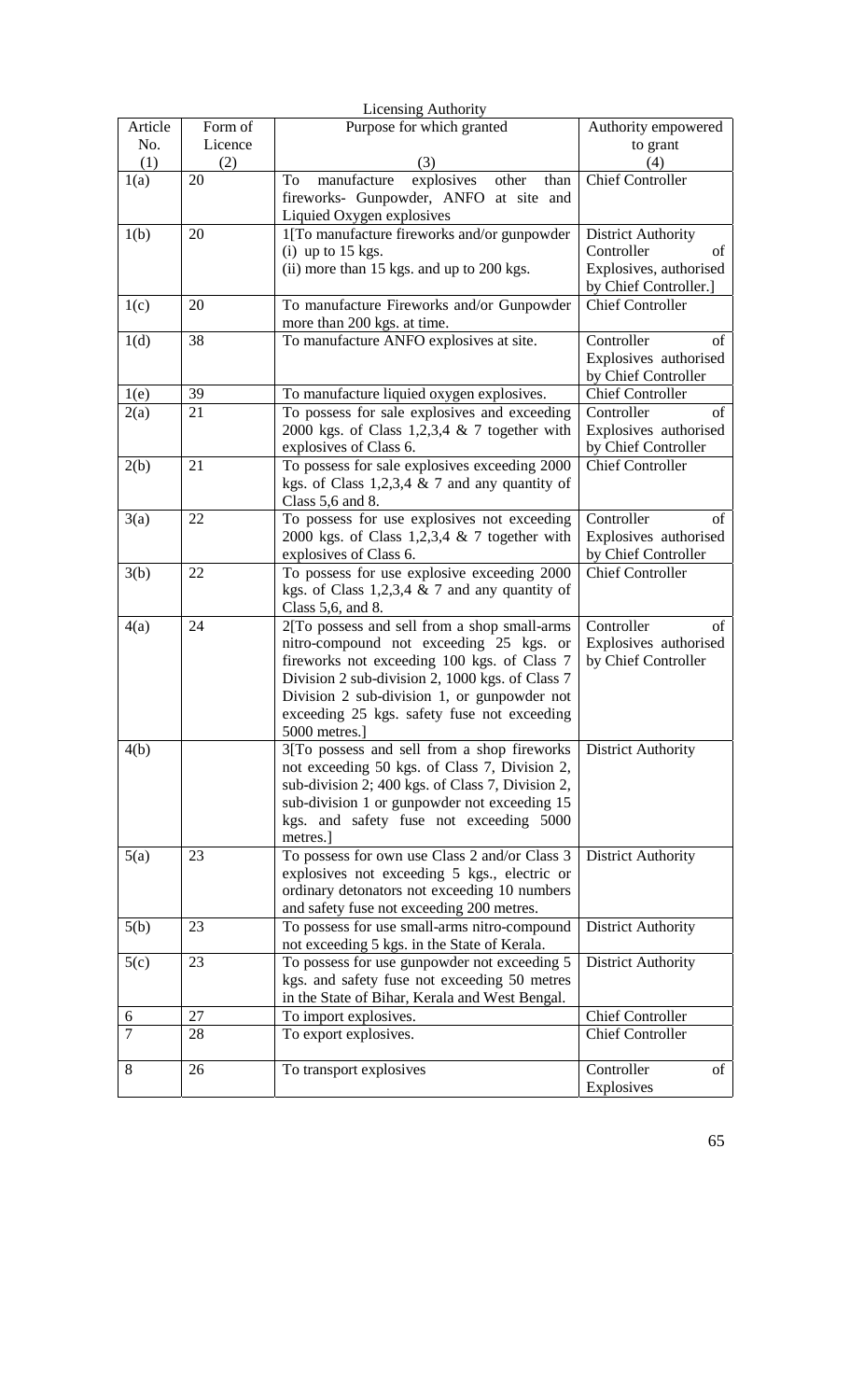|    | 25      | For road van                                                             | Controller authorised             |
|----|---------|--------------------------------------------------------------------------|-----------------------------------|
| 10 | 29      | For public display of Fireworks.                                         | Controller by Chief<br>Controller |
|    | Special | To manufacture explosives not provided in Chief Controller<br>Ariticle 1 |                                   |

### SCHEDULE V-Forms FORM 1

### TEST CERTIFICATE FOUR EXPLOSIVES (See rules 28 and 34)

Certified that samples of the explosives of the description given below have been tested and have passed the testes set forth in Schedule III as applicable to such explosive and in the caee of explosives of the 1<sup>st</sup> Division of  $3<sup>rd</sup>$  (Nitro-compons) or 4<sup>th</sup> (Chlorate Mixture) classes, that there are no signs of liquefaction or of excluded nitro-glycerine or liquid nitro-compound.

| Name and<br>Address of<br>Importer* | Description of<br>explosives | packages | Number of Date of manu- Actual time<br>facture&batch taken in Heat<br>no. referrecd Test for tint<br>To in rule $9(2)$ to appear | <b>Remarks</b> |
|-------------------------------------|------------------------------|----------|----------------------------------------------------------------------------------------------------------------------------------|----------------|
| Consignor                           |                              |          |                                                                                                                                  |                |

This certificate is valid for twelve months only that is to say it expires on the ………………………. Day of …………19 provided that, in cae of nitro-glycerine compounds which are not used as propellants, it shall expire on the  $31<sup>st</sup>$  day of July following.

Date : Signature of Testing Officer Place: Designation

\*Name of importer in case of import, and consignor in cae of transport.

Form 2 (See rule 24)

Declaration to be made by the Master of a Ship carrying explosives before entering a port or by the ship's agent.

| Description<br>of Explosives | Date of manufacture,<br>batch No. and other<br>distinguishing marks | Total quantity Quantity to be<br>carried | landed at port | Remarks |
|------------------------------|---------------------------------------------------------------------|------------------------------------------|----------------|---------|
|                              | cases                                                               | Kg.Cases                                 | Kg.Cases       |         |

Form 3 [See the 154(3)]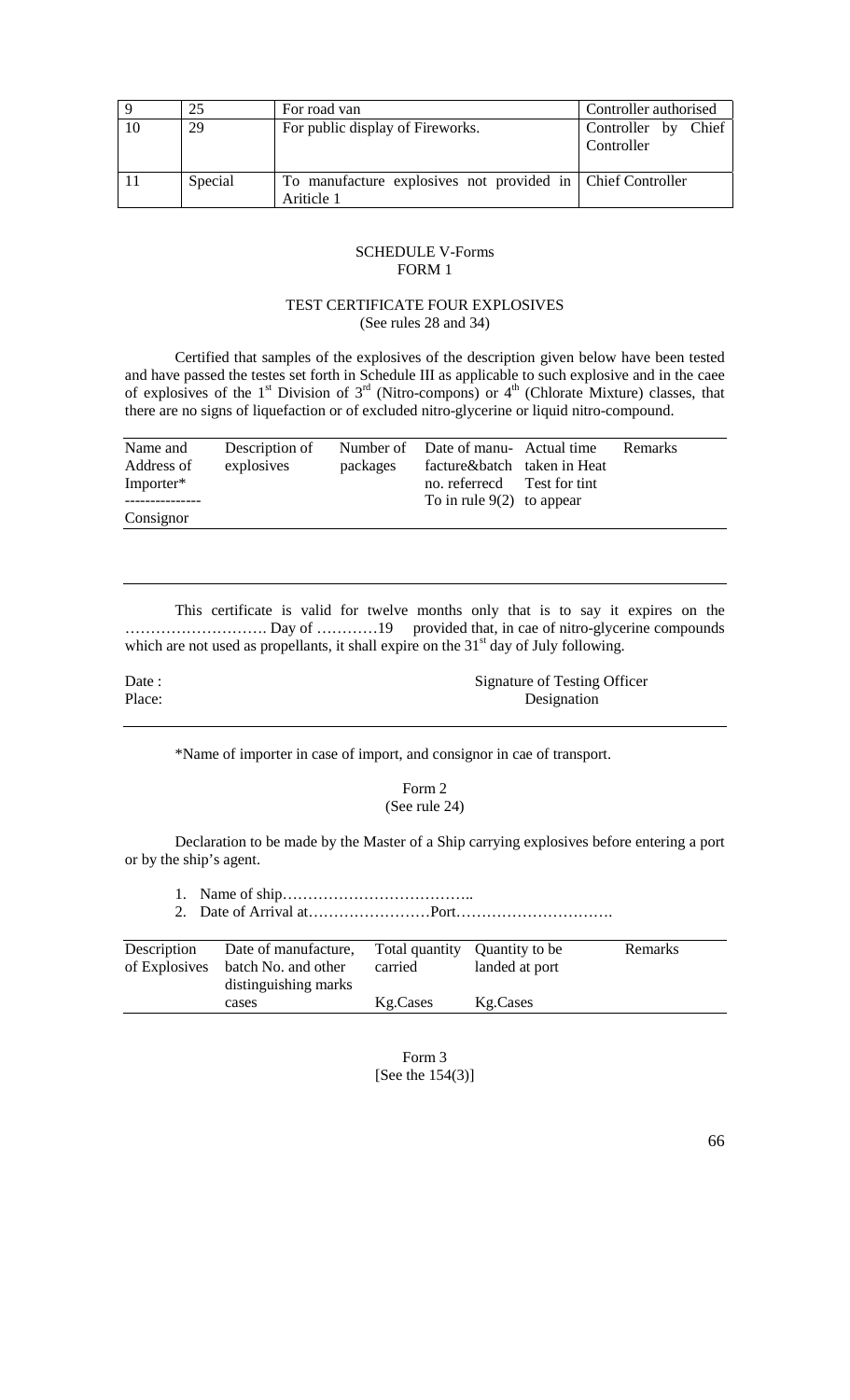# **Application for grant or amendment of Licence to manufacture explosives**

I …………………on behalf of……………………………………….apply for grant of licence/amendment of licence No……………………. to manufacture explosives. I give full particulars below and enclose other documents as required.

|    |                                                                                                                                                                  |                                                                      | The replies to be<br>Written in this column |
|----|------------------------------------------------------------------------------------------------------------------------------------------------------------------|----------------------------------------------------------------------|---------------------------------------------|
| 1. | Name in which licence is required<br>to be granted (see notes below)                                                                                             |                                                                      |                                             |
| 2. | <b>Status</b>                                                                                                                                                    | Individual<br>Company<br>Society                                     |                                             |
| 3. | Age (see notes below)                                                                                                                                            |                                                                      |                                             |
| 4. | Postal address                                                                                                                                                   | Pin code No.<br>Telephone No.<br>Telegraphic Address<br><b>Telex</b> |                                             |
| 5. | Qualifications and experience of applicant<br>And the technical personnel employed by him.<br>(Give individual details and attach separate<br>sheet if required) |                                                                      |                                             |
| 6. | Situation of the premises:<br><b>State</b><br>District<br>Town or village<br>Survey No.<br><b>Police Station</b><br>Railway Station or Steamer Ghat              |                                                                      |                                             |
| 7. | Explosives proposed to be manufactured<br>Class<br>Division (if any)<br>Name and description<br>Annual capacity of the Manufacturing Plant                       |                                                                      |                                             |
|    | Quantity of explosives present at any one time in<br>The manufacturing Plant<br>Quantity of explosives proposed to be manufactured<br>In one day                 |                                                                      |                                             |
| 8. | Has the applicant been approved by Chief Controller<br>If yes, please give approval letter No. and Date                                                          |                                                                      | $Y$ esNo                                    |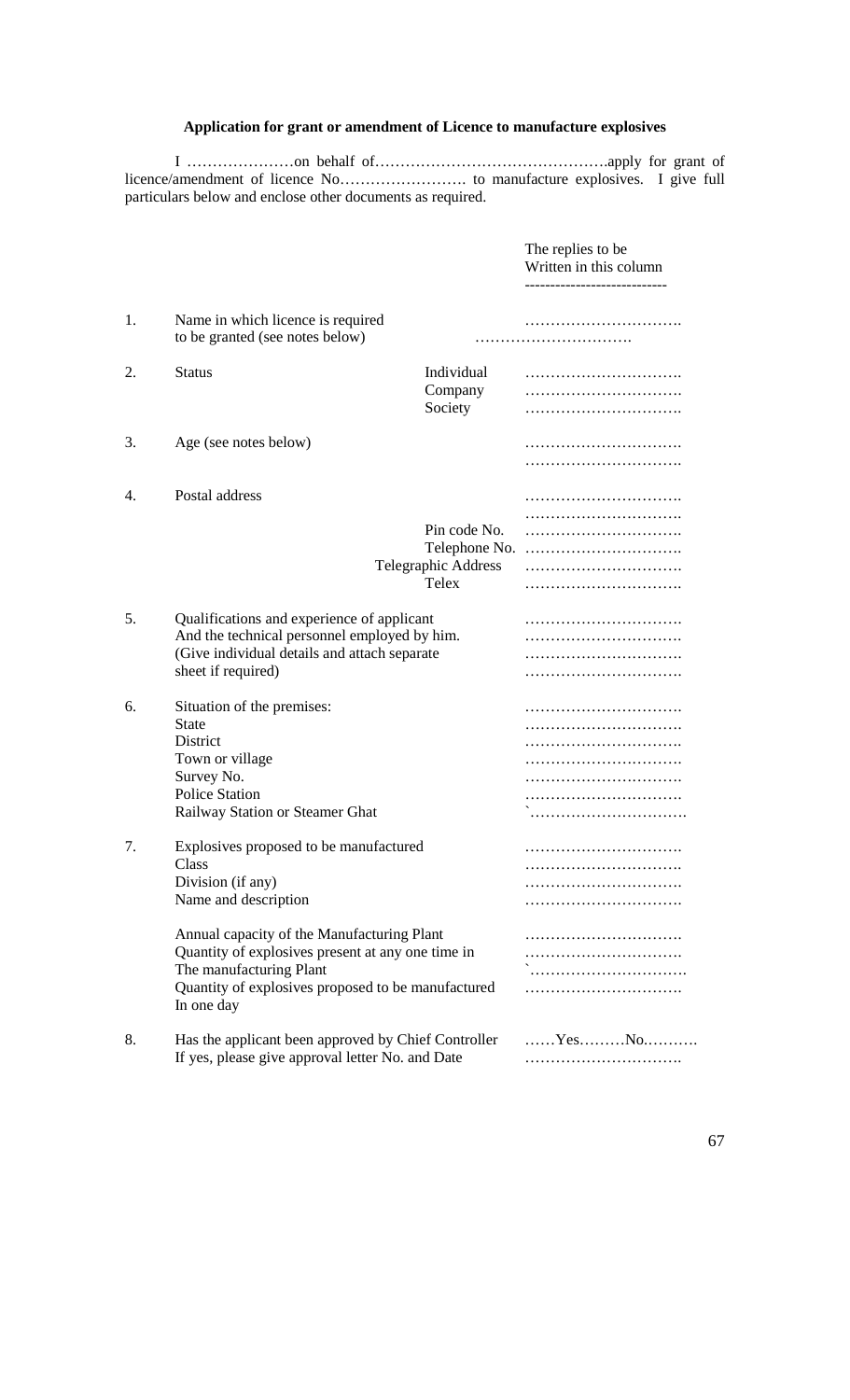| 9. | Has the applicant been convicted under any offence<br>Or ordered to execute bond under Chapter VIII of |                                                                |
|----|--------------------------------------------------------------------------------------------------------|----------------------------------------------------------------|
|    | Code of Criminal Procedure, 1973, during the last                                                      |                                                                |
|    | 10 years. If yes, please give details.                                                                 |                                                                |
|    | 10. (a) particulars of other licenses under                                                            |                                                                |
|    | Explosives Act, 1884, if any held by                                                                   |                                                                |
|    | the applicant during the last 10 years                                                                 | $\dots \dots Y$ es $\dots \dots \dots \dots N$ o $\dots \dots$ |
|    | (b) was any licence cancelled/not renewed?                                                             |                                                                |
|    | (c) If yes, give details                                                                               |                                                                |
|    | 11. Details of amendment proposed/Additional                                                           |                                                                |
|    | information, if any                                                                                    |                                                                |

I hereby certify that the above particulars given by me are correct.

Signature of applicant………………………….. (Authorised person in case of a Company) Full Name ………………………….. Address …………………………..

Date…………………………..

Notes:

1. In case where application is made in the name of a Company, the names and addresses of Directors and Partners and the name, address and specimen signatures of person or persons authorised to sign correspondence in respect of licence applied for should be given on a separate sheet and enclosed with this application form.

Any change in the above information should be immediately communicated to the licensing authority and authority renewing the licence.

- 2. Age to be given in case the applicant is an individual.
- 3. Please attach the following to application :
	- (a) Plans of the proposed buildings and the site drawn to scale. Site plan should show full approach road net work to the factory.
	- (b) A description of plant and equipment and its location provided in each building (Production, non-production, stores, administrative etc.) and the safety distances observed.
	- (c) A description of plant and equipment and its location provided in each building and part thereof.
	- (d) A description of process/work to be carried out in each building or part thereof.
	- (e) A description of explosives and ingredients thereof, whether wholly or partially mixed, that will be present in any building or machine at any one time
	- (f) A description of maximum number of persons to be employed in each building.
	- (g) A description of any special constructions or provisions which the applicant may propose by reason of special circumstance, arising from the location, situation or construction of any building or works, or the nature of process or otherwise.
- 4. Delete whichever is not applicable.
- 5. In case the applicant is for amendment of licence, only relevant documents should be submitted.

#### FORM 4 [See rule 154(4)]

#### **Application for grant or amendment of licence to possess and sell explosives**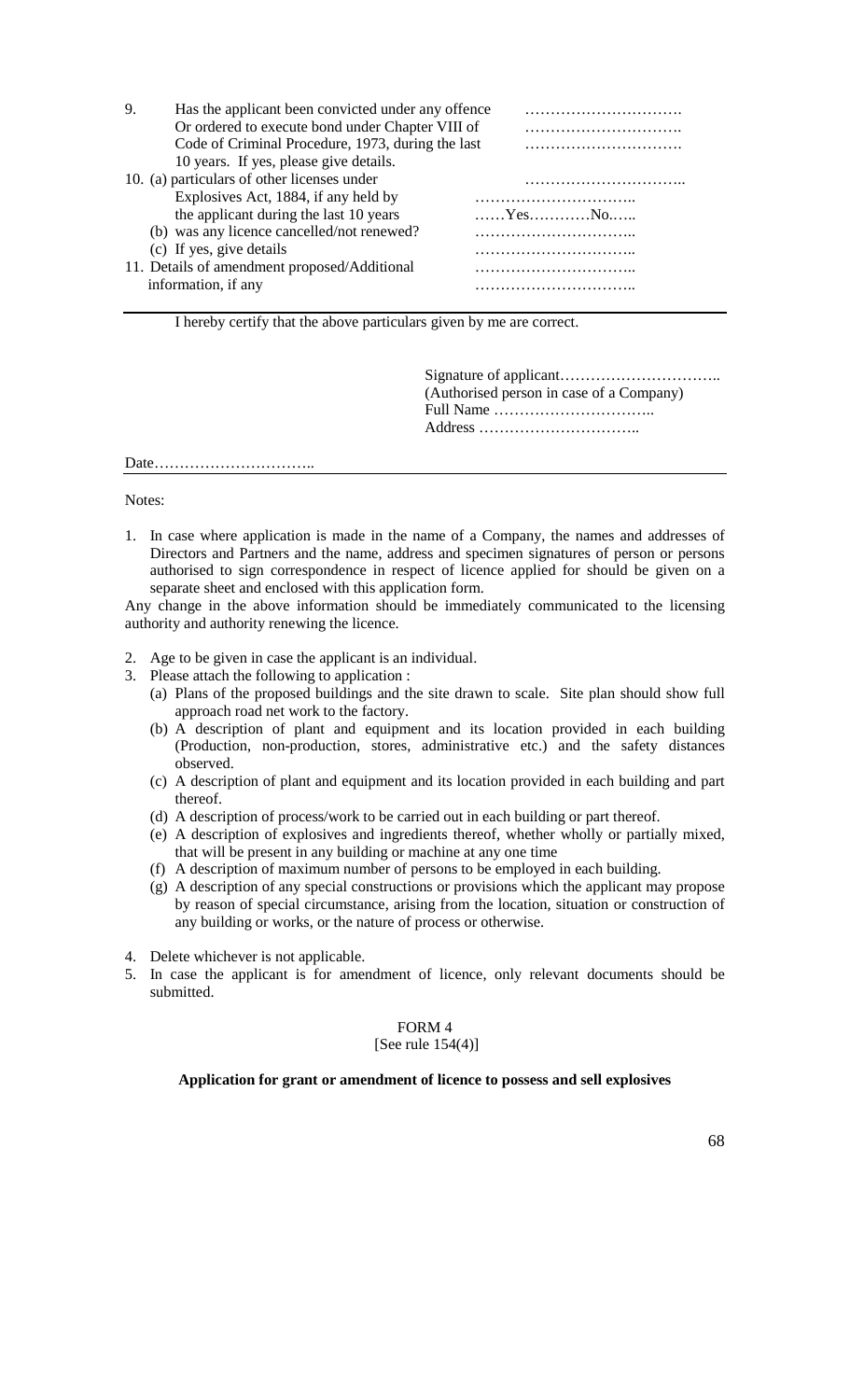I ………………..on behalf of………………………….apply for grant of a licence/amendment of licence No……………….for possession and sale of explosives. I give below full particulars and enclose other documents as required.

Replies to be written in the column

| 1.                                          | Name in which licence is required to<br>be granted (See notes below)                                                                                                                                           |                       |                 |                          |
|---------------------------------------------|----------------------------------------------------------------------------------------------------------------------------------------------------------------------------------------------------------------|-----------------------|-----------------|--------------------------|
| 2.                                          | <b>Status</b>                                                                                                                                                                                                  | Individual<br>Company |                 |                          |
|                                             |                                                                                                                                                                                                                | Society               |                 |                          |
| 3.                                          | Age (see notes below)                                                                                                                                                                                          |                       |                 |                          |
| 4.                                          | Postal address                                                                                                                                                                                                 | Pin Code No<br>Telex  |                 |                          |
| 5.                                          | Qualification sand experience of applicant and the<br>technical personnel employed by him (Give individual<br>details and attach separate sheet if required).                                                  |                       |                 |                          |
| 6.                                          | Situation of premises -<br><b>State</b><br>District<br>Town or village<br>Survey No.<br><b>Police Station</b><br>Railway Station or steamer Ghat                                                               |                       |                 |                          |
| 7.<br>i.<br>11.<br>111.<br>1V.<br>v.<br>V1. | Explosives proposed to be possessed and sold:<br>Name & Description Class Division if any                                                                                                                      |                       | at any one time | Quantity<br>In one month |
| 8.                                          | Are the premises attached to a factory<br>licensed to manufacture explosives?<br>If so, please give the licence number                                                                                         |                       |                 |                          |
| 9.                                          | Have the premises previously been<br>licensed? If yes, please give:<br>(i) Previous licence No.<br>(ii) Name & address of previous licence<br>(iv) Reasons for cancellation/non-renewal<br>of previous licence |                       | Yes             | No                       |
|                                             | 10. Has the applicant been convicted under any<br>offence or ordered to execute any bond under                                                                                                                 |                       | Yes             | N <sub>o</sub>           |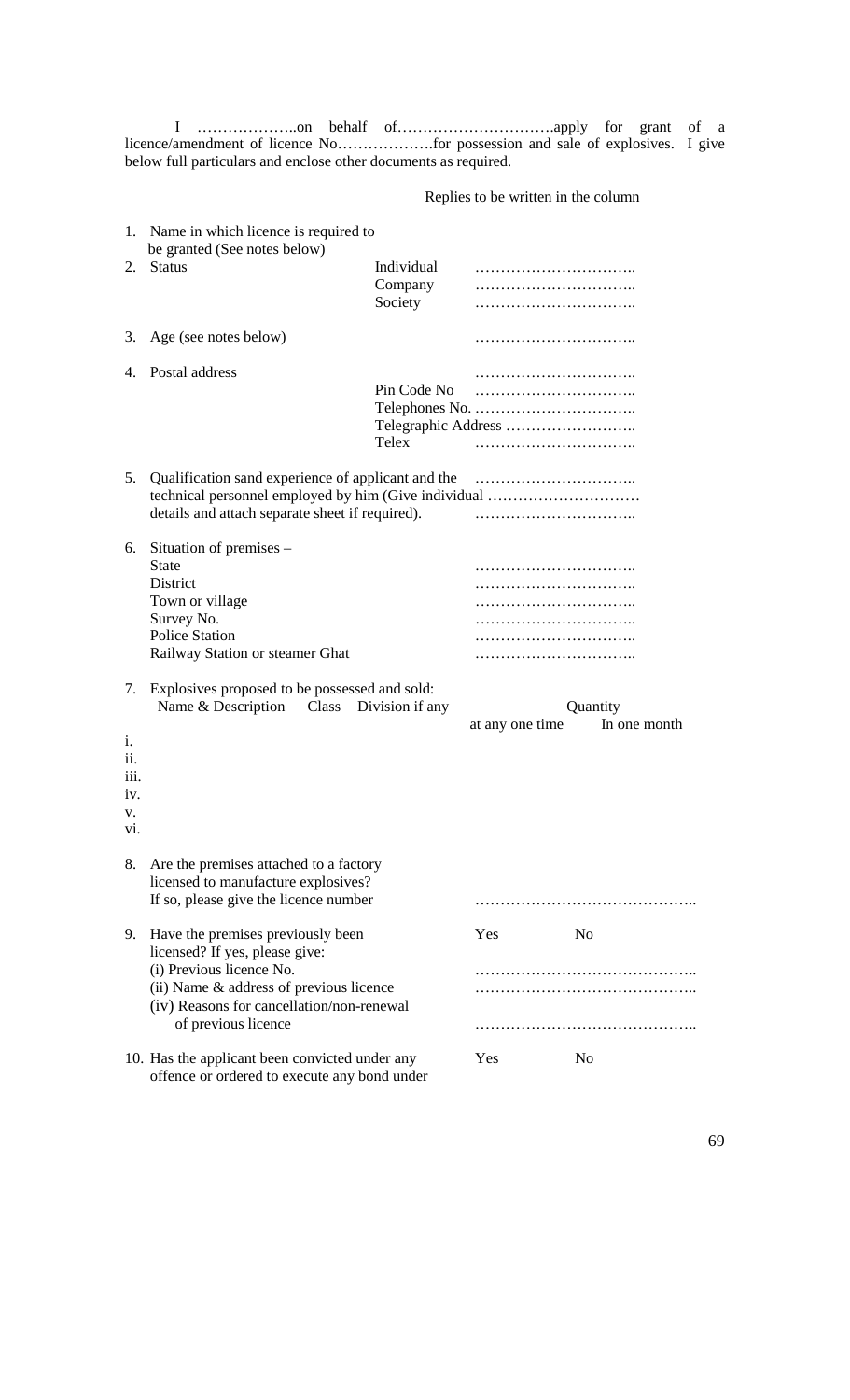| Chapter VIII of Code of Criminal Procedure,<br>1973, during the last 10 years? If yes, please<br>give details                  |     |    |
|--------------------------------------------------------------------------------------------------------------------------------|-----|----|
| 11. (a) Particulars of other licences, if any,<br>under Explosives Act, 1884 held by<br>the applicant during the last 10 years |     |    |
| (b) Was any licence cancelled/not renewed?                                                                                     | Yes | Nο |
| (c) If yes, give details                                                                                                       |     |    |
| 12. Details of amendment proposed/<br>Additional information, if any                                                           |     |    |

I hereby certify that the information given above is correct.

|                                                   | (Authorised person in case of Company) |
|---------------------------------------------------|----------------------------------------|
| $Place \dots \dots \dots \dots \dots \dots \dots$ |                                        |

Notes: -

| (1) | In case where application in made in the name of a Company, the names and       |  |  |  |  |
|-----|---------------------------------------------------------------------------------|--|--|--|--|
|     | addresses of Director sand Partners and the name, address and specimen          |  |  |  |  |
|     | signatures of person or persons authorised to sign correspondence in respect of |  |  |  |  |
|     | licence applied for should be given on a separate sheet and enclosed with this  |  |  |  |  |
|     | application form.                                                               |  |  |  |  |
|     | Any change in the above information should be immediately communicated to       |  |  |  |  |
|     | the licensing authority and authority renewing the licence.                     |  |  |  |  |
| (2) | Age to be givne in case the applicant is an individual.                         |  |  |  |  |
| (3) | Please attach the following to application:                                     |  |  |  |  |
|     | (a) Site plan of the proposed premises. The plan should be drawn to scale and   |  |  |  |  |
|     | show full approach road net work to the premise's nearby land marks, and        |  |  |  |  |

- safety distances from nearest protected works. (b) Plans showing construction details of the building mounds, lightning conductors etc.
- (4) Delete whichever is not applicable.

### FORM 5 [See rule 154(4) & 154(5)]

### **Application for grant or amendment of licence to possess explosives for use**

I ………………..on behalf of……………………….apply for grant of a licence/ amendment of licence No……………….for possess explosives for use. I give below full particulars and enclose other documents as required.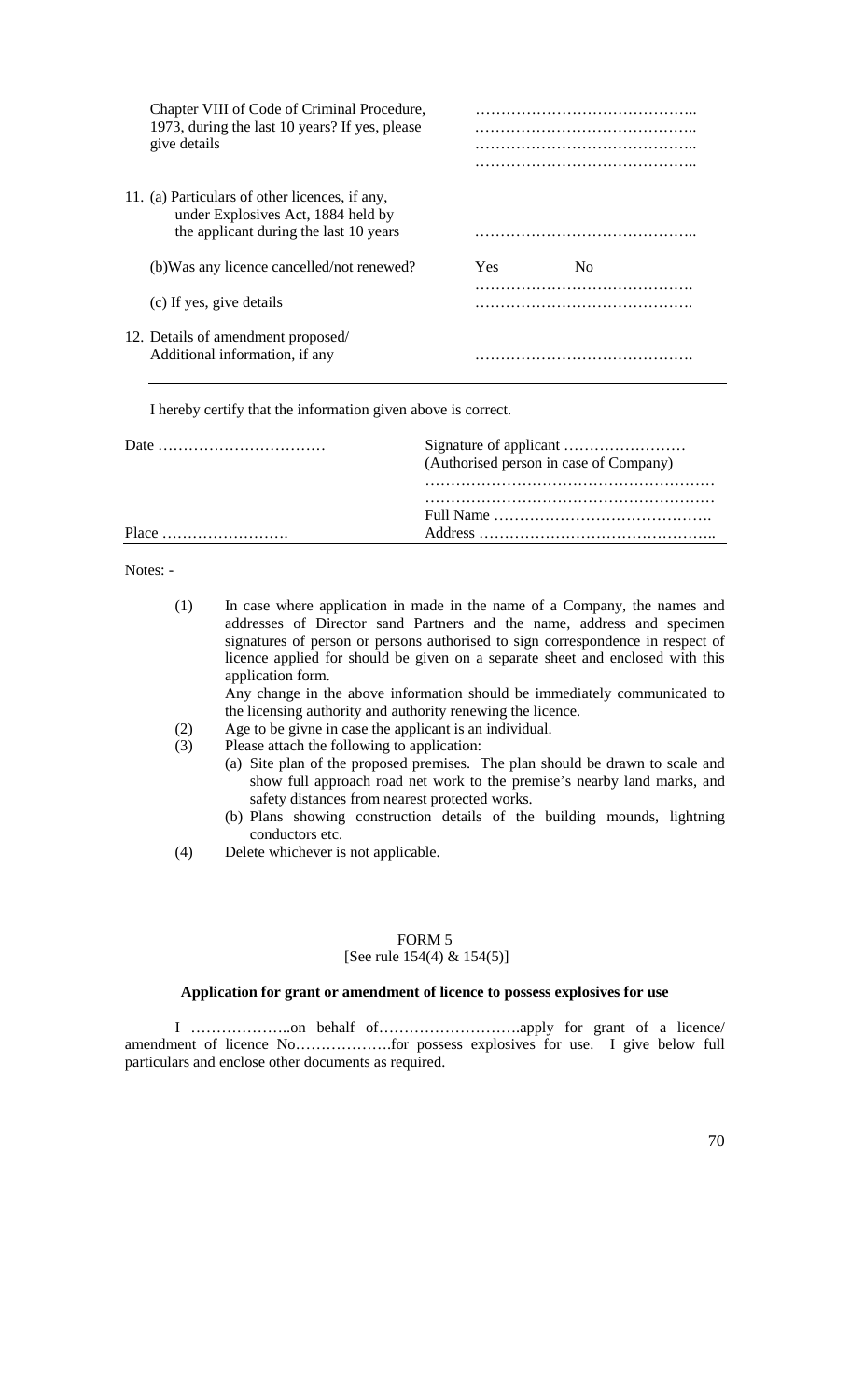|      |                                                        |                 |                 | Replies to be written in the column |
|------|--------------------------------------------------------|-----------------|-----------------|-------------------------------------|
| 1.   | Name in which licence is required to                   |                 |                 |                                     |
|      | be granted (See notes below)                           |                 |                 |                                     |
| 2.   | <b>Status</b>                                          | Individual      |                 |                                     |
|      |                                                        | Company         |                 |                                     |
|      |                                                        | Society         |                 |                                     |
|      |                                                        |                 |                 |                                     |
| 3.   | Age (see notes below)                                  |                 |                 |                                     |
|      |                                                        |                 |                 |                                     |
| 4.   | Postal address                                         |                 |                 |                                     |
|      |                                                        | Pin Code No     |                 |                                     |
|      |                                                        |                 |                 |                                     |
|      |                                                        |                 |                 |                                     |
|      |                                                        | Telex           |                 |                                     |
|      |                                                        |                 |                 |                                     |
| 5.   |                                                        |                 |                 |                                     |
|      | technical personnel employed by him (Give individual   |                 |                 |                                     |
|      | details and attach separate sheet if required).        |                 |                 |                                     |
|      |                                                        |                 |                 |                                     |
| 6.   | Situation of premises –                                |                 |                 |                                     |
|      | <b>State</b>                                           |                 |                 |                                     |
|      | District                                               |                 |                 |                                     |
|      | Town or village                                        |                 |                 |                                     |
|      | Survey No.                                             |                 |                 |                                     |
|      | <b>Police Station</b>                                  |                 |                 |                                     |
|      | Railway Station or steamer Ghat                        |                 |                 |                                     |
|      |                                                        |                 |                 |                                     |
| 7.   | Explosives proposed to be possessed and sold:          |                 |                 |                                     |
|      |                                                        |                 |                 |                                     |
|      | Name & Description<br>Class                            | Division if any |                 | Quantity                            |
|      |                                                        |                 | at any one time | In one month                        |
| i.   |                                                        |                 |                 |                                     |
| ii.  |                                                        |                 |                 |                                     |
| 111. |                                                        |                 |                 |                                     |
| iv.  |                                                        |                 |                 |                                     |
| v.   |                                                        |                 |                 |                                     |
| vi.  |                                                        |                 |                 |                                     |
|      |                                                        |                 |                 |                                     |
| 8.   | Have the premises previously been                      |                 | Yes             | N <sub>o</sub>                      |
|      | licensed? If yes, please give:                         |                 |                 |                                     |
|      | (i) Previous licence No.                               |                 |                 |                                     |
|      | (ii) Name & address of previous licence                |                 |                 |                                     |
|      | iii) Reasons for cancellation/non-renewal              |                 |                 |                                     |
|      | of previous licence                                    |                 |                 |                                     |
|      |                                                        |                 |                 |                                     |
|      | 9. Explosives proposed to be used per day $-$          |                 |                 |                                     |
|      | Name & Description<br>Class                            |                 | Division        | Quantity                            |
|      |                                                        |                 |                 |                                     |
|      |                                                        |                 |                 |                                     |
|      |                                                        |                 |                 |                                     |
|      | 10. Details of site where explosives will be used      |                 |                 |                                     |
|      |                                                        |                 |                 |                                     |
|      | 11. Distance of site where the explosives will be used |                 |                 |                                     |
|      | from the storage premises mentioned in item 6          |                 |                 |                                     |
|      | 12. Mode of transport of explosives                    |                 |                 |                                     |

71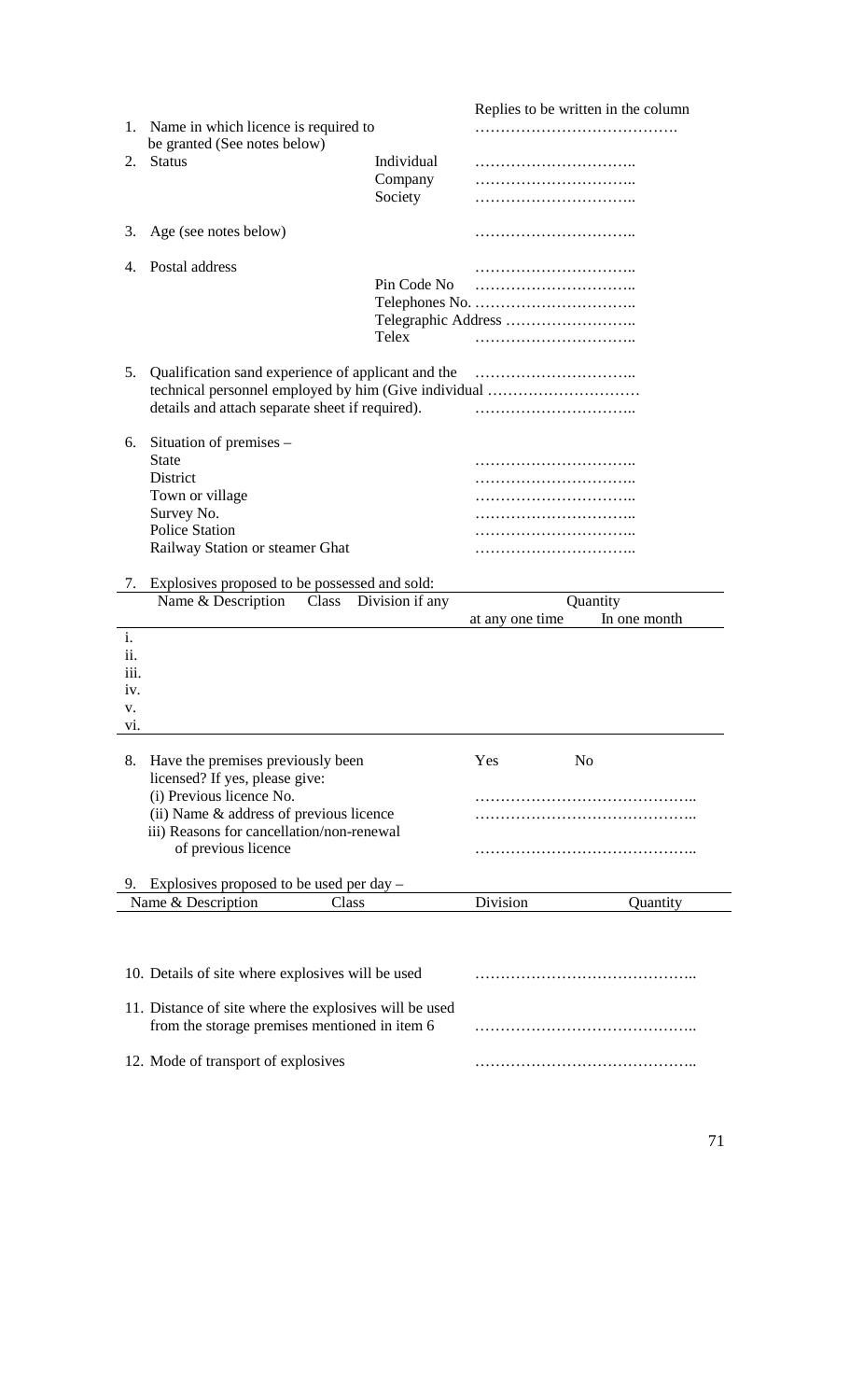| 13. Licence No. of Road Van, if used                                                                                           |            |                |  |
|--------------------------------------------------------------------------------------------------------------------------------|------------|----------------|--|
| 14. Has the applicant been convicted under any<br>offence or ordered to execute any bond under                                 | Yes        | N <sub>0</sub> |  |
| Chapter VIII of Code of Criminal Procedure,                                                                                    |            |                |  |
| 1973, during the last 10 years? If yes, please<br>give details                                                                 |            |                |  |
|                                                                                                                                |            |                |  |
|                                                                                                                                |            |                |  |
| 15. (a) Particulars of other licences, if any,<br>under Explosives Act, 1884 held by<br>the applicant during the last 10 years |            |                |  |
| (b) Was any licence cancelled/not renewed?                                                                                     | <b>Yes</b> | No             |  |
| (c) If yes, give details                                                                                                       |            |                |  |
| 16. Details of amendment proposed/<br>Additional information, if any                                                           |            |                |  |

I here by certify that the information given above is correct.

| (Authorised person in case of Company) |
|----------------------------------------|
|                                        |

Notes.-

- (1) In case where application in made in the name of a Company, the names and addresses of Director sand Partners and the name, address and specimen signatures of person or persons authorised to sign correspondence in respect of licence applied for should be given on a separate sheet and enclosed with this application form.
	- Any change in the above information should be immediately communicated to the licensing authority and authority renewing the licence.
- (2) Age to be givne in case the applicant is an individual.
- (3) Please attach the following to application:
	- (c) Site plan of the proposed premises. The plan should be drawn to scale and show full approach road net work to the premise's nearby land marks, and safety distances from nearest protected works.
	- (d) Plans showing construction details of the building mounds, lightning conductors etc.
- (4) Delete whichever is not applicable.

#### FORM 6

[See rules 154(5)]

#### **Application for grant of licence to possess explosives for own use**

I hereby apply for a licence to possess explosives as mentioned below for amy own use for removal of tree stumps/levelling of ground/digging of new well/deepening of existing well/The purpose of ……………………A certificate No……………………dated……………..from……………………as required under sub-rule (8) of Rule 155 of the Explosives Rules, 1983 is also enclosed.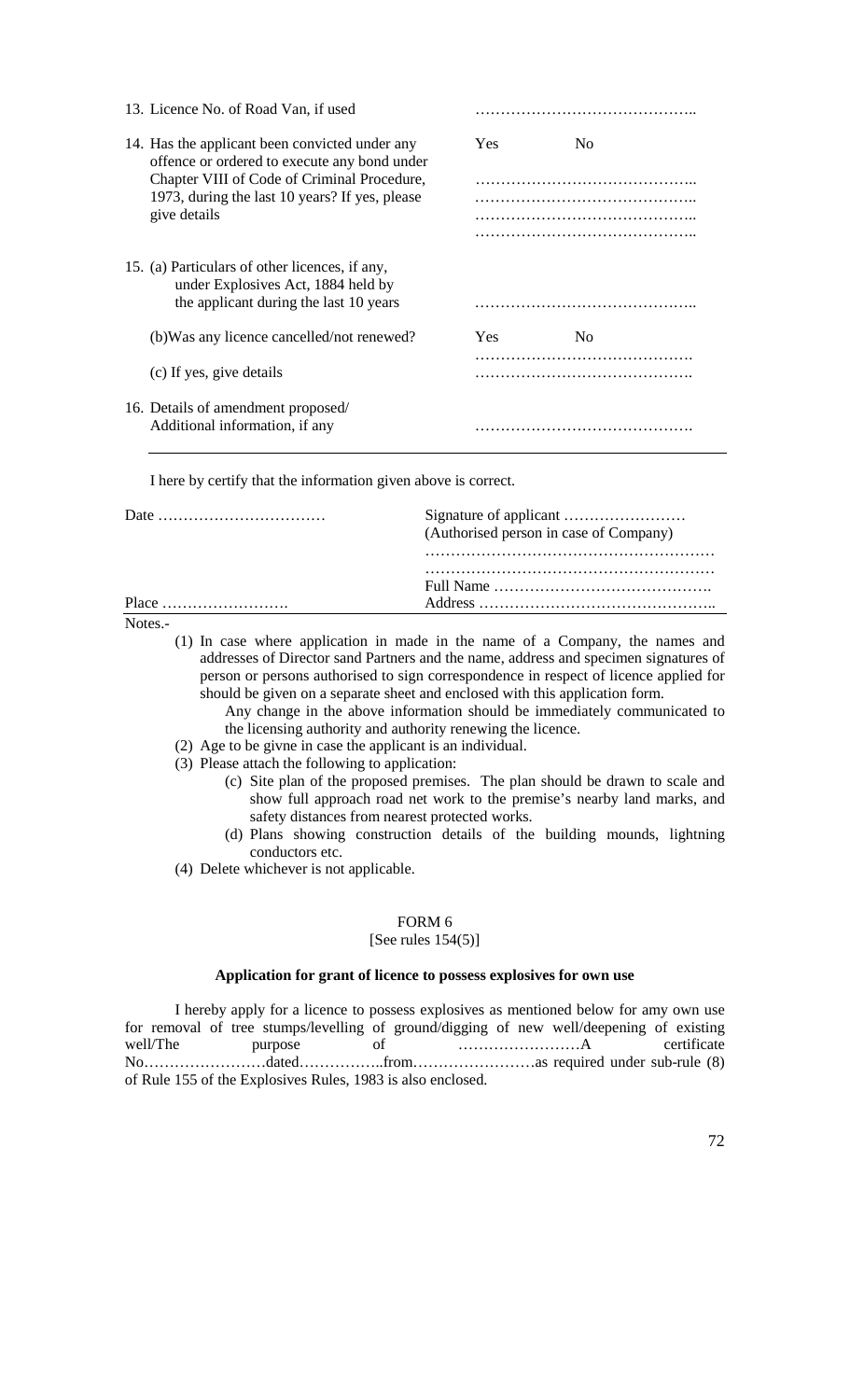Replies to be given in this column

| 1.<br>2.<br>3.<br>4. |                                                                                                                 | Name of the applicant<br>Age of the applicant<br>Residential address of the applicant<br>Location of the premises shall be used | Survey No.<br>Address |            | .              |
|----------------------|-----------------------------------------------------------------------------------------------------------------|---------------------------------------------------------------------------------------------------------------------------------|-----------------------|------------|----------------|
| 5.                   | Mode of storage                                                                                                 |                                                                                                                                 |                       |            |                |
| 6.                   |                                                                                                                 |                                                                                                                                 |                       |            |                |
| 7.                   |                                                                                                                 | Quantity of explosives proposed to be stored                                                                                    |                       |            |                |
|                      | Gun powder<br>(i)                                                                                               |                                                                                                                                 |                       |            |                |
|                      | Nitrate Mixture<br>(ii)                                                                                         |                                                                                                                                 |                       |            |                |
|                      | (iii)<br>Nitro-compound<br><b>Safety Fuse</b><br>(iv)                                                           |                                                                                                                                 |                       |            |                |
|                      |                                                                                                                 |                                                                                                                                 |                       |            |                |
|                      | (v)                                                                                                             | <b>Electric Detonators</b>                                                                                                      |                       |            |                |
|                      | $(v_i)$                                                                                                         | <b>Ordinary Detonators</b>                                                                                                      |                       |            |                |
| 8.                   |                                                                                                                 | Particulars of the licence obtained by the applicant                                                                            |                       |            |                |
|                      |                                                                                                                 | during last two y ears                                                                                                          |                       |            |                |
|                      |                                                                                                                 | (a) Has the applicant been convicted under any law or                                                                           |                       | Yes        | N <sub>0</sub> |
|                      | ordered to execute a bond under Chapter VIII of Code<br>of Criminal Procedure, 1973, during the last ten years? |                                                                                                                                 |                       |            |                |
|                      |                                                                                                                 |                                                                                                                                 |                       |            |                |
|                      |                                                                                                                 | (b) If yes, give details                                                                                                        |                       |            |                |
| 9(a)                 |                                                                                                                 | Particulars of licence held by the applicant under                                                                              |                       | <b>Yes</b> | No             |
|                      | Explosives Act, 1884, during the last 10 years                                                                  |                                                                                                                                 |                       |            |                |
|                      | (b) Was any licence cancelled/not renewed?<br>(c) If yes, give details                                          |                                                                                                                                 |                       |            |                |
| 10.                  |                                                                                                                 | Any other information                                                                                                           |                       |            |                |
|                      |                                                                                                                 |                                                                                                                                 |                       |            |                |

I certify that the information given by me above is correct.

Signature of the applicant…………………… Date of application ……………………

Note.—(1) The applicant should attach site plan and construction plan of the premises where the explosive shall be stored.

(2)Delete whichever is not applicable.

# FORM 7

[See Rule 154(6)] Application for grant of a licence for Van for transport of Explosives

I …………………on behalf of……………………………………….apply for grant of licence/amendment of licence No……………………. to manufacture explosives. I give full particulars below and enclose other documents as required.

> The replies to be Written in this column ----------------------------

1. Name in which licence is required …………………………. Tto be granged (see notes below) measured the state of the state of the state of the state of the state of the state of the state of the state of the state of the state of the state of the state of the state of the state o

73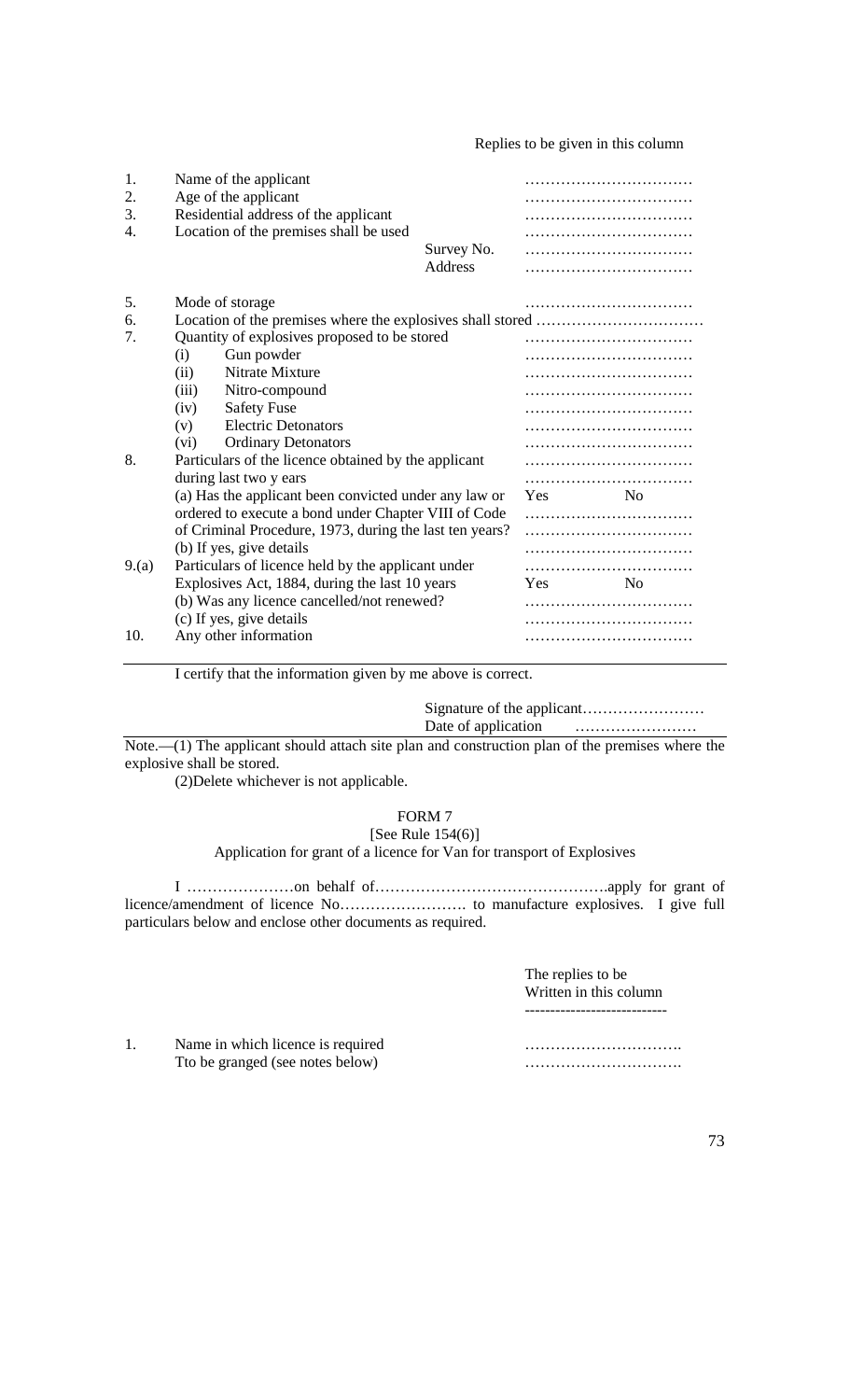| 2.                              | <b>Status</b>                                                                                                                                                                                                                                                                                                 | Individual<br>Company<br>Society                              |     |                |
|---------------------------------|---------------------------------------------------------------------------------------------------------------------------------------------------------------------------------------------------------------------------------------------------------------------------------------------------------------|---------------------------------------------------------------|-----|----------------|
| 3.                              | Age (see notes below)                                                                                                                                                                                                                                                                                         |                                                               |     |                |
| 4.                              | Postal address                                                                                                                                                                                                                                                                                                |                                                               |     |                |
|                                 |                                                                                                                                                                                                                                                                                                               | Pin code No.<br>Telephone No.<br>Telegraphic Address<br>Telex |     |                |
| 5.<br>6.<br>7.<br>8.(a)<br>9(a) | Address of the premises where the vehicle is to be<br>Normally kept.<br>Explosives to be carried<br>Places between which the vehicle will ply<br>Will the vehicle be used for carrying explosives to<br>Site and used for blasting<br>(b) If yes, give details of area of operation<br>Description of vehicle |                                                               | Yes | N <sub>0</sub> |
|                                 | Make<br>Registration No.<br>Engine No.<br>Chassis No.<br>(b) Gross vehicle weight rating<br>(c) Weight of unloaded vehicle<br>(d) Tyres                                                                                                                                                                       |                                                               |     |                |
| Size                            | Ply rating                                                                                                                                                                                                                                                                                                    | Maximum individual<br>Tyre load @ cold<br>Inflation pressure  |     | Number         |
| Front                           |                                                                                                                                                                                                                                                                                                               | $Kg$ . $@$                                                    |     |                |
| Rear                            |                                                                                                                                                                                                                                                                                                               | Kg. @                                                         |     |                |

Total maximum load = Total maximum Individual tyre load x number = ………………………….

| 10.    | Description of other fittings on the vehicle                                                             |     |                |
|--------|----------------------------------------------------------------------------------------------------------|-----|----------------|
| 11.    | Carrying capacity permitted by Regional Transport<br>Authority                                           |     |                |
| 12.(a) | Has the applicant been convicted under any offence<br>or ordered to execute a bond under Chapter VIII of | Yes | N <sub>0</sub> |
|        | Code of Criminal Procedure, 1973, during the last                                                        |     |                |
|        | 10 years?                                                                                                |     |                |
|        | (b) If yes, give details                                                                                 |     |                |
| 13.(a) | Particulars of licence held by the applicant under                                                       |     |                |
|        | Explosives Act, 1884, during the last 10 years                                                           | Yes | Nο             |
|        | (b) Was any licence cancelled/not renewed?                                                               |     |                |
|        | (c) If yes, give details                                                                                 |     |                |
| 14.    | Additional information, if any                                                                           |     |                |

I certify that the information given above is correct and that every driver of this vehicle shall be instructed in relevant provision of the Act and rules made thereunder.

Date………

 $\overline{\phantom{a}}$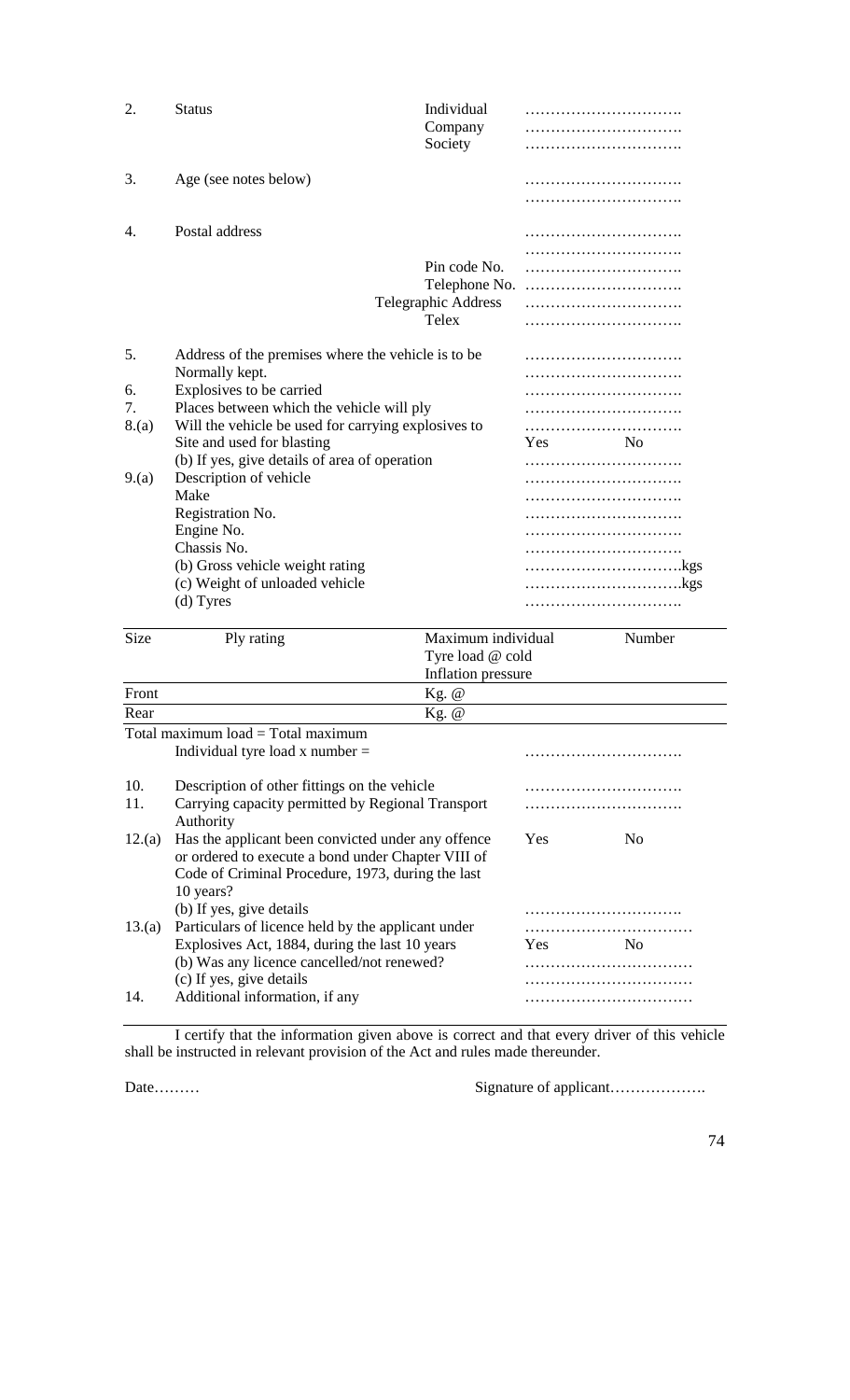|         | (Authorised person in case of |                             |
|---------|-------------------------------|-----------------------------|
|         |                               | $Company$ $\ldots$ $\ldots$ |
|         |                               |                             |
| $Place$ | <b>Address</b>                | .                           |
|         |                               | .                           |

Note:-

- (1) In case where application is made in the name of a company, the names and addresses of Directors and partners and the name, address and specimen signatures of person or persons authorised to sign the crrespondence in respect of licence applied for should be given on separate sheet and enclosed with this application form. Any change in the above information should be immediately communicated to the licensing authority renewing the licence.
- (2) Age to be given in caee the applicant is an individual.
- (3) The applicant should submit plans of the road van showing complete construction details, fittings, and safety devices. Full details of additionan equipments/fittings in the vehicle should also be clearly shown.
- (4) Total maximum load must equal or exceed Gross vehicle weight rainting.
- (5) Delete whichever is not applicable.

# FORM 8

# [See Rule 154(7)]

Application for grant or amendment of licence to transport explosives

I …………………on behalf of……………………………………….apply for grant of licence/amendment of licence No……………………. to manufacture explosives. I give full particulars below and enclose other documents as required.

|    |                                                                                                                                                                                                                                                                   | The replies to be.<br>Written in this column<br>------------------- |
|----|-------------------------------------------------------------------------------------------------------------------------------------------------------------------------------------------------------------------------------------------------------------------|---------------------------------------------------------------------|
| 1. | Name of the applicant<br>(see notes below)                                                                                                                                                                                                                        |                                                                     |
| 2. | Postal address                                                                                                                                                                                                                                                    |                                                                     |
|    | Pin code No.<br>Telephone No.                                                                                                                                                                                                                                     |                                                                     |
|    | Telegraphic Address<br>Telex                                                                                                                                                                                                                                      |                                                                     |
| 3. | Particulars of licence granted under Explosives Rules,<br>1983 held by the applicant from where the explosives<br>Will be transported<br>Licence No<br>Situation of premises<br>Licensed capacity-<br>Name of explosives<br>Class<br>Division, if any<br>Quantity | for possession and sale/use<br>.                                    |
| 4. | Date up to which the licence is valid<br>Particulars of place to which the explosives will be                                                                                                                                                                     |                                                                     |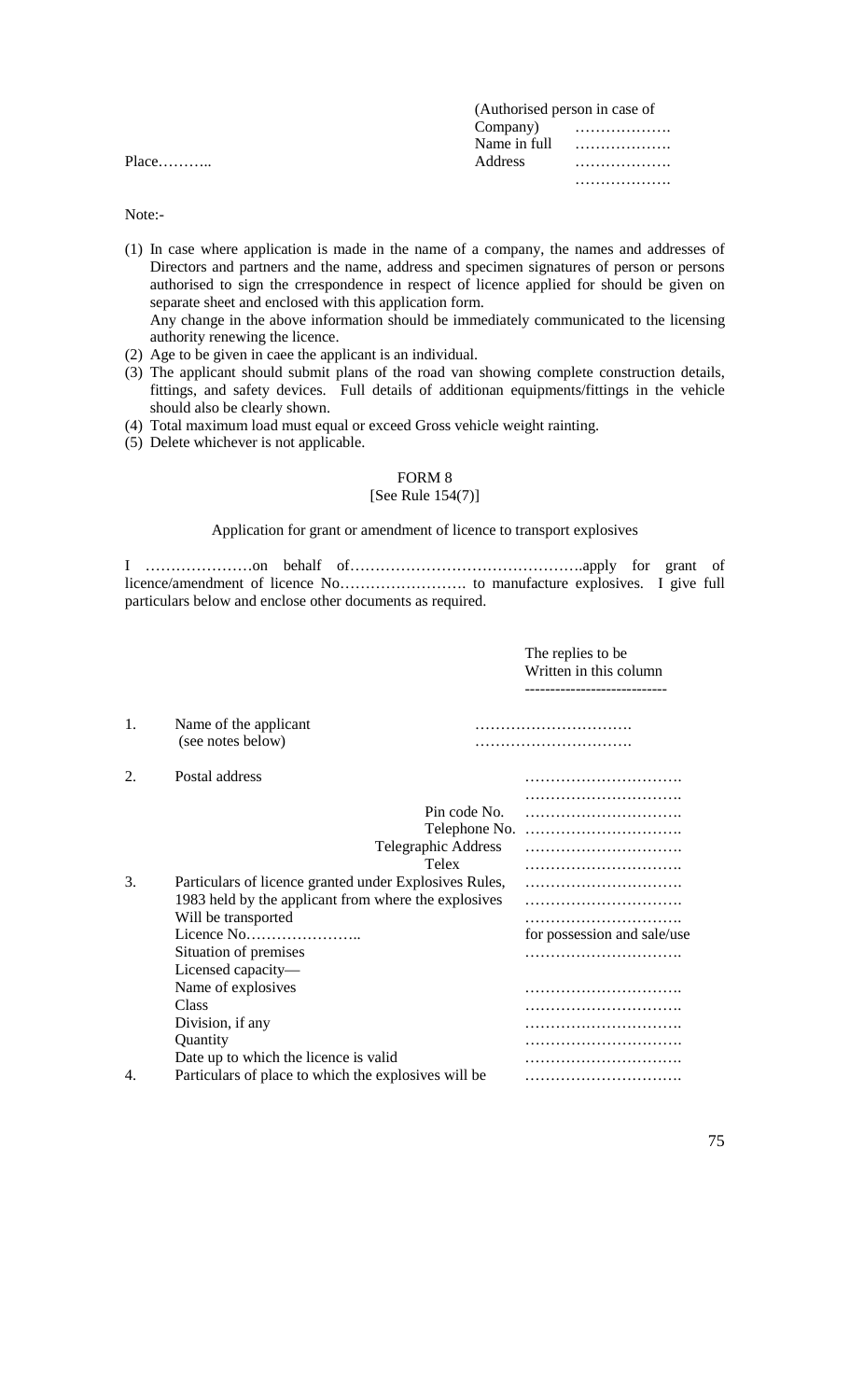Transported 5. Mode of transport: (a) Does, the applicant hod any licence under Explosives…………………………. Rules, 1983 for Road vans? Yes No (b) If yes, please give details …………………………. 6. (a) Has the applicant been convicted under any offence Yes No or ordered to execute a bond under Chapter VIII of Code of Criminal Procedure, 1973, during the last 10 years? (b) If yes, give details …………………………. 7.(a) Particulars of licence held by the applicant under …………………………… Explosives Act, 1884, during the last 10 years Yes No (b) Was any licence cancelled/not renewed? …………………………… (c) If yes, give details …………………………… 8. Particulars of amendment proposed/Additional …………………………… information, if any methods is a set of the set of the set of the set of the set of the set of the set of the set of the set of the set of the set of the set of the set of the set of the set of the set of the set of the se

I certify that the particulars given by me are correct.

Date……… (Authorised person in case of Company) ………………. Name in full ………………. Place……….. Address ……………….

Note:-

(1) In case where application is made in the name of a company, the names and addresses of Directors and partners and the name, address and specimen signatures of person or persons authorised to sign the correspondence in respect of licence applied for should be given on separate sheet and enclosed with this application form.

Any change in the above information should be immediately communicated to the licensing authority renewing the licence.

(2) Age to be given in case the applicant is an individual.

#### FORM 9 [See Rule 54(8) Application for Shotfirer's Permit

I hereby apply for a Shotfirer's Permit under Explosives Rules—

Replies to be written in the column

……………….

| 1. Name of applicant in full                               |   |
|------------------------------------------------------------|---|
| 2. Age of applicant                                        | . |
| 3. Postal Address                                          |   |
| Pin Code No.                                               |   |
| Telephone No.                                              |   |
| Qualification and experience of applicant                  |   |
| I certify that the above particulars are true and correct. |   |
|                                                            |   |
|                                                            | . |

(Signature of applicant) Date of application …………………………..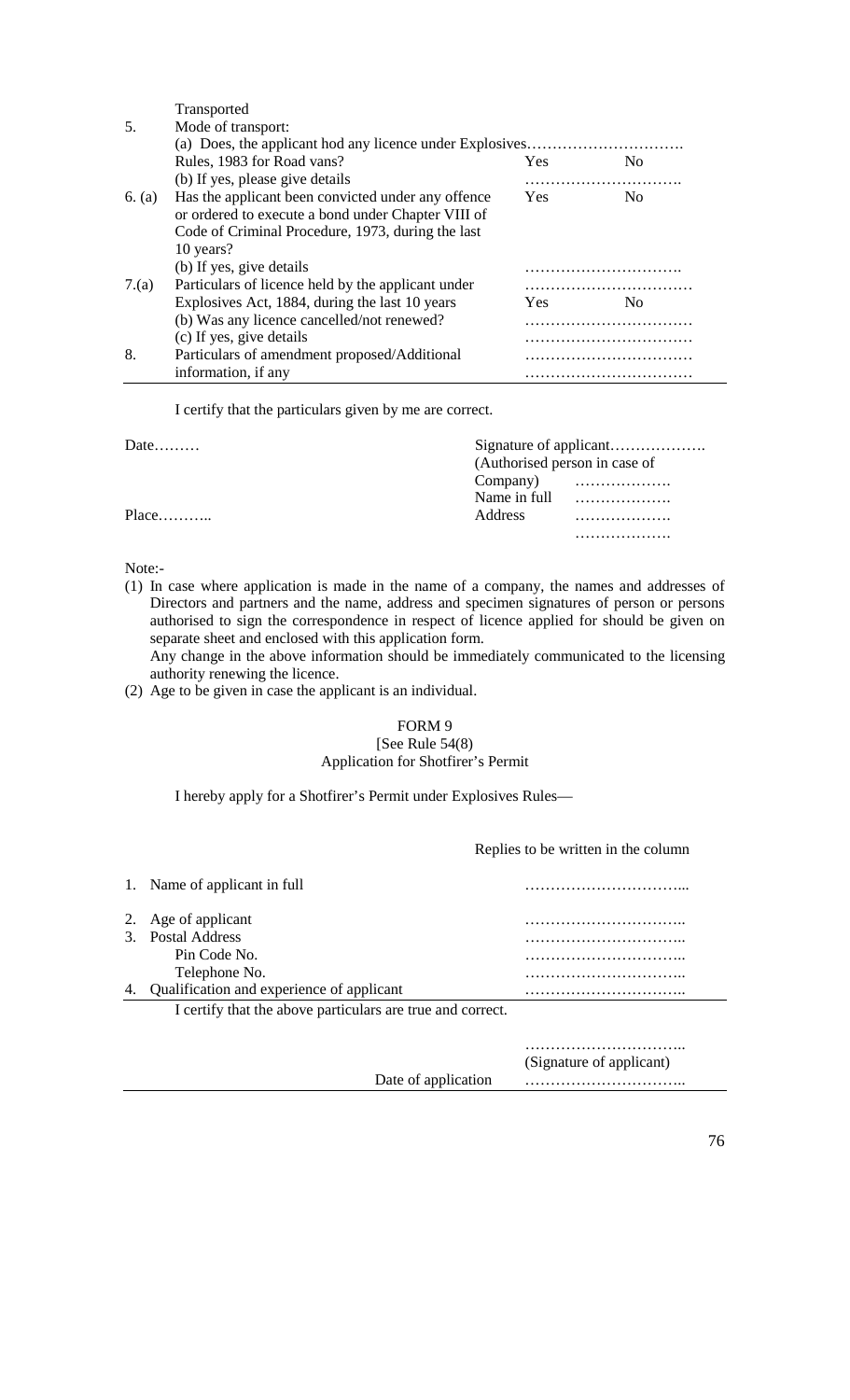Note—Please enclose certified copies of certificates showing Date of Birth, Educational qualifications and experience.

# FORM 10

# [See Rule 154(7) Application for grant of licence to import explosives

I ………………..on behalf of………………………….apply for grant of a licence under Explosives Rules, 1983 to import explosives and furnish the following particulars:

| 2. | 1. Name in which licence is required to<br>be granted (See notes below)<br><b>Status</b> |            |  |
|----|------------------------------------------------------------------------------------------|------------|--|
|    |                                                                                          | Individual |  |
|    |                                                                                          | Company    |  |
|    |                                                                                          | Society    |  |
|    | 3. Postal Address                                                                        |            |  |
|    | Pin Code No.                                                                             |            |  |
|    | Telephone No.                                                                            |            |  |
|    | Telegraphic Address                                                                      |            |  |
|    | Telex                                                                                    |            |  |
| 4. | Explosives proposed to be imported at a time                                             |            |  |

| Name & Description                                                                                                                     | Class | Division, if any |            | Quantity                                               |
|----------------------------------------------------------------------------------------------------------------------------------------|-------|------------------|------------|--------------------------------------------------------|
| 5. Are the explosives to be imported authorised explosives<br>6. Name and address of the manufacturer of explosives to be<br>imported. |       |                  |            | $\ldots \ldots$ Yes $\ldots \ldots \ldots$ No $\ldots$ |
| 7. Licence particulars of the premises where explosives will<br>he stored :                                                            |       |                  |            |                                                        |
| 8. Port or place of import                                                                                                             |       |                  |            |                                                        |
| Has the applicant been convicted under any offence or<br>9.<br>ordered to execute any bond under Chapter VIII of Code                  |       |                  | <b>Yes</b> | No.                                                    |
| 10. (a) particulars of other licenses under<br>Explosives Act, 1884, if any held by                                                    |       |                  |            |                                                        |

| the applicant during the last 10 years     | $\ldots \ldots Y$ es $\ldots \ldots \ldots \ldots N$ 0 |
|--------------------------------------------|--------------------------------------------------------|
| (b) was any licence cancelled/not renewed? |                                                        |
| (c) If yes, give details                   |                                                        |
| 11. Additional information, if any         |                                                        |

I certify that the information given above is correct.

Signature of applicant………………………….. (Authorised person in case of a Company) Name in full……..……………….. Address …………………………..

Date…………………………..

Notes: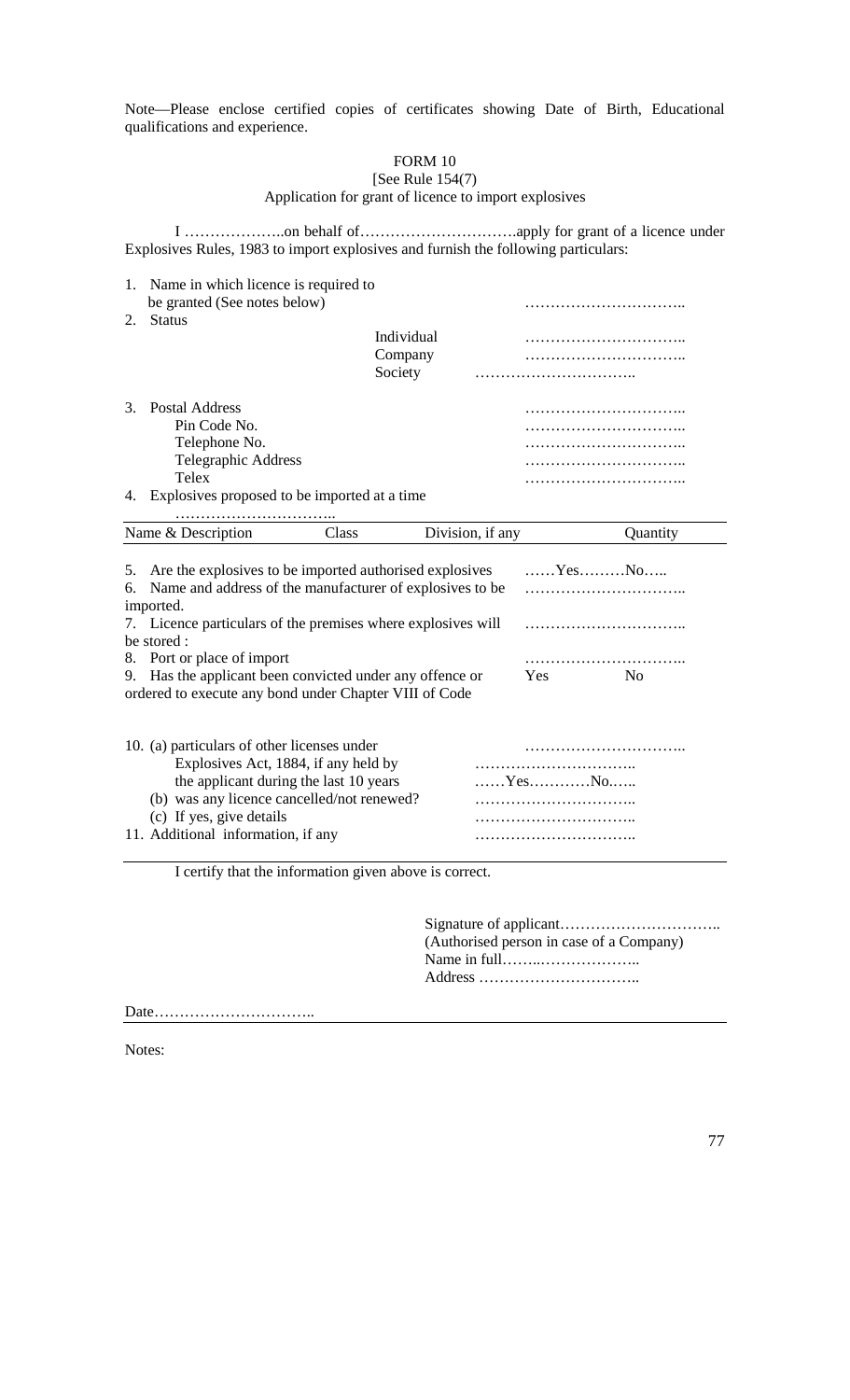1. In case where application is made in the name of a Company, the names and addresses of Directors and Partners and the name, address and specimen signatures of person or persons authorised to sign correspondence in respect of licence applied for should be given on a separate sheet and enclosed with this application form.

Any change in the above information should be immediately communicated to the licensing authority and authority renewing the licence.

# FORM 11 [See Rule 154(7)] Application for grant of licence export explosives

I ………………..on behalf of………………………….apply for grant of a licence under Explosives Rules, 1983 to export explosives. The necessary particulars are furnished below : Replies to be given in this column

| 1. | Name in which licence is required to                                                      |                            |  |
|----|-------------------------------------------------------------------------------------------|----------------------------|--|
|    | be granted (See notes below)                                                              |                            |  |
| 1. | <b>Postal Address</b>                                                                     |                            |  |
|    | Pin Code No.                                                                              |                            |  |
|    | Telephone No.                                                                             |                            |  |
|    | Telegraphic Address                                                                       |                            |  |
|    | Telex                                                                                     |                            |  |
|    | 3. Particulars of licence/s granted under Explosives Rules,<br>1983 held by the applicant |                            |  |
|    |                                                                                           | for possession and sale of |  |
|    |                                                                                           | explosives.                |  |
|    | Situation of premises                                                                     |                            |  |
|    | Licensed capacity                                                                         |                            |  |
|    | Name of Explosives                                                                        |                            |  |
|    | Class                                                                                     |                            |  |
|    | Division, if any                                                                          |                            |  |
|    | Quantity                                                                                  |                            |  |
|    | 4. Quantity of explosives to be exported                                                  |                            |  |
|    | Name & Description<br>Class                                                               | Division, if any Quantity  |  |
|    | (i)                                                                                       |                            |  |
|    | (ii)                                                                                      |                            |  |
|    | (iii)                                                                                     |                            |  |
|    | (iv)                                                                                      |                            |  |
| 5. | Name and address of consignee                                                             |                            |  |
| 6. | Place or port from which explosives will be exported                                      |                            |  |
| 7. | Name of the ship carrying explosives and likely date of sailing                           |                            |  |
|    |                                                                                           |                            |  |
| 8. | Quantity of each explosives to be loaded on the ship                                      |                            |  |
| 9. | Transport licence No. held by applicant                                                   |                            |  |
|    | 10. (a) Has the applicant been convicted under the offence                                |                            |  |
|    | or ordered to execute bond under Chapter III of                                           |                            |  |
|    | Code of Criminal Procedure, 1973, during the last                                         | NO<br><b>YES</b>           |  |
|    | Ten years?                                                                                |                            |  |
|    | (b) If yes, give details                                                                  |                            |  |
|    |                                                                                           |                            |  |
|    |                                                                                           |                            |  |
|    | 11. (a) particulars of other licenses under                                               |                            |  |
|    | Explosives Act, 1884, if any held by                                                      |                            |  |
|    | the applicant during the last 10 years                                                    | YesNo                      |  |
|    | (b) was any licence cancelled/not renewed?                                                |                            |  |
|    | (c) If yes, give details                                                                  |                            |  |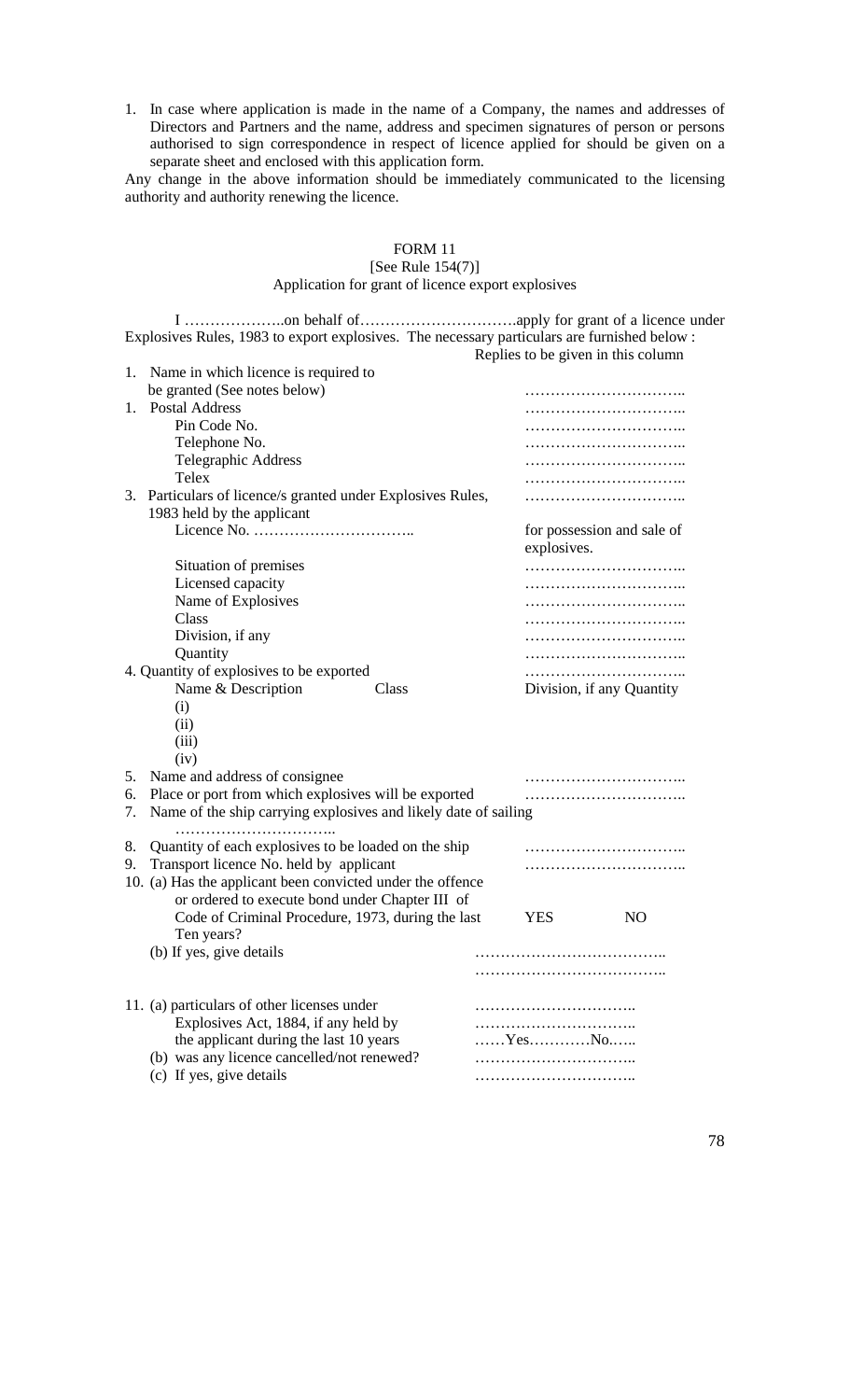12. Additional information, if any methods is a set of the set of the set of the set of the set of the set of the set of the set of the set of the set of the set of the set of the set of the set of the set of the set of th

I hereby certify that the above particulars given by me are correct.

Signature of applicant………………………….. (Authorised person in case of a Company) Full Name ………………………….. Address …………………………..

Date…………………………..

Notes: In case where application is made in the name of a Company, the names and addresses of Directors and Partners and the name, address and specimen signatures of person or persons authorised to sign correspondence in respect of licence applied for should be given on a separate sheet and enclosed with this application form.

 Any change in the above information should be immediately communicated to the licensing authority and authority renewing the licence.

FORM 12

[See Rule 154(7) Application for grant of licence for public display of Fireworks

I ………………..on behalf of………………………….apply for grant of a licence under Explosives Rules, 1983 for possession and use of Public Display Fireworks. The necessary particulars are given below and required documents are enclosed. Replies to be given in this column

|           | 1. Name in which licence is required to               |     |    |
|-----------|-------------------------------------------------------|-----|----|
|           | be granted (See notes below)                          |     |    |
| Age<br>2. |                                                       |     |    |
|           | (See note below)                                      |     |    |
|           |                                                       |     |    |
| 3.        | <b>Postal Address</b>                                 |     |    |
|           | Pin Code No.                                          |     |    |
|           | Telephone No.                                         |     |    |
|           | Telegraphic Address                                   |     |    |
|           | Telex                                                 |     |    |
|           | 4. Qualification and experience of the applicant and  |     |    |
|           | and competent persons employed by him.                |     |    |
|           |                                                       |     |    |
| 5.        | Name, qualification and experience of the persons     |     |    |
|           | supervising the display                               |     |    |
| 6.        | Description and quantity of fireworks to be used      |     |    |
|           | Form whom the fireworks will be obtained              |     |    |
| 7(a)      |                                                       |     |    |
|           | Name                                                  |     |    |
|           | Address                                               |     |    |
|           |                                                       |     |    |
|           | Form & Licence No.held                                |     |    |
|           | Validity of licence                                   |     |    |
|           | (b) Address and licence No. of the place where        |     |    |
|           | the fireworks will be stocked                         |     |    |
| 8.        | Description & quantity of fireworks to be displayed   |     |    |
| 9.        | Time of display and address of the place where the    |     |    |
|           | will be held                                          |     |    |
| 10. (a)   | Has the applicant been convicted under any offence or | Yes | No |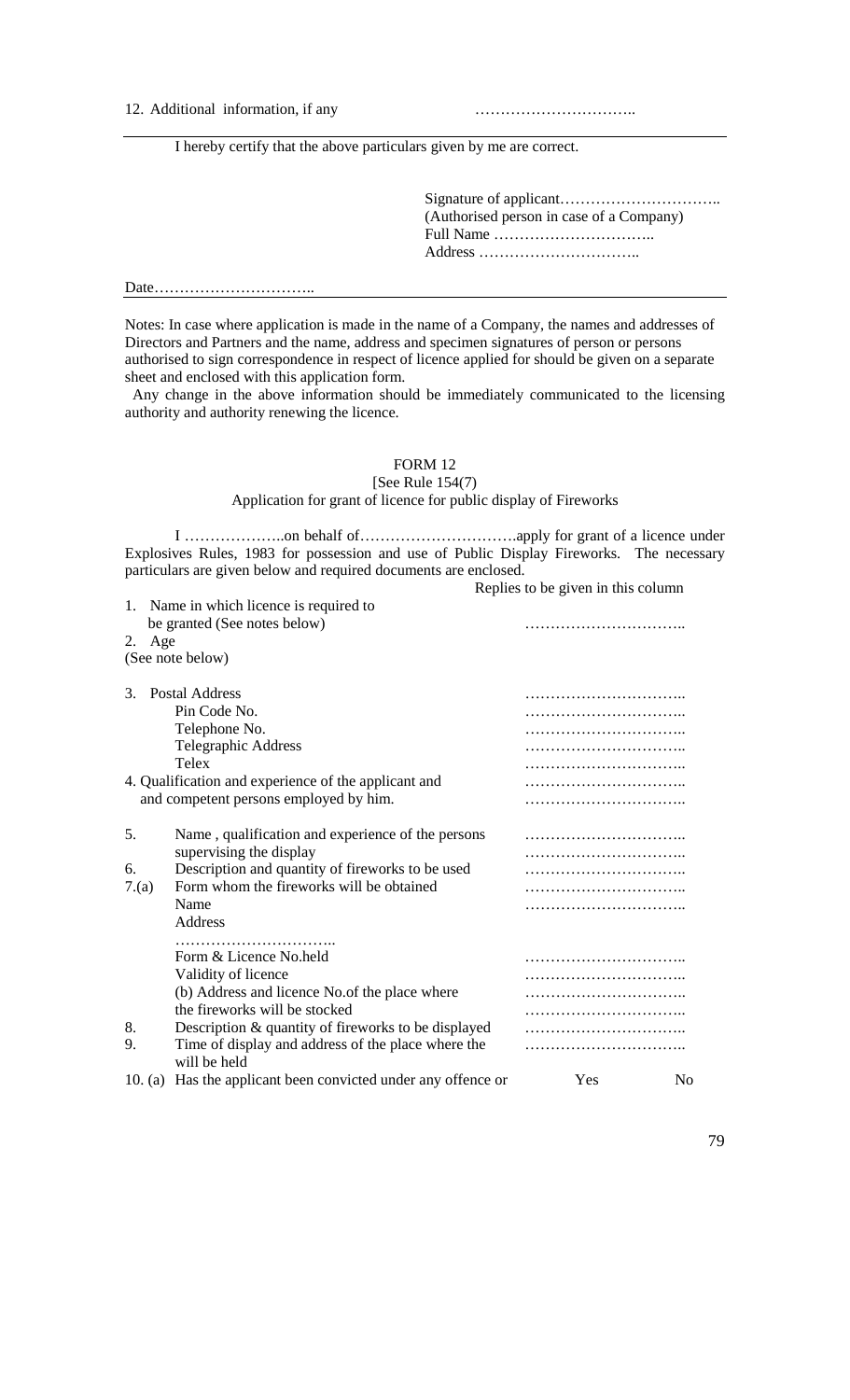| ordered to execute any bond under Chapter VIII of Code  |                                                               |  |  |
|---------------------------------------------------------|---------------------------------------------------------------|--|--|
| of Criminal Procedure, 1973, during the last ten years? |                                                               |  |  |
| (b) If yes, give details                                |                                                               |  |  |
| 11.(a) particulars of other licenses under              |                                                               |  |  |
| Explosives Act, 1884, if any held by                    |                                                               |  |  |
| the applicant during the last 10 years                  | $\ldots \ldots$ Yes $\ldots \ldots \ldots$ No $\ldots \ldots$ |  |  |
| (b) was any licence cancelled/not renewed?              |                                                               |  |  |
| (c) If yes, give details                                |                                                               |  |  |
| 12. Additional information, if any                      |                                                               |  |  |
| I certify that the information given above is correct.  |                                                               |  |  |
|                                                         |                                                               |  |  |

Signature of applicant………………………….. (Authorised person in case of a Company) Full Name ………………………….. Address …………………………..

Date…………………………..

Notes:

- 1. In case where application is made in the name of a Company, the names and addresses of Directors and Partners and the name, address and specimen signatures of person or persons authorised to sign correspondence in respect of licence applied for should be given on a separate sheet and enclosed with this application for. Any change in the above information should be immediately communicated to the licensing
- authority and authority renewing the licence.
- 2. Age to be given in case the applicant is an individual.
- 3. Separate sheet may be attached if the space given in the form is not sufficient.

#### FORM 13

#### [See Rule 165(4) Application for Renewal of licence

Form :

To,

Dear Sir,

I/We hereby apply for renewal of licence No………….in form…………..for the period from…………………..to………………and furnish the following information :

- During the last two years—
- (i) I was/we were—
	- (a) not convicted/convicted and sentenced for………..for following offences…………..
	- (b) not ordered/ordered to execute under Chapter VIII of Code of Criminal Procedure, 1973, a bond for keeping peace or for good behaviour.
- (ii) Licence No……………..in Form……………..granted under Explosives Act to me/us were cancelled/not renewed by the licensing authority.

I/We also enclosed the following documents :

- (i) Licence No………..in Form………………together with approved plans and schedules.
- (ii) Renewal fee of Rs…………by Cash/P.O. No……………../Bank draft of………on ………..Bank …………..Branch, drawn in favour of…………………………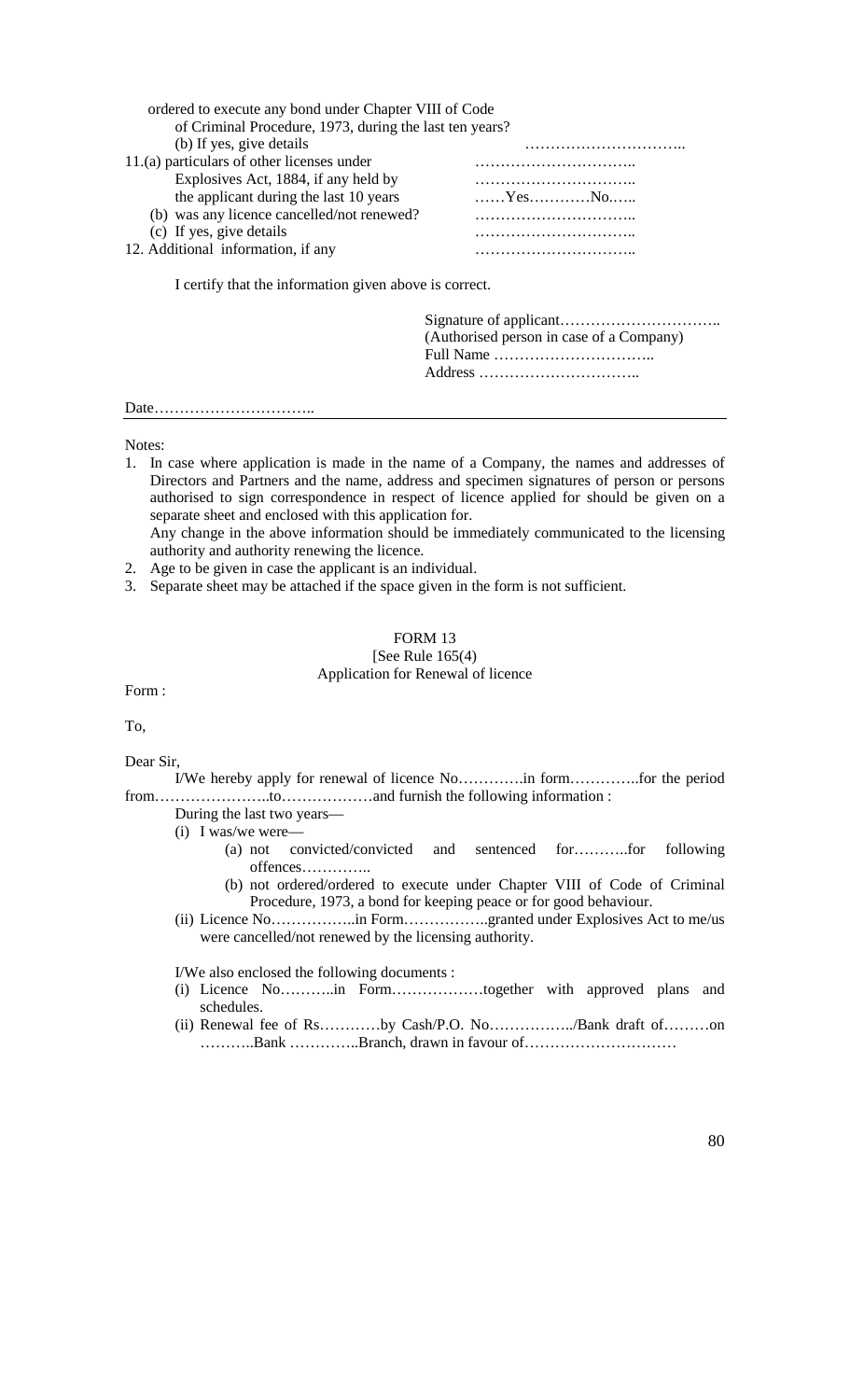| (Authorised person in case of company) |
|----------------------------------------|
|                                        |

Note.—The complete renewal application should reach the renewal authority at least thirty days before the expiry date of licence, to avoid payment of late fees. The licence will expire if no renewal application is received on or before the expiry date.

# FORM 14

Statement to be submitted to the Chief Controller of Explosives by an importer on despatch of explosives from the place or port of loading [See Rule 23(a) of the Explosives Rules, 1983].

| Importers Name<br>and address | granted by<br>kinds<br>Govt.<br>quantities of explosives expiry of licence | Import licence No.   Import licence No. granted bt   Name & address<br>Central Chief Controller<br>under $\vert$ of<br>and Explosives Rules and date of   manufacture | the<br>of<br><b>Explosives</b> |
|-------------------------------|----------------------------------------------------------------------------|-----------------------------------------------------------------------------------------------------------------------------------------------------------------------|--------------------------------|
|                               | permitted to<br>be<br>imported and date of<br>expiry of the licence.       |                                                                                                                                                                       |                                |
|                               |                                                                            |                                                                                                                                                                       |                                |
|                               |                                                                            |                                                                                                                                                                       |                                |
|                               |                                                                            |                                                                                                                                                                       |                                |

Kind and quantities of explosives on the ship/aircraft

| Name and Description | Class & Division | Date        |  |
|----------------------|------------------|-------------|--|
|                      |                  | manufacture |  |
|                      |                  |             |  |
|                      |                  |             |  |

Date :

Place:

| Name & address | Place or port of |                            | Name of $\text{Ship}/\mid$ Place or port of | Likely date of  |
|----------------|------------------|----------------------------|---------------------------------------------|-----------------|
| of consigner   | despatch         | Airlines and date   import |                                             | arrival         |
|                |                  | of sailing/Air lift        |                                             |                 |
|                |                  |                            |                                             |                 |
|                |                  |                            |                                             |                 |
|                |                  |                            |                                             |                 |
|                |                  |                            |                                             |                 |
|                |                  |                            |                                             |                 |
|                |                  |                            |                                             |                 |
| Batch No.      |                  | Quantity                   |                                             | No. of packages |

Signature of Importer (Authorised person in case of a Company)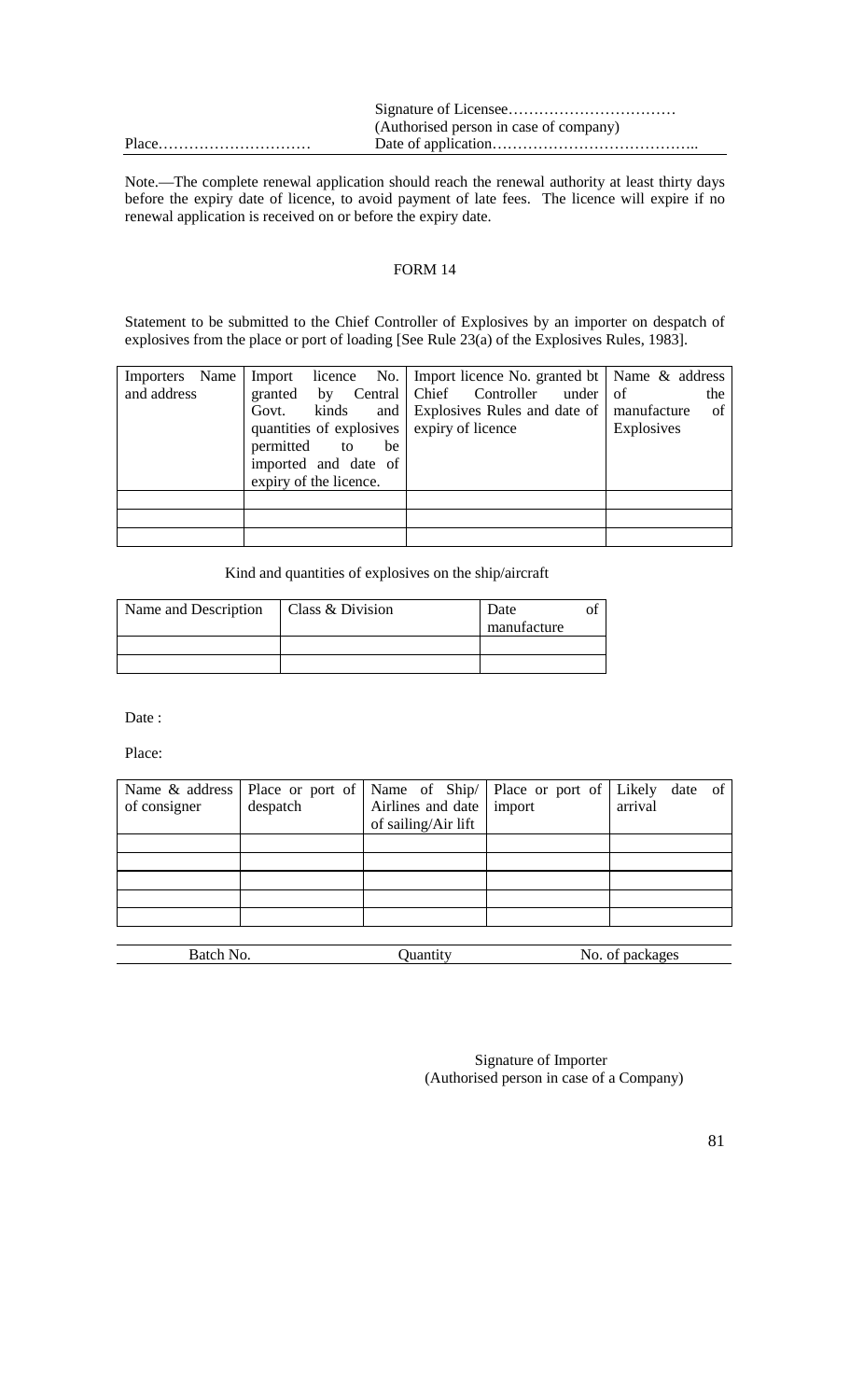……………………………………………… Name in full…………………………………………… Address……………………………………………… ………………………………………………

#### FORM 15

Importer's despatch Schedule [See Rule 23(b) of the Explosives Rules, 1983]

This form should be filled up as soon as any consignment of explosives is cleared from the place or port of import and forwarded in triplicate to Chief Controller of Explosives.

| Name<br>Importers<br>and address | licence No.<br>Import<br>Chief<br>by<br>granted<br>Controller<br>under<br>Explosives Rules and<br>date of<br>of<br>expiry<br>licence | Description of Explosives | Name & address<br>of<br>the<br>manufacture<br>of<br>Explosives |
|----------------------------------|--------------------------------------------------------------------------------------------------------------------------------------|---------------------------|----------------------------------------------------------------|
|                                  |                                                                                                                                      |                           |                                                                |

# Particulars of despatch from place or port of import.

| Name & Address of   Licence                                       |             | Quantity of explosives despatched                              |                   |  |
|-------------------------------------------------------------------|-------------|----------------------------------------------------------------|-------------------|--|
| whom $\vert$ No.<br>licensee to<br>explosives<br>were<br>despatch | and<br>Form |                                                                |                   |  |
|                                                                   |             | Name<br>&<br>Class<br>Quantity<br>&<br>Division<br>description | No.of<br>packages |  |
|                                                                   |             |                                                                |                   |  |

Date:………………………………….

| Name      |    | and   Quantity |                 |       | of   Place or port   Name of ship or   Date of arrival |     |                |               |
|-----------|----|----------------|-----------------|-------|--------------------------------------------------------|-----|----------------|---------------|
| address   | of | explosives     | from            | which | air lines                                              | and | place          | <sub>or</sub> |
| consigner |    | imported       | explosives were |       |                                                        |     | port of import |               |
|           |    |                | forwarded       |       |                                                        |     |                |               |
|           |    |                |                 |       |                                                        |     |                |               |
|           |    |                |                 |       |                                                        |     |                |               |
|           |    |                |                 |       |                                                        |     |                |               |

| Batch No. and date | Date of despatch | Mode of despatch | Road Van Licence     |
|--------------------|------------------|------------------|----------------------|
|                    |                  |                  | No. if despatched by |
|                    |                  |                  | road                 |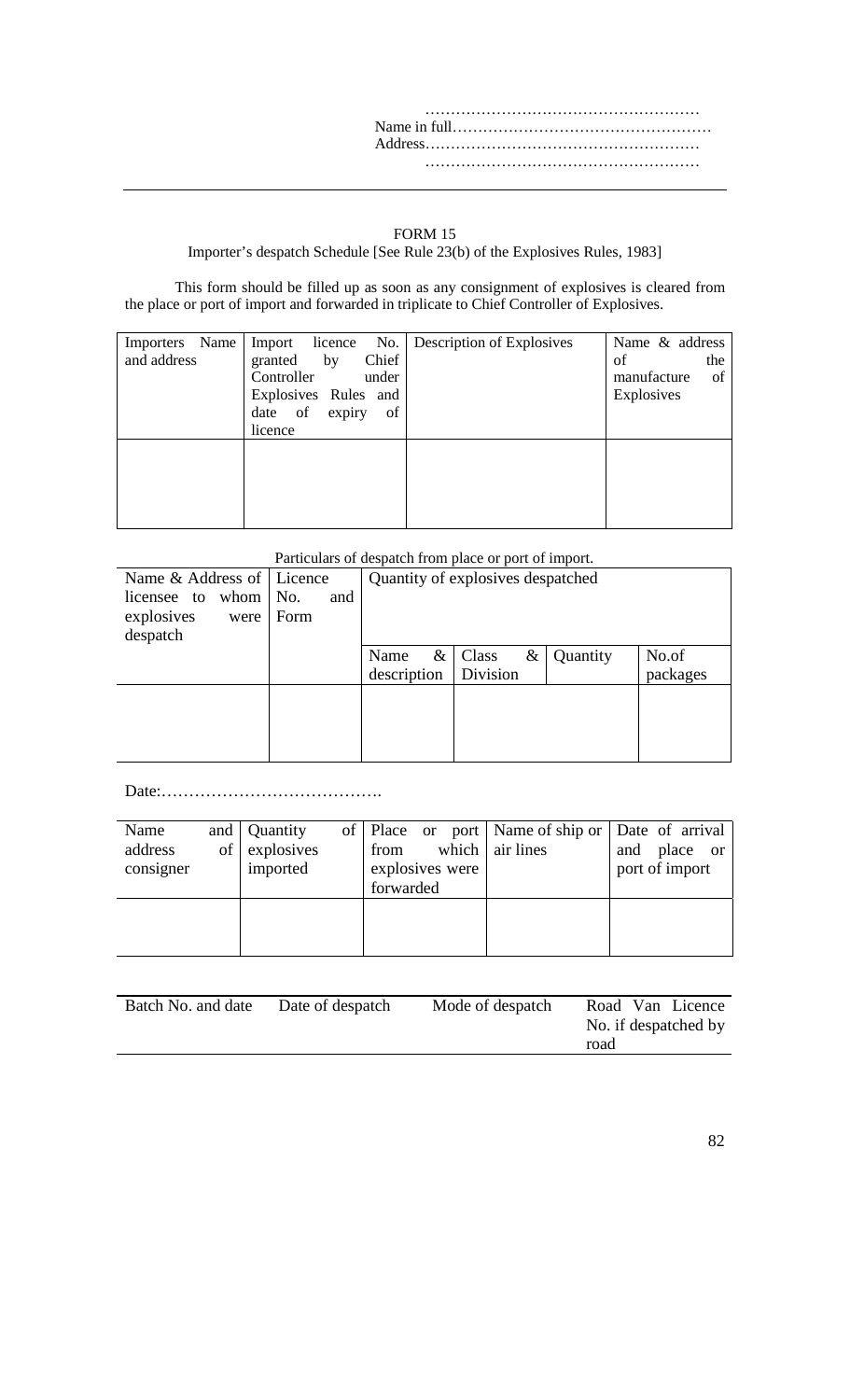|              | (Authorised agent in case of company) |
|--------------|---------------------------------------|
|              |                                       |
| Name in full |                                       |
| Address      |                                       |
|              |                                       |

# FORM 16 [See Rule 32(2)

Pass granted by the holder of Transport Licence (Explosives) for transport of a consignment of explosives.

- 1. No….………………………………..
- 2. This pass covers. ………………………………..packages containing following explosives :

| Name and       | Class                                               | Division if | Quantity | No. of                                            | <b>Batch</b> |
|----------------|-----------------------------------------------------|-------------|----------|---------------------------------------------------|--------------|
| description    |                                                     | any         |          | packages                                          | Number and   |
|                |                                                     |             |          |                                                   | date         |
| (i)            |                                                     |             |          |                                                   |              |
| (ii)           |                                                     |             |          |                                                   |              |
| (iii)          |                                                     |             |          |                                                   |              |
| (iv)           |                                                     |             |          |                                                   |              |
| (v)            |                                                     |             |          |                                                   |              |
|                |                                                     |             |          |                                                   |              |
|                |                                                     |             |          |                                                   |              |
| 3. The         |                                                     |             |          | explosives are being transported by rail/road Van | No.          |
|                |                                                     |             |          | licence                                           | No.          |
|                |                                                     |             |          |                                                   |              |
|                |                                                     |             |          |                                                   |              |
|                | 4. Name and address of consignee.                   |             |          |                                                   |              |
| 5 <sub>1</sub> |                                                     |             |          |                                                   |              |
| 6.             | Consignee's order No. and date any quantity of each |             |          |                                                   |              |
|                | explosives ordered                                  |             |          |                                                   |              |
|                |                                                     |             |          |                                                   |              |
|                | readiness to receive explosives.                    |             |          |                                                   |              |
|                |                                                     |             |          |                                                   |              |
| 9.             |                                                     |             |          |                                                   |              |
|                | should reach in destination.                        |             |          |                                                   |              |
|                |                                                     |             |          |                                                   |              |

Signature Holder of Transport Licence No.

# FORM 17 [See Rule 156(1)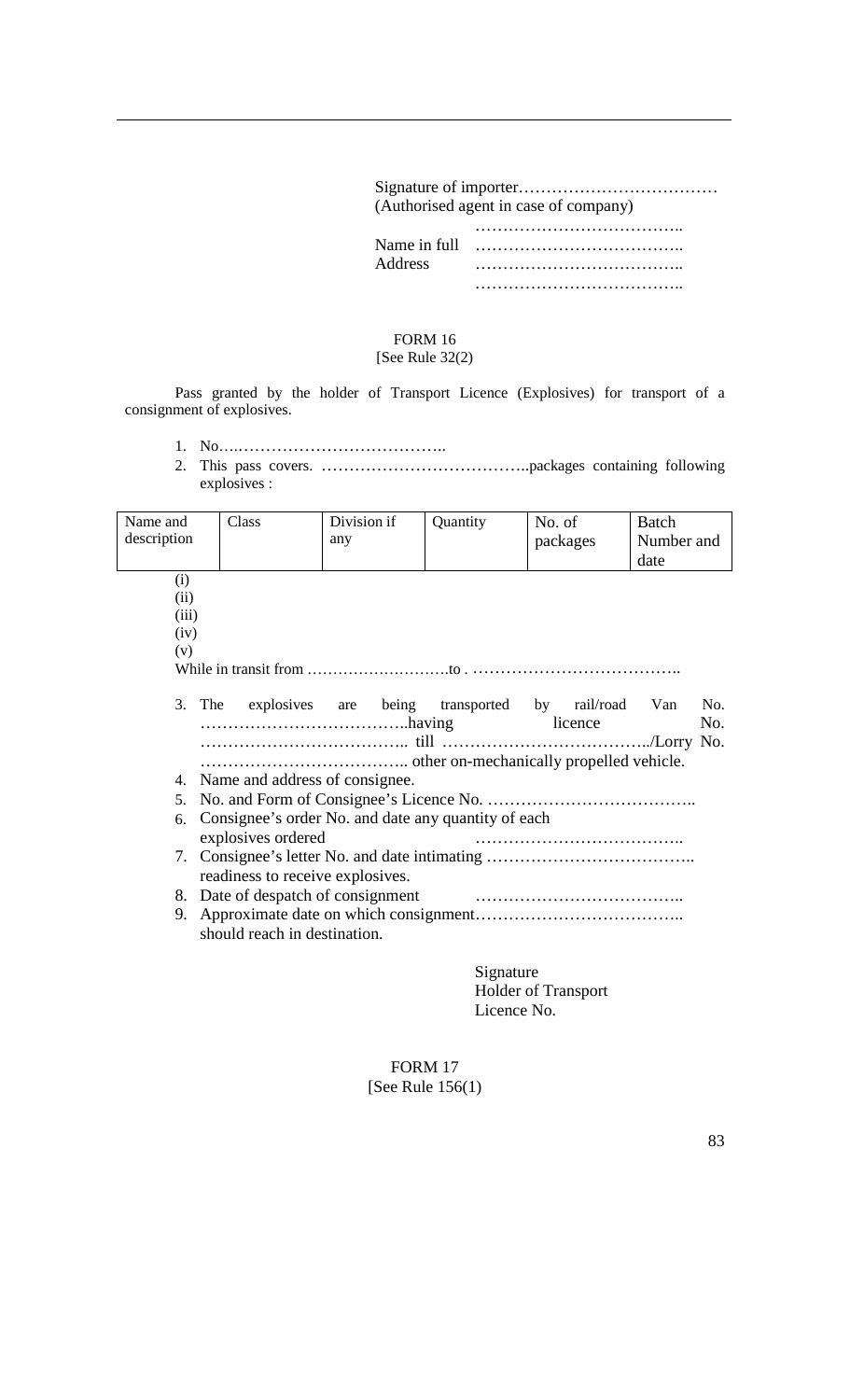Distance required to be kept clear around Magazine/Store house/Factory Distance around the Magazine/Storehouse/Factory premises proposed to be licensed for storage/manufacture of ………………………Kg of explosives to be kept clear\* from the undermentioned building and works :

| <b>Building</b> |                          | $\&$   Distance required to be kept   Distances |                           | actually   Remarks |
|-----------------|--------------------------|-------------------------------------------------|---------------------------|--------------------|
| Works           | clear not less than      |                                                 | observed (to be filled by |                    |
|                 | Mounded                  | Unmounded                                       | the applicant)            |                    |
|                 | 2(a)                     | 2(b)                                            |                           |                    |
|                 |                          |                                                 |                           |                    |
|                 | $M_{\alpha \tau \alpha}$ | $M_{\alpha\tau\alpha}$                          |                           |                    |

- Meters Meters
- 1. Room or works used in connection with the magazine .
- 2. Any other explosives magazine or storehouse or factory of the applicant.
- 3. Magazine office.
- 4. Magazine office.
- 5. Railway including mineral & private Railway.
- 6. Canal ( In active use) or other navigable water.
- 7. Dock or Pier or Jetty.
- 8. Public highway or Public roads.
- 9. Private road which is a PRINCIPAL means of access to a temple, mosque, church, gurudwara or other places of worships, hospital, college, school or factory.
- 10. River embankment or sea embankment or Public well.
- 11. Reservoir or bounded tank/rope way.
- 12. Dwelling house.
- 13. Govt. & Public building.
- 14. Temple, mosque, gurudwars, church or other place of worship.
- 15. Shops, market place, public, recreation and sports ground, College, School, hospital, threatre, cinema or other buildings, where the public are accustomed to assemble.
- 16. Factory.
- 17. Buildings or works used for the storage in bulk of petroleum spirit, gas or other inflammable or hazardous substance.
- 18. Buildings or works used for the storage and manufacture of explosives or of articles which contain explosives.
- 19. Aerodrome.
- 20. Furance, Kiln or chimney.
- 21. Quarry or mine pit head.
- 22. Power house or electric sub-station.
- 23. Wireless Station.
- 24. Warehouse or other storage buildings.
- 25. Elec. Power over head Transmission lines above 440 V.
- 26. Elec. Power over head Transmission lines above 440 V.

Certified that I have personally checked the replies given above and that they are a true statement of the surroundings of the premises.

> Signature of applicant……………………… (Authorised person in case of a company) …………………………

Postal Address ………………………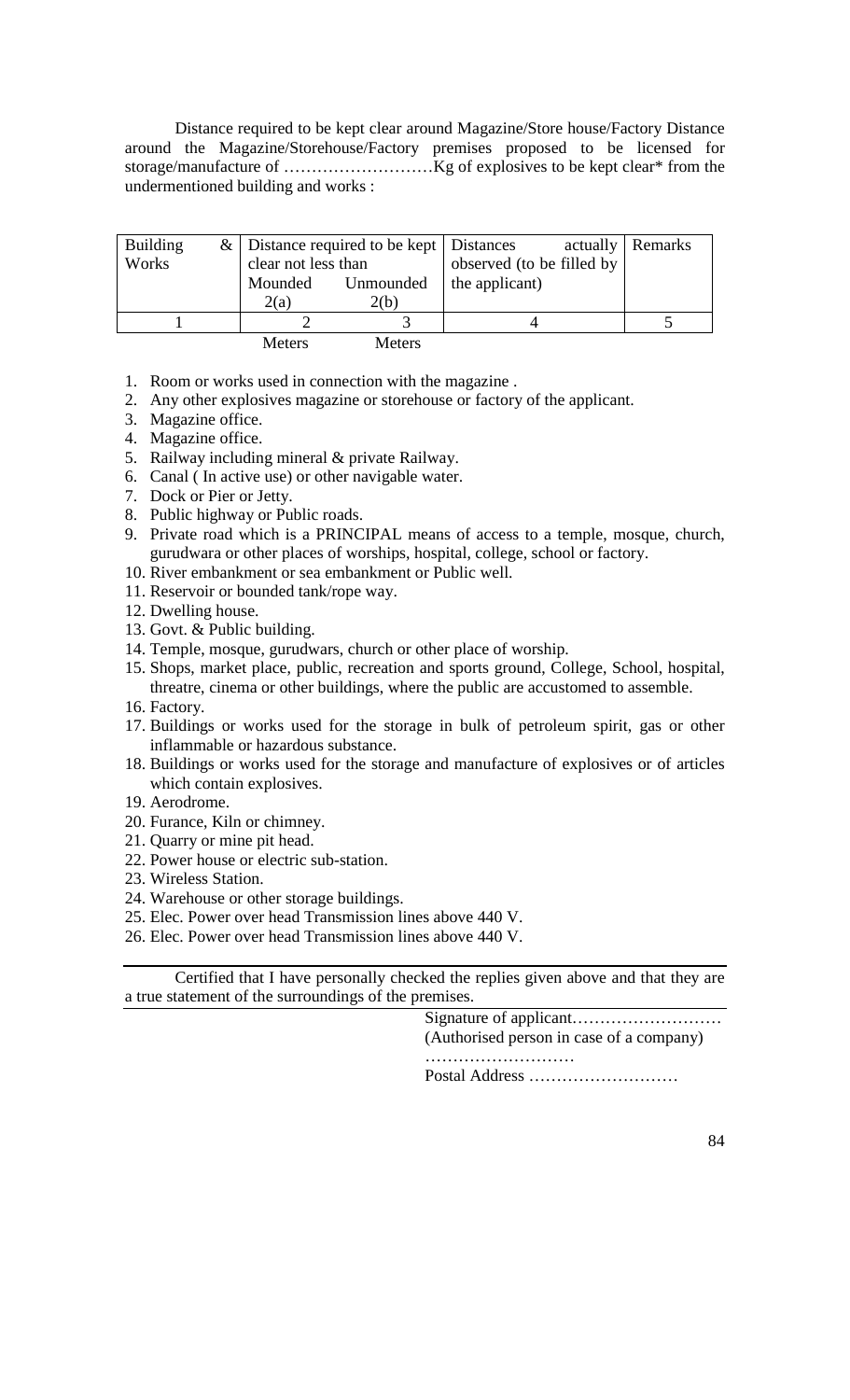………………………

Date………………………

\*The distance will be required to be kept clear not merely on the first establishment of the premises, but during the continuance of the licence.

# FORM 18

# [See Rule 156(3)

Distance required to be kept clear around Magazine/Store house/Factory licensed No……………….( ) in form ………….granted to………………….

Distance to be maintained by the magazine/Factory/store house:

| Form Every | Not less than metres |
|------------|----------------------|
|            |                      |

- 1. Room or works used in connection with the magazine .
- 2. Any other explosives magazine or storehouse of the applicant.
- 3. Magazine office.
- 4. Magazine Chowkidar's dwelling house.
- 5. Railway including mineral & private Railway.
- 6. Canal ( in active use) or other navigable water.
- 7. Dock or Pier or Jetty.
- 8. Public highway or Public roads.
- 9. Private road which is a principal means of access to a temple, mosque, church, gurudwara or other places of worships, hospital, college, school or factory.
- 10. River embankment or sea embankment or Public well.
- 11. Reservoir or bounded tank/rope way.
- 12. Dwelling house.
- 13. Govt. & Public building.
- 14. Temple, mosque, gurudwara, church or other place of worship.
- 15. Shops, market place, public, recreation and sports ground, College, School, hospital, threatre, cinema or other buildings, where the public are accustomed to assemble.
- 16. Factory.
- 17. Buildings or works used for the storage in bulk of petroleum spirit, gas or other inflammable or hazardous substance.
- 18. Building or works used for the storage and manufacture of explosives or of articles which contain explosives.
- 19. Aerodrome.
- 20. Furance, Kiln or chimney.
- 21. Quarry or mine pit head.
- 22. Power house or electric sub-station.
- 23. Wireless Station.
- 24. Warehouse or other storage buildings.
- 25. Elec. Power over head Transmission lines above 440 V.
- 26. Elec. Power over head Transmission lines above 440 V.

Distance will be required to be kept clear not merely on the first establishment of the premises but during the continuance of the licence.

For Chief Controller of Explosives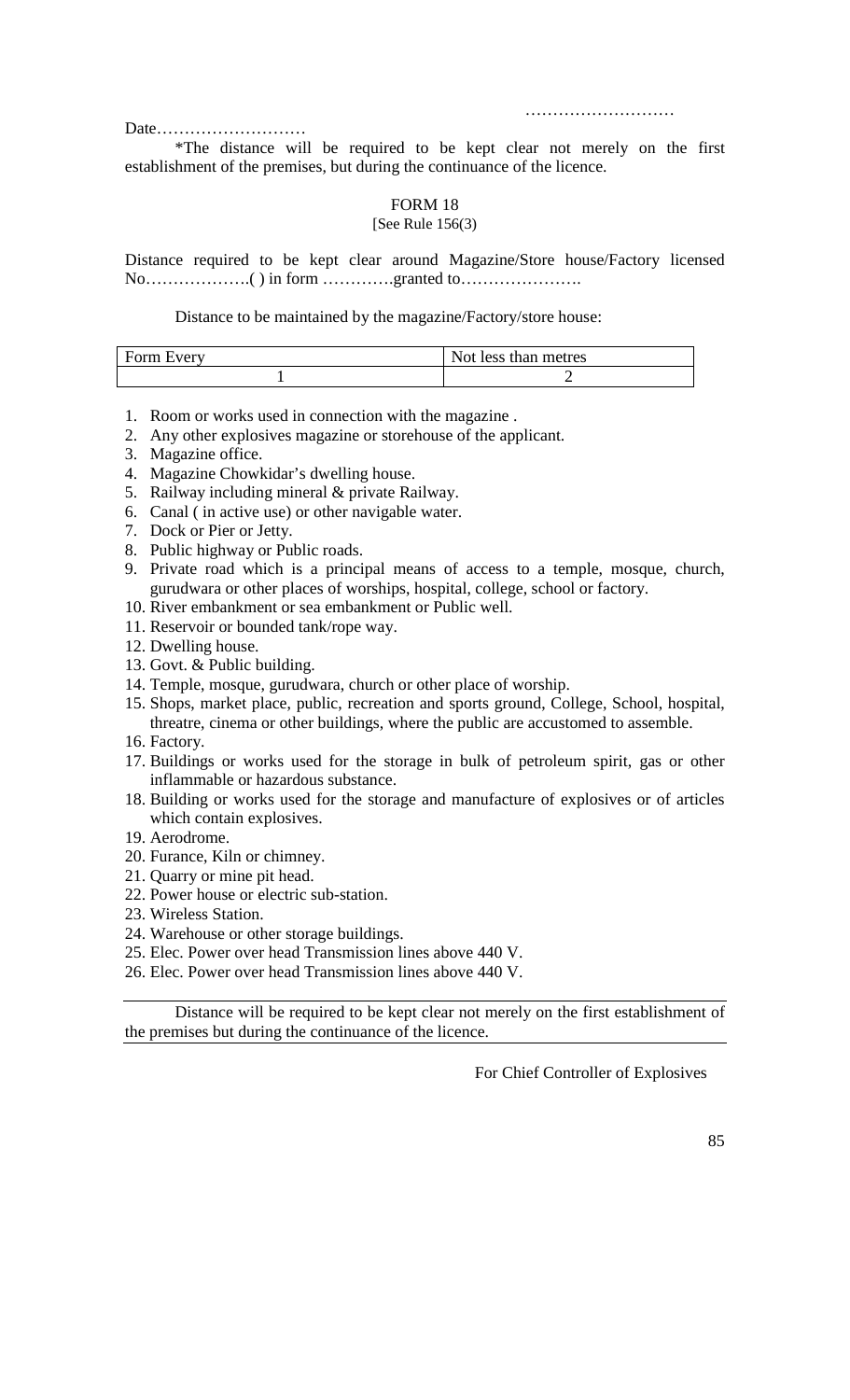…………………………………… Controller of Explosives

#### FORM 19 [See Rule 155(1)(b)] FORM OF INDEMNITY BOND

To,

The President of India,

I/we ………………..carrying on business as manufacture(s) of fireworks and/or gunpowder and having a factory or shop at………………..and I/We of ………………………sureties on his/their behalf hereby jointly and severally agree and undertake that we shall pay to the President of India, his successors and assigns on demand a sum of Rs……….. for which payment to be well and truly made we bind ourselves, our respective heirs, executors, administrators and assigns. I/We agree that the dependents of such workers as may die as a result of accidents occuring in the factory or shop above mentioned and that such compensation amounts shall be a first charge on the immovable properties mentioned in the Schedule hereunder and that the above undertaking shall remain in force until all compensation payable hereunder have been fully paid and shall be binding upon us, our respective heirs, executors administrators and assigns.

We, our heirs, executors, administrators and assigns jointly and severally undertake to keep the President of India indemnified against all claims that may be made on behalf of workers dying as a result of accidents. In case the compensation awarded is paid to the dependants by us or by our heirs, executors, administrators and assigns the above written bond shall be void but otherwise it shall remain in full force and virtue.

It is hereby agreed that the liability of the sureties hereunder shall not be discharged by reason of time being granted or any other indulgence shown to the Principal(s0 nor shall it be necessary for the President of India to sue the Principal(s) before suing the sureties for the amounts due hereunder.

# SCHEDULE ABOVE REFERRED TO

(Here full description of the immovable properties should be given)

…………………………………………………………………………… ……………………………………………………….. ………………………………………………………..

In witness where of these presents have been duly executed on the …………..day of …………..19…………………..

Full signature of Licensee……………………………………………………….. Father's name in full ……………………………………………………….. Age……………………………………………………….. Profession………………………………………………………..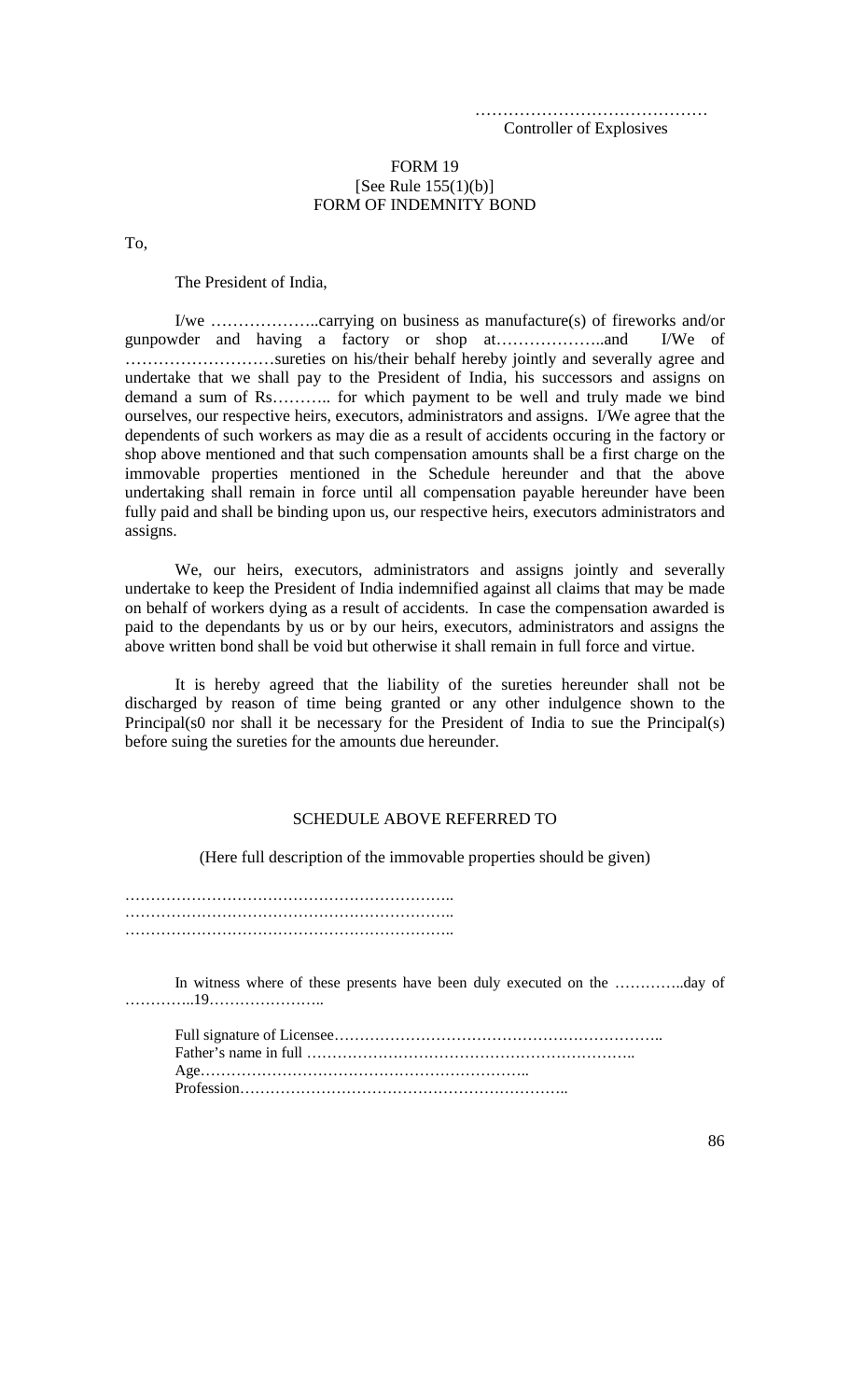Executed in my presence District Magistrate

## FORM 20 (See Rule 155) [Article 1(a)—9d) of Schedule IV) Licence to manufacture Explosives

No. Fee Rs…........(per year)

Licence is hereby granted to…………….valid only for manufacture of ………….at anyone time per year at the premises described below subject to the provisions of Explosives Act, 1884 as amended from time to time and the rules framed thereunder and to the conditions of this licence.

This licence shall remain valid till 31<sup>st</sup> day of March 19……………………

This licence is liable to be suspended or revoked for any violation of the Act or rules framed thereunder or the conditions of this licence or if the licensed premises are not found conforming to the description shown in the attached plans and Annexures.

# Description of the licensed premises

The …………………………….19….

Chief Controller of Explosives

 …………………………… Controller of Explosives

| Endorsement for renewal of licence : |                |                                  |
|--------------------------------------|----------------|----------------------------------|
| Date of renewal                      | Date of expiry | Signature of licensing authority |

# **CONDITIONS**

(1) (a) Details of construction of mounds, buildings and works connected with the factory are given in Annexure 1 attached to the licence.

(a) The process to be carried out in each building/part of the factory, the limitations as to the description and amount of explosives, ingredients and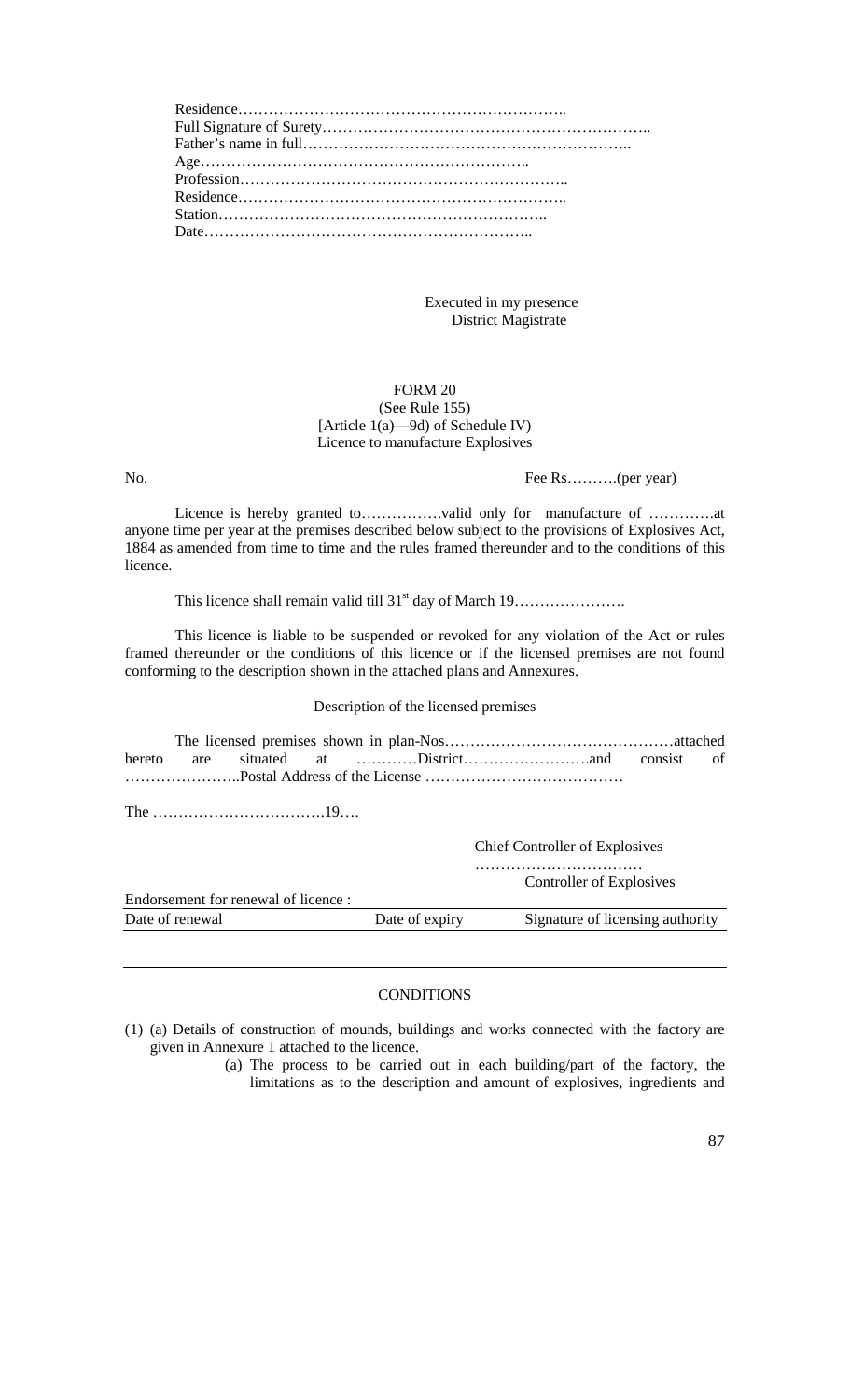articles liable to spontaneous ignition or inflammable or otherwise dangerous to be allowed in each building and the maximum number of the persons to be employed in each building are given in Annexure II attached to the licence.

- (2) The materials as manufacturing process or the sequence of the operations or the operations carried out in each building or plant and equipment used for the process shall be carried out without prior approval of the licensing authority.
- (3) No change in the manufacturing process or the sequence of the operations or the operations carried out in each building or plant and equipment used for the process shall be carried out without prior approval of the licensing authority.
- (4) No work not directly connected with the manufacture of explosives as specified in the process shall be carried on in any part of the factory.
- (5) The interior of the compartments of the buildings, in which explosives are mnaufactured or handled and the fittings therein (other than machinery) shall be so constructed or so lined and covered as to prevent the exposure of any iron or steel, or the detaching of any grit, iron, steel or similar substance,in such manner as to come in contact with any explosives. The interior of such compartments shall be kept clean and free from grit.
- (6) All machinery in the factory premises shall be properly and efficiently earthed.
- (7) No additions and alterations shall be carried out in the licensed premises without a previous sanction in writing of the licensing authority. Such additions and alterations so sanctioned shall be shown in the amended plan attached to the licence.
- (8) If the licensing authority or a Controller of Explosives calls upon the holder of the licence by notice in writing to execute any repairs or to make any additions or laterations to the licensed premises or machinery, tools or apparatus which are in the opinion of such authority necessary for the safety of the premises or of the persons working in the factory, the holder of the license shall execute the repairs, additions or alterations within the period specified by such authority.
- (9) Before repairs are done to any building or part thereof in the factory the same shall as far as practicable, be cleaned by the removal of all explosives or mixed ingredients thereof and by through washing, and after such cleaning the conditions of this licence shall cease to apply to such building or part thereof until the same is again brought into use.
- (10) Due provisions shall be made, by the use of suitable working clothes without pockets, suitable shoes and by searching or otherwise or by such means, for preventing the introduction into danger area of the factory premieses of fie, lucifer matches or any substance or article likely to cause explosion or fire, but this conditon shall not prevent the introduction of an artificial light of such construction, position or character as not to cause any danger of fire or explosion.
- (11) The licensee shall keep records and acounts of all explosives manufactured and of all stocks in hand in forms  $31 \& 32$  and exhibit the stock books and records to any of the officers authorised under Rule 179 of Explosives Rules whenever such officer may call upon him to do so.
- (12) Accidents by fire or explosion, and losses, shortage or thefts of explosives shall be reported without delay to the licensing authority and to the officer-in-charge of the Police Station.
- (13) Work in each building shall be carried out strictly in accordance with the laid down working instructions and procedures.
- (14) The licensee and every person employed in or about the factory shall take all due precautions for the prevention of accidents by fire or explosion in the factory and for preventing unauthorised person from having access to the factory or tot the explosives therein and shall abstain from any act whatsoever which tends to cause fire or explosion and is not reasonably necessary for the purposes of work in the factory.
- (15) The interior of the compartments of the building in which explosives are manufactured or handled and the machinery or fittings therein shall be thoroughly cleaned at the end of day's work. Sweepings from the compartments of the building in which explosives are manufactured or handled shall be carefully collected and disposed as per laid down procedure. The effluent shall be discharged only after proper treatment as per laid down procedure.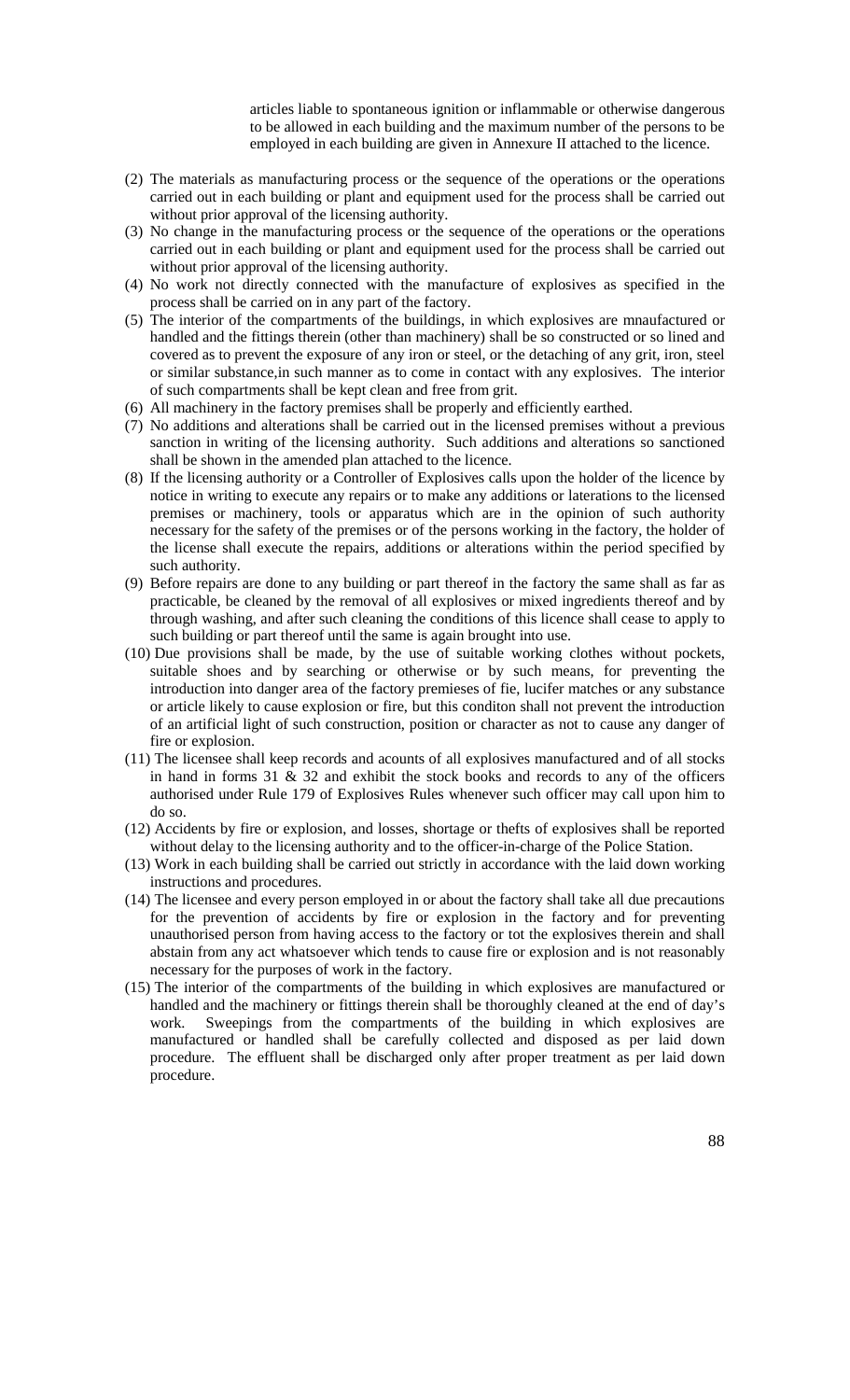- (16) The licensee shall appoint a qualified and competent person to supervise the manufacture of explosives and other process and to conduct the operations in accordance with the regulations.
- (17) No iron or steel implements shall be used unless specially authorised by the licensing authority.
- (18) Free acces to the licensed premises shall be given at all times to any inspecting or sampling officer and all facilities shall be offered to the officer for ascertaining that the provisions of the Act and Rules and the conditions of this of this licence are duly observed.
- (19) No workers are to enter or leave the Factory except by the gates provided for the purpose and workers shall leave the factory with all reasonabel despatch after the expiration of their working hours.
- (20) No workers shall enter any danger building or part of the Factory other than those in which he or she is employed, except by the orders of the licensee or person incharge.
- (21) No shall enter any danger buildign or "clean" area without first putting on the magazine boots or shoes provided, and on no account are such boots or shoes to be worn except in the danger buildings or upon the clean platforms and they are never on any pretence to be deposited where they are liabel to come into contact with grit.
- (22) Every person employed in any danger building shall before commencing work put on the danger building clothing provided. No pockets are to be worn in any clothing whether outer or under clothing.
- (23) All fire Buckets are to be kept filled with clean water and ready for sue. They are not to be removed from the positions assigned to them, or used for any but fire purpose. In frostly weather steps are to be taken by frequent refilling or otherwise to prevent the formation of ice in the buckets.
- (24) All machinery in danger buildings is to be examined daily and should the plant or machineryin any danger building appear to be out of order or should anything go wrong with it, the operation of machine is at once to be stopped.
- (25) Before work is commenced in any danger buildings all exit doors shall be unlocked and arranged so that they may be easily pushed open. No exit door shall be blocked by any table, packing case or other article.
- (26) All boxes, and packages are to be lifted and carried and never dragged across the floors. No broken or defective package of explosive is to be sent out of the factory.

Additional conditions.

#### FORM 21 (See Rule 155) [Article 2(a)—(b) of Schedule IV) Licence to possess and sell Explosives

No. Fee Rs……….(per year)

Licence is hereby granted to…………….valid only for possession and sale of explosives athe the premises described below of the quantities of explosives specified in Additional Condition No…………….. subject to the provisions of Explosives Act, 1884 as amended from time to time and the rules framed thereunder and to the conditions of this licence.

This licence shall remain valid till  $31<sup>st</sup>$  day of March  $19$ ……………………

This licence is liable to be suspended or revoked for any violation of the Act or rules framed thereunder or the conditions of this licence or if the licensed premises are not found conforming to the description shown in attached plan.

Description of the licensed premises

The licensed premises are shown on drawing (i) No………………………………… dated………………………………….

89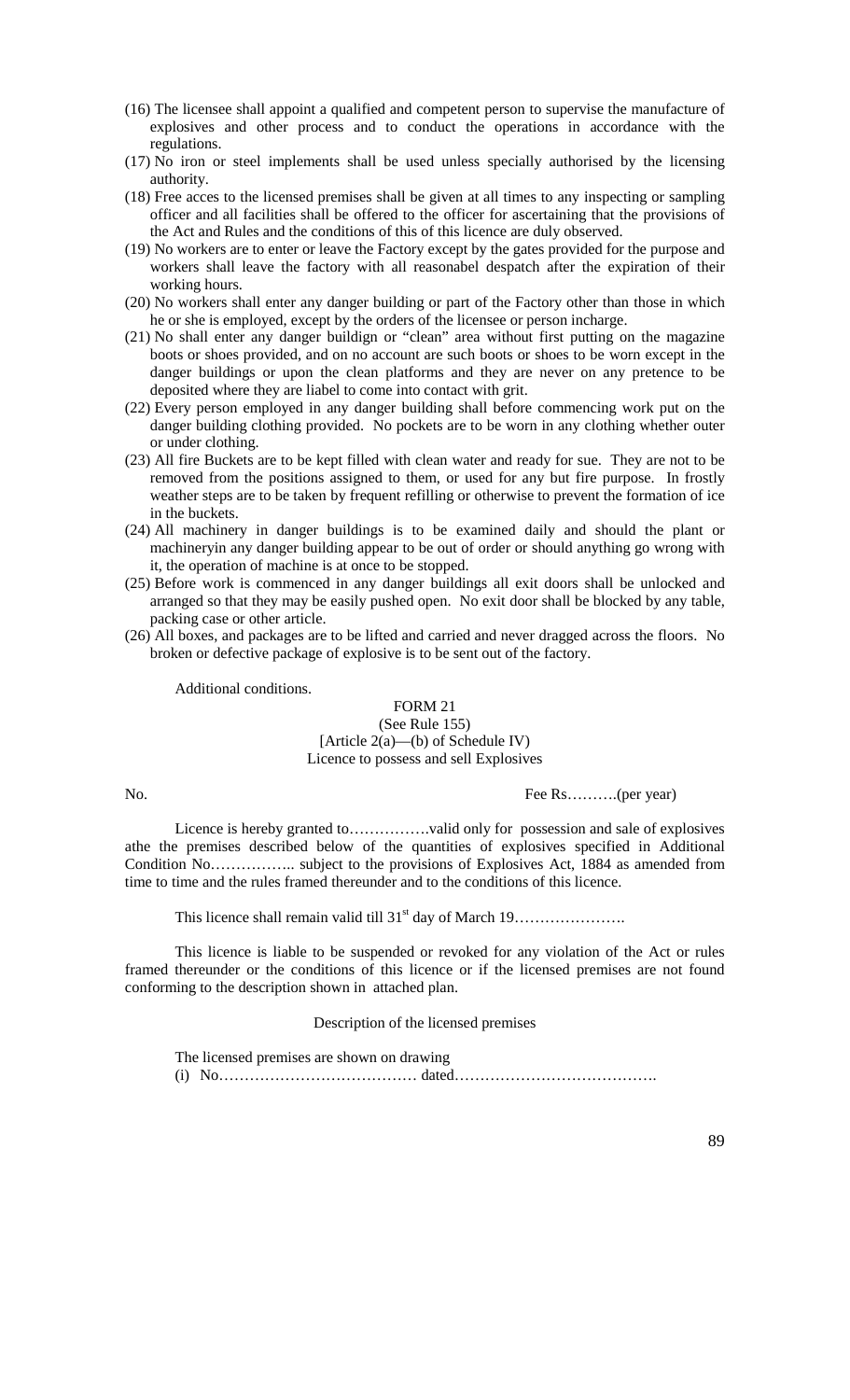The ………………….20….

Chief Controller of Explosives

………………………………………… Controller of Explosives

Endorsement for renewal of licence:

| Date of renewal<br>Signature of licensing authority<br>Date of expiry |  |  |
|-----------------------------------------------------------------------|--|--|
|                                                                       |  |  |

#### **CONDITIONS**

- (1) The quantity of explosives on the premises at any one time shall not exceed the licensable capacity.
- (2) The magazine/store house shall be used only for keeping all explosives specified in additional condition No………………of this licence and of receptacles for, or tools or implements for work connected with the keeping of such explosives.
- (3) The opening of packages and the weighting and packing of explosives shall not be carried on in the magazine/store house.
- (4) (i) Two or more description or explosives which may be permitted to be kept in the magazine/store house by additional condition No…………….shall be kept only if they are separated from each other by an intervening partition of such substance character, or by such intervening space, as will effectually prevent explosion or fire in the one communicating with the other.

Provided that—

- (a) the various explosives of classes 1 (gunpowder) 2 (nitrate-mixture), 3 (nitro-compound) and 4 (chlorate mixture), safety fuses belonging to the1st Division of the  $6<sup>th</sup>$ (Ammunition) Class, and such of the various explosives of the  $2<sup>nd</sup>$  Division of the  $6<sup>th</sup>$ (Ammunition) Class as do not contain any exposed iron or steel, may be kept with each other without any intervening partition or space ;
- (b) the various explosives of the  $1<sup>st</sup>$  division of the  $6<sup>th</sup>$  (Ammunition) class may be kept with each other without any intervening partition or space :
- (c) such of the various explosives of the  $2<sup>nd</sup>$  Division of the  $6<sup>th</sup>$  (Ammunition) Class as contain any exposed iron or steel, may be kept with each other without any intervening partition or space;
- (d) the various explosives of the  $3<sup>rd</sup>$  Division of the  $6<sup>th</sup>$  (Ammunition) Class may be kept with each other without any intervening partition or space;
- (e) the various explosives of the  $7<sup>th</sup>$  (Fireworks), Class other than those containing chlorate may be kept with each other without any intervening partition or space.
- (ii) Save as aforesaid, two or more descriptions of explosives shall not be kept in the magazine/store house notwithstanding the provisions of Additional condition No……….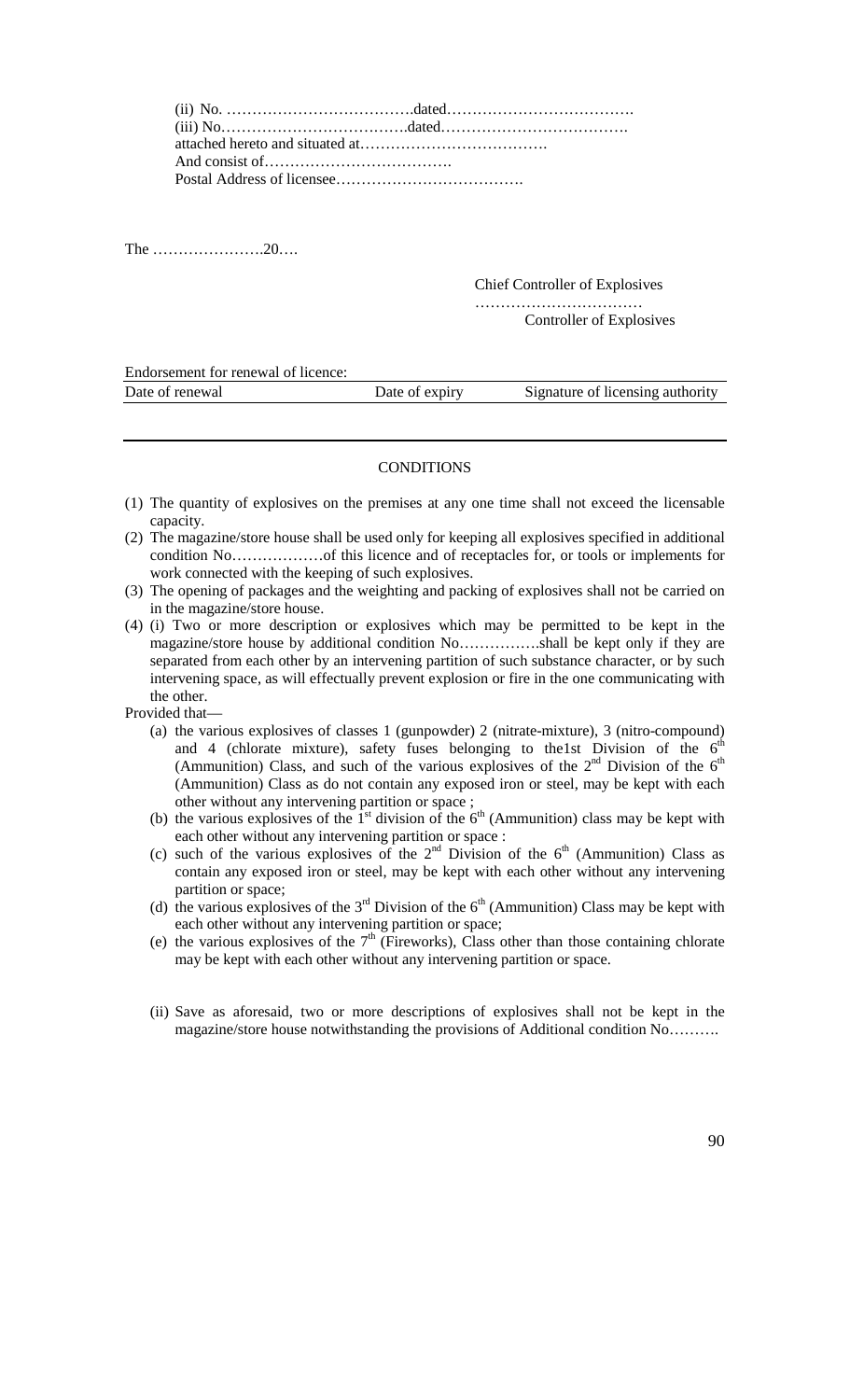- (5) (i) Explosives of the  $3<sup>rd</sup>$  (nitro compound) Class shall not be kept in the magazine after the expiration of one year from the date of their manufacture except with the special sanction of a Controller of Explosives.
	- (ii) When such sanction has been given, a written certificate showing the period covered by the sanction must be obtained from a Controller of Explosives at each inspection, and must be kept by the licensee and produced on demand.
	- (iii) When an explosive owing to its being no longer of standard purity or owing to signs of liquefaction or of exuded nitro-glycerine or liquid nitro-glycerine or liquid nitrocompound is no longer fit for storage in the magazine/store house the licensee shall comply, at his own expense, with such directions as to its disposal as the Chief Controller or Controller of Explosives may issue.
- (6) The interior of the magazine/store house and the benches, shelves and fittings therein shall be so constructed or so lined or covered as to prevent the exposure of any iron or steel contact with the explosives. Such interior, benches, shelves and fittings shall so far as is reasonably practicable, be kept free from grit and otherwise clean; and in the case of any explosives liable to be dangerously affected by water, due precautions shall be taken to exclude water therefrom:

Provided that so much of this condition as relates to precautions against the exposure of any iron or steel shall not be obligatory in a building in which no explosive other than explosive of the  $1<sup>st</sup>$ Division  $6<sup>th</sup>$  (Ammunition) Class is kept.

(7) If the lighting conductor is tested by a Controller of Explosives, the licensee shall pay the fees prescribed for test. In the even of the test proving unsatisfactory, the same fees shall be payable by the licensee for each subsequent test until the lighting conductor is passed by the testing officer as satisfactory:

Provided that the fees payable for a single test shall be charged for all tests made on a conductor during any one day :

Provided further that where two or more lighting conductors are atached to one and the same magazine, the fee for the testing of all such conductors shall not exceed the fee prescribed in this condition for testing a single lighting conductor.

(8) Due provisions shall be made, by the use of suitable working clothes without pockets, suitable shoes and by searching or otherwise or by such means, for preventing the introduction into danger area of the factory premieses of fie, lucifer matches or any substance or article likely to cause explosion or fire, but this conditon shall not prevent the introduction of an artificial light of such construction, position or character as not to cause any danger of fire or explosion.

Provided that so much of this condition as applies to the exclusion of iron or steel, shall not be obligatory in a building in which no explosive other than an explosive of the  $1<sup>st</sup>$  Division of the  $6<sup>th</sup>$ (Ammunition) Class is kept.

- (9) The licensee shall keep records and accounts of all explosives manufactured and of all stocks in hand in forms 31 & 32 and exhibit the stock books and records to any of the officers authorised under Rule 179 of Explosives Rules whenever such officer may call upon him to do so.
- (10) Any accident and losses, shortage, of stock and thefts of explosives shall be reported wihhtou delay to the nearest police station, and the licensing authority.
- (11) Free access to the licensed premises shall be given at all times to any inspecting or sampling officer and all facilities shall be offered to the officer for ascertaining that the provisions of the Act and Rules and the conditions of this of this licence are duly observed.
- (12) No changes or alterations shall be carried out to the premises without prior approval of the licensing authority and the licensee shall comply with any condition that may be specified by the licensing authority in this behalf.
- (13) If the licensing authority calls upon the holder of the licence by a notice in writing to take any action which may in the opinion of such authority be necessary for the safety of the premises or the public, the holder of licence shall take such action within such period, not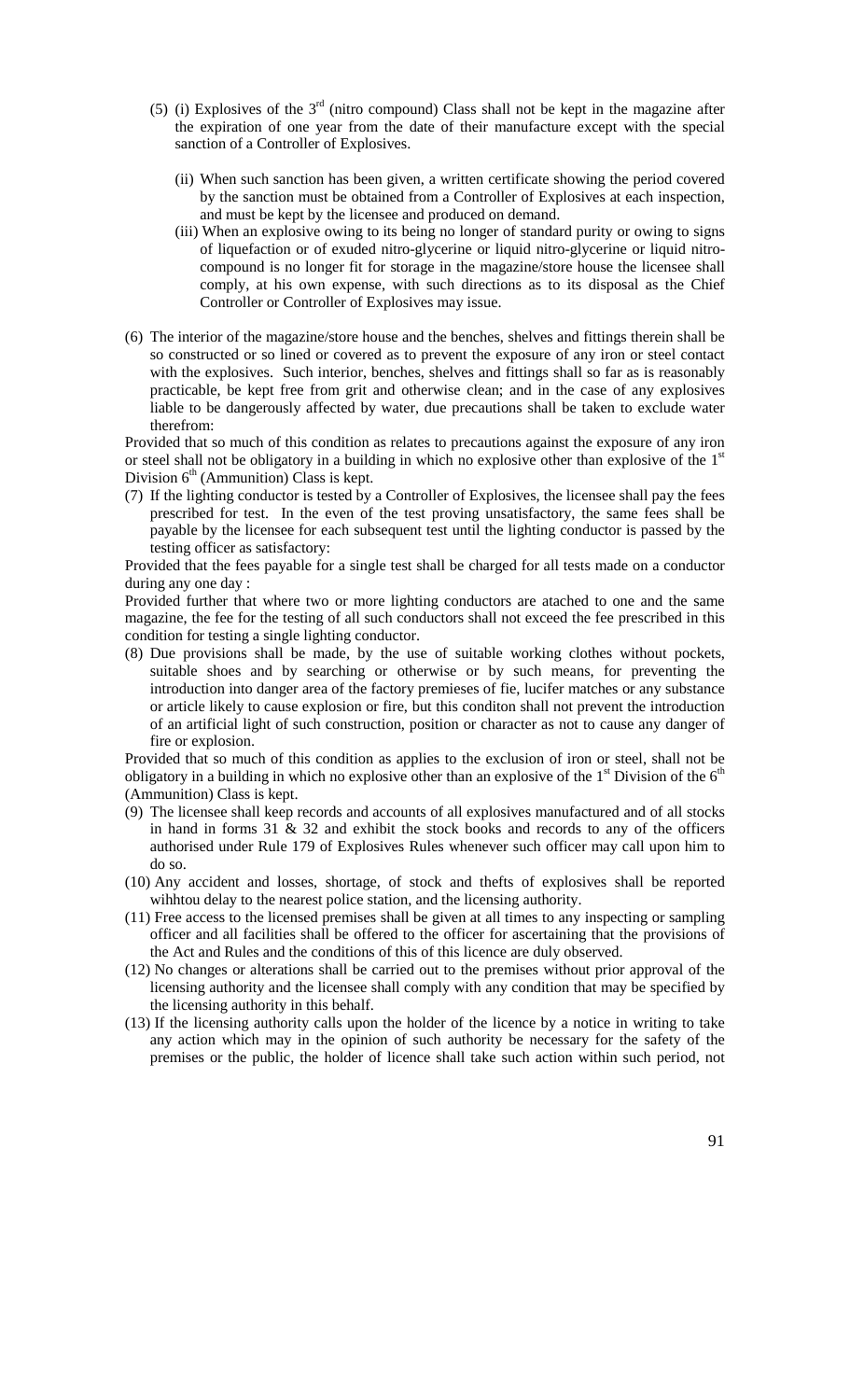being less than one month from the date of receipt of the notice, as may be fixed by the notice.

- (14) Magazine/store house shall at all times be kept in state of good repair (or maintained in good condition). The licensee shall report to licensing authority forthwith, if the magazine/store houe comes unfit for storage of any explosives for any reason whatsoever.
- (15) The licensee shall submit at the end of every month a return in Form 36 to the licensing authority as well as the renewal authority in the proforma prescribed from time to time so as to reach the above authorities by  $10<sup>th</sup>$  day of the succeeding month.
- (16) Any encroachment of the safety distance shall be immediately communicated to the licensing authority for necessary advice and action.
- (17) The licensing authority shall be immediately informed for advice if any explosive is found deteriorated or unserviceable.
- (18) The explosive packages shall be stacked in such a way so as to allow movement of at least one person to check the condition of all packages stored and to read the manufacture particulars of each package.
- (19) The resistance of the lightning conductor to earth shall be as low as possible and in no case more than 10 ohms.
- (20) A distance of 15 metres surrounding the magazine/store houe shall be kept clear of dried grass or bush or falmmable materials.
- (21) Every package of explosive at the time of bringing inside the magazien/store houe shall be examined for its sound condition.
- (22) Not more than 4 persons shall be allowed inside the magazine/store house at any oe time.
- (23) Empty packages of the explosives shall be removed at the earliest and destroyed.

Additional Conditions.

#### FORM 22

#### (See Rule 155) [Article 3(a)—3(b) of Schedule IV) Licence to possess Explosives for use

No. Fee Rs………(per year)

Licence is hereby granted to…………….valid only for possession and sale of explosives athe the premises described below of the quantities of explosives specified in Additional Condition No…………….. subject to the provisions of Explosives Act, 1884 as amended from time to time and the rules framed thereunder and to the conditions of this licence.

This licence shall remain valid till 31st day of March 19………………….

This licence is liable to be suspended or revoked for any violation of the Act or rules framed thereunder or the conditions of this licence or if the licensed premises are not found conforming to the description shown in attached plan.

Description of the licensed premises

| The licensed premises are shown on drawing |  |
|--------------------------------------------|--|
|                                            |  |
|                                            |  |
|                                            |  |
|                                            |  |

This licence shall remain in force till 31st day of March, 20……………….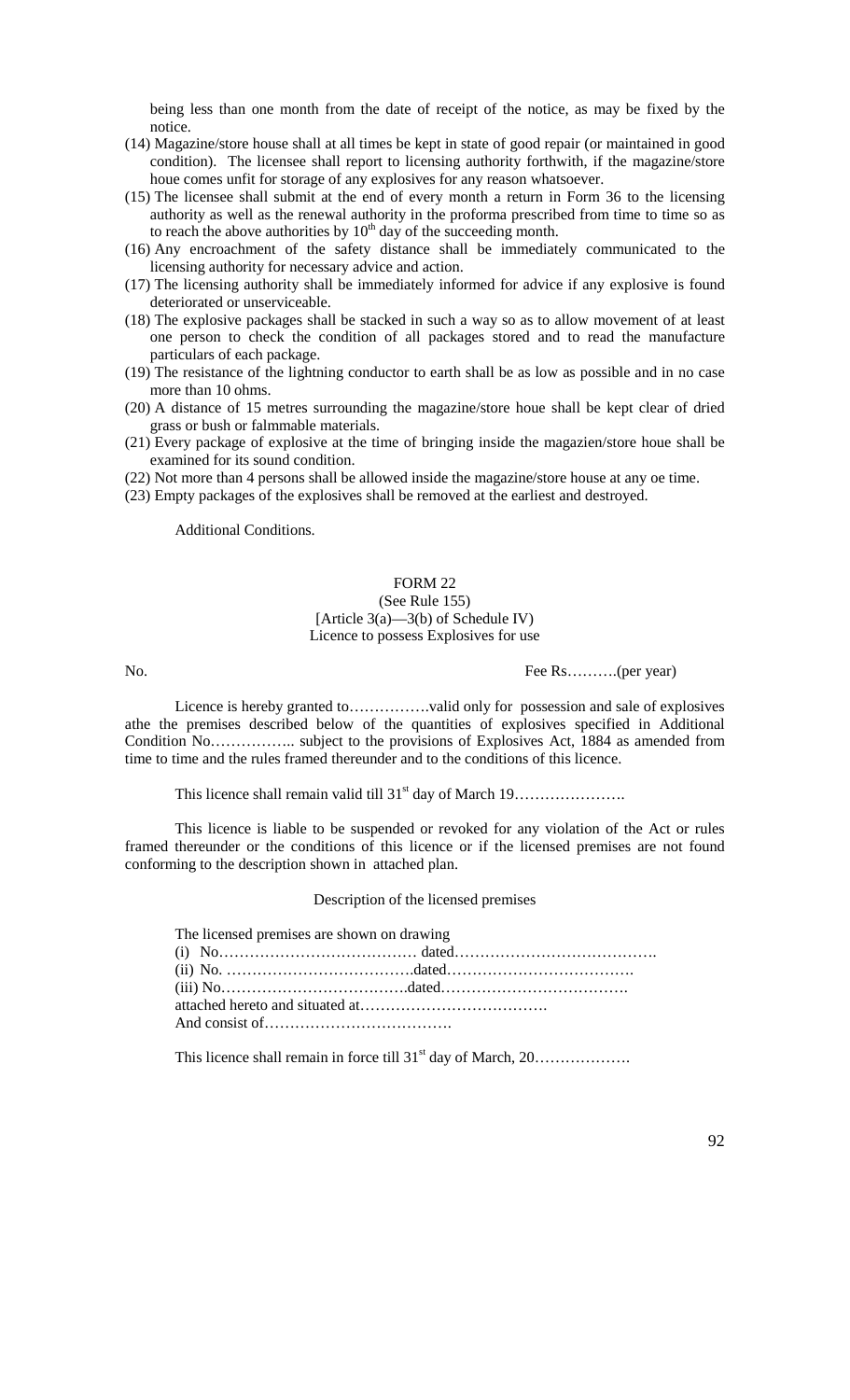This licence is liable to be suspended or vevoked for any violation of the Act, or rules framed thereunder or the conditions of this licence or if the licensed premises are not found conforming to the description as per attached plans.

The …………………………….19….

Chief Controller of Explosives

|                                     |                | Controller of Explosives         |
|-------------------------------------|----------------|----------------------------------|
| Endorsement for renewal of licence: |                |                                  |
| Date of renewal                     | Date of expiry | Signature of licensing authority |

#### **CONDITIONS**

- (1) The quantity of explosives on the premises at any one time shall not exceed the licensable capacity.
- (2) The magazine/store house shall be used only for keeping all explosives specified in additional condition No………………of this licence and of receptacles for, or tools or implements for work connected with the keeping of such explosives.
- (3) The opening of packages and the weighting and packing of explosives shall not be carried on in the magazine/store house.
- (4) (1) Two or more description or explosives which may be permitted to be kept in the magazine/store house by additional condition No…………….shall be kept only if they are separated from each other by an intervening partition of such substance character, or by such intervening space, as will effectually prevent explosion or fire in the one communicating with the other.

Provided that—

- (a) the various explosives of classes 1 (gunpowder) 2 (nitrate-mixture), 3 (nitrocompound) and 4 (chlorate mixture), safety fuses belonging to the1st Division of the  $6<sup>th</sup>$  (Ammunition) Class, and such of the various explosives of the  $2<sup>nd</sup>$  Division of the  $6<sup>th</sup>$  (Ammunition) Class as do not contain any exposed iron or steel, may be kept with each other without any intervening partition or space;
- (b) the various explosives of the 1<sup>st</sup> division of the  $6<sup>th</sup>$  (Ammunition) class may be kept with each other without any intervening partition or space :
- (c) such of the various explosives of the  $2<sup>nd</sup>$  Division of the 6<sup>th</sup> (Ammunition) Class as contain any exposed iron or steel, may be kept with each other without any intervening partition or space;
- (d) the various explosives of the  $3<sup>rd</sup>$  Division of the  $6<sup>th</sup>$  (Ammunition) Class may be kept with each other without any intervening partition or space;
- (e) the various explosives of the  $7<sup>th</sup>$  (Fireworks), Class other than those containing chlorate may be kept with each other without any intervening partition or space.
- (2) Save as aforesaid, two or more descriptions of explosives shall not be kept in the magazine/store house notwithstanding the provisions of Additional condition No……..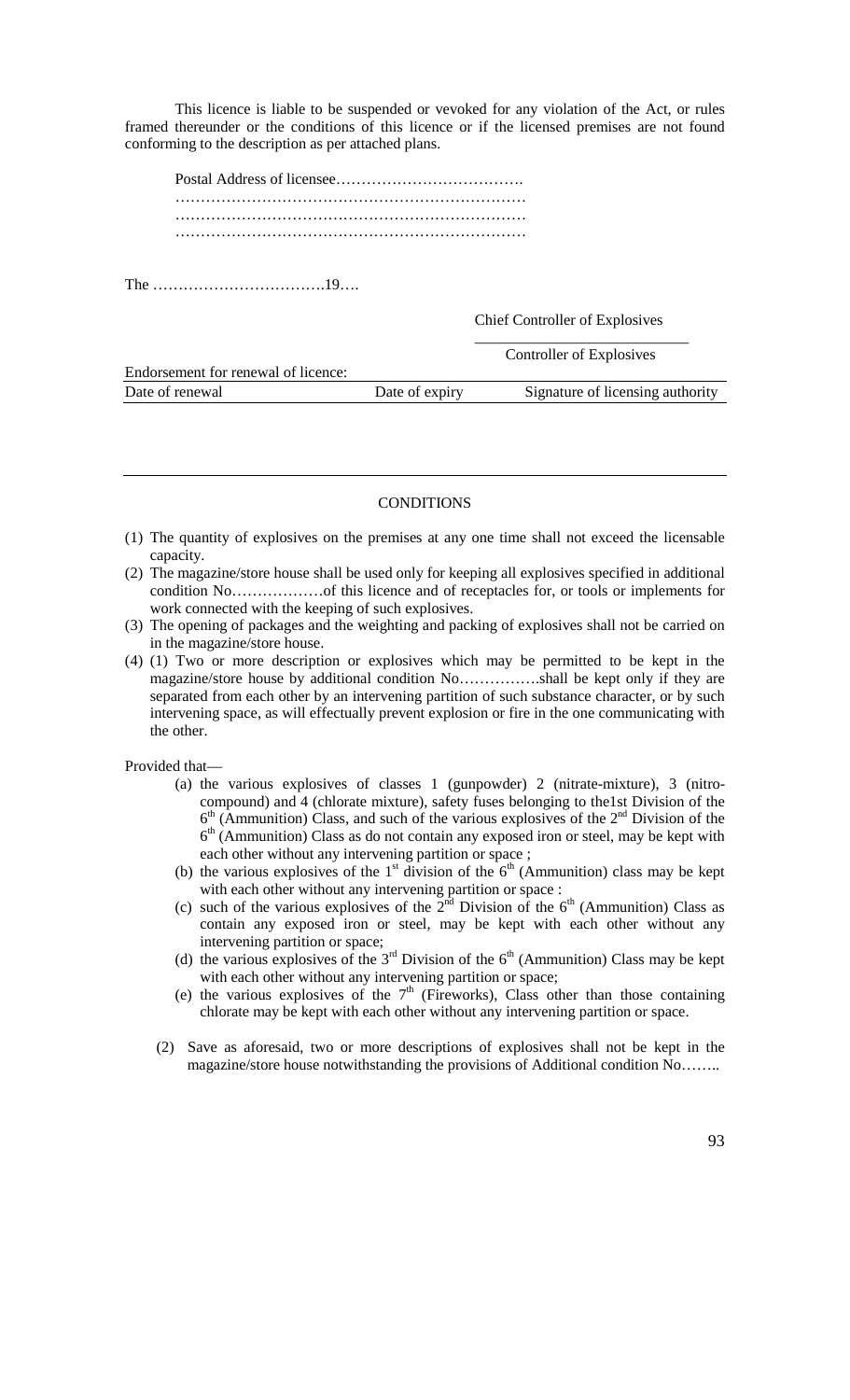(3) (a) Explosives of the  $3<sup>rd</sup>$  (nitro compound) Class shall not be kept in the magazine after the expiration of one year from the date of their manufacture except with the special sanction of a Controller of Explosives.

(b) When such sanction has been given, a written certificate showing the period covered by the sanction must be obtained from a Controller of Explosives at each inspection, and must be kept by the licensee and produced on demand.

- (5) When an explosive owing to its being no longer of standard purity or owing to signs of liquefaction or of exuded nitro-glycerine or liquid nitro-glycerine or liquid nitro-compound is no longer fit for storage in the magazine/store house the licensee shall comply, at his own expense, with such directions as to its disposal as the Chief Controller or Controller of Explosives may issue.
- (6) The interior of the magazine/store house and the benches, shelves and fittings therein shall be so constructed or so lined or covered as to prevent the exposure of any iron or steel contact with the explosives. Such interior, benches, shelves and fittings shall so far as is reasonably practicable, be kept free from grit and otherwise clean; and in the case of any explosives liable to be dangerously affected by water, due precautions shall be taken to exclude water therefrom:

Provided that so much of this condition as relates to precautions against the exposure of any iron or steel shall not be obligatory in a building in which no explosive other than explosive of the  $1<sup>st</sup>$ Division  $6<sup>th</sup>$  (Ammunition) Class is kept.

(7) If the lighting conductor is tested by a Controller of Explosives, the licensee shall pay the fees prescribed for test. In the even of the test proving unsatisfactory, the same fees shall be payable by the licensee for each subsequent test until the lighting conductor is passed by the testing officer as satisfactory:

Provided that the fees payable for a single test shall be charged for all tests made on a conductor during any one day :

Provided further that where two or more lighting conductors are atached to one and the same magazine, the fee for the testing of all such conductors shall not exceed the fee prescribed in this condition for testing a single lighting conductor.

(8) Due provisions shall be made, by the use of suitable working clothes without pockets, suitable shoes and by searching or otherwise or by such means, for preventing the introduction into danger area of the factory premieses of fie, lucifer matches or any substance or article likely to cause explosion or fire, but this conditon shall not prevent the introduction of an artificial light of such construction, position or character as not to cause any danger of fire or explosion.

Provided that so much of this condition as applies to the exclusion of iron or steel, shall not be obligatory in a building in which no explosive other than an explosive of the  $1<sup>st</sup>$  Division of the  $6<sup>th</sup>$ (Ammunition) Class is kept.

- (9) The licensee shall keep records and accounts of all explosives manufactured and of all stocks in hand in forms  $31 \& 32$  and exhibit the stock books and records to any of the officers authorised under Rule 179 of Explosives Rules whenever such officer may call upon him to do so.
- (10) Any accident and losses, shortage, of stock and thefts of explosives shall be reported wihhtou delay to the nearest police station, and the licensing authority.
- (11) Free access to the licensed premises shall be given at all times to any inspecting or sampling officer and all facilities shall be offered to the officer for ascertaining that the provisions of the Act and Rules and the conditions of this of this licence are duly observed.
- (12) No changes or alterations shall be carried out to the premises without prior approval of the licensing authority and the licensee shall comply with any condition that may be specified by the licensing authority in this behalf.
- (13) If the licensing authority calls upon the holder of the licence by a notice in writing to take any action which may in the opinion of such authority be necessary for the safety of the premises or the public, the holder of licence shall take such action within such period, not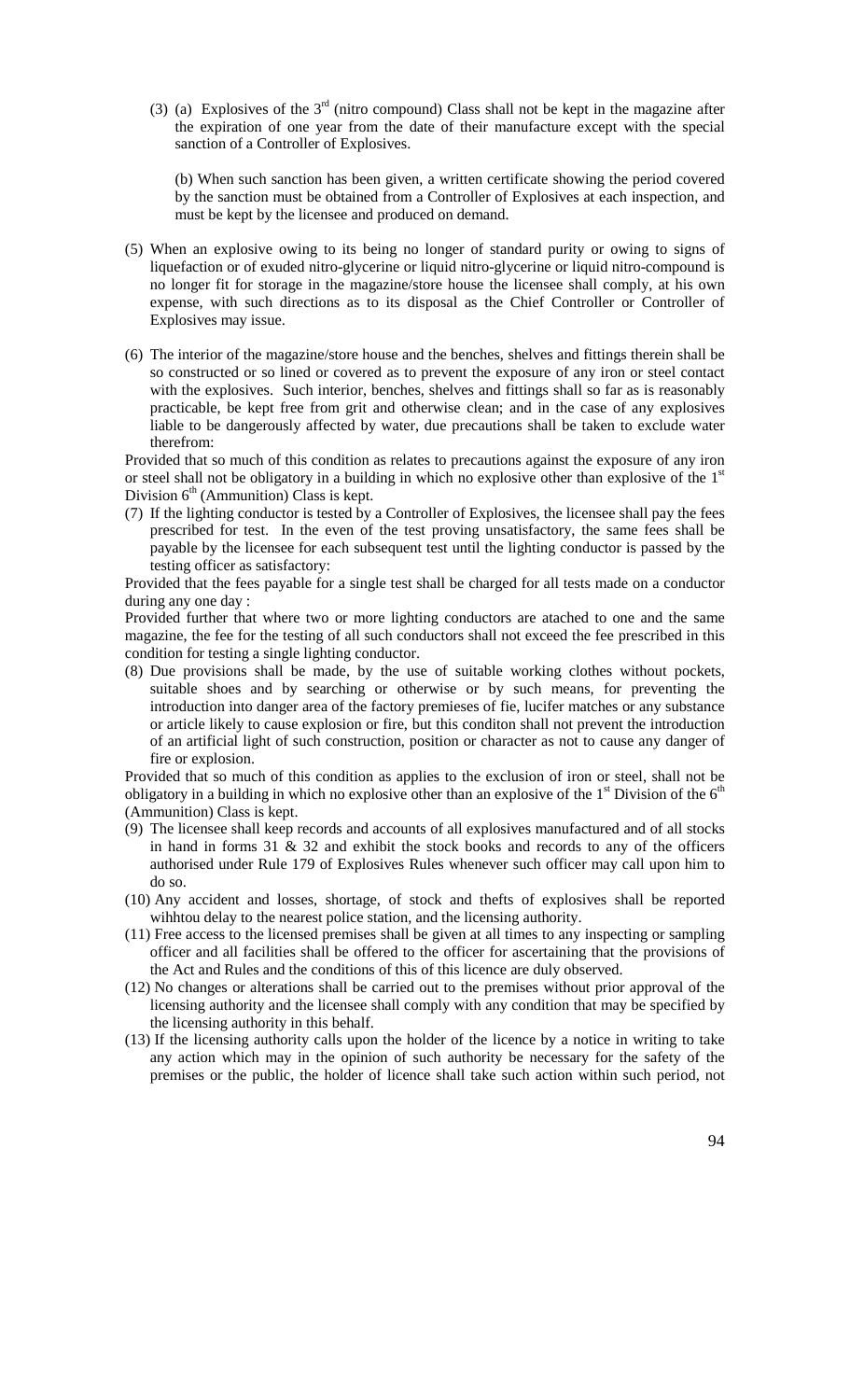being less than one month from the date of receipt of the notice, as may be fixed by the notice.

- (14) Magazine/store house shall at all times be kept in state of good repair (or maintained in good condition). The licensee shall report to licensing authority forthwith, if the magazine/store houe comes unfit for storage of any explosives for any reason whatsoever.
- (15) The licensee shall submit at the end of every month a return in Form 36 to the licensing authority as well as the renewal authority in the proforma prescribed from time to time so as to reach the above authorities by  $10<sup>th</sup>$  day of the succeeding month.
- (16) Any encroachment of the safety distance shall be immediately communicated to the licensing authority for necessary advice and action.
- (17) The licensing authority shall be immediately informed for advice if any explosive is found deteriorated or unserviceable.
- (18) The explosive packages shall be stacked in such a way so as to allow movement of at least one person to check the condition of all packages stored and to read the manufacture particulars of each package.
- (19) The resistance of the lightning conductor to earth shall be as low as possible and in no case more than 10 ohms.
- (20) A distance of 15 metres surrounding the magazine/store house shall be kept clear of dried grass or bush or flammable materials.
- (21) Every packet of explosive at the time of bringing inside the magazine/store house shall be examined for its sound condition.
- (22) Not more than 4 persons shall be allowed inside the magazine/store house at any oe time.
- (23) Empty packages of the explosives shall be removed at the earliest and destroyed.
- (24) The explosives shall not be used for blasting purposes in the areas not coming within the purview of Mines Act, unless the licensee employs a qualified shotfirer holding a shot-firer's permit granted under the Explosives Rules or the person having equivalent qualifications as recognised by the Chief Controller.
- (25) The licensee and the shortfirer shall be responsible for preparation of charges, the charging of holes and the firing of shots and shall take all precautions against fire and accident involving the explosives.
- (26) No smoking or any source of light or fire shall be allowed in or near the place where explosives charges are being prepared or kept.
- (27) For charging or stemming a shot hole, no person shall use an iron or steel tools, scraper, or tamping ord, nor shall forcibly press the explosive into a hole of insufficient size. A tamping rod made entirely of wood shall be used.
- (28) Before exploding any blasting charge, adequate measures shall be taken so as to prevent as far as possible, the projection of fragments of stone by the explosion of the blasting charge.
- (29) No person shall re-bore or temper a hole that has once been charged or attempt to withdraw a charge either before firing or after a misfire or deepen or tamper with empty holes or sockets left after blasting.
- (30) Before comencing shot firing the license shall give sufficient warning to the public by an efficient system of signals and by puttin gup red flalgs in the danger zoen. He shall see that all persons in the vicinity have taken proper shelter and shall also take suitable steps to prevent any person approaching the shot.
- (31) The licensee shall warn the public not to approach the site of blasting operation at least within an hour after explosion or in the case of an open quarry, not to approach such quarry within half an hour after explosion.
- (32) The number of shots which explode shall be counted and unless it is certain tht all the shots have exploded no person shall approach or be permitted to approach the place until 30 minutes after the firing of shots.
- (33) In the event of a misfire, if relieving hole is to be drilled it shall not be placed within 30 cm. From the misfired hole. The relieving hole shall run parallel to the misfired hole.

Additional Conditions.

# FORM 23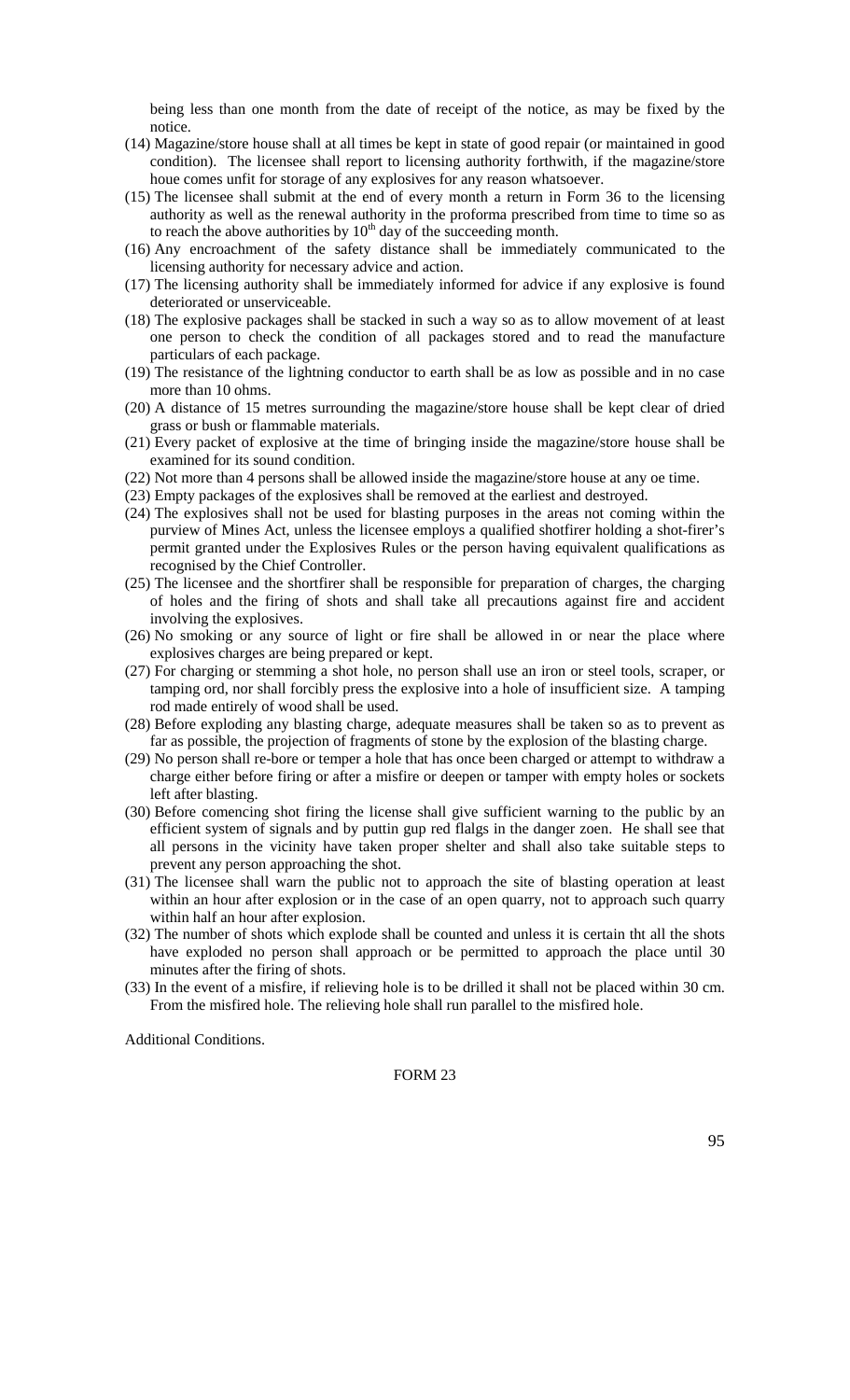#### (See Rule 155)

#### [Article  $5(a)-(c)$  — of Schedule IV)

Licence to possess Explosives for own use

- (a) Class 2 and/or Class 3 explosives not exceeding 5 kgs., electric or ordinary detonators not exceeding 100 numbers and safety fuse not exceeding 200 metres.
	- OR

(b) small arms nitro-compound not exceeding 5 kgs. (in the State of Kerala)

OR

(c) Gunpowder not exceeding 5 kgs. and safety fuse not exceeding 50 metres (in the State of Bihar, Kerala and West Bengal).

No. Fee-\*\*[ Rs. 10.(free of charge to cultivators)]

Licence is hereby granted to…………….valid only for possession on the premises described below of the quantities of explosives for own use subject to the provisions of Explosives Act, 1884 as amended from time to time and the rules framed thereunder and to the conditions of this licence.

This licence shall remain in force till…………………. (See note below)

Postal address of licensee ……………………………………………. …………………………………………….

This licence is liable to be suspended or revoked for any violation of the Act or rules framed thereunder or the conditions of this licence or if the licensed premises are not found conforming to the description shown in attached plan.

Description of the licensed premises

| The licensed premises are shown on drawing |  |
|--------------------------------------------|--|
|                                            |  |
|                                            |  |
|                                            |  |
|                                            |  |
|                                            |  |

District Authority

The …………………………….

Date of renewal Date of expiry Signature of licensing authority

Note: The licence if granted as per clause (a) of the preamble shall be granted for a period not exceeding \*\*[3 months].

# **CONDITIONS**

(1) The explosives shall be kept in a substantial building constructed of non-flammable materials or in a fireproof box as may be approved by the licensing authority, separated from any dwelling house or other building another licensed premises, highway, street, public thorough-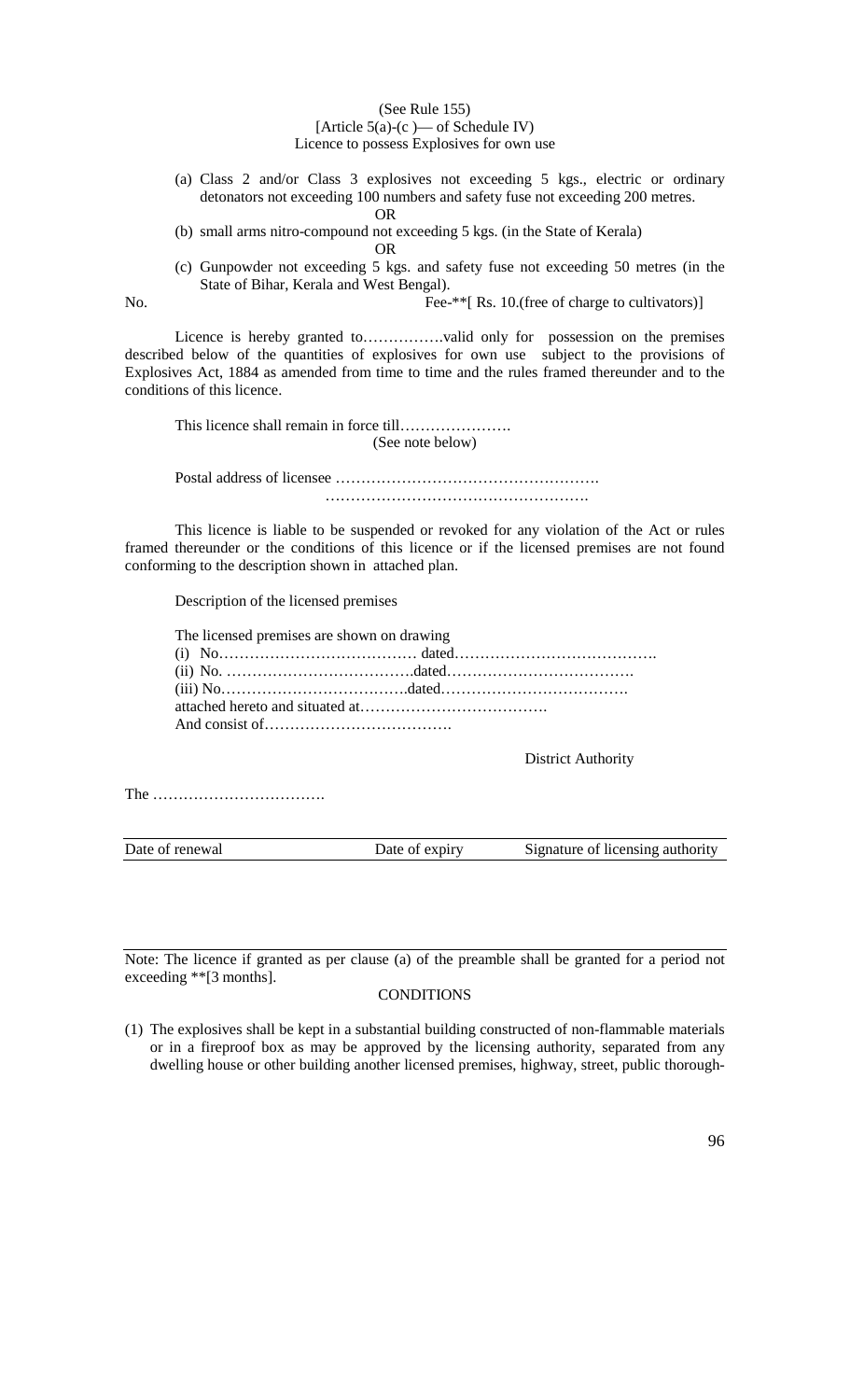fare or public place by distance of minimum 45 metres and made and closed so as to prevent unauthorised persons from having acces thereto and to secure it from danger from without.

- (2) The interior of the building or the box as a case may be and all fittings therein shall be so constructed, covered, or lines, as to prevent the exposure of any irion or steel, or of any hard or gritty surface or the entry, detaching or accumulating of any grit, irion steel or similar substance.
- (3) Adequate provision shall be made for the ventilation and the interior of the building or box shall be kept scrupulously cleaned.
- (4) In cae any of the explosive store is liable to be dangerously effected water, due precautions shall be taken to exclude water from the storage place.
- (5) Detonators shall not be stored along with other explosives. Detonators, if required shall be stored in a different building or fireproof box located at a distance of minimum 1.5 metres from the building or box where other explosives are stored.
- (6) The doors of the building or the box shall open outwards, and shall be kept clearly closed or locked except when required to be opened for receipt or issue of explosives or for other necessary purposes.
- (7) All articles or substances of explosive or highly inflammable nature shall be kept at a safe distance from the explosives and from any room or part of a building or fire proof box containing the explosive, and no person entering such room or pat of building or opening such safe shall have any iron or steel in his possession or attached to or on his boots or shoes.
- (8) No tools, implements, balance, weihts, etc. made of iron or steel shall be kept at any time onthe premises.
- (9) All explosives exceeding 0.5 kg. In quantity shall be kept in a substantial case, bag, canister or other receptacle made and closed so as to prevent the explosives from escaping.
- (10) All losses, shortage of stock or thefts of explosives shall be reported without delay to the nearest police station and the licensing authority.
- (11) If this licence is granted as per clause (a) of preamble the total quantity of explosives that can be purchased \*\*[during the validity of licence shall not exced 25 Kg. Of Class 2 and/ or Class 3 explosives, 500 Nos. of detonators and 1000 metres of safety fuse, provided that maximum quantity of explosives that amy be kept at any one time shall not exceed 5 kgs. of Class 2 and/or Class 3 explosives, 100 Nos. of detonators and 200 metres of safety fuse].
- (12) The licensee shall at the time of purchasing explosives have the following particulars endored upon his licence and signed by the person delivering the explosives.
	- (i) Name and address and licence No. of the person delivering explosives;
	- (ii) Name and addres of the person who takes delivery of the explosives purchased;
	- (iii) The kind and quantities of explosives purchased;
	- (iv) The date of purchase.
- (13) Explosives purchased on the strength of this licence shall not be sold or transferred to any other person.
- (14) Free access to the licensed premises shall be given at all times to any inspecting or sampling officer and all facilities shall be offered to the officer for ascertaining that the provisions of the Act and Rules and the conditions of this of this licence are duly observed.
- (15) The stock of explosives remaining on expiry of licence shall be intimated to the licensign authority and the licensee shall comply with instructions of such authority regarding disposal of explosives.
- (16) The licensee for the purpose of blasting explosives shall employ a qualified person holdign a Shot Firer's Permit granted under these rules.

(17) Maximum quantity of explosives that may be kept at any one time shall not exceed

| (i) Gunpowder (Class $1)$                                                  | kg. |
|----------------------------------------------------------------------------|-----|
|                                                                            |     |
| (iii) Safety Fuse                                                          |     |
|                                                                            |     |
|                                                                            |     |
| (vi) Detonators                                                            |     |
| . The Leonard may by C11 has contributed and molting changes on attractive |     |

(18) The licensee may by filling cartridges, making charge or otherwise adapt or prepare for ue any explosive he is authorised to possess under this licence provided that—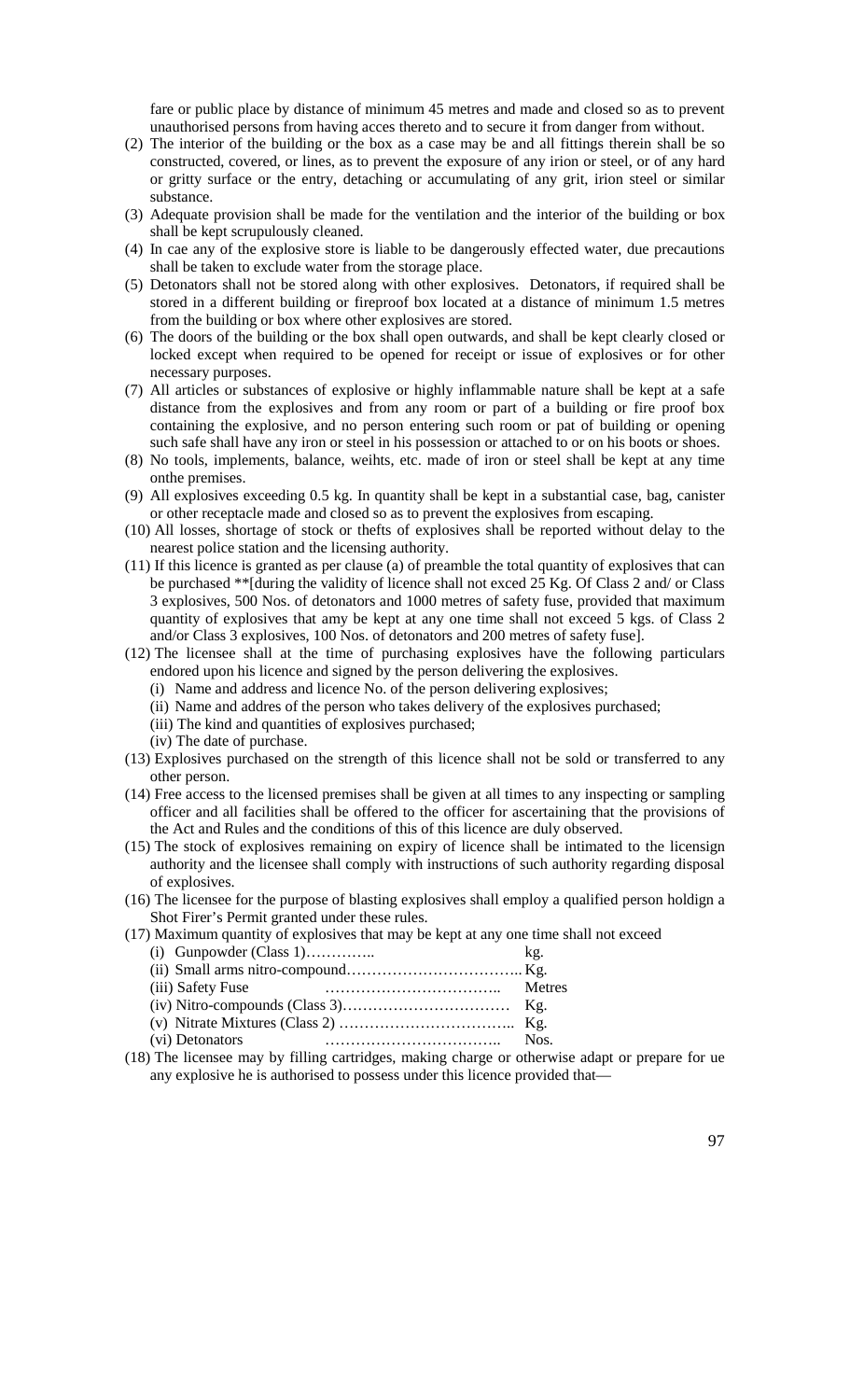- (a) the total quantity of explosives on the licensed premises including the workshop in which such adaptation or preparation is carried on, shall not exceed the quantity the licensee is authorised to possess.
- (b) no work unconnected with such adaptation, or preparation shall be carried on in the said workshop while such adaptation or preparation is being carried on.
- (c) the said workshop shall be situated at a distance of……………………metres as shown in plan No…………………dated……………………….attached hereto.
- (d) an explosive of one description shall not be converted into an explosive of another description and an explosive shall not be unmade or resolved into its ingredients; and
- (e) the licensee shall give notice to the authority which granted his licence the he intends to carry on such adaptation or preparation as is allowed by this licence.

#### Additional Conditions

#### FORM 24 (See Rule 155) [Article 4 of Schedule IV)

\*[Licence to possess and sell small-arms nitro-compound not exceeding 25 Kgs. or fireworks not exceeding 1000 kgs, of Class 7 Division 2 Sub-Division 1,100 Kgs. of Class 7 Division 2, sub-division 2, or gunpowder not exceeding 25 kgs. and safety fuse not exceeding 10,000 metres.]

No. Fee- Rs. ……………. (per year)

Licence is hereby granted to…………….valid only for possession and sale at the licensed premises described below of the quantities of explosives in additional condition No…………….. subject to the provisions of Explosives Act, 1884 as amended from time to time and the rules framed thereunder and to the conditions of this licence.

This licence shall remain in force till………………….

This licence is liable to be suspended or revoked for any violation of the Act as amended from time to time or the rules framed thereunder or the conditions of this licence or if the licensed premises are not found conforming to the description as per attached plans.

Description of the licensed premises

The …………………………….

Postal address of licensee …………………………………………….

……………………………………………. Controller of Explosives

…………………………………

District Authority

|                 | Endorsement for renewal |                                  |
|-----------------|-------------------------|----------------------------------|
| Date of renewal | Date of expiry          | Signature of licensing authority |
|                 |                         |                                  |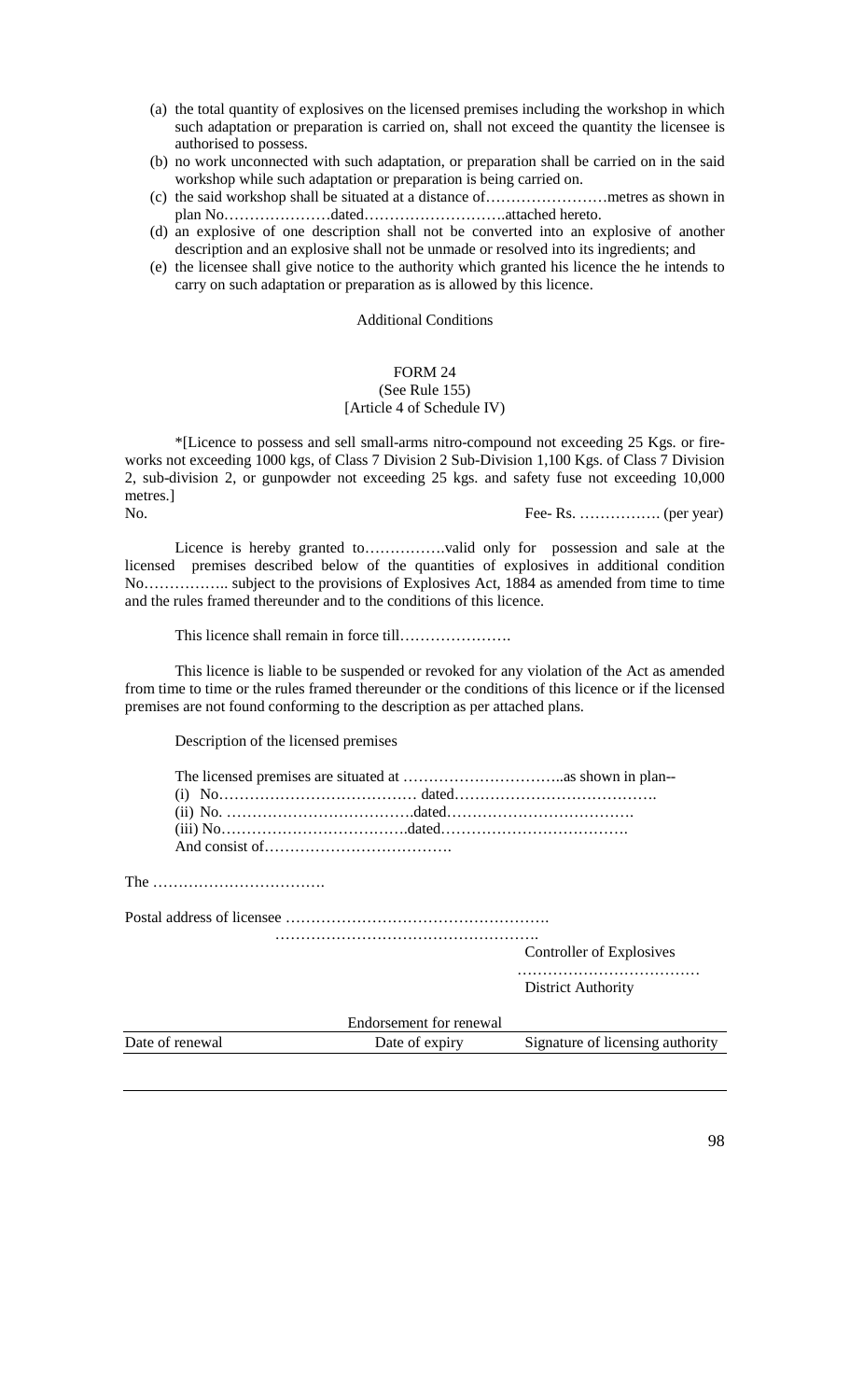#### **CONDITONS**

- (1) All explosives on the premises shall be kept in a substantial brick stone or concrete building which is closed and secured so as to prevent unauthorised persons from having access thereto.
- (2) The interior of every building and receptacle used for keeping explosives and the shelves and fittings therein shall be so constructed or so lined and covered as to prevent the exposue of any iron or steel, or the detaching of any grit, iron, steel or similar substance, in such manner as to come into contact with the explosives. Such interior, shelves and fittings shall, so far as is reasonably practicable, be kept free from grit and otherwise clean.
- (3) The building or receptacle in which explosive is kept must be used only for the keeping of such explosive and for no other purpose whatsoever.
- (4) Explosives of different descriptions which may be kept under this licence shall be separated by an intervening partition of such substance and character; or by such intervening space, as will effectually prevent explosion or fire in the one communicating with the other: Provided that—
	- (a) samll arms nitro-compound and safety fuses belonging to the  $1<sup>st</sup>$  Division of the  $6<sup>th</sup>$ (Ammunition) Class may be kept with each other without any intervening partition or space;
	- (b) the various explosives of the  $1<sup>st</sup>$  division of the  $6<sup>th</sup>$  (Ammunition) class may be kept with each other without any intervening partition or space :
	- (c) the various explosives of the  $7<sup>th</sup>$  (Fireworks), Class other than those containing chlorate may be kept with each other without any intervening partition or space.
- (5) Any quantity exceeding 2.5 Kgs. of an explosive of the  $1<sup>st</sup>$  Division of he  $6<sup>th</sup>$  (Ammunition) Class or of the 2<sup>nd</sup> Division of the 7<sup>th</sup> (Fireworks) Class and all other explosives exceeding 0.5 Kg. Must be kept in a substantial bag, canister or cae made and closed so as to prevent any explosives from escaping and shall be otherwise packed and marked in accordance with the requirements of rules 8 and 9 of the Explosives Rules, 1983.
- (6) No oil, paints, matches, lights, any article of a highly flammable or explosive nature or liable to cause fire or explosion or any acids or similar substances, shall be brought or kept on the licensed premises.
- (7) No tools, implements, balance, weights, etc. made of iron or steel shall be kept at any tiem in the licensed premises, and no person on the licensed premises shall have any iron or steel in his possession, or attached to or on his boots or shoes.
- (8) The licensee shall keep records and accounts of all explosives manufactured and of all stocks in hand in forms  $31 \& 32$  and exhibit the stock books and records to any of the officers authorised under Rule 179 of Explosives Rules whenever such officer may call upon him to do so.
- (9) All sales of explosives under this licence must be effected on the premises described on the face of the licence.
- (10) All losses, shortages of stock and thefts of explosives shall be reported without delay to the police station in whose jurisdiction the licensed premises are situated and to the licensing authority.
- (11) Free access to the licensed premises shall be given at all times to any inspecting or sampling officer and all facilities shall be offered to the officer for ascertaining that the provisions of the Act and Rules and the conditions of this of this licence are duly observed.

Additional Conditions

FORM 25 (See Rule 155) [Article 9 of Schedule IV) LICENCE FOR ROAD VAN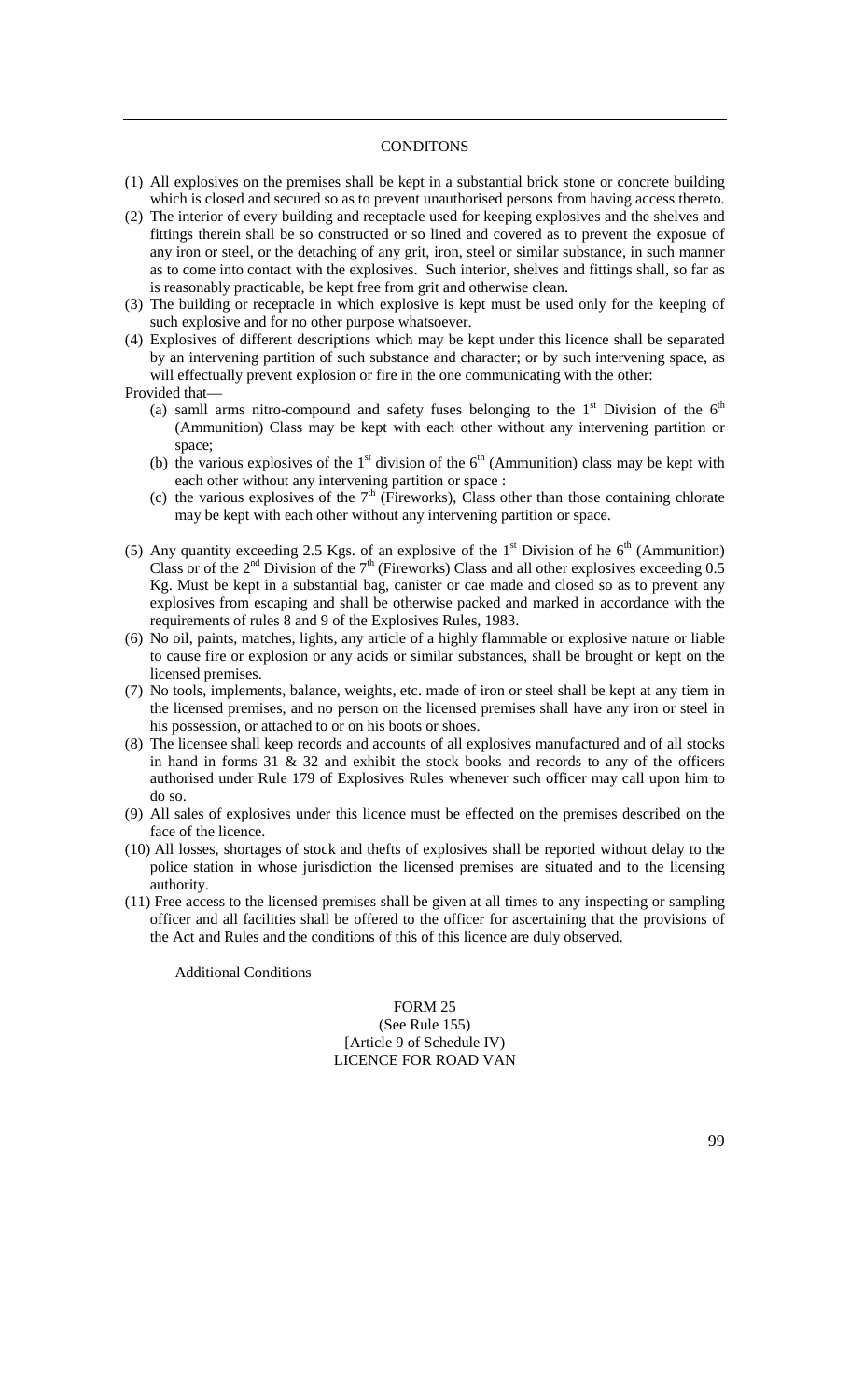No. Fee Rs….........(per year)

Licence is hereby granted to…………….transport explosives by road van as described below subject to the provisions of Explosives Act, 1884 as amended from time to time and the rules framed thereunder and to the conditions of this licence.

This licence shall remain in force till………………….

This licence is liable to be suspended or revoked for any violation of the Act as amended from time to time or the rules framed thereunder or the conditions of this licence or if the licensed premises are not found conforming to the description:

Description of road van

Make Registration No. Engine No. Chassis No. Description of other fittings Approved Drawing No. and Date Quantity of explosives permitted to carry Postal address of licensee ……………………………………………. …………………………………………….

Controller of Explosives

Space for endorsement of renewals

Date of renewal Date of expiry Signature of licensing authority

#### CONDITONS

- (1) This licence is not transferable to any other road van.
- (2) No alterations should be made to the vehicle, its body and other fittings without approval from the licensing authority.
- (3) This licence or its authenticated copy shall at all times be kept in the van and produced on demand by an inspecting officer.
- (4) The road van shall not be used for transport of explosives unless it is in a fit condition and complies with the Explosives Rules, 1983.
- (5) The road van shall not be used for trasnport of any material other than that authorised by this licence, unless permitted by licensing authority in writing.
- (6) No smoking and no fire or artificial light or any article capable of causing fire shall be allowed on the road van.
- (7) The vehicle shall not be used for carrying passenger.
- (8) Road van, while explosives are being loaded or unloaded or transported shall always be under the charge of competent person who shall be experienced in handling of explosives and fully coversant thereunder. Where the vehicle is not driven by the licence holder, a document signed by the licensee naming persons authorised to drive and accompany the vehicle shall be carried in the van and produced on demand to an inspecting officer.
- (9) No explosives unless they are packed in accordance with the Explosives Rules or in a manner specified by the Chief Controller shall be transported in the road van.
- (10) Detonators shall not be transported with any other explosives.
- (11) Any breakdown, accident, fire or explosion occurring in or involving the road van, shall be immediately reported to the licensing authority together with a full report of such breakdown, accident, fire or explosion. If such accident, fire or explosion is attended with loss of human

100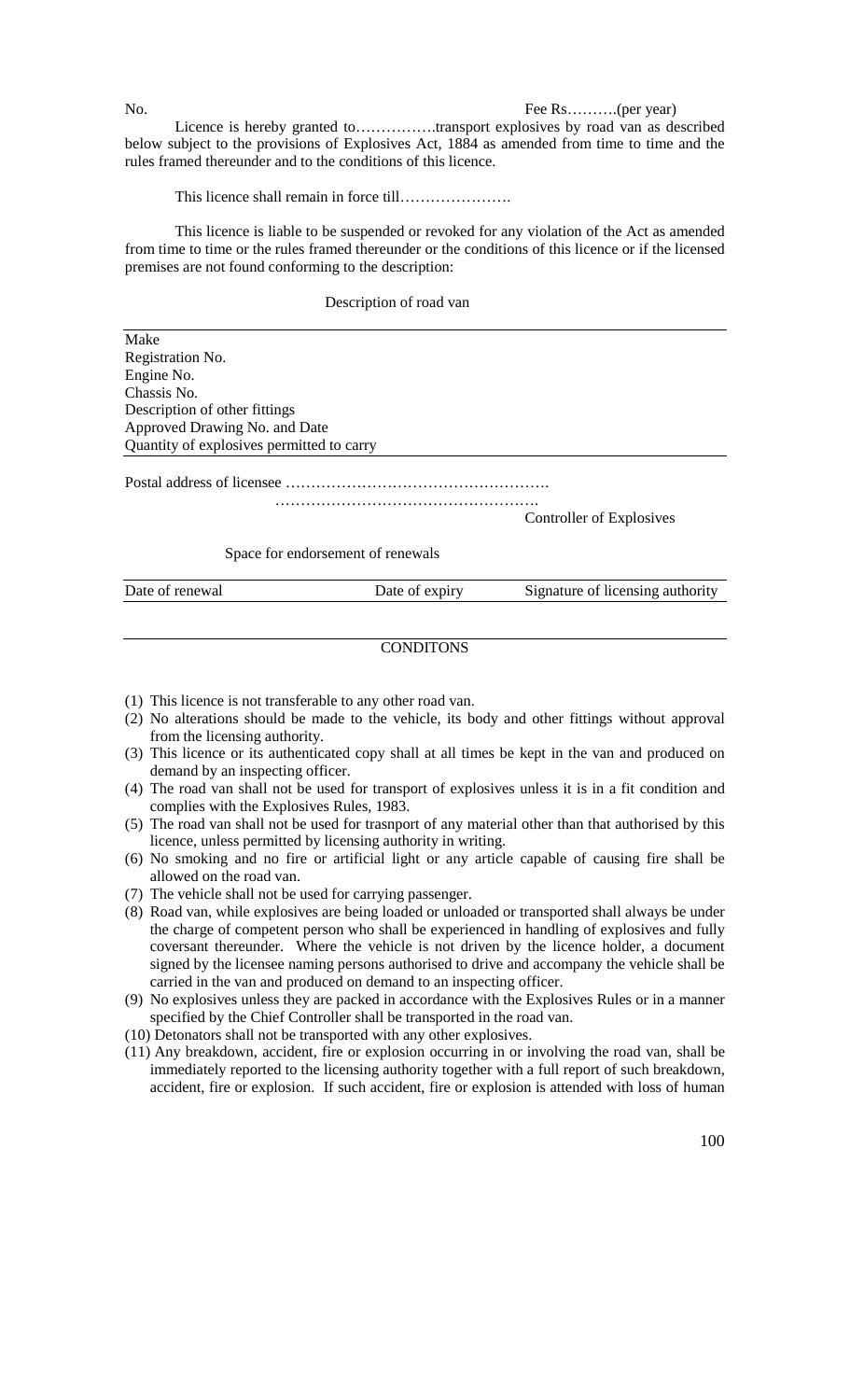life or serious injury to person or property, a report shall also be made immediately to the nearest Police Station.

- (12) The explosives shall be loaded into the van only at the licensed premises of consignor and unloaded from the van at the licensed premises of the consignee.
- (13) The licensee shall maintain account of explosives transported in Form 35 and present the same on demand by an inspecting officer.

Additional Conditions.

## FORM 26 (See Rule 155) [Article 8 of Schedule IV) LICENCE TO TRANSPORT EXPLOSIVES

| No.    |                                                                 |       |          |  |  |
|--------|-----------------------------------------------------------------|-------|----------|--|--|
|        | Licence is hereby granted toto transport following explosives : |       |          |  |  |
| Sl.No. | <b>Name</b>                                                     | Class | Division |  |  |

from the premises licensed in form …………….bearing licence No………………………..situated at…………………………to places specified below subject to the provisions of the Explosives Act, 1884 as amended from time to time and the rules framed thereunder and to the conditions of this licence.

| Places of destination--- |       |          |       |  |  |  |
|--------------------------|-------|----------|-------|--|--|--|
| Sl.No.                   | Place | District | State |  |  |  |
|                          |       |          |       |  |  |  |

This licence shall remain in force till 31<sup>st</sup> day of March, 19…….

This licence is liable to be suspended or revoked on any violation of the Act or rules framed thereunder or the conditions of the licence.

…………………………………………….

Postal address of licensee …………………………………………….

Controller of Explosives

Space for endorsement of renewals

| Date of renewal | Date of expiry | Signature of licensing authority |
|-----------------|----------------|----------------------------------|
|                 |                |                                  |

### **CONDITONS**

- (1) This licence becomes void on the expiration of the terms mentioned therein or if a consignment breaks before reaching the place of destination or if the explosives is taken from or to any place other than the places mentioned in the licence.
- (2) The licensee shall transport only such explosives as he is authorised to possess under the Act and the Rules framed thereunder.
- (3) The quantity of explosives depatched to any consignee shall not exceed the quantity which such consignee is entitled to possess under a licence granted under these rules.
- (4) Each consignment of explosives shall be covered by a pass in Form 16 and that (when the explosives are transported by rail) such pass shall be attached to the way bill or the invoice s the case may be.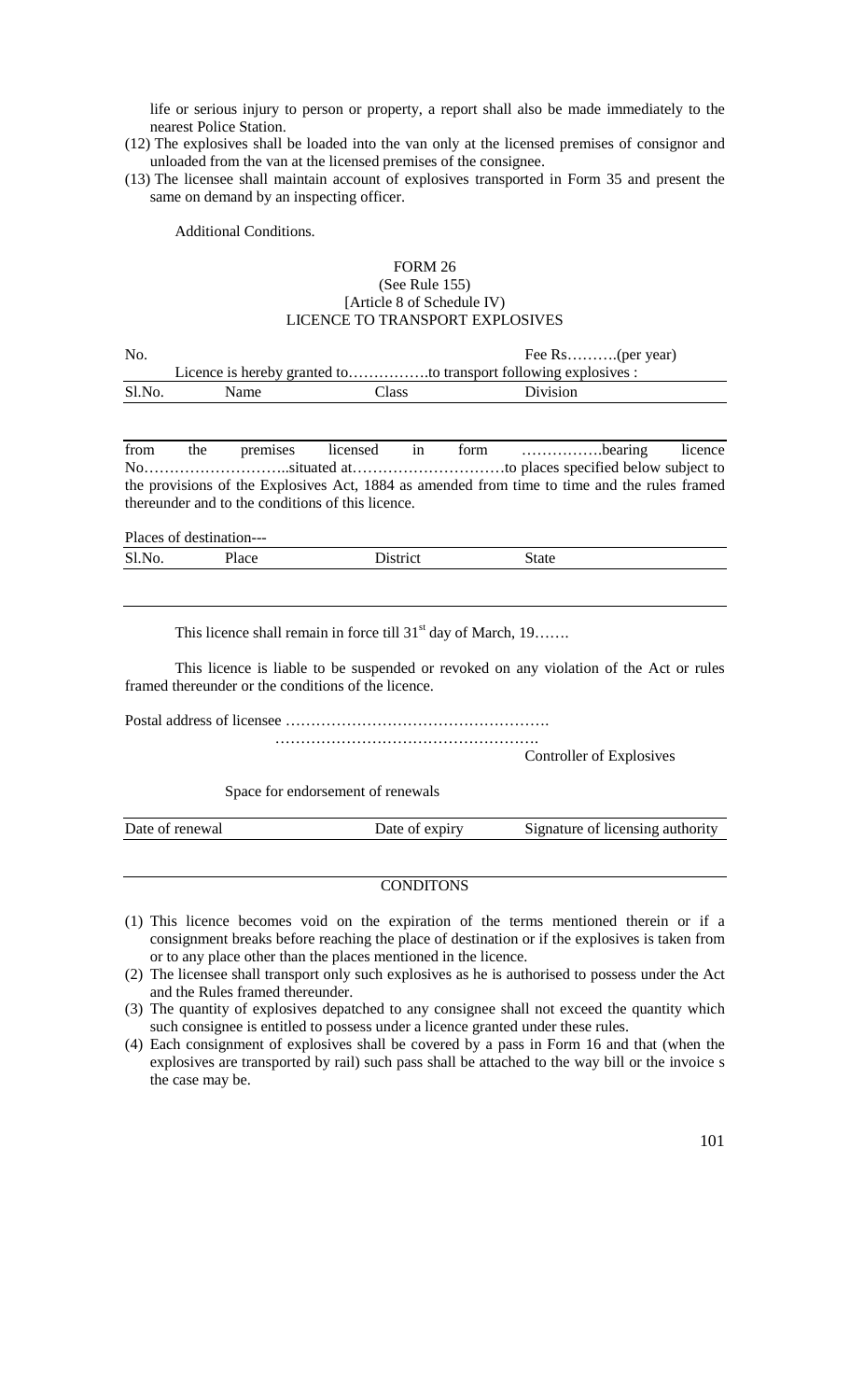- (5) A copy of each pass issued for each consignment shall be sent to—
	- (i) Licensing authority;
	- (ii) Controller of Explosives in whose jurisdiction the premises from which the consignment is sent, is situated; and
	- (iii) The Controller of Explosives in whose jurisdiction the premises to which the explosives are sent is situated.
- (6) Any los, shortage or theft of explosives in transit shall be reported without delay to the licensing authority and to the police station and to the Controller of Explosives in whose jurisdiction the loss, shortage or theft is discovered.
- (7) The explosives shall be packed and marked inaccordance with Rules 8 and 9 of the Explosives Rules.

Additional Conditions.

#### FORM 27 (See Rule 155) [Article 6 of Schedule IV) Licence to Import Explosives otherwise than by land

No. Fee Rs……….

Licence is hereby granted to…………….to import by sea/air at any one time explosives of the description given below at the port of ………………………………..for consignment to persons mentioned below subject to the provisions of Explosives Act, 1884 as amended from time to time and the rules framed thereunder and to the conditions of this licence.

This licence shall remain in force till………………….

This licence is liable to be suspended or revoked for any violation of the Act as amended from time to time or the rules framed thereunder or the conditions of this licence.

Postal address of licensee ……………………………………………. …………………………………………….

The………………………………20………

Chief Controller of Explosives

# DESCRIPTION OF EXPLOSIVES AND CONSIGNEE

| Name<br>of       | Weight | No.      | of   Consignee's name and   Licence No. of the   Rema |           |     |
|------------------|--------|----------|-------------------------------------------------------|-----------|-----|
| explosives Class |        | packages | address to whom magazine/store                        |           | rks |
| & Division       |        |          | explosives will be sent   house                       | of<br>the |     |
|                  |        |          | from place of import                                  | consignee |     |
|                  |        |          |                                                       |           |     |
|                  |        |          |                                                       |           |     |
|                  |        |          |                                                       |           |     |
|                  |        |          |                                                       |           |     |

# **CONDITONS**

(1) No explosives other than those permitted under this licence shall be imported.

(2) The quantity of explosives imported shall not exceed that authorised by this licence.

(3) All explosives imported under this licence shall be packed and marked in accordance with Rules 8 and 9 of Explosives Rules, 1983.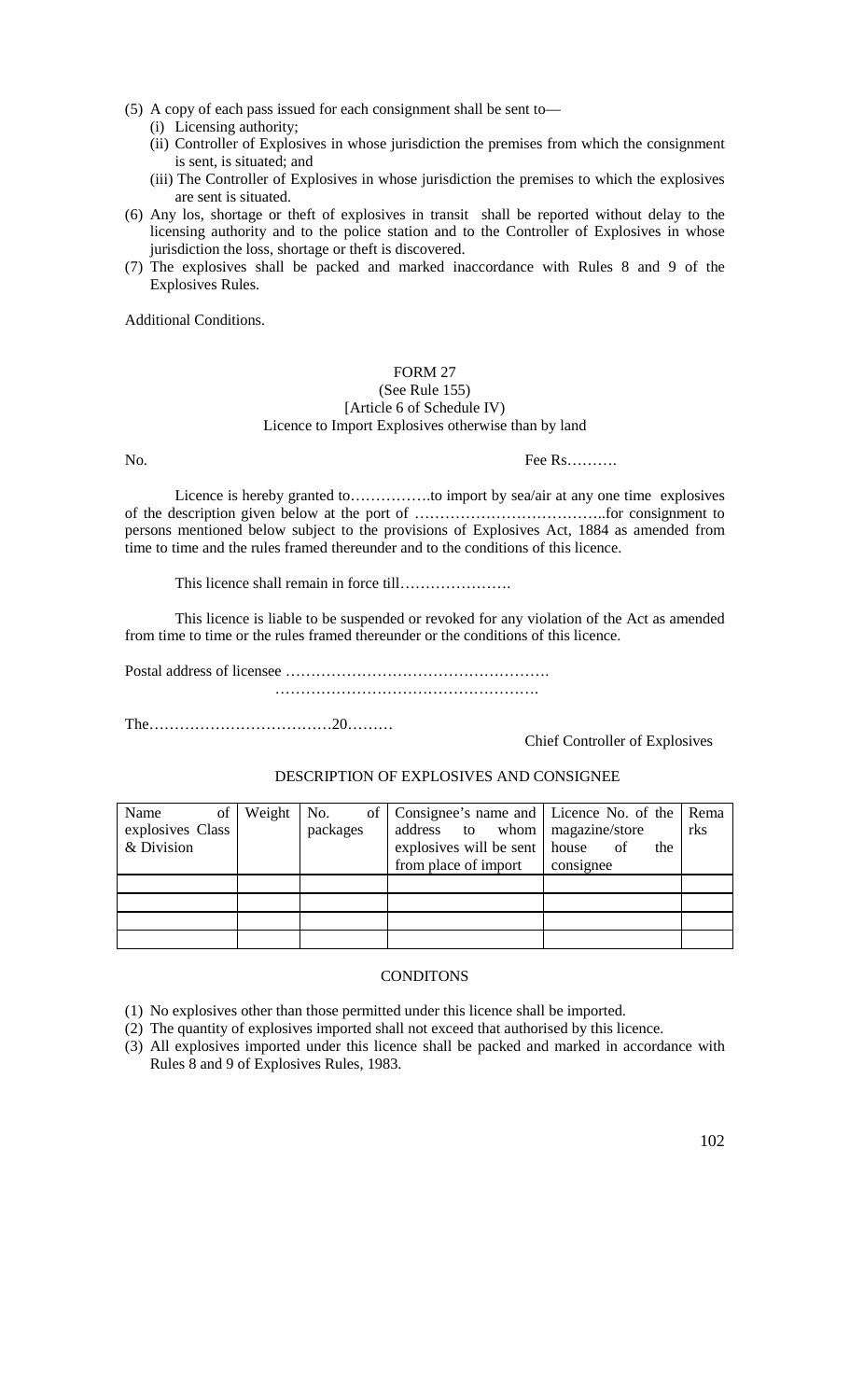- (4) No ship or boat or aircraft containing explosive imported on the strength of this licence shall bring to or more and no such explosive bring to or more and no such explosive shall be unloaded or transhipped from any ship or boat or aircraft except at the port authorised by this licence.
- (5) The licence shall comply with all the rules and regulations in force at the port of import mentioned in this licence.
- (6) The owner and master of the ship or boat or aircraft in which explosives are imported on the strength of this licence, shall, if and when required by an inspecting authority or the custom's authority having jurisdiction over the place of importation, allow such inspector or officer to take for examination samples of any explosive so imported.
- (7) As soon as the explosive has been cleared from the place/port and despatched to the magazine/store house for storage, the licensee shall complete the importer's transmission Schedule in Form 15 and forward it to the Chief Controller.
- (8) The explosive shall be despatched to the various consignees mentioned in the licence directly from the port and the licensee shall make prior arrangements to ensure that there is no hold up of explosives at any place.
- (9) The imported explosives if of Class 3 or Class 4 shall not be unloaded from the ship or boat unless such explosives have been tested and permission to unload given by the Chief Controller of Explosives authorised for the purpose.

Additional Conditions.

# FORM 28 (See Rule 155) [Article 7 of Schedule IV) Licence to Export Explosives otherwise than by land

#### No. Fee Rs……….

Licence is hereby granted to…………….to Export by sea/air at any one time explosives of the description given below at the port of ………………………………..for consignment to persons mentioned below subject to the provisions of Explosives Act, 1884 as amended from time to time and the rules framed thereunder and to the conditions of this licence.

This licence shall remain in force till………………….

This licence is liable to be suspended or revoked for any violation of the Act as amended from time to time or the rules framed thereunder or the conditions of this licence.

Postal address of licensee …………………………………………….

…………………………………………….

The……………………….20…..

Chief Controller of Explosives

# DESCRIPTION OF EXPLOSIVES AND CONSIGNEE

| Name of explosives Class   Weight<br>& Division | No.<br>packages | of   Consignee's<br>name and address | Remarks |
|-------------------------------------------------|-----------------|--------------------------------------|---------|
|                                                 |                 |                                      |         |

103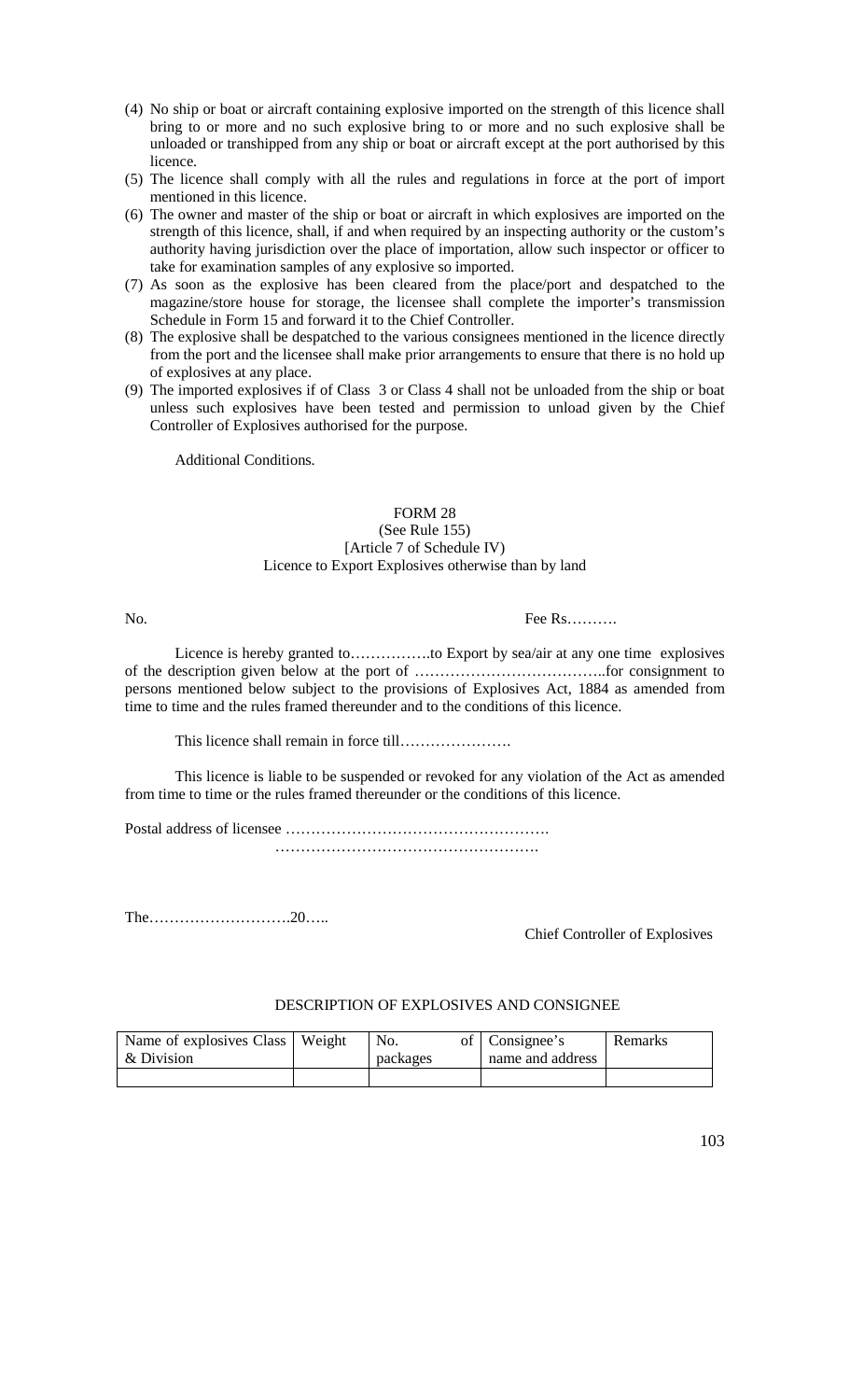## **CONDITONS**

(1) No explosives other than those permitted under this license shall be exported.

- (2) The quantity of explosives exported shall not exceed that authorised by this licence.
- (3) The explosives shall be packed in accordance with Explosives Rules, 1983 and the packages marked accordingly. The packages shall be safe for transport.
- (4) The explosives shall be exported only from the place specified in this licence.
- (5) The licensee shall comply with all the rules and regulations in force at the port or place of export mentioned in this licence.
- (6) The explosives shall be brought to the port or place of export only after the ship or aircraft is ready.

Additional Conditions.

## FORM 29 (See Rule 155) [Article 7 of Schedule IV) Licence to posses and use Public Display Fireworks

No. Fee Rs……….

Licence is hereby granted to…………….only for possession of ……………..Kgs. of fireworks at premises described below and for making public display at the premises mentioned below subject to the provisions of Explosives Act, 1884 as amended from time to time and the rules framed thereunder and to the conditions of this licence.

This licence shall remain in force till………………….

This licence is liable to be suspended or revoked for any violation of the Act or rules framed thereunder or conditions of the licence of if the licensed premises are not found conforming to description as per attached plans.

Description of premises

The premises to be used for public display fireworks are situated at………………as shown in plan No…………………dated………………………………attached herewith.

The premises for storage of fireworks are situated at ……………..dated ………….. attached herewith.

Postal address of licensee …………………………………………….

…………………………………………….

The…………………………….20…..

#### Controller of Explosives

## **CONDITONS**

(1) The licensee shall, at least seven clear days (exclusive of Sunday and public holidays) before the holding of a public fireworks display by him or under his authority or supervision shall notify the licensing authority.

(a) Time and place at which the public display is to be held;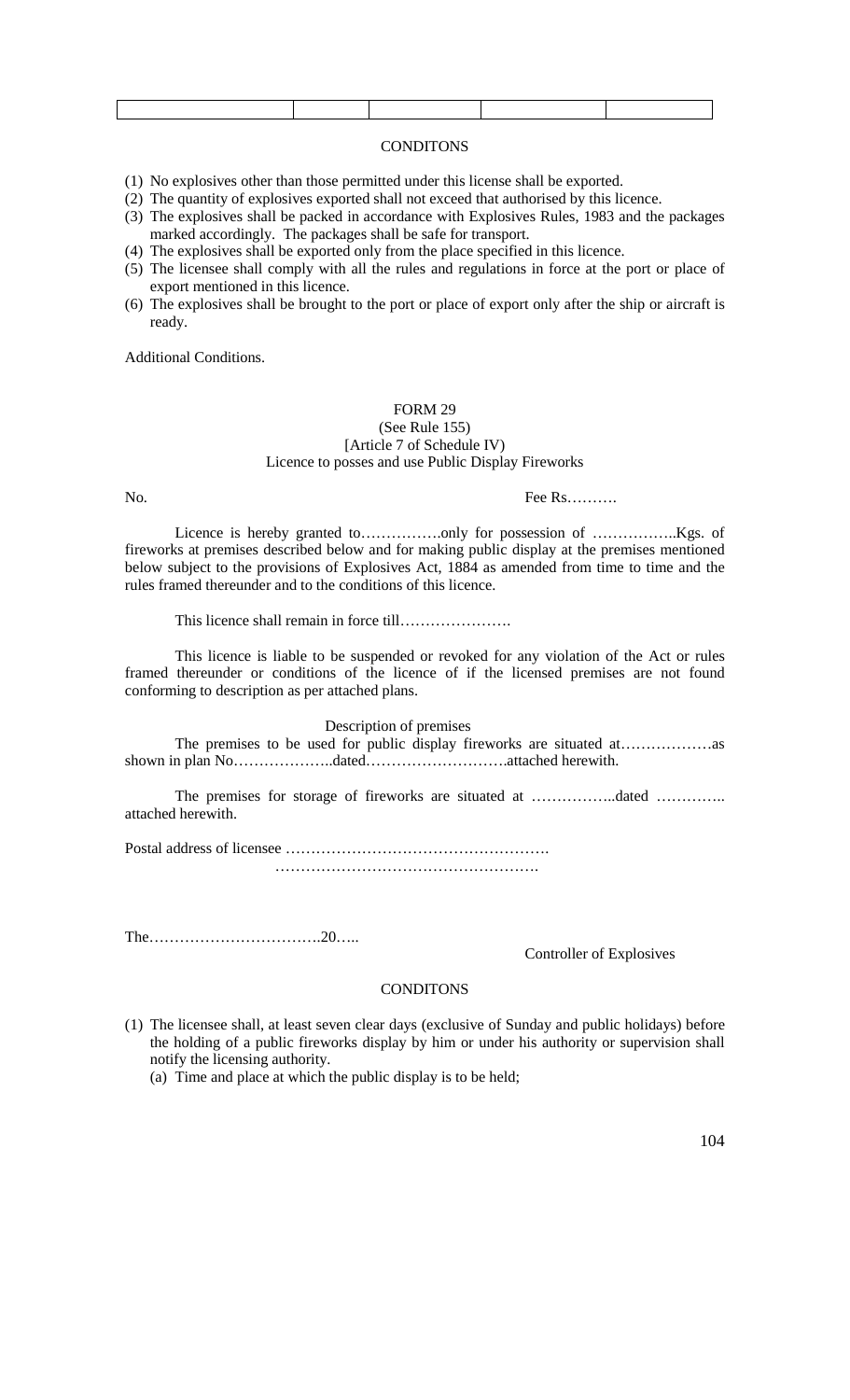- (b) The types of public display fireworks to be used in the display;
- (c) The name, address and licence number of every persons from whom these fireworks have been or are to be obtained for use in display;
- (d) Name and address of every person who will be supervising the display or assisting the licensee to supervise the display; and
- (e) Full details of the experience which every person other than licensee, whose name is notified in paragraph (d) above has had in the conduct or supervision of public display fireworks.
- (2) The fireworks shall be stored and displayed only at the places shown in the plan attached with the licence.
- (3) A minimum distance as specified in additional condition No……………….. shall be maintained between the spectators and the area where the display is carried out.
- (4) Only authorised fireworks shall be used. Such fireworks shall be purchased directly from persons holding proper valid licence granted to manufacture such fireworks.
- (5) No display of fireworks should be carried out when the wind velocity exceeds 50 kilo metres per hour or the control over spectators has been lost.
- (6) Only minimum persons should be employed for making and display of fireworks. The site should be constantly supervised and the persons employed should wear protective clothings, ear defenders, safety glasses and other protective devices.
- (7) Once fireworks have been taken to the site, the site must not be left unattended or unprotected
- (8) No fireworks shall be ignited inside of or closer than 15 metres of any tent, trailer, canvas shelter of motor vehicle.
- (9) No fireworks shall be ignited within 200 metres of a hospital, nursing home, schools or temples unless consent from local authorities and the owner or its agent is obtained.
- (10) No fireworks shall be set off within 200 metres of a hospital, nursing home, schools or temples unless consent from local authorities and the owner or its agent is obtained.
- (11) Adequate fire fighting equipment to cope up with any fire which can be reasonably anticipated shall be provided. The type and quantity of first-aid and other fire fighting equipment shall be determined in conjunction with the fire fighting authorities.
- (12) After the display, waster and duds etc. shall be carefully collectd and removed from the site and destroyed by burning under proper supervision.
- (13) The licensee shall follow the provisions of Act and Rules made thereunder as otherwise applicable.
- (14) No electrical wire shall be allowed within 10 metres of the area where the fireworks are laid down.
- (15) The mortars must be buried half their length in the ground and tilted of by  $10^0$  to  $10^0$
- (16) Before starting the display the supervisor must check to ensure that the fireworks are exploding over a zone free of people and that debris are also falling in that area. If not the firing must be stopped till necessary corrections are made.
- (17) No matches, lights or any article of flammable or hazardous nature liable to cause fire or explosion shall be brought or kept in the licensed premises.
- (18) No tools, implements etc. made of iron or steel shall be kept at any time in the premises and no person on the licensed premises shall have any iron or steel in his possession or on his boots or shoes.
- (19) The licensee shall keep records and accounts of all fireworks received, used and stock on hand.
- (20) The licensee shall follow the local bye-laws at the place of storage and display and obtain necessary permission whenever required.
- (21) The kinds and quantities of explosives remaining after the expiry of licence shall be intimated to the licensing authority and the licensee shall abide by the instructions of such authority regarding disposal of explosives.
- (22) If the licensing authority directs the licensee by notice in writing to make any additions/alterations which, in the opinion of such authority, is considered necessary for the safety of the premises or of the person working therein or the spectators the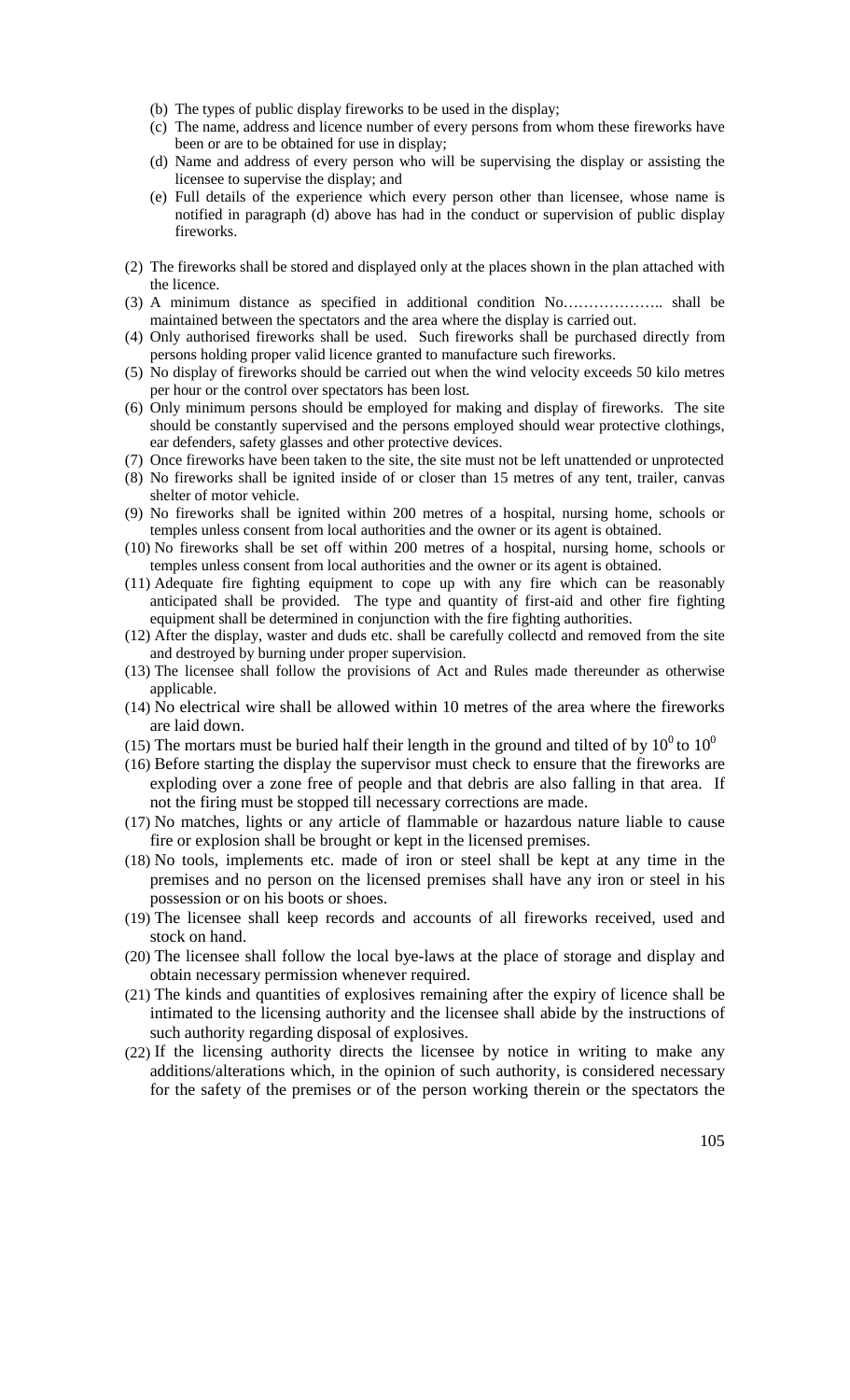licensee shall execute such additions/alterations within such period as may be specified.

- (23) Accidents by fire or explosion and losses, shortage or theft of explosives shall be immediately reported to the nearest police station and the licensing authority.
- (24) Free access to the licensed premises shall be given at all reasonable times to any inspecting or sampling officer and every facility shall be afforded to the officer for ascertaining that the provisions of the Act and the Rules and the conditions of this licence are duly observed.

Additional Condition.

## FORM 30 (See Rule 144) Shotfirer's Permit GOVERNMENT OF INDIA DEPARTMENT OF EXPLOSIVES

No.

| (Name of examination)              | (month $&$ year of examination) |
|------------------------------------|---------------------------------|
|                                    |                                 |
| (authority conducting examination) |                                 |

and is authorised to conduct blasting operations using explosives in areas other than Mines coming unde the purview of Indian Mines Act, 1952, subject to the provisions of Explosives Act, 1884 as amended and the rules framed thereunder.

Date:

Place: Controller of Explosives

FORM 31 (See Rule 112) Form of account to be maintained by a licensee Accounts of Explosives Manufactured

Note. – This record should be kept upto-date.

|            | Date & Shift No. Brand Name of Class & Division Dimensions of |                   | Batch Nos. |
|------------|---------------------------------------------------------------|-------------------|------------|
| Explosives |                                                               | finished products |            |
|            |                                                               |                   |            |

| Quantity<br>manufactured | Date of<br>test | No. of<br>packages | Magazine/Storehouse<br>licence No. to which<br>the explosives sent | Remarks | Signatue of person<br>in-charge/licensee |
|--------------------------|-----------------|--------------------|--------------------------------------------------------------------|---------|------------------------------------------|
|                          |                 |                    |                                                                    |         |                                          |
|                          |                 |                    |                                                                    |         |                                          |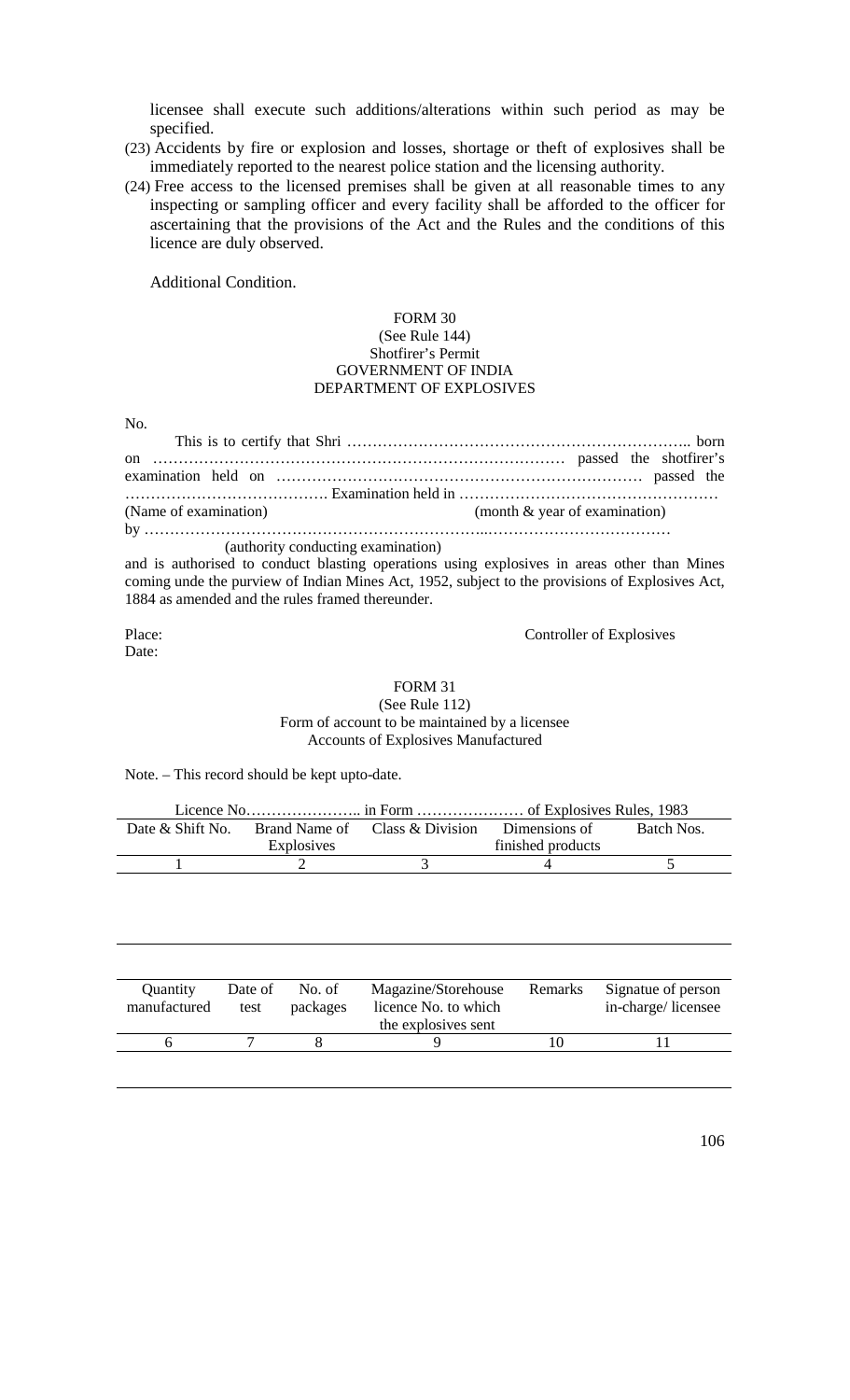## FORM 32 (See Rule 119) Form of account to be maintained by a licensee Accounts of Receipt of Explosives

Note- This record should be kept upto-date. Entries should be made daily and as and when explosives are received.

| Date |      | Description of Explosives |                 | Opening<br>balance | Explosives received Quantity<br>by licensee |  |
|------|------|---------------------------|-----------------|--------------------|---------------------------------------------|--|
|      | Name | Class                     | <b>Division</b> |                    |                                             |  |
|      |      |                           |                 |                    |                                             |  |
|      |      |                           |                 |                    |                                             |  |

| Batch | Name.         | Mode of transport $& Pass \text{ Closing}$ |         | Remarks | Signature of     |
|-------|---------------|--------------------------------------------|---------|---------|------------------|
| No.   | address       | Road Van licence No. No.                   | balance |         | licensee/ person |
|       | licence No of | if transported by                          |         |         | incharge         |
|       | supplier      | road.                                      |         |         |                  |
|       |               |                                            |         |         |                  |

# FORM 33 (See Rule 119) Form of account to be maintained by a licensee Accounts of Sale of Explosives

Note - This record should be kept upto-date. Entries should be made daily and as and when explosives are sold.

Licence No………………….. in Form ………………… of Explosives Rules, 1983

| Date | Description of explosives |       |          |  |  |
|------|---------------------------|-------|----------|--|--|
|      | Name                      | Class | Division |  |  |
|      |                           |       |          |  |  |

| <b>Opening Balance</b> | Explosives sold by licensee |        |          |
|------------------------|-----------------------------|--------|----------|
|                        | Name                        | Class: | Division |
|                        |                             |        |          |
|                        |                             |        |          |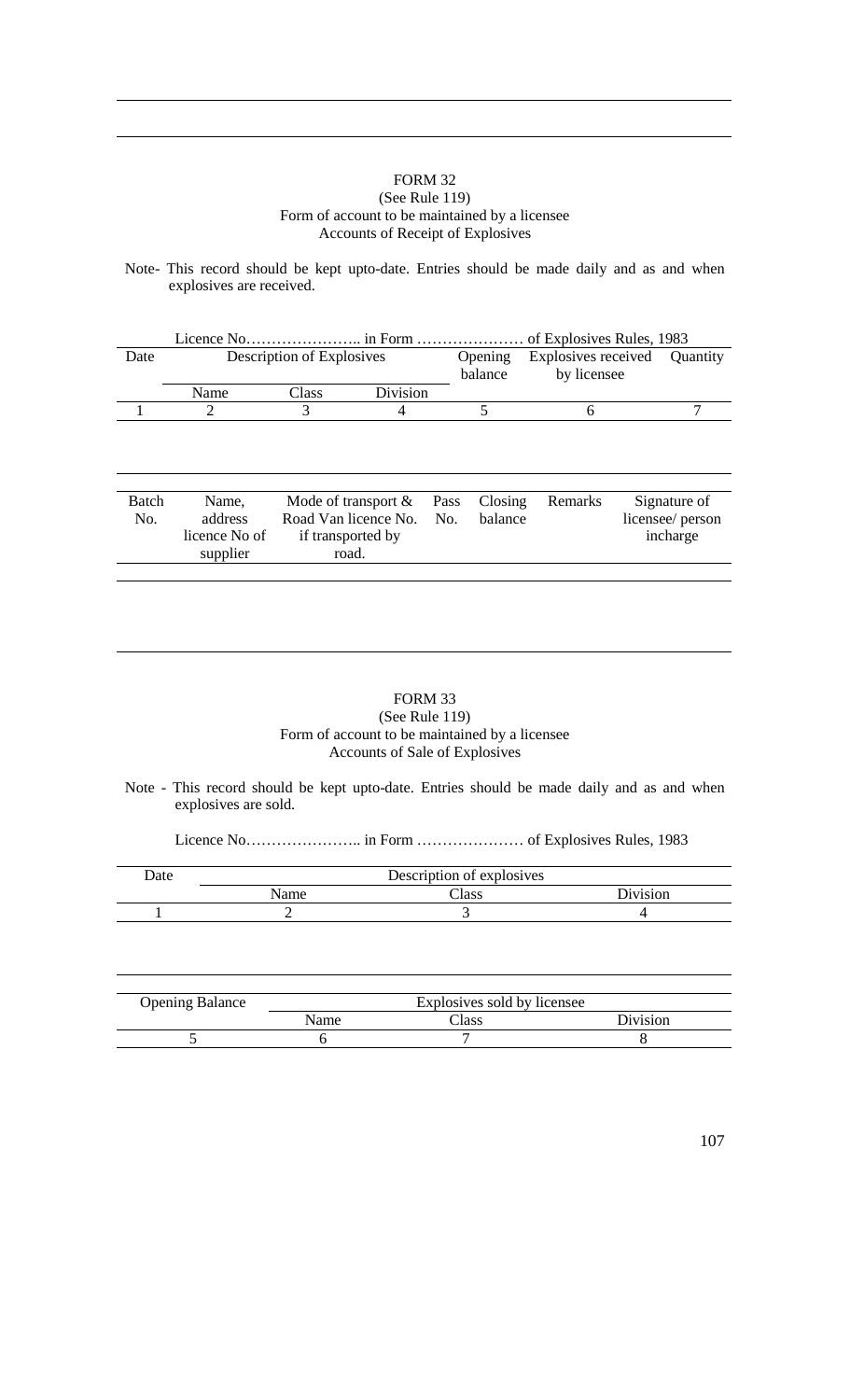| Quantity          | Batch No. | Name, address & licence No. of     |         | Mode of transport & road van |
|-------------------|-----------|------------------------------------|---------|------------------------------|
|                   | and Date  | person to whom explosives are sold |         | licence No. if transported   |
| 9                 | 10        | 11                                 |         | 12                           |
|                   |           |                                    |         |                              |
|                   |           |                                    |         |                              |
|                   |           |                                    |         |                              |
|                   |           |                                    |         |                              |
| Pass No.          |           | <b>Closing Balance</b>             | Remarks | Signature of licensee/       |
|                   |           |                                    |         | person incharge              |
| 13                |           | 14                                 | 15      | 16                           |
|                   |           |                                    |         |                              |
|                   |           |                                    |         |                              |
|                   |           |                                    |         |                              |
|                   |           |                                    |         |                              |
|                   |           |                                    |         |                              |
| <b>FORM 34</b>    |           |                                    |         |                              |
| (See Rule $119$ ) |           |                                    |         |                              |

Form of account to be maintained by a licensee Accounts of Explosives use by licensee

Note - This record should be kept upto-date. The entries should be made daily and as soon as explosives are issued for use or unused explosives returned.

Licence No………………….. in Form ………………… of Explosives Rules, 1983

| Date | Shot Firers name and permit No. | Description of explosives |       |                 |
|------|---------------------------------|---------------------------|-------|-----------------|
|      |                                 | Name                      | Class | <b>Division</b> |
|      |                                 |                           |       |                 |

| Quantity issued | No. of holes fired | Description of explosives |       |           |
|-----------------|--------------------|---------------------------|-------|-----------|
|                 |                    | Name                      | Class | Division. |
|                 |                    |                           |       |           |

| Quantity used | Description of explosives |       |                 |
|---------------|---------------------------|-------|-----------------|
|               | Name                      | Class | <b>Division</b> |
|               |                           | ⊥J    | 14              |

| Quantity returned | Signature of shot firer of | <b>Remarks</b> |
|-------------------|----------------------------|----------------|
|                   | Magazine incharge          |                |
|                   |                            |                |
|                   |                            |                |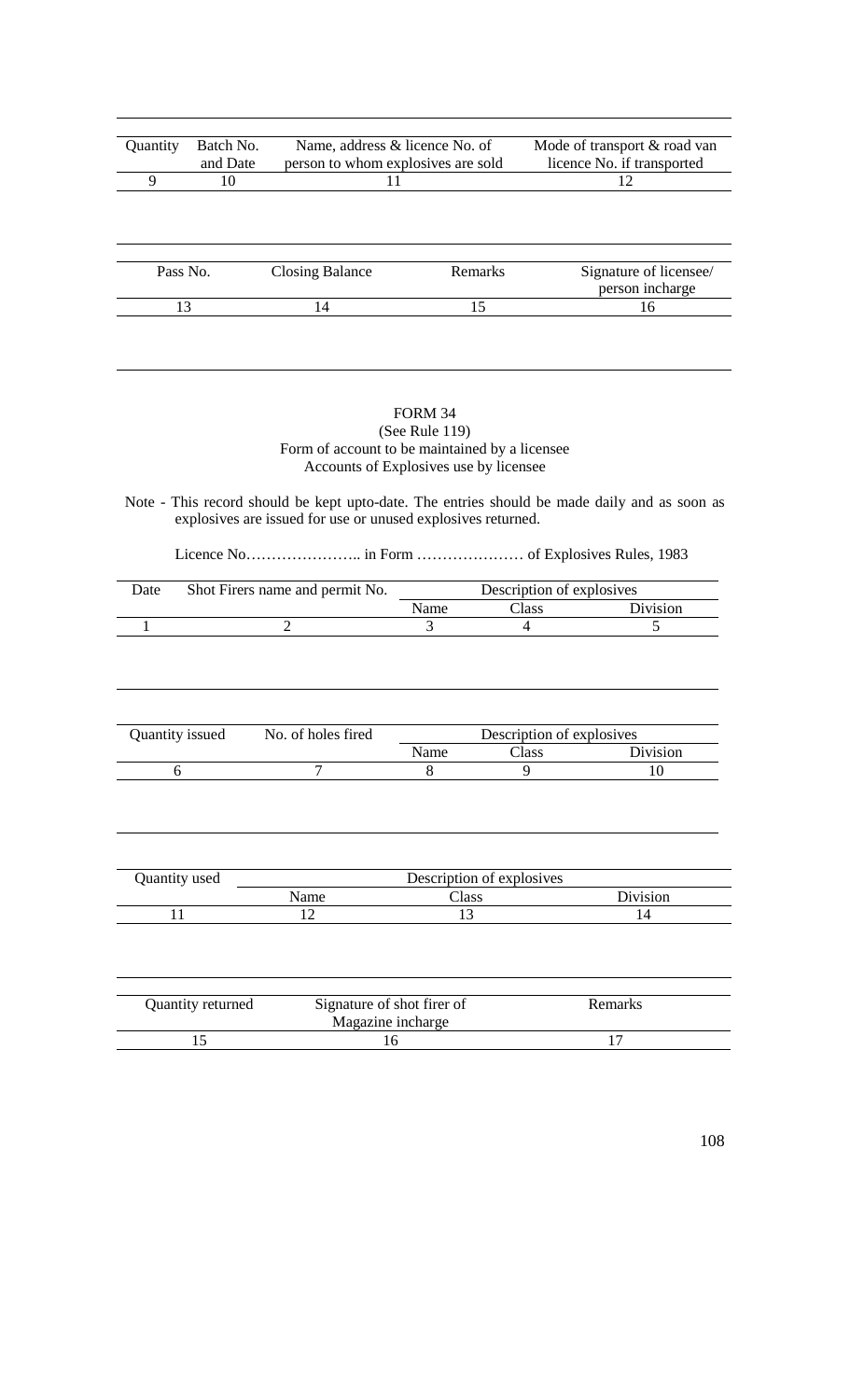#### FORM 35 (See condition 13 of licence Form 25) Form of account to be maintained by a licensee Accounts of Explosives transported by road van

Note - This record should be kept upto-date.

# Licence No………………….. in Form ………………… of Explosives Rules, 1983 Date Name, address and licence No. of the consignor Place of loading 1 2 3 Description of explosives Bat No. & date of manufacture Quantity transported Name Class Division<br>4 5 6 4 5 6 7 8 Pass No. Signature of the consignor Name, address and licence No. of the consignee Place of loading 9 10 11 12 Date unloading of explosives Signature of consignee Remarks 13 14 15

### FORM 36

#### (See condition 15 of licence Form 21 and 22) RETURN OF EXPLOSIVES

Received, Used, Sold, Destroyed and stolen during the month………………………………… From the Explosives Magazine/Store House of ……………………………………………….. Situated at District………………………………………………

> ---------------------------------------------------------------- Name of Explosives Class and Division Quantity

----------------------------------------------------------------

1. Licence No………………….. in Form ………………… of Explosives Rules, 1983

- 2. Opening Balance on the  $1<sup>st</sup>$  day of the month.
- 3. Account of Explosives:

| Date | Name of Explanation | Class and Division | Juantıtv |
|------|---------------------|--------------------|----------|
|      |                     |                    |          |
|      |                     |                    |          |

109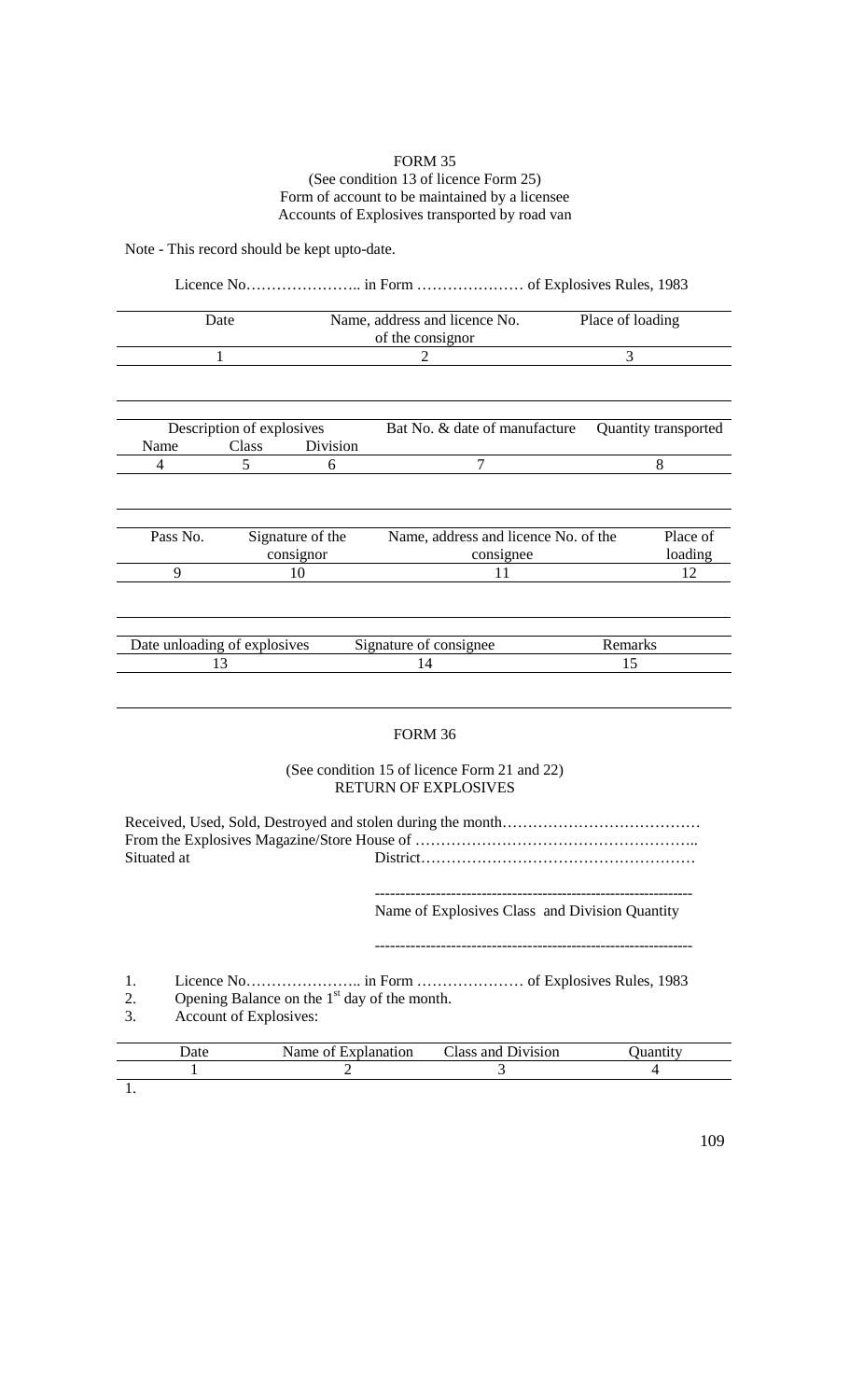4.

| Name of        |                       |                   | Particulars of Explosives Received                                             |                                               |                      |  |
|----------------|-----------------------|-------------------|--------------------------------------------------------------------------------|-----------------------------------------------|----------------------|--|
|                | Class $&$<br>Division | Quantity          | Name, address & Licence No. of suppliers<br>from whom explosives were received | Pass<br>No.                                   | Road Van<br>Lic. No. |  |
| Explosive<br>5 |                       | $\overline{7}$    | 8                                                                              | 9                                             | 10                   |  |
|                | 6                     |                   |                                                                                |                                               |                      |  |
|                |                       |                   |                                                                                |                                               |                      |  |
| Date           |                       |                   | Particulars of Explosives Used or Sold                                         |                                               |                      |  |
|                |                       | Name of Explosive | Class and Division                                                             | Quantity                                      |                      |  |
|                | 11<br>12<br>13<br>14  |                   |                                                                                |                                               |                      |  |
|                |                       |                   |                                                                                |                                               |                      |  |
|                |                       |                   | Sold                                                                           |                                               |                      |  |
| Name of        | Class &               | Quantity          | Name, address & Licence No. of person                                          | Pass                                          | Road Van             |  |
| Explosive      | Division              |                   | to whom explosives were sold                                                   | No.                                           | Lic. No.             |  |
| 15             | 16                    | 17                | 18                                                                             | 19                                            | 20                   |  |
|                |                       |                   |                                                                                |                                               |                      |  |
| 4.             |                       |                   | Total Quantity of each kind of explosives Used/Sold during the month.          |                                               |                      |  |
|                |                       |                   | Used                                                                           |                                               |                      |  |
|                | Name of Explosives    |                   | Class & Division                                                               | Quantity                                      |                      |  |
|                | L                     |                   | 2                                                                              | 3                                             |                      |  |
| 1.             |                       |                   |                                                                                |                                               |                      |  |
| 2.             |                       |                   |                                                                                |                                               |                      |  |
| 3.             |                       |                   |                                                                                |                                               |                      |  |
| 4              |                       |                   |                                                                                |                                               |                      |  |
|                |                       |                   |                                                                                |                                               |                      |  |
|                |                       |                   | Sold                                                                           |                                               |                      |  |
|                | Name of Explosives    |                   | Class & Division                                                               | Quantity                                      |                      |  |
| 1.             | 4                     |                   | 5                                                                              | 6                                             |                      |  |
| 2.             |                       |                   |                                                                                |                                               |                      |  |
| 3.             |                       |                   |                                                                                |                                               |                      |  |
| 4.             |                       |                   |                                                                                |                                               |                      |  |
|                |                       |                   |                                                                                |                                               |                      |  |
| 5.             |                       |                   | Particulars of Explosives destroyed during the months                          |                                               |                      |  |
| Date           |                       |                   | Name of Explosives                                                             | Class & Division                              |                      |  |
|                | $\mathbf{1}$          |                   | 2                                                                              | 3                                             |                      |  |
| 1.             |                       |                   |                                                                                |                                               |                      |  |
| 2.             |                       |                   |                                                                                |                                               |                      |  |
| 3.             |                       |                   |                                                                                |                                               |                      |  |
| 4.             |                       |                   |                                                                                |                                               |                      |  |
|                |                       |                   |                                                                                |                                               |                      |  |
|                | Quantity              |                   | <b>Reasons for Destruction</b>                                                 | Authority under which<br>destruction was done |                      |  |

|  | destruction was done |
|--|----------------------|
|  |                      |
|  |                      |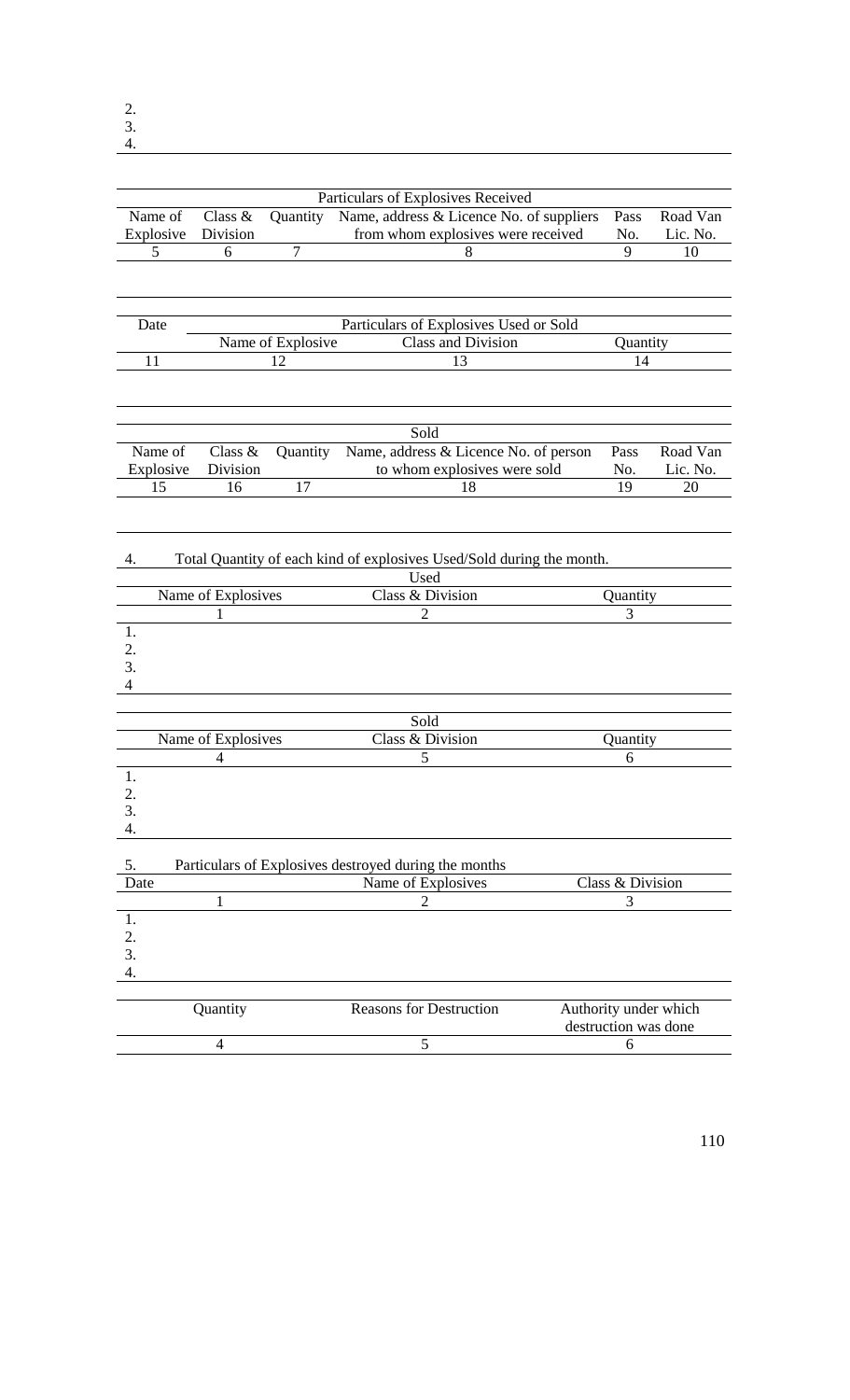|      | Particulars of Explosives stolen/short received during transit. |                    |
|------|-----------------------------------------------------------------|--------------------|
| Date | Name of Explosives                                              | Class and Division |
|      |                                                                 |                    |
|      |                                                                 |                    |
|      |                                                                 |                    |
|      |                                                                 |                    |
|      |                                                                 |                    |

| Quantity | Whether theft/loss reported to police and      | <b>Remarks</b> |
|----------|------------------------------------------------|----------------|
|          | Department of Explosives if so, give reference |                |
|          |                                                |                |
|          |                                                |                |
|          |                                                |                |
|          |                                                |                |
|          |                                                |                |

FORM 37 FORM OF INDENT FOR EXPLOSIVES

Place…………………………….

Date…………………………….

To,

………………… …………………

………………… Dear Sir,

Kindly supply the following quantities of explosives to me/us:--

| Sl. No.  | Name | Class & Division | Quantity |
|----------|------|------------------|----------|
|          |      |                  |          |
| <u>.</u> |      |                  |          |
|          |      |                  |          |
|          |      |                  |          |
|          |      |                  |          |

I/We hold a licence No. …………………in Form…………………of Explosives Rules, 1983 for possession/sale/use of following quantities of explosives:

| Sl. No.  | Name | Class & Division | Quantity |
|----------|------|------------------|----------|
|          |      |                  |          |
| <u>.</u> |      |                  |          |
| . ب      |      |                  |          |
|          |      |                  |          |
|          |      |                  |          |

The above mentioned licence is valid till…………………………………….

\*The licence is sent herewith for necessary endorsement as required under sub-rule (3) of Rule 141 of Explosives Rules, 1983. The licence may please be returned after the endorsement.

 \*The explosives may plealse handed over to my/our authorised representative whose signatures are attested below: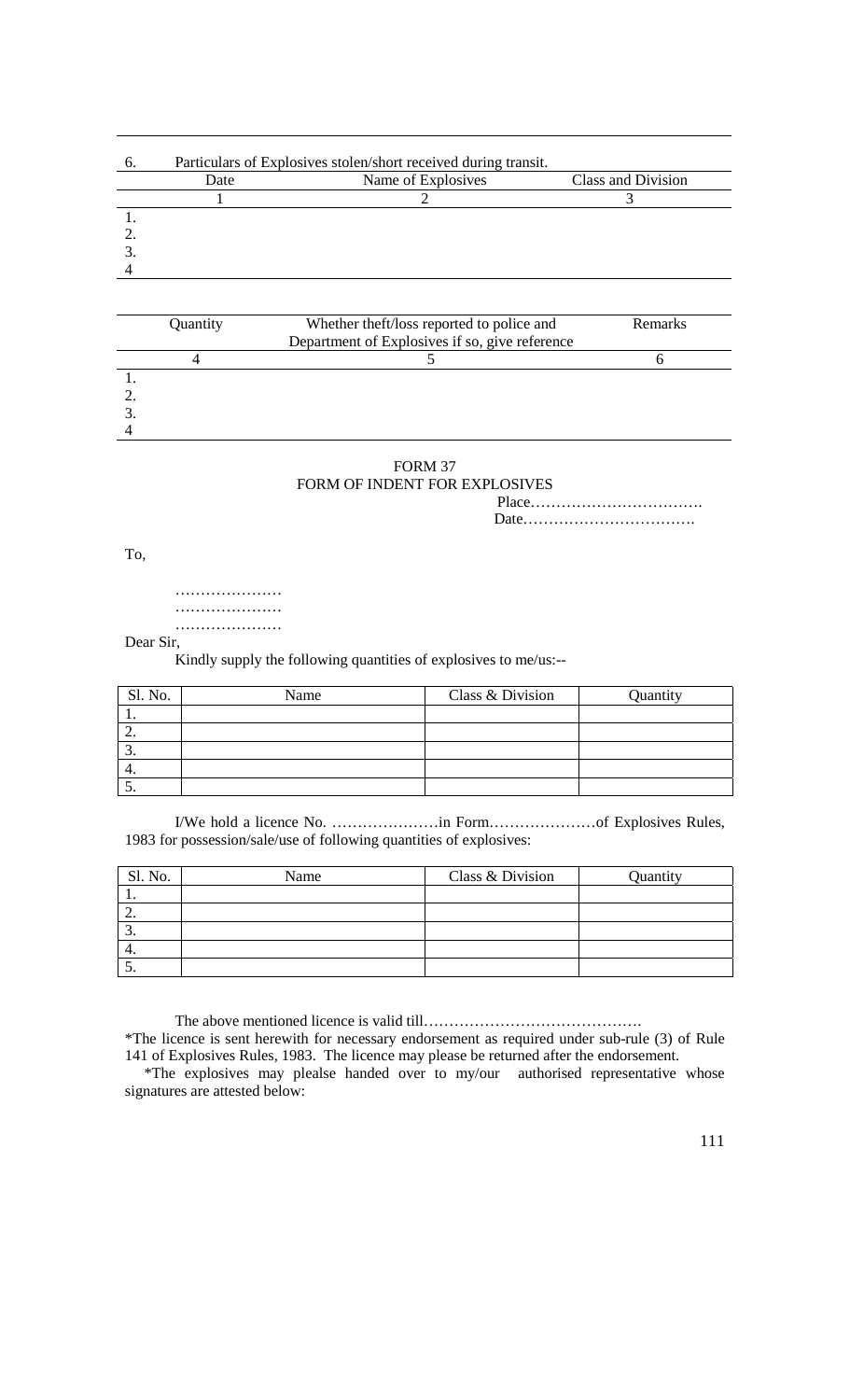Attested Signature of Licensee.

> Yours faithfully, LICENSEE DESIGNATION :

Copy forwarded to the Controller of Explosives…………………………………………………… \*Strike out whichever is not applicable.

### FORM 38 (See Rule 155) [Article 1(d) of Schedule IV]

Licence to manufacture ANFO Explosives at site.

No……………………………………. Fee Rs…………..per year

Licence is hereby granted to…………….only for manufacture Ammonium Nitrate or impregnated with mineral Oil at any one time at the premises described below subject to the provisions of Explosives Act, 1884 as amended from time to time and the rules framed thereunder and to the conditions of this licence.

This licence shall remain valid till 31st day of March, 19………………….

This licence is liable to be suspended or revoked for any violation of the Act or rules framed thereunder or conditions of the licence of if the licensed premises are not found conforming to description as per attached plans.

#### DESCRIPTION OF THE LICENSED PREMISES

The licensed premises shown in plan No. …………………….attached hereto are situated at……………………………………….District……………………………………….and consist of……………………………………….

| The | <b>Controller of Explosives</b> |
|-----|---------------------------------|

Space for endorsement of renewals

| Date of renewal | Date of expiry | Signature of licensing authority |
|-----------------|----------------|----------------------------------|
|                 |                |                                  |

#### **CONDITONS**

- 1. The explosives shall be manufactured in a lightly constructed shed observing at all times the safety distance specified in the approved plan attached hereto.
- 2. The shed shall have a smooth cemented platform standing at least 30 cms. above the surrounding ground. The floor shall be surrounded by a brick wal at test 1 metre high with opening for entrance and exist on opposite sides.
- 3. The manufacturing shed and the area within 9 metres therof shall be surrounded by a fencing not less than 2 metres high. The entire area so fenced off shall be kept free from rubbish, dry grass, empty bags or other combustible materials.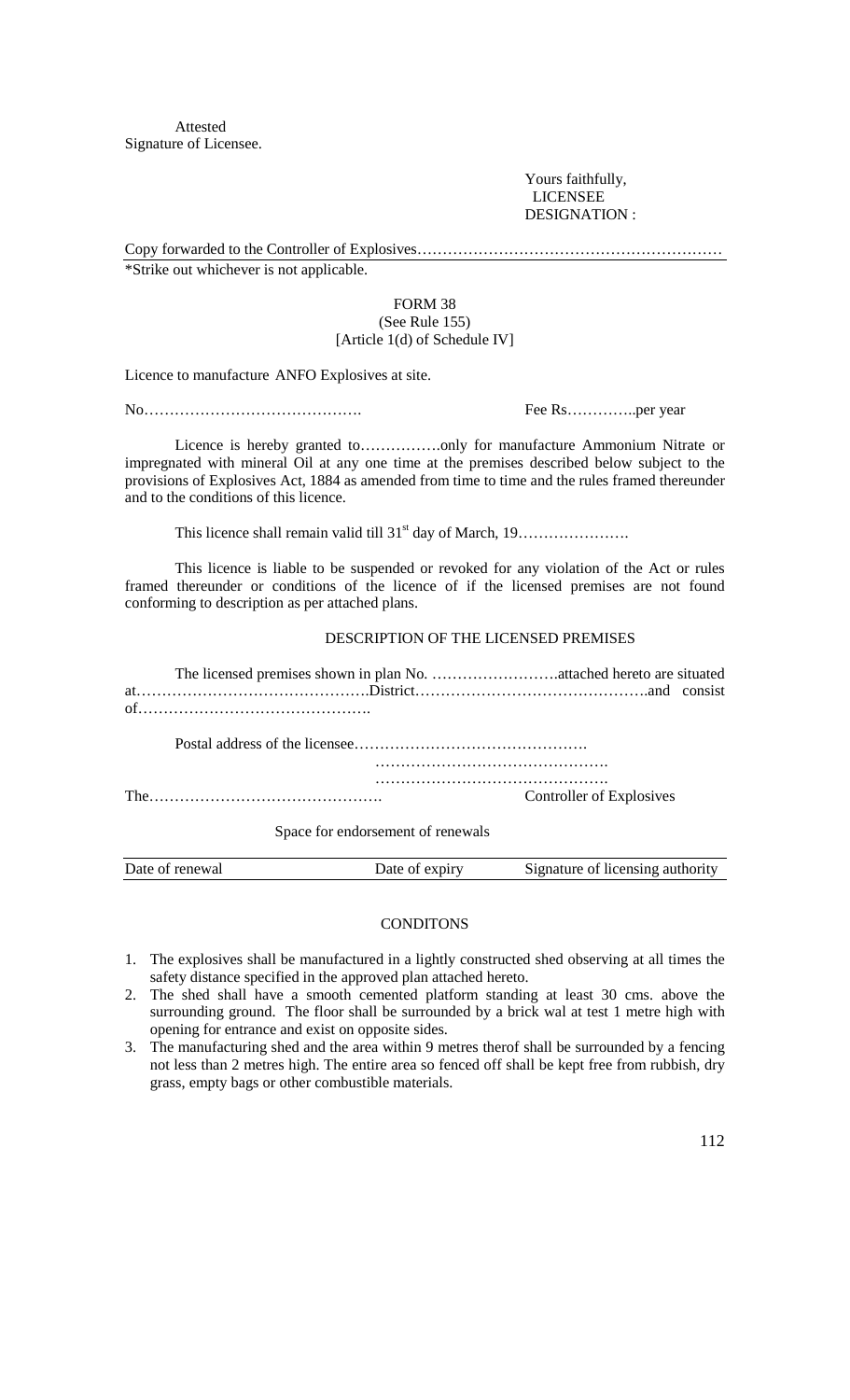- 4. The process of manufacture shall consist of mixing or impregnation of ammonium nitrate with mineral oil. For the purpose of this condition mineral oil shall be deemed to include liquid derivatives of petroleum, coal or shall with a flash point not below 38 degrees centigrade.
- 5. The mixing or impregnation referred to in condition 4 shall be done in the manufacturing shed either by hand in an aluminium or internally aluminium lined wooden vessel or by a machine which has been approved, in writing, by the Chief Controller of Explosives.
- 6. The explosives shall be manufactured under the immediate supervision of a qualified responsible person appointed in writing by the licensee.
- 7. The licensee shall abstain from any act whatsoever which tends to cause fire or explosion and shall take all due precautions to prevent—
	- (i) contamination of the explosive or its ingredients with grit or any extraneous matter which is likely to increase the sensitivity of the explosive or adversely affect its characterises;
	- (ii) unauthorised persons having access to the place or places of manufacture, charging or handling of explosives or within 9 metres thereof.
- 8. Ingredients in excess of the quantity required for immediate use shall not be kept in the place where the explosive is manufactured or within 9 metres thereof.
- 9. No smoking, naked lights, matches or articles capable of producing sparks or ignition shall be allowed in the place or places where the explosives is manufactured, handled or used or within 9 metres thereof.
- 10. Explosive shall be manufactured in quantities required for immediate use.
- 11. The total quantity of explosives together with the quantity of its ingredients kept in the licensed premises shall not at any one time exceed the licensed quantity.
- 12. Explosive manufactured under this licence shall be tested at regular intervals to determine its cap-sensitivity. Any explosive which on test indicates cap-sensitivity shall be forthwith packed in an inner package which is of such strength as to prevent the escape of the explosive or oil and may be of polythene. The outer package shall be of wood, solid fibreboard or aluminiu. Such explosive shall be removed to a magazine llicensed for the storage of such explosives and the licensing authority informed in writing for instructions regarding disposal thereof. For the purpose of this condition one cartridge or bag of explosive shall be placed on an isolatged soft ground, an electric detonators inserted into it and fired by a qualified, shotfirer observing all due precautions. Formation of a crater on the ground below the cartridge or bag so fired shall be taken to indicate that the explosive is cap-sensitive.
- 13. All spillage of explosive shall be collected and destroyed at a safe place away from the licensed premises under the supervision of experienced person.
- 14. All containers and mixers used for manufacturing the explosive shall after use be thoroughly cleaned with suitable detergent solution and washed with water.
- 15. All detonators, priming cartridges, detonating fuse and other initiating explosives shall be stored in a magazine licensed for the purpose.
- 16. The licensee may fill into cartridges the explosive he is authorised under this licence provided—
	- (i) such cartridges are filed only at the place marked in the approved plan attached thereto;
	- (ii) the explosive is not unmade or resolved into its ingredients;
	- (iii) no smoking, naked light, matches or any article, capable of producing spark or ignition is allowed at the place where such cartridges are filled or within 9 metres thereof.
- 17. No additions or alterations shall be carried out in the licensed premises without the previous sanction in writing of the licensing authority. Such additions or alterations so sanctioned shall be shown on the amended plan to be attached to this licence.
- 18. Free access to the licensed premises shall be given at all reasonable times to any inspecting or sampling officer and every facility shall be afforded to the officer for ascertaining that the provisions of the Act and the Rules and the conditions of this licence are duly observed.
- 19. Accidents by fire or explosion and losses, shortage or theft of explosives shall be immediately reported to the nearest police station and the licensing authority.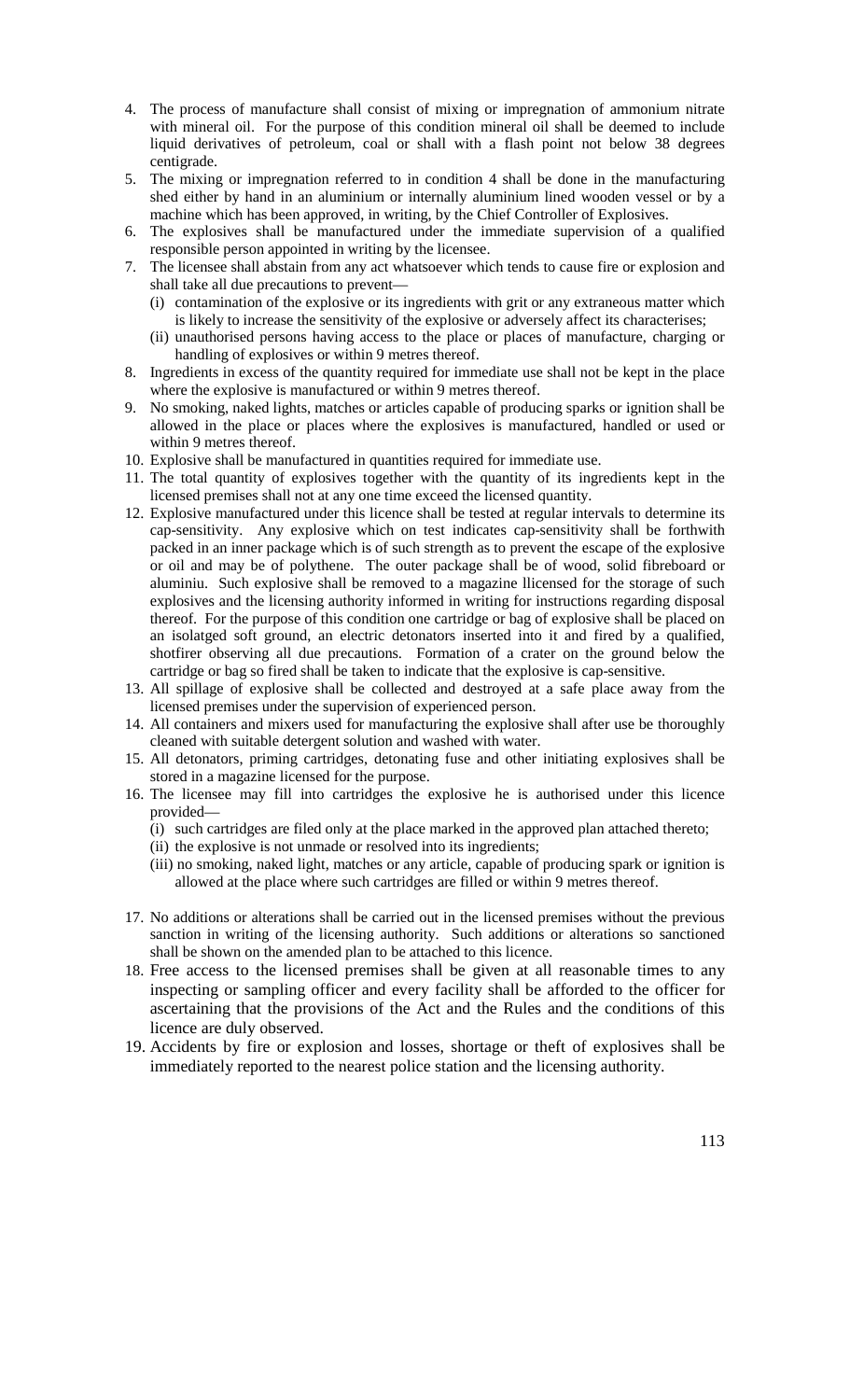- 20. The licensee shall keep records and accounts of all explosives manufactured under this licence and used shall be exhibited to any officer authorised under Rule 179 of Explosives Rules whenever such officer may call upon him to do so.
- 21. The licensee shall submit at the end of every month a return showing the quantity of ANFO Explosives manufactured and use during the month to the licensing authority as well as to the renewal authority so as to reach the above authorities by the tenth day of the succeeding month.

Additional Conditions.

# FORM 39 (See Rule 155) [Article 1(c) of Schedule IV] Licence to manufacture, possess and sell/use Liquid Oxygen Explosives

No…………………………………. Fee Rs…………..per year

Licence is hereby granted to…………….valid only for manufacture ………………….kilograms of Liquid Oxygen Explosives at any one time and possess, sell/use the same at the premises described below subject to the provisions of Explosives Act, 1884 as amended from time to time and the rules framed thereunder and to the conditions of this licence.

This licence shall remain valid till 31st day of March, 19………………….

This licence is liable to be suspended or revoked for any violation of the Act or rules framed thereunder or conditions of the licence of if the licensed premises are not found conforming to description as per attached plan.

### DESCRIPTION OF THE LICENSED PREMISES

|                 |                                   | <b>Chief Controller of Explosives</b> |
|-----------------|-----------------------------------|---------------------------------------|
|                 | Space for endorsement of renewals |                                       |
| Date of renewal | Date of expiry                    | Signature of licensing authority      |

# **CONDITONS**

- 1. The explosives shall be manufactured in a lightly constructed shed observing at all times the safety distance specified in the approved plan attached hereto.
- 2. The manufacturing premises shall maintain at all times the safety distances prescribed in additional condition No……………..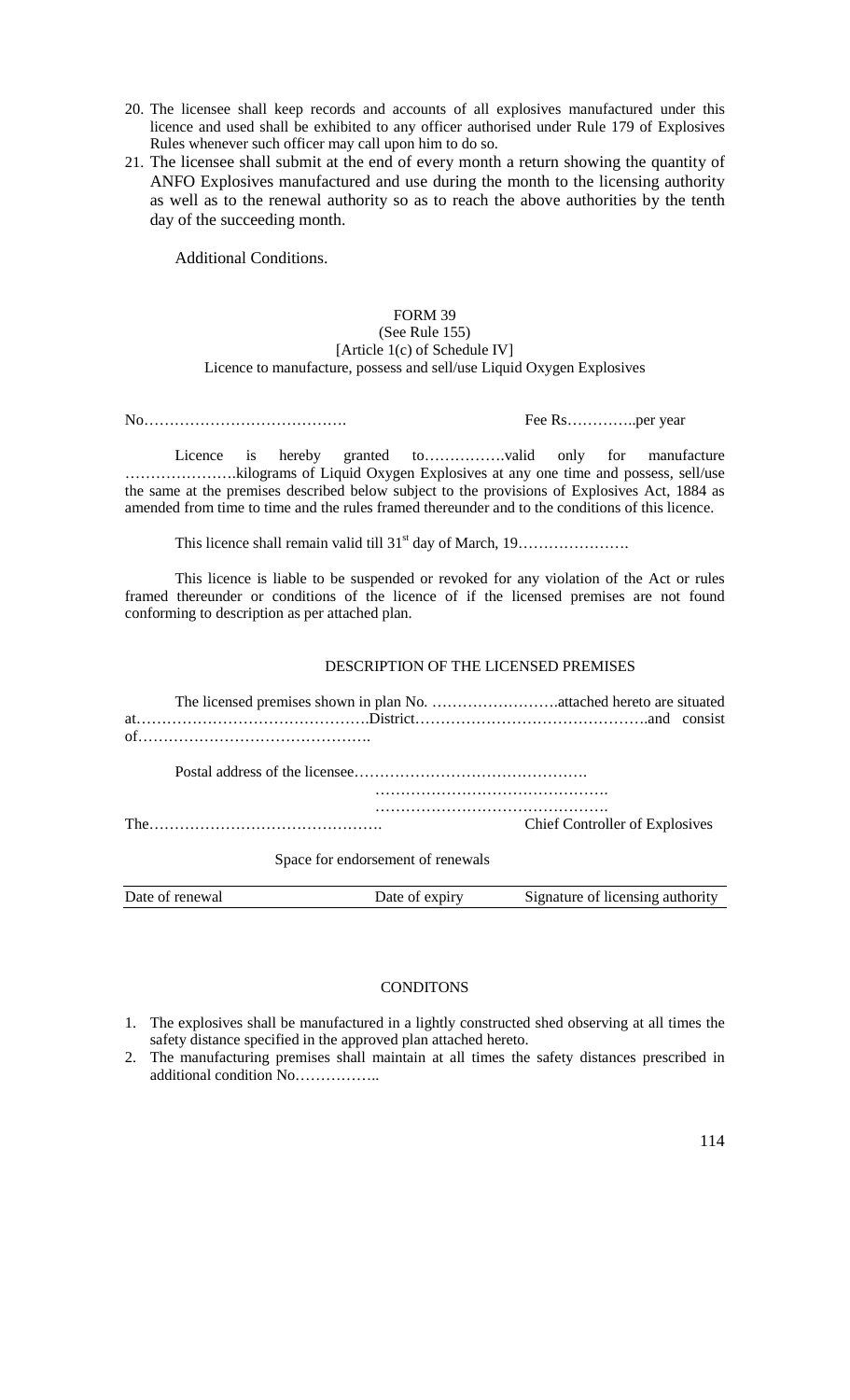- 3. The process of manufacture shall consist of mixing or impregnation of ammonium nitrate with mineral oil. For the purpose of this condition mineral oil shall be deemed to include liquid derivatives of petroleum, coal or shall with a flash point not below 38 degrees centigrade.
- 4. Insulated approved soaking vessels shall be mounted rigidly on pneumatic tyred tractors having pneumatic/hydraulic brakes operating simultaneously with the brakes of the tractor unit and that the hitching shall allow movement around an axis but no lateral movement. The exhaust of the tractor shall be covered by an efficient spark Arrestor and shall be pointed in the forward and downward direction. Tractors/vehicles with the articulated trailers shall of a type approved in writing by the Chief Controller of Explosives.
- 5. The said cartridges shall contain materials as approved by the Chief Controller of Explosives.
- 6. The Ingredients i.e. cartridges and liquid oxygen until brought for soaking shall be stored separately.
- 7. Not more than four persons shall be allowed at any one time in the premises in which the explosive is being manufactured and only person actually employed n manufacturing and superintending manufacture shall be within licensed premises.
- 8. The cartridges of liquid oxygen explosive shall be kept in insulated soaking boxes mounted on pneumatic tyred vehicle. Boxes containing the cartridges shall be in charge of a competent person a appointed in writing for the purpose by the licensee and shall transported in accordance with the provisions of the Explosives Rules, 1983 in this behalf.
- 9. No smoking and no fire, light, or articles or substances capable of producing ignition or explosion shall be allowed within 15 M of the place explosives are manufactured.
- 10. No person under 18 years of age, and no person who is in a state of intoxication shall be employed in or allowed to enter the licensed premises or allowed to transport or handle soaked liquid cartridges.
- 11. The licensee shall keep records and accounts of all explosives manufactured under this licence and used shall be exhibited to any officer authorised under Rule 179 of Explosives Rules whenever such officer may call upon him to do so.
- 12. The licensee and his authorised agent and employees shall at all times take all due precautions for the prevention of accidents by fire or explosion and for preventing unauthorised person from having access to the licensed premises and shall also obtain from any Act, which is likely to cause fire or explosion.
- 13. Accidents by fire or explosion and losses, shortage or theft of explosives shall be immediately reported to the nearest police station and to the Controller of Explosives concerned and the Chief Controller of Explosives, Nagpur.
- 14. There shall be kep constantly posted up in the depot in such a manner as to be easily read, a copy of the conditions of this licence in English and in the language of the District in which the licensed premises are situated. Notices shall be kept constantly posted up at the entrance of each soaking shed or compartment clearly stating the maximum quantity of liquid oxygen explosive permitted under this licence in each place at any one time.
- 15. Free access to the licensed premises shall be given at all reasonable times to any inspecting or sampling officer and every facility shall be afforded to the officer for ascertaining that the provisions of the Act and the Rules and the conditions of this licence are duly observed.
- 16. If the licensing authority or Controller of Explosives call upon the holder of the licensee by notice in writing to execute any repairs or make any alterations to the licensed premises or machinery, tools or apparatus, which are in the opinion of such authority, is considered necessary for the safety of the premises or of the person working therein, the holder of the licence shall execute the repairs and alterations within specified period.
- 17. Detonators, boosters and any explosives other than LOX shall not be stored in the licensed premises.
- 18. All tools and implements used in the premises shall be made only of wood, copper or bras or some soft metal or material, or shall be covered with suitable material.
- 19. All losses, shortage of stock and thefts of explosives shall be reported wihout delay to the nearest Police Station.

Additional Conditions.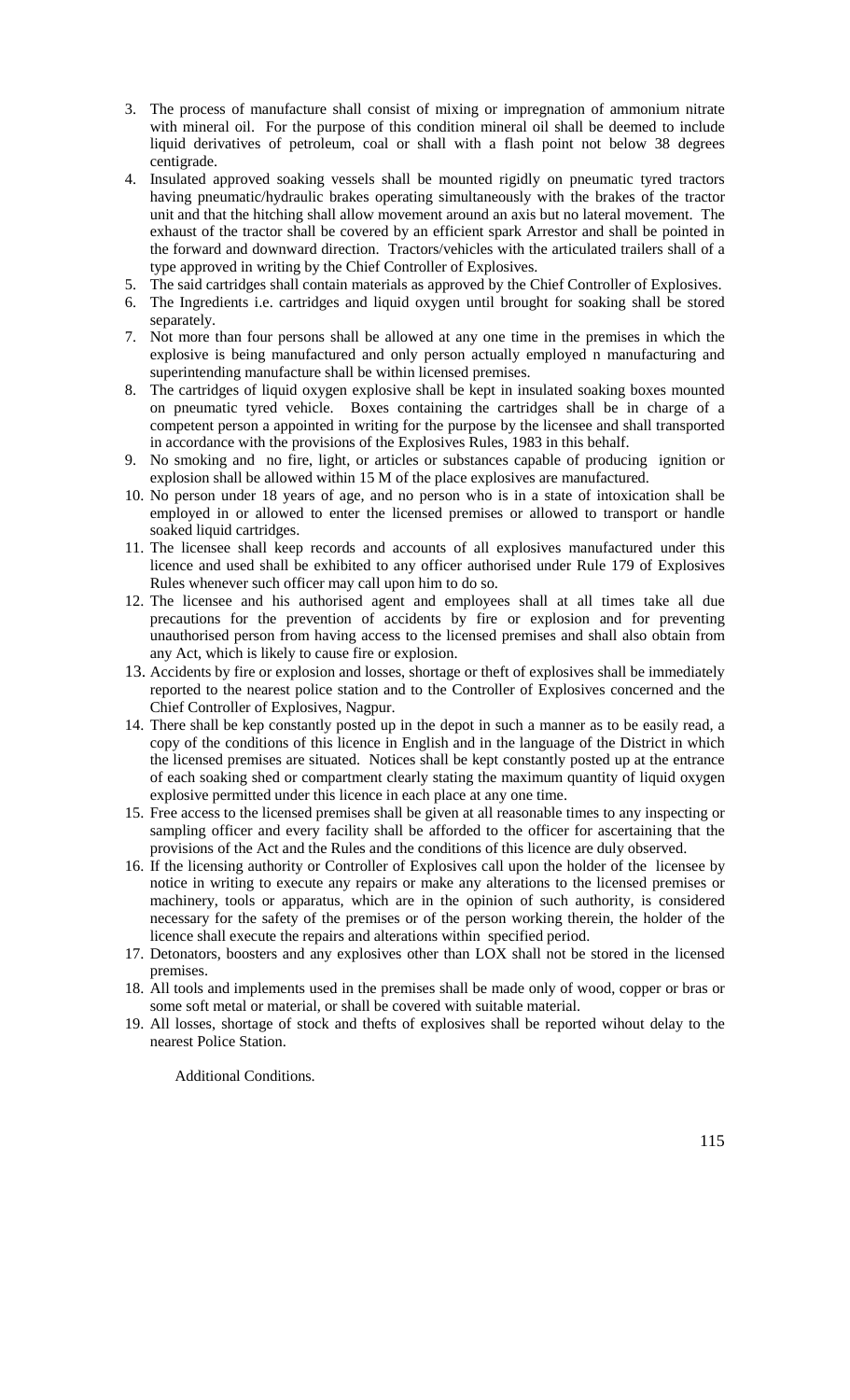|       | EAT LOST LS T EIGHT TED TO DE IMITOIGLED AGO TIGAGOI OIGLED D'I TAIG |       |                |           |              |  |  |  |  |
|-------|----------------------------------------------------------------------|-------|----------------|-----------|--------------|--|--|--|--|
| Sl.No | Name and description                                                 | Class | Division       | Quantity  | permitted in |  |  |  |  |
|       |                                                                      |       |                | Passenger | Cargo        |  |  |  |  |
|       |                                                                      |       |                | Aircraft  | Aircraft     |  |  |  |  |
| 1.    | *Aeroplane flares                                                    |       |                |           | 95 Kgs.      |  |  |  |  |
| 2.    | Amorces                                                              | 7     | $\overline{2}$ | 25 Kgs.   | 70 Kgs.      |  |  |  |  |
| 3.    | <b>Chinese Crackers</b>                                              | 7     | $\overline{2}$ |           | 95 Kgs.      |  |  |  |  |
| 4.    | <b>Detonating Fuse</b>                                               | 6     | $\overline{2}$ | 25 Kgs.   | 140 Kgs.     |  |  |  |  |
| 5.    | <b>Roman Candles</b>                                                 |       | $\overline{2}$ | 25 Kgs.   | 95 Kgs.      |  |  |  |  |
| 6.    | <b>Safety Fuse</b>                                                   | 6     |                | 25 Kgs.   | 140 Kgs.     |  |  |  |  |
| 7.    | <b>Ship Distress Signals</b>                                         | 7     | $\overline{2}$ |           | 95 Kgs.      |  |  |  |  |
| 8.    | <b>Smoke Candles</b>                                                 |       |                | 25 Kgs.   | 95 Kgs.      |  |  |  |  |
| 9.    | <b>Sparklers</b>                                                     | 7     | $\overline{2}$ | 25 Kgs.   | 95 Kgs.      |  |  |  |  |
| 10.   | *Squiba Electric                                                     |       |                | 25 Kgs.   | 70 Kgs.      |  |  |  |  |
| 11.   | (Aluminium or Magnesium)                                             | 7     | $\overline{2}$ | 25 Kgs.   | 95 Kgs.      |  |  |  |  |
|       | Tourches                                                             |       |                |           |              |  |  |  |  |
| 12.   | Very Signal Cartridges                                               | 7     | $\overline{2}$ | 25 Kgs.   | 45 Kgs.      |  |  |  |  |
| 13.   | Wheels                                                               | 7     | $\overline{2}$ | 25 Kgs.   | 95 Kgs.      |  |  |  |  |

#### SCHEDULE VI (See Rules 31 and 36) EXPLOSIVES PERMITTED TO BE IMPORTED AND TRANSPORTED BY AIR

\*The item can be transported by air as and when included in list of Authorised Explosives.

#### SCHEDULE VII

### SPECIFICATIONS

The specifications laid down in this Schedule are for general guidance only. Approval of the Chief Controller should be obtained separately for each case.

# SPECIFICATION 1

### Specification for a road van for carriage of explosives only.

#### PART 1

- (1) Air space between body and cab.—A clear space of at least fifteen centimetres shall be left between the Body and Cab.
- (2) Driver's cab.—The cab shall be fitted and covered externally with .914 mm. Aluminium sheeting. The wood if used shall be treated as to render it uninflammable.
- (3) Cab-Doors shall be fitted having windows of non-splinter type glass.
- (4) Wind Screen.—A substantially framed win-screen shall be fitted with the portion in front of the driver's seat pivoted on strong brass quadrants for opening.
- (5) Fuel Tank.—The fuel tank (petrol) shall be in front of the fire screen described under item (11) below. It should be so located as to minimise the possibility of its being damaged should the vehicle be involved in an accident Stone guards should be provided if required by approving authority.
- (6) Fuel cut-off. A quick acting cut off (for petrol lines) shall be fitted on the feed pipe in an easily accessible position and shall be capable of being operated without the necessity of lifting the bonnet and shall be so located as not to be involved in a fire in the engine.
- (7) Exhaust pipe and Spark Arrestor.—The whole of the Spark Arrestor and exhaust piping shall be in the front of the fire-screen described in item 11.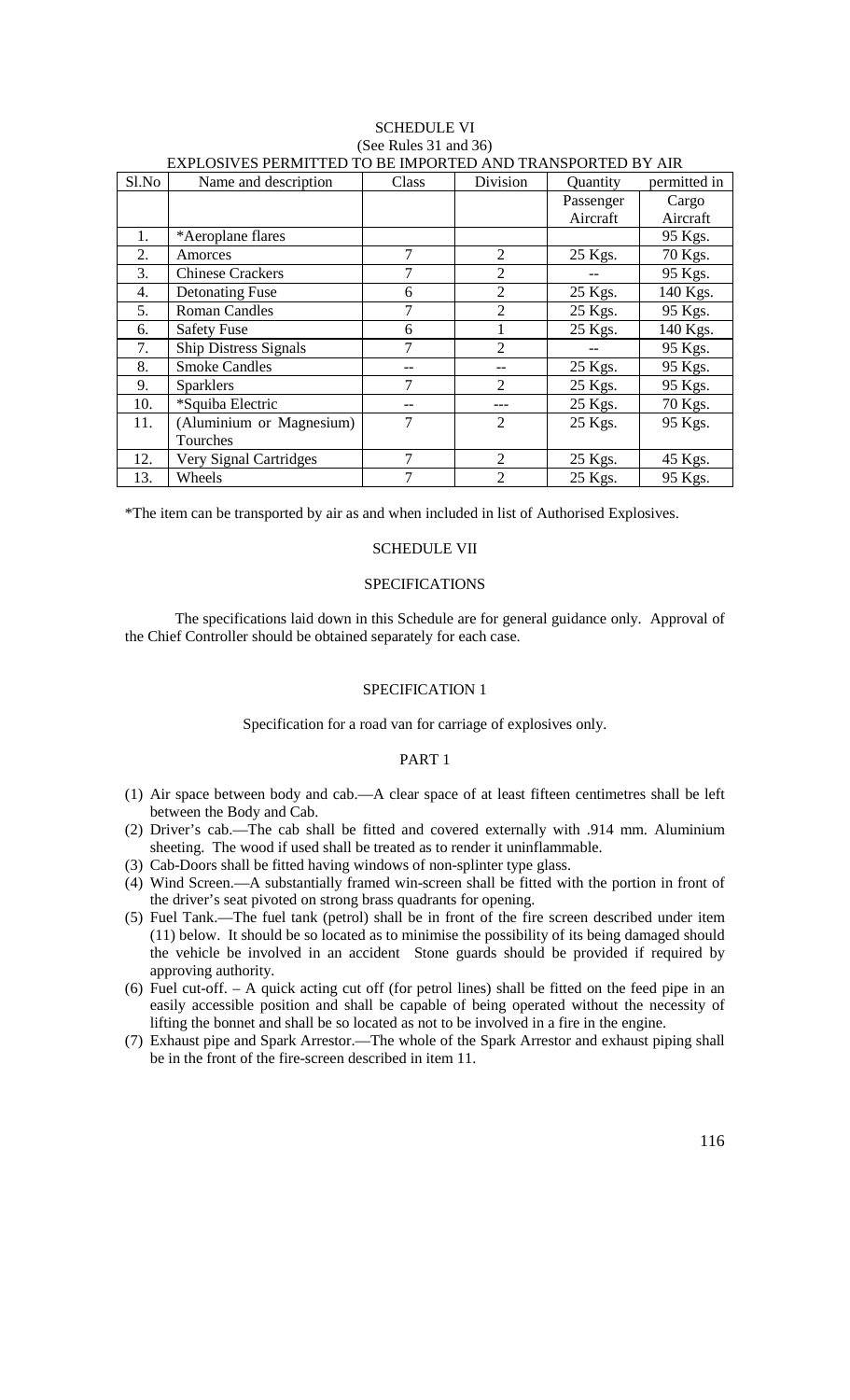- (8) Fire Extinguisher.—Two chemical fire extinguishers of minimum 2 Kgs. shall be provided. The fire extinguisher should be capable of dealing with petroleum fire.
- (9) Self Starter.—A self starter shall be provided.
- (10) Lighting.—Electric head, side and tail lamps shall be provided and shall be operated from the dash board. All electric wirings and battery cables shall be fully enclosed and maintained in good operating condition.
- (11) Fire Screen.—Shall consist of only ply asbestos and 18 gauge steel sheets fitted to the whole of the driver's cab and extending to within 300 mm. Of the ground. The part extending from bottom of the cab to within 390 mm. Of the ground shall be carried on an iron angel frame of light construction.
- (12) Body.—A body conforming to the second part of this specification shall be fitted.
- (13) Spare Wheels.—One spare wheel inclusive of outer cover and inner tube shall be carried for each size of wheel on the chassis.
- (14) Painting and Marking.—Body and Cab shall be painted and marked and lined with a colour approved by the licensing authority. The van should be painted with aluminium or white paint. The letter 'E' should be written permanently on the sides and rear of the van. The name and address of the licensee and the licence number should be written in small letters on one side. Vehicles holding inter-state/national permits shall be painted as per directions or Road Transport Authority. However, another circel of 60 cms. diameter in red colour should be painted on one of the flaps of rear door of van with letter 'E' inscribed in the circle.
- (15) Total maximum load The total maximum load for a vehicle shall be equal to or exceed gross vehicle weight rating.
- (16) Inspection The whole of the work shall be to the satisfaction of the licensing authority who shall have free access at any time to the workshop fabricating the body and who may reject any material or workmanship which does not comply with this specification.

### PART II

- (1) The body framing is to be constructed of best selected, teak thoroughly seasoned and free from all defects. All joints are to be morticed and tenoned or half checked, depending upon their position in the structure, and securely fixed with screws. The joints are to be coated with white lead before assembly. All parts of the framing which will be in contract with the outer metal panelling ar ealso to be thoroughly coated with which lead before panelling is fixed thereto. Iron plates, knees, etc, may be used for stiffening the framing where they are considered necessary, but no such fr0om work must be exposed in the interior of the completed van body.
- (2) Flooring- This is to be constructed of teak boarding tongued and grooved 22.2 mm, thick and about 152.4 mm or 177.8 mm. In width. It is to be recessed into the soleplate of the van body and below it is to be fixed a sheet of .914 mm. (20 S.W.D.) aluminium sheet. The flooring is to be supported by bearers about 28.6 mm. Thick by 50.8 mm. Wide, fitted between the soleplate and screwed on the top of the crosmembers of the chasis frame.

The sill of the doorway has to have a fall outwards o f6.4 mm and it should be covered with a brass plate full width of the doorway, 63.5 mm. Wide inside, and having its outer edge turned downwards, and secured in position with brass screws.

(3) Body panelling and Lining.—The roof, floor, sides, ends and doors of the van are to be covered extrenally with .014 mm. (20 S.W.G.) aluminium sheeting and inner lining may be of asbestos or wood so treated as to be rendered uninflammabel or with such other material as may be approved in writing by the licensign authority. This must have a smooth surface, free from distortion or any dents, and it is to be fitted to the framing in sections of convenient size. The roof beading is of aluminium 19 mm. X 4 mm. Whilst a and ends to a distance of 25.4 mm. The end turnover, being relieved at intervals of 152.4 mm. To allow the sheetings to lie flat on the framing. At all places where sheeting is fixed to the bvody framework, it has to be covered by a beading. The roof beadign is of aluminium 19 mm. X 4 mm . shilst a wooden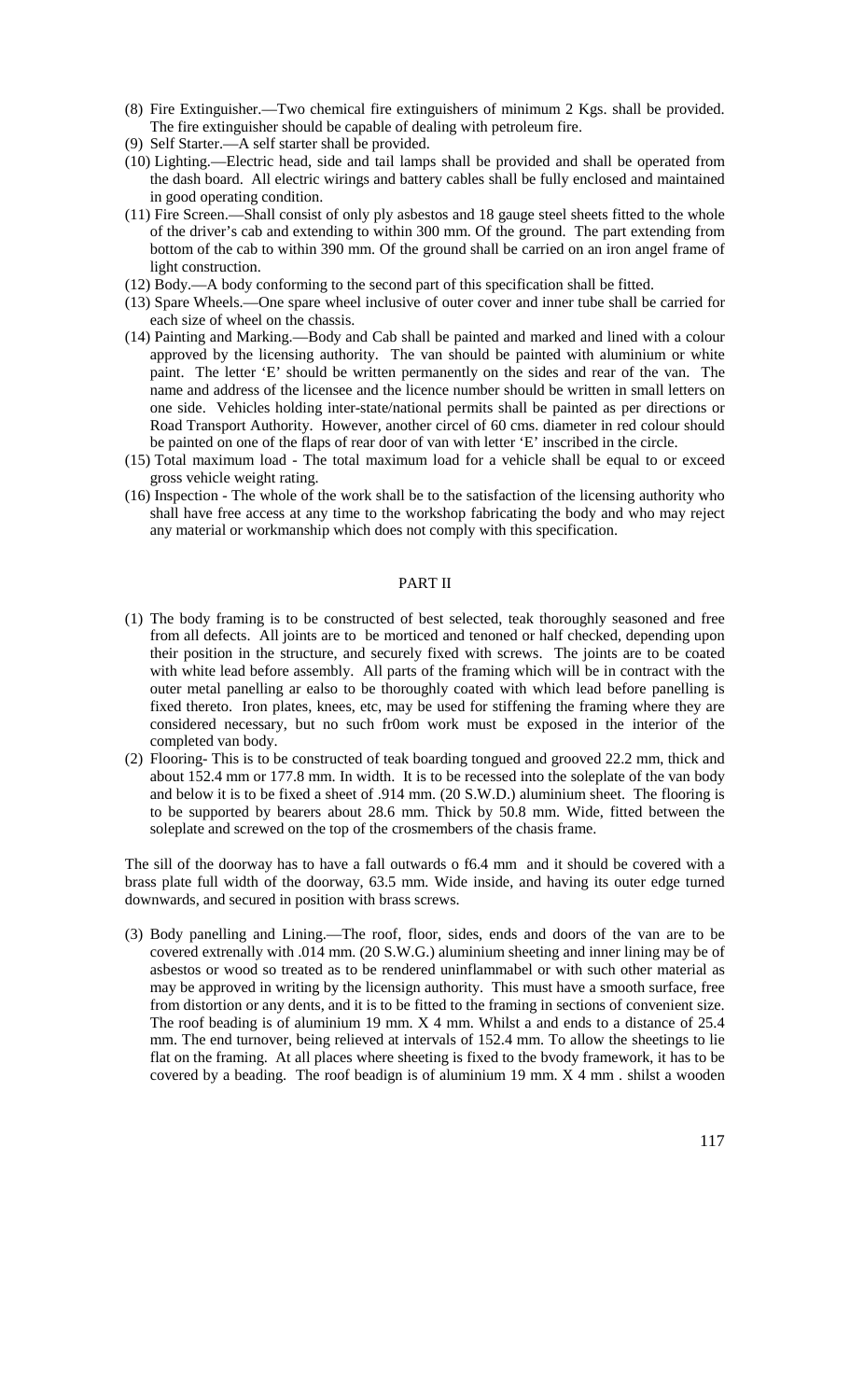weather beading is run round the sides and ends where the joint with roof sheetings takes place. At other places aluminium leading 19 mm.  $X$  4 m, has to be used, excepting only the bottom joint of the sides which is covered by a wooden rail 25.4 mm. Wide 38.1 mm. wide.

The interior of the van body has to be lined with 20 S.W.G. aluminium sheeting throughout, sides end, roof and doors, the lining has to be fitted in as few sections, as possible and in all cases brass screws must be used for securing same.

(4) Doors.—Double doors are to be fitted at the rear ends of the body and they are to be a close fit all round the framing, panelling and lining of same being similar in all respects to the body works. They are to be bevelled along the bottom to make a watertight joing with the brass covered still of the doorway, and the central joint of doors must also bevelled and covered with stapping as previously mentioned. The doors are to be hung on strong mild steel crook and bank hinges. The band section being 29.7 x 8 mm. And these inbturn are to be securely fixed to ginge and angel plates of section 44.4 x8.0 mm on the rear frame posts of the van body. The hings are to be so constructed and set that the doors will swing right round against the van body side, and facilities are to be provided for fixing the doors in this position.

A slot is cut inteh clip and for the reception of a bras H. & T.V. padlock on the left hand side of the doors.

There shall be no opening in the body of the vehicle except through the doors at the back. No holes shall be drilled in the chasis, unless allowed by the maker for the purpose of securing the van body.

(5) Body dimensions.—The inside dimensions of the body shall be suitable for the quantity of explosives proposed to be carried. The body shall be of such dimensions and fitted in such a manner as to keep the vehicle stabel during trasnport of explosives.

#### SPECIFICATON 2

Specification for a motor truck for carriage of explosives together with compressor unit.

- (1) A clear air space of at least fifteen centimetres shall be left between the body and the cab.
- (2) The deriver's cab sahll be fitted and covered externally with .914 m (20 S.W.G.) aluminium sheeting.
- (3) The cab doors shall be fitted having windows of non-splinter type glass.
- (4) A substantially framed wind screen shall be fitted with the portion in front of deiver's seat pivoted on strong brass quadrants for opening.
- (5) The fuel tank shall be below the floor level and at least 0.5 M from the boxes carrying explosives. It should be so located as to minimise the possibility of its being damaged should the vehicle be involved in an accident.
- (6) A quick acting cut off (for petrol lines) shall be fitted on the feed pipe in an easily accessible position and shall be capable of being operated without the necessity of lifting the bonnet and shall be so located as not to be involved in a fire in the engine.
- (7) The Spark arrestor and exhaust piping shall be below the cab and shall not be below the body.
- (8) A chemical fire extinguisher of minimum 2 kgs. shall be provided. The fire extinguisher
- should be capable of dealing with petroleum fires.
- (9) A self starter shall be provided for the engine.
- (10) Electric head, side and tail lamps shal be provided and shall be operated from the dash board. Electric troches (dry cell tyep) may be carried for ue for lighting during emergency.
- (11) One spare wheel inclusive fo outer cover and inner tube shall be carried for each size of wheel on the chassis.
- (12) No holes shall be drilled in the chassis unless allowed by the maker for the purpose of securing body.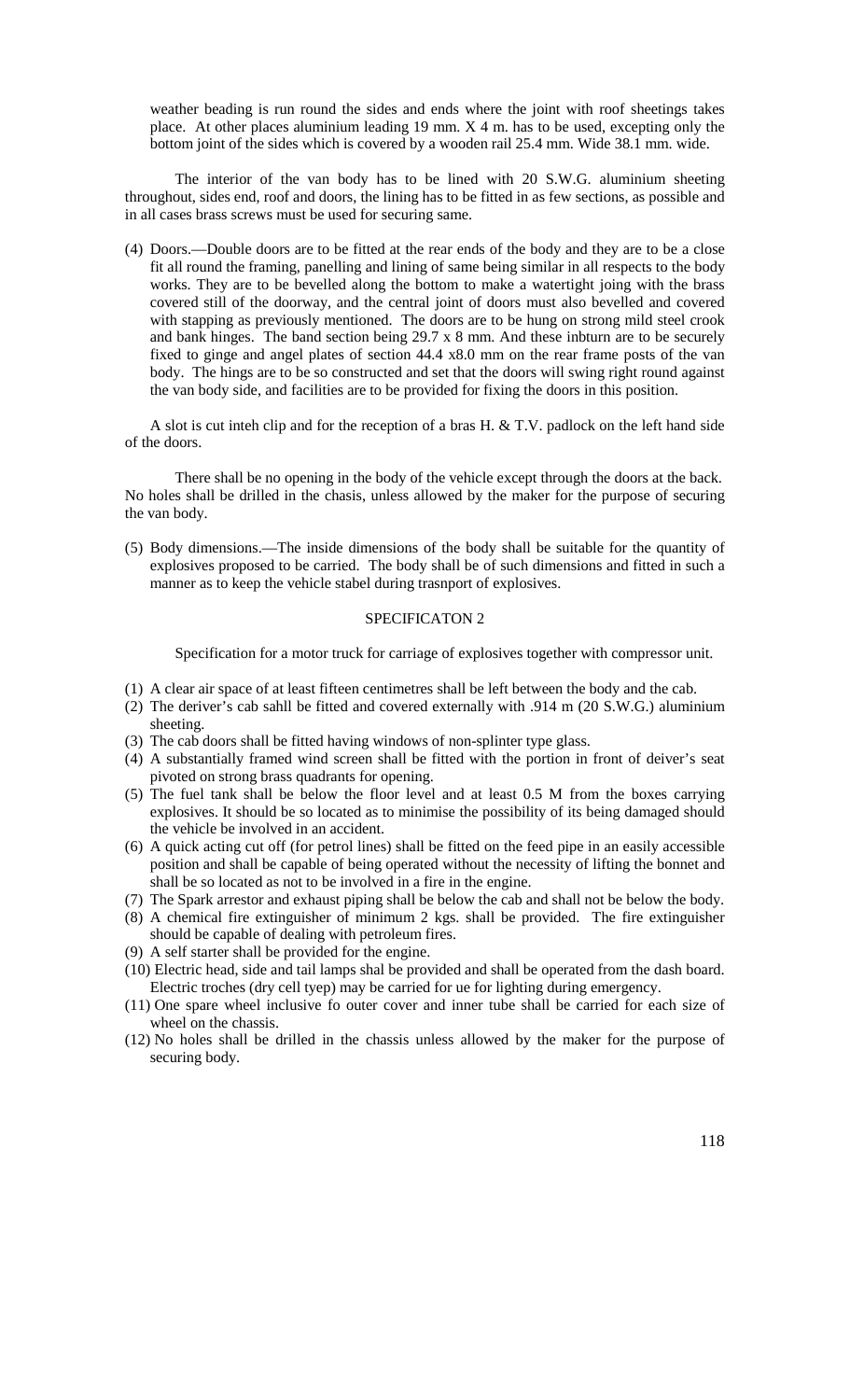- (13) The flooring is to be constructed of teack boarding tounged and grooved at least 21 mm thick and about 150 mm or 175 mm in width.
- (14) Base of the compressor should be minimum 150 mm high from the floor or the truck body.
- (15) A mild steel tray shall be provided underneath the compressor and shall be of such size and placed in such a way that all the oil dripping from the compressor shall fall in the tray.
- (16) The exhaust pipe of the compressor shall face away from the boxes carrying explosives and shall be fitted with an efficient spark arrestor.
- (17) Only approved type of boxes will be used for carrying explosives and such boxes shall be firmly fixed to the body in such a way that there is no movement of the boxes when the truck is in motion. The empty space in the detonator box shall be filled with thermocole pad, foam pad or other similar suitable material to protect movement of detonators during transport.
- (18) Not more than two boxes for carrying explosives shall be fitted to any truck. One of the boxes shall be used for carrying high explosives and the other for detonators. The boxes shall be fixed in such a way that their doors do not open face to face.
- (19) The distance between the explosives boxes shall be minimum 1000 mm. The distance between the compressor and the explosives boxes shall be minimum 1500 mm.
- (20) A suitable fire screen shall be provided between the cab and the boxes carrying explosives.
- (21) A suitable asbestors or G.I. sheet screen shall be provided between the explosives boxes and the compressor leaving adeauate space for movement of operator for removing explosives from boxes.
- (22) The space between the fire screen under clause 20 and the asbestos screen under clause 21 above shall be suitably covered so as to protect from weather.
- (23) Not moe than 25 kgs. of high explosives, 200 numbers of detonators and 200 metres of safety fuse shall be carried in the truck.
- (24) The detonator box shall be fixed away from the battery side and the battery shall be carried in the cab below deiver's seat.

#### SPECIFICATON 3

#### Specification of metal cases for conveyance of explosives

General :

The body to be of wrought iron, mild steel, hard rolled brass, Muntz metal, or zinc, revetted or welded, fitted at both ends with a substantial flange of same materials or of gunmetal for the attchment of lid and bottom; if of iron or steel to be thoroughly galvanised after makign up or to be effectively painted. Thickness not less than 1.257 mm (18 BG - .0495 inches) or, if of zinc, not less than 9.5 mm.

The bottom to be of same materials as body or of gunmetal; if of iron or steel,to be thoroughly galvanised, securely riveted to flange of body or forming part of such flange. Thickness not less than 3.2 mm or of zinc not less than 9.5 mm.

Alternatively the bottom may be made of mild steel of 4.8 mm thick, thoroughly galviaised and dished so that fits tightly over the body made of mild steel as above but without a bottom flange. The body to project at least 25.4 mm into the dished bottom and the edges of the dished end and of the body tobe welded continuously to the body and to the bottom of the dished end respectively.

The lid to be of same materials as body or of gunmetal; if of iron or steel, to be thogoughly galvanised. Thickness not less than 1.6 mm at centre, and not less than 3.2 at rim, or if of zinc, not less than 9.5 mm throughout.

The lid to be secured by not less than four good screws, bolts or swing bolts, with or without a substantial hinge, which may take the place of one of the four screws, bolts, or swing bolts.

A wsher of leather, India rubber or other suitable material to be between the lid and the flange, unless the lid is fitted with a projecting ring into a depressionint he flange.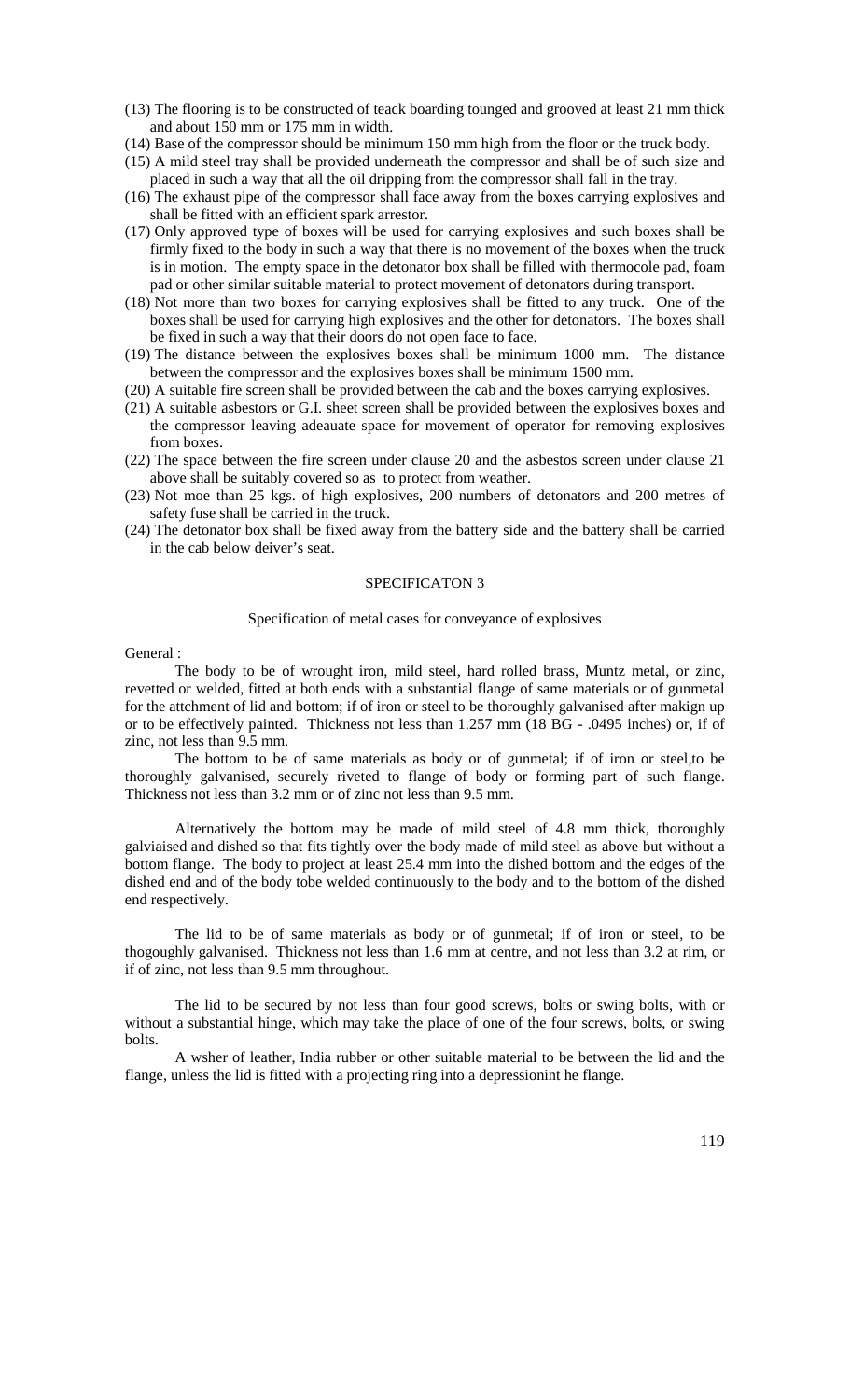All rivet heads to be well finished, and the inside of the package to be free from rough edges or burrs.

The whole to be of good material and workmanship and to be maintained in a efficient condition.

#### SPECIFICATION 4

#### Specification of metal cases for conveyance of explosives

Duralumin Containers :

Dimensions of container inside to be 902 mm. Deep by 308 mm. Wide by 267 broad.

The body of container to be of 1.626 mm (No.16 S.W.G.) sheet in one piece rivetted with 8.00 mm (5/6ths inch) diameter rivets 25.4 mm pitch at seam. 50.8 m. pitch at other three corners, having 31.8 m. by 31.8 by 4.8 mm. Angel rivetted on top and round bottom with 8 mm.diameter rivets 25.4 pitch.

Bottom of containers to be of 3.25 mm. ( No. 10 S.W.G.) sheet fitted with 31.8 mm. By 31.8 mm. By 4.8 angle all round and rivetted with 8 mm. Diameter rivets. Corner pieces 2.642 mm. (No. 12 S.W.G.) sheet to be rivetted to angel and to bottom plate with 8 mm. Diameter rivets.

Cover of container to be of 2.032 m. (No. 14 S.W.G.) sheet fitted with 37.6 mm by 25.4 mm. By 4.8 mm angle all round and rivetted with 8.0 mm. Diameter rivets. Corner pieces 2.042 mm (No. 12S.W.G.) sheet to be rivetted to angel and cover plate with 8.00 mm diameter rivets.

Cover to be fastened to container by four 12.7 mm with worth set pins with washer.

Rubber joint 31.8 mm by 3.2 mm thick to be riveted to underside of cover plate by twelve 6.3 mm diameter rivets, 15.9 mm diameter holes to be bored in cover and joint to suit 12.7 mm set pins.

Two Duralumin drop down handles to be rivetted to body of container.

### SPECIFICATION 5

Specifications of metal cases for conveyance of explosives.

The body to be of wronght iron or mild steel, thoroughly galvanised, thickness not less than 18 B.G. (0495 inch) fitted at the top with a flange 12.7 mm thick made of the Aluminium Alloy (12.5 percent to 14.5 percent zinc; 2.5 percent to 3 percent copper; remainder Aluminium).

The bottom to be of the Aluminium Alloy, not less than 12.7 mm thick at the rim, and not less than 4.8 mm thick at the centre, and provided with a protection 25.4 mm high and at least 6.3 mm thick, so made as to be a a close fit inside the body, to which it shall be rivetted with rivets 6.3 mm diameter.

The lid to be of the Aluminium alloy, not less than 12.7 mm thick at the rim and not less than 6.3 mm thick at the centre and secured by eight screwed studs to the flange.

A washer of leather India rubber, or other suitable material to be between the lid and the flange unless the lid is fitted with a projecting ring fitting into a depres ion in the flage.

All rivet heads to be well finished and the inside of the package to be free from rough edges or burens.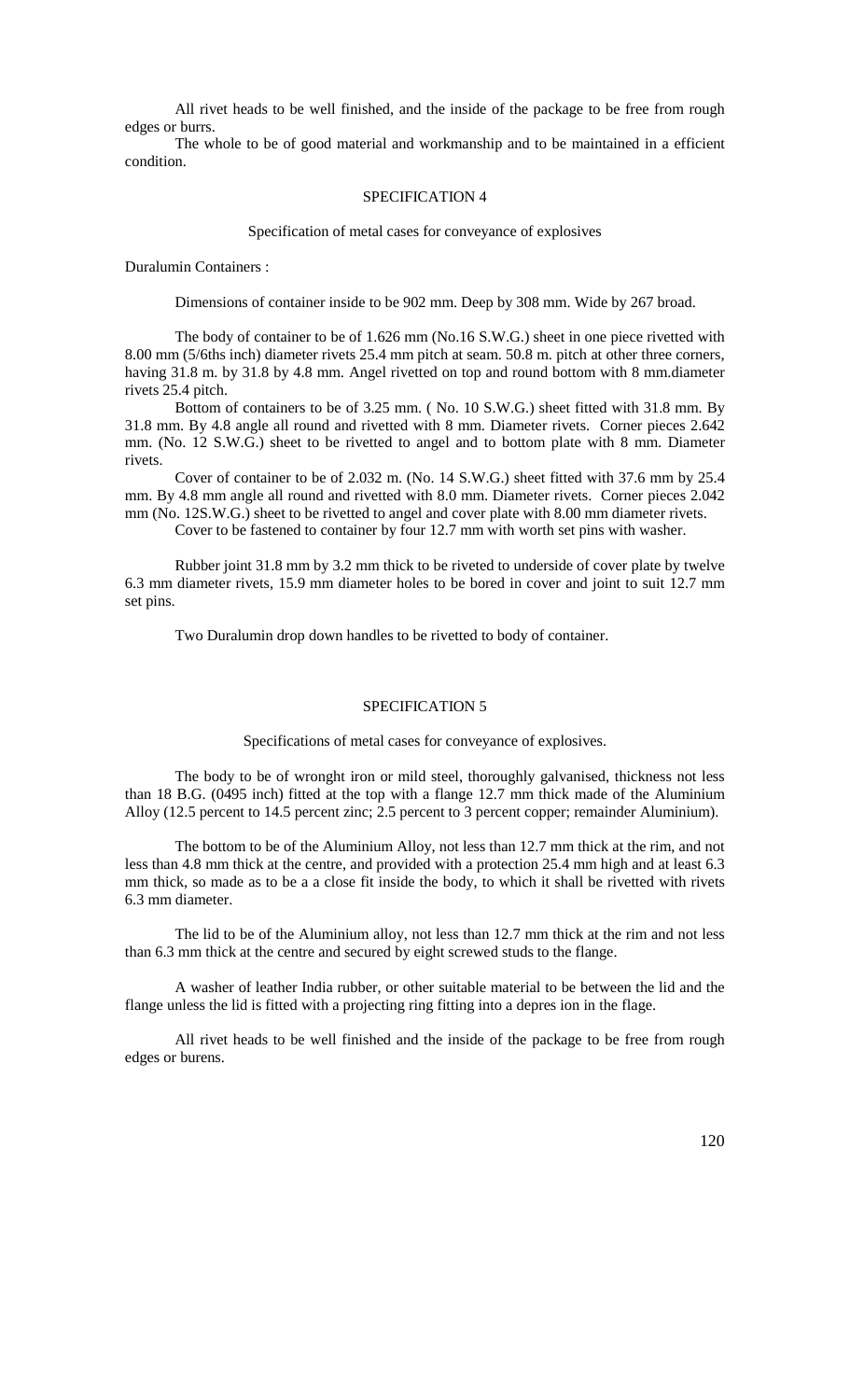#### SPECIFICATION 6

#### Specifications of Magazines

### 1. General:

The basic considerations in the construction of magazines are security to ensure that the contents are kept out of the hands of unauthorised persons; to maintain them in good conditions and to reduce the risk of accidental explosion. This calls for a construction, which will resist illegal entry as much as possible and is well ventilated. In choosing a site for a magazine, consideration should be given to any protection of life and property offered by natural features of the ground in the event of a fire and/or an explosion. The suitability of a site and the amount of explosives that may be stored are determined by its distance from public thoroughfares; residential or industrial areas, railways etc. as specified in the table of safety distance in Schedule VIII. Naturally a site obscured from public view either by natural or artificial means is preferred.

Apart from the Rules and Regulations concerning the storage of explosives certain conditions should be observed from the point of view of care for the materials concerned e.g. improper storage may lead directly to misfires later on. In all cases, places of storage should be dry, well ventilated and protected from extremes of temperature as much as possible. Stocks should be drawn upon in strict rotation any surplus from the day's work being returned to the magazine and kept separately for use on the following day.

Safety Fuse and detonators should be kept in perfect condition for obtaining good results. Therefore, at all times during transport, handling and storage, they should be protected from moisture and contact with oil, grease, kerosene or other liquids. Detonators shall not be stored with other explosives.

2. Types of Magazine:

Magazines may be of heavy construction, i.e. steel , reinforced concrete, brick, stone or preformed concrete blocks. Maximum security is attainable only with steel or reinforced concrete structures. The internal dimensions of the magazine shall be such that there is ready access to all explosives.

3. Construction of the Magazine:

A magazine shall be well and substantially and shall be made and close so as to prevent unauthorised persons from having access thereto and to secure it from danger.

### MODE 'A' MAGAZINE

A Mode 'A' magazine shall be of a type approved by the Chief Controller and shall primarily –

(a) have walls of reinforced concrete at least 225 mm thick or brick/stone at least 450 mm thick set in cement mortar. Concrete shall have a minimum compressive strength of 2500lb/sq. inch at 28 days (the required strength will be reached by a mixture consisting of 1 part cement, 1- ½ parts sand, 3 parts of aggregate by volume). Reinforcement should consist of square mesh, hard-drawn steel wire fabric, providing a cross-section area in each direction of not les than 0.21in 2 ft of wall. The reinforcement shall be covered by not less than 50 mm of concrete on either side. The bricks and concrete blocks shall conform to relevant Indian Standard Specifications. Commercial grade steel is satisfactory for use in construction. The cement mortar shall consist of not less than one part of cement and three parts of clean sand.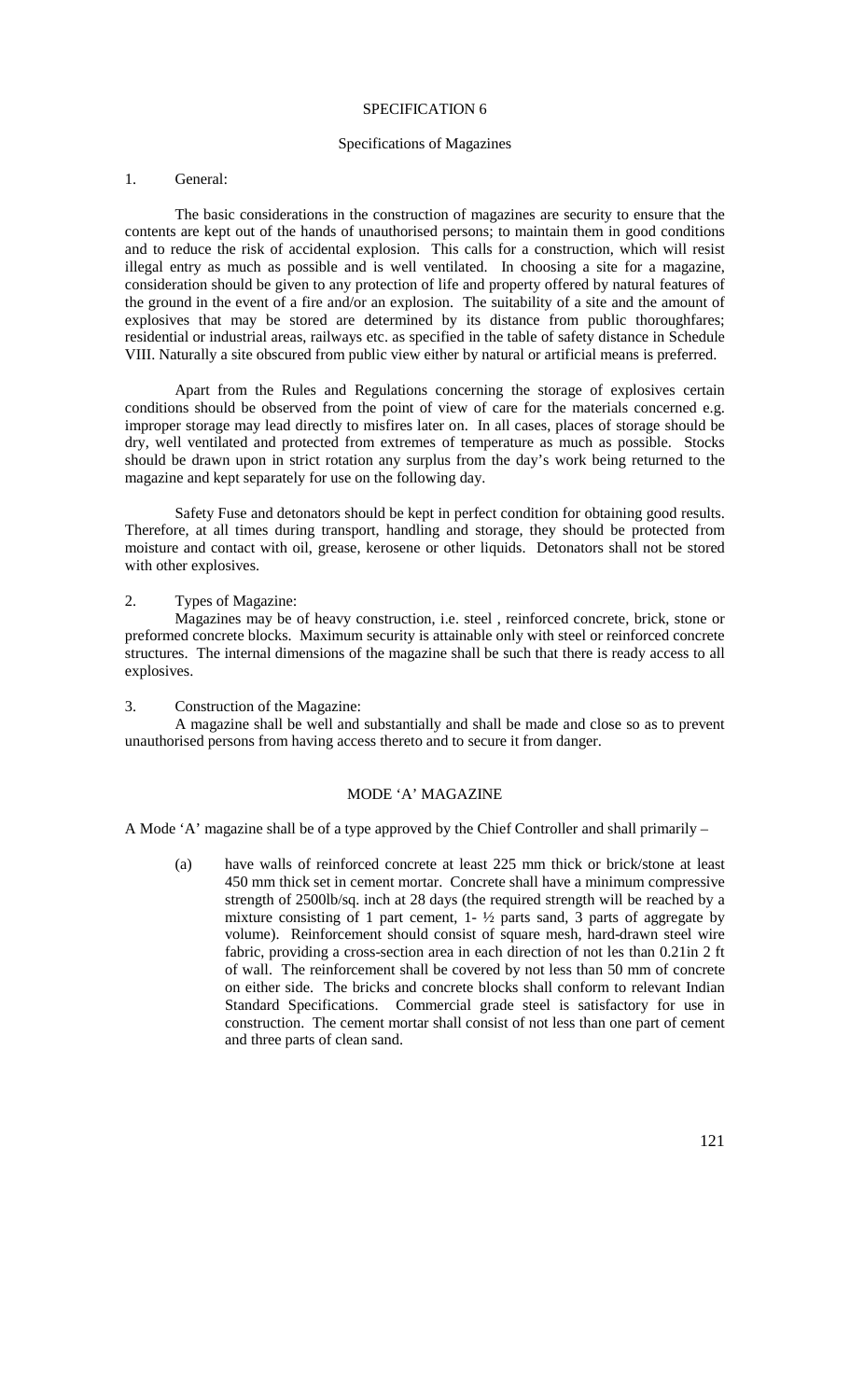- (b) have interior, and the benches, shelves and fittings therein so constructed or so lined or covered as to prevent the exposure of any iron or steel and the detaching of grit, iron, steel or similar substances in such manner as to come into contact with explosives. Such interior benches shelves and fittings shall be kept free from grit and otherwise clean; and in the case of any explosive that is liable to the dangerously affected by water due precautions shall be taken to exclude it therefrom.
- (c) have roof reinforced concrete at least 150 mm thick.
- (d) have one ventilator at the top and bottom in each opposite side wall of the magazine where the weight of explosive stored is upto and including 500 kgs and minimum two in the top and bottom of each wall where the weight of explosive stored exceeds 500 kgs. Number of the ventilators may be increased as desired by the licensing authority. The ventilators shall be 22.5 cm x 11.25 cm. Z type fitted with frame of iron bars set firmly in the wall on the outer face, the bars to be of 2.35 cm<sup>2</sup>,  $(3/8$ " sq.) iron set anglewise with the frame. The inner opening to be protected with brass wire gauge of 3 mesh per centimeter.
- (e) have external doors
	- (i) that opens outwards and when closed fit tightly;
	- (ii) to be constructed of steel plate at least 5mm, thick with or without internal lining of wood
- (f) have every internal door
	- (i) made of wood;
	- (ii) locks and fittings of non-ferrous metal
- (g) have external door locks of "dead lock" type.
- (h) have a separate room for storage of detonators or other explosives of Class 6 Division 3 if stored within the magazine. Such room shall have independent entrance and a minimum air-gap of 1 meter from any other room in the magazine and the thickness of the wall of the detonator storage room facing any other room in the magazine shall be minimum 60 cm.
- (i) have wooden tressels or raised cement platform for storage of explosive packages.
- (j) have a porch if necessary and any such porch shall
	- (i) be of the same construction as the remainder of the magazine; and
	- (ii) be used only for keeping all tools or implements used in connection with the magazine or the changing of clothe and shoes.
- (k) have 25 x 50 mm furring strips fastened to the wall, vertically on 300 mm centres starting 130 mm from floor and continuous to the stacking line, around the usable portions of the walls to provide air circulation and to prevent cases of explosives being stacked directly against the walls.
- (l) have a minimum 12 mm red line painted on the interior walls of the magazine at a height of 2.5 metres from the floor level. This line indicates the maximum height to which explosives may be stacked. The licensing authority may specify lower stacking height if deemed necessary;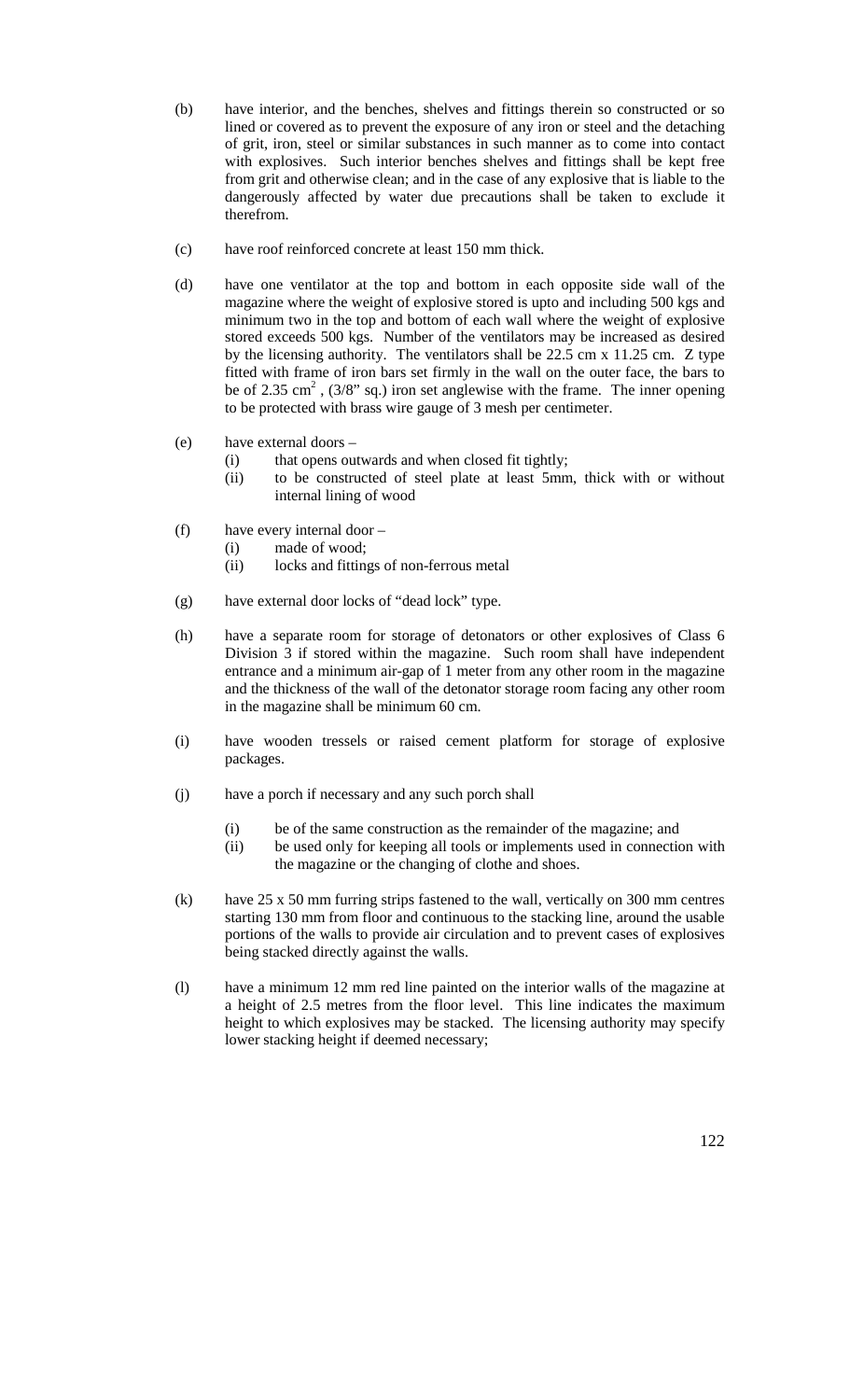- (m) have an internal volume not less than 0.4 cubic meter for each 100 kgs of explosives. In addition sufficient space shall be provided for passage between stocks of packages if required by licensing authority;
- (n) have sufficient number of windows for proper lighting inside the magazine. The windows shall open outside and constructed of steel plate at least 5 mm thick with or without internal lining of wood.

### MODE 'B' MAGAZINE

A Mode 'B' magazine shall be of a type approved by Chief Controller shall primarily –

- (a) have walls of steel plate at least 5 mm thick;
- (b) have a roof of steel plate at least 5 mm thick;
- (c) have interior lining at least 10 mm thick on walls, doors and ceiling and 25 mm thick on door and consisting of closed fittings boards or wood joined together by tounge and groove joints in such a way that no iron or steel is exposed on the interior sides, ceiling, floor or doors;
- (d) have an internal volume not less than 0.4 cubic metre for each 100 kgs of explosives. The maximum internal volume shall not be more than 2 cubic metres.
- (e) be ventilated by means of vents which shall be adequately protected;
- (f) have external hinges of steel welded to the door and to the frame of the magazine;
- (g) have a lock of "dead lock" type for external door.

### SPECIFICATION 7

### SPECIFICATION OF A STOREHOUSE

The basic consideration in construction of a storehouse are to ensure that the contents are kept out of the hands of unauthorised persons, to maintain them in good condition and to reduce risk of fire. This calls for a construction which will resist illegal entry as much as possible and is well ventilated. The place of a storage should be dry and it should be possible to draw stocks in strict rotation.

The storehouse should have walls built of brick, stone or concrete. The bricks and concrete shall conform to relevant Indian Standard Specifications. The cement mortar shall consist of not less than one part of cement and three parts of clean sands. The interior of the storehouse shall be kept clean and all benches, shelves and fittings shall be so constructed or so lined or covered as to prevent the exposure of any iron or steel and the detachment of any grit, iron, steel or substances steel or substances in such manner as to come in contact with the materials stored and such interior, benches, shelves and fittings shall as far as is practicable be kept clean and free from gift. The storehouse shall have adequate number of ventilators as desired by the licensing authority. The ventilators shall be provided at the top and the bottom of the walls as suggested by the licensing authority. The ventilators shall be 22.5 cm x 11.25 cm fitted with suitable frames firmly set in the walls on the outer face. The bars to be of minimum 2.35 cm<sup>2</sup> set angle-wise with the frame. The inner opening to be protected with wire gauge of minimum 3 mesh per cm. the storehouse shall have a floor area of  $3 \text{ M}^2$  per tonne of explosives and have a minimum 12 mm red line painted on the interior walls at a height 3 M from the floor level. This line indicates maximum height to which explosives may be stacked. The gang way space of minimum 30 Cm shall be provided around the usable portion of the walls to provide air circulation. In addition sufficient space shall be provided for passage between the stacks of packages if required by the licensing authority. The licensing authority may specify lower stacking height if deemed necessary.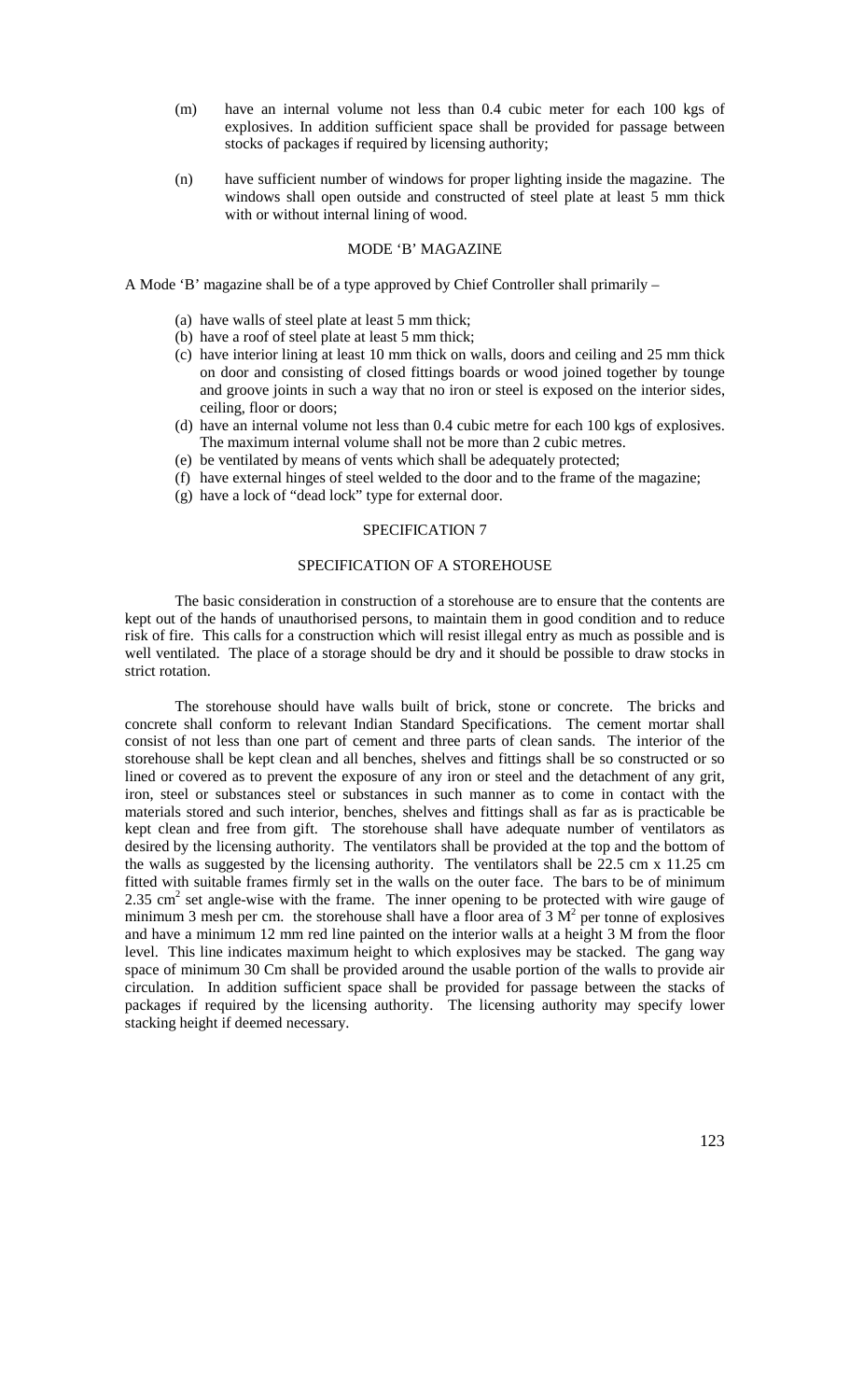The storehouse shall have sufficient number of wooden windows for proper lighting inside. The windows shall open outwards. The storehouse shall have smooth, stone or cement flooring.

### SCHEDULE VIII

# TABLE OF SAFETY DISTANCES

The following safety distances shall be observed in the factories licensed for manufacture of explosives or from the magazines licensed for storage of high explosives. If the quantity of explosives to be stored is in between any two stages shown in the Table 1, the safety distance required for higher stage should be observed.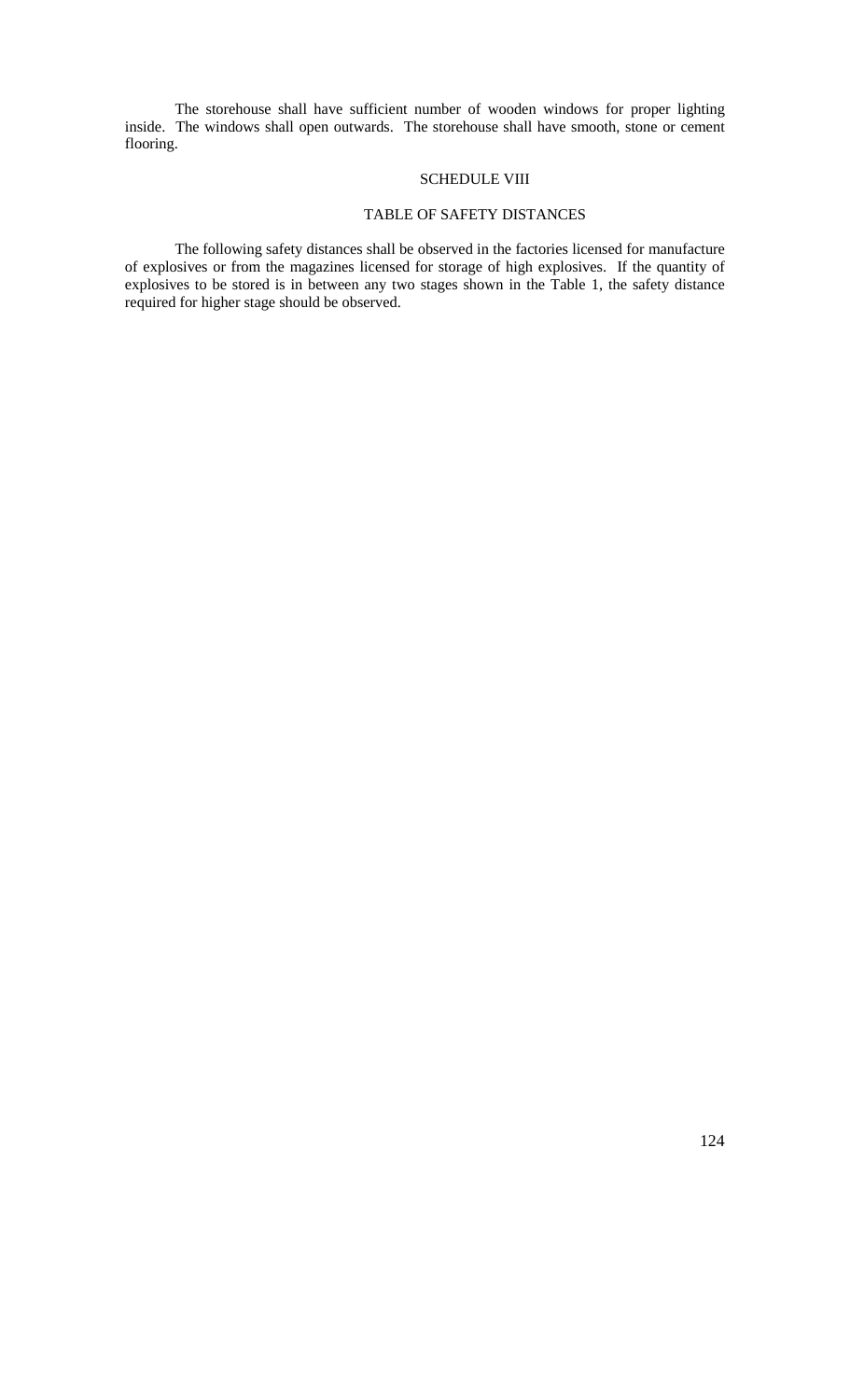#### TABLE I

#### TABLE OF SAFETY DISTANCES

Note – M denotes mounded : UM – denotes unmounded; Distances in Columns 2 to 13 are in metres

| Quantity in |              | To and between magazine |      |    |      | To and between process bldgs |      |      | To railway, Road etc |      | Dwelling<br>To | Houses | offices, | Quantity in |
|-------------|--------------|-------------------------|------|----|------|------------------------------|------|------|----------------------|------|----------------|--------|----------|-------------|
| Kg          |              | or magazine office etc  |      |    |      |                              |      |      |                      |      | factories etc. |        |          | Kg          |
|             | X            | Y                       | ZZ   |    | X    | Y                            | ZZ   | X    | Y                    | ZZ   | X              | Y      | ZZ       |             |
|             | M/UM         | M/UM                    | M/UM |    | M/UM | M/UM                         | M/UM | M/UM | M/UM                 | M/UM | M/UM           | M/UM   | M/UM     |             |
|             | $\mathbf{2}$ | 3                       | 4    |    | 5    | 6                            | 7    | 8    | 9                    | 10   | 11             | 12     | 13       | 14          |
|             |              |                         |      |    |      |                              |      |      |                      |      |                |        |          |             |
| 50          | 10           | 10                      | 10   | 14 | 10   | 12                           | 18   | 8    | 12                   | 21   | 45             | 45     | 45       | 50          |
| 100         | 10           | 10                      | 11   | 17 | 10   | 15                           | 21   | 9    | 15                   | 33   | 45             | 45     | 45       | 100         |
| 150         | 10           | 10                      | 13   | 19 | 10   | 17                           | 24   | 10   | 17                   | 40   | 45             | 45     | 45       | 150         |
| 200         | 10           | 10                      | 14   | 21 | 10   | 19                           | 26   | 11   | 18                   | 45   | 45             | 45     | 52       | 200         |
| 300         | 10           | 10                      | 16   | 24 | 10   | 22                           | 30   | 13   | 21                   | 45   | 45             | 45     | 68       | 300         |
| 400         | 10           | 10                      | 18   | 27 | 10   | 24                           | 34   | 14   | 23                   | 45   | 45             | 45     | 82       | 400         |
| 500         | 10           | 10                      | 19   | 29 | 10   | 26                           | 37   | 15   | 25                   | 48   | 45             | 45     | 95       | 500         |
| 600         | 10           | 10                      | 21   | 31 | 10   | 27                           | 42   | 16   | 26                   | 54   | 45             | 45     | 107      | 600         |
| 700         | 10           | 10                      | 22   | 32 | 10   | 29                           | 45   | 17   | 27                   | 60   | 45             | 45     | 119      | 700         |
| 800         | 10           | 10                      | 23   | 34 | 10   | 30                           | 49   | 17   | 28                   | 65   | 45             | 45     | 129      | 800         |
| 1000        | 10           | 10                      | 24   | 36 | 10   | 32                           | 56   | 18   | 32                   | 74   | 45             | 46     | 148      | 1000        |
| 1250        | 12           | 10                      | 26   | 39 | 12   | 35                           | 64   | 19   | 33                   | 86   | 45             | 52     | 171      | 1250        |
| 1500        | 12           | 10                      | 28   | 42 | 12   | 37                           | 72   | 19   | 36                   | 96   | 45             | 57     | 192      | 1500        |
| 1750        | 12           | 10                      | 29   | 44 | 12   | 39                           | 79   | 19   | 38                   | 106  | 45             | 61     | 211      | 1750        |
| 2000        | 13           | 10                      | 31   | 46 | 13   | 41                           | 85   | 20   | 40                   | 113  | 45             | 65     | 226      | 2000        |
| 2500        | 14           | 12                      | 33   | 49 | 14   | 44                           | 97   | 21   | 43                   | 129  | 45             | 73     | 257      | 2500        |
| 3000        | 16           | 13                      | 35   | 52 | 16   | 46                           | 106  | 21   | 46                   | 142  | 45             | 80     | 283      | 3000        |
| 3500        | 16           | 14                      | 37   | 55 | 16   | 49                           | 114  | 22   | 48                   | 152  | 45             | 86     | 304      | 3500        |
| 4000        | 17           | 15                      | 38   | 57 | 17   | 51                           | 122  | 22   | 50                   | 163  | 46             | 92     | 325      | 4000        |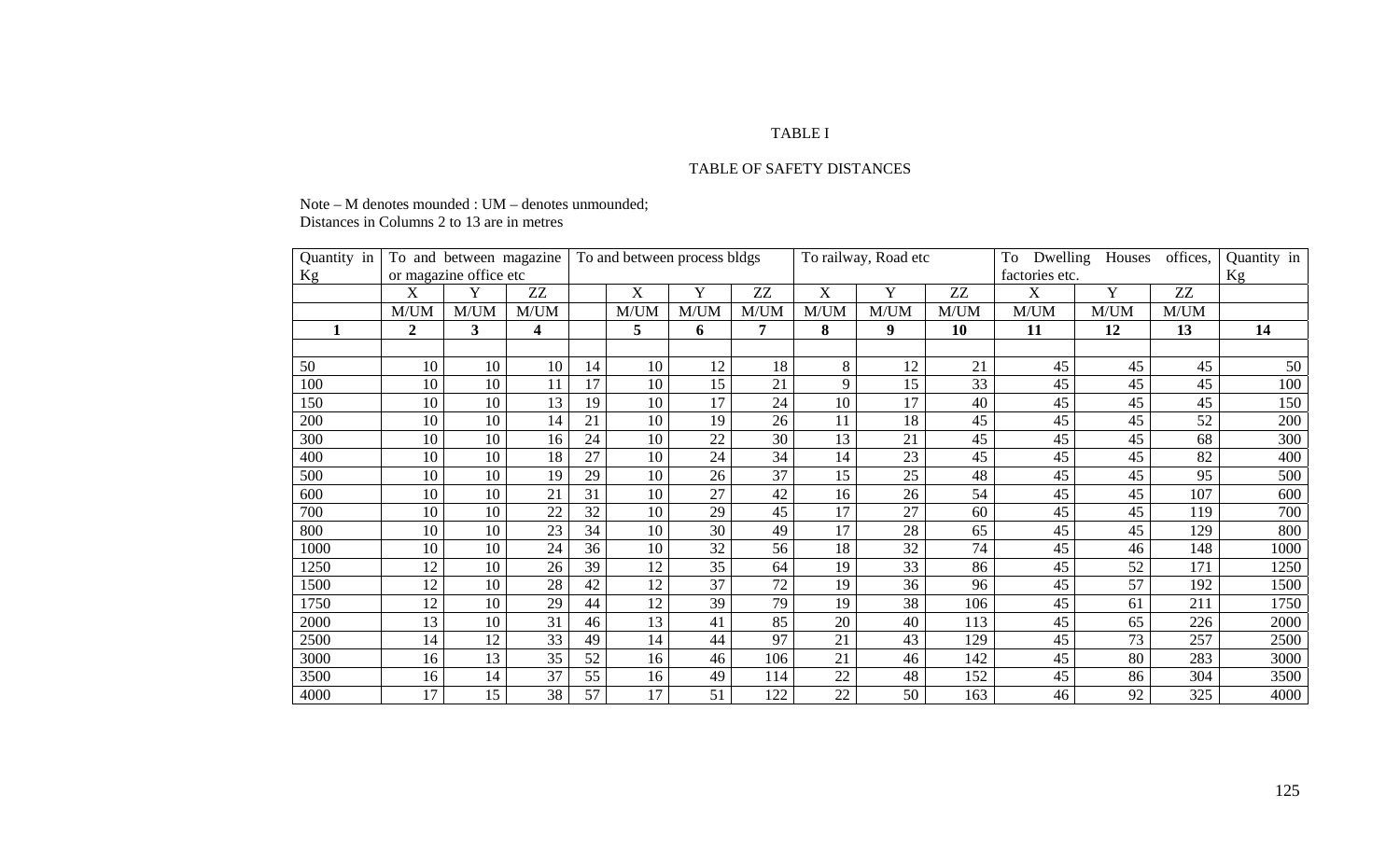|        | $\overline{2}$ | 3   | 4   |    | 5  | 6   | 7   | 8  | 9   | 10  | 11              | 12  | 13   | 14     |
|--------|----------------|-----|-----|----|----|-----|-----|----|-----|-----|-----------------|-----|------|--------|
| 4500   | 17             | 16  | 40  | 60 | 17 | 53  | 129 | 23 | 52  | 172 | 47              | 98  | 343  | 4500   |
| 5000   | 20             | 16  | 41  |    | 20 | 55  | 135 | 23 | 54  | 180 | 49              | 110 | 359  | 5000   |
| 6000   | 20             | 18  | 44  |    | 20 | 58  | 145 | 24 | 57  | 194 | 50              | 117 | 387  | 6000   |
| 7000   | 22             | 19  | 46  |    | 22 | 62  | 155 | 24 | 61  | 206 | 50              | 123 | 412  | 7000   |
| 8000   | 22             | 21  | 48  |    | 22 | 64  | 163 | 25 | 63  | 217 | 53              | 128 | 434  | 8000   |
| 10000  | 24             | 23  | 52  |    | 24 | 69  | 177 | 26 | 69  | 236 | 53              | 138 | 471  | 10000  |
| 12500  | 24             | 26  | 56  |    | 24 | 75  | 192 | 26 | 72  | 255 | 55              | 149 | 510  | 12500  |
| 15000  | 25             | 28  | 60  |    | 25 | 79  | 206 | 27 | 78  | 280 | 55              | 158 | 560  | 15000  |
| 17500  | 25             | 30  | 63  |    | 25 | 83  | 216 | 27 | 82  | 290 | $\overline{57}$ | 167 | 580  | 17500  |
| 20000  | 26             | 32  | 65  |    | 26 | 87  | 226 | 28 | 86  | 303 | 58              | 174 | 605  | 20000  |
| 25000  | 27             | 36  | 71  |    | 27 | 94  | 244 | 29 | 93  | 325 | 60              | 187 | 650  | 25000  |
| 30000  | 28             | 40  | 75  |    | 28 | 100 | 259 | 29 | 98  | 345 | 60              | 199 | 690  | 30000  |
| 35000  | 30             | 43  | 79  |    | 30 | 105 | 273 | 30 | 104 | 365 | 61              | 210 | 730  | 35000  |
| 40000  | 30             | 46  | 82  |    | 30 | 110 | 285 | 30 | 108 | 380 | 61              | 219 | 760  | 40000  |
| 45000  | 30             | 48  | 86  |    | 30 | 114 | 296 | 30 | 113 | 395 | 64              | 228 | 790  | 45000  |
| 50000  | 30             | 51  | 89  |    | 30 | 118 | 307 | 30 | 118 | 410 | 64              | 236 | 820  | 50000  |
| 60000  | 30             | 56  | 94  |    | 30 | 126 | 327 | 30 | 128 | 435 | 66              | 251 | 870  | 60000  |
| 70000  | 30             | 60  | 99  |    | 30 | 132 | 343 | 30 | 138 | 458 | 66              | 264 | 915  | 70000  |
| 80000  | 30             | 64  | 104 |    | 30 | 138 | 359 | 30 | 148 | 480 | 66              | 276 | 960  | 80000  |
| 90000  | 30             | 68  | 108 |    | 30 | 144 | 373 | 30 | 158 | 498 | 67              | 287 | 995  | 90000  |
| 100000 | 30             | 72  | 112 |    | 30 | 149 | 387 | 30 | 168 | 515 | 67              | 297 | 1030 | 100000 |
| 112500 | 30             | 76  | 116 |    | 30 | 155 | 402 | 30 | 180 | 540 | 69              | 309 | 1075 | 112500 |
| 125000 | 30             | 80  | 120 |    | 30 | 160 | 417 | 30 | 192 | 555 | 69              | 320 | 1110 | 125000 |
| 136000 | 30             | 84  | 124 |    | 30 | 165 | 428 | 30 | 203 | 575 | 70              | 329 | 1145 | 136000 |
| 150000 | 30             | 88  | 128 |    | 30 | 170 | 446 | 30 | 217 | 590 | 70              | 340 | 1180 | 150000 |
| 175000 | 30             | 95  | 135 |    | 30 | 179 | 466 | 30 | 242 | 625 | 71              | 358 | 1245 | 175000 |
| 200000 | 30             | 101 | 141 |    | 30 | 195 | 487 | 30 | 265 | 650 | 71              | 375 | 1300 | 200000 |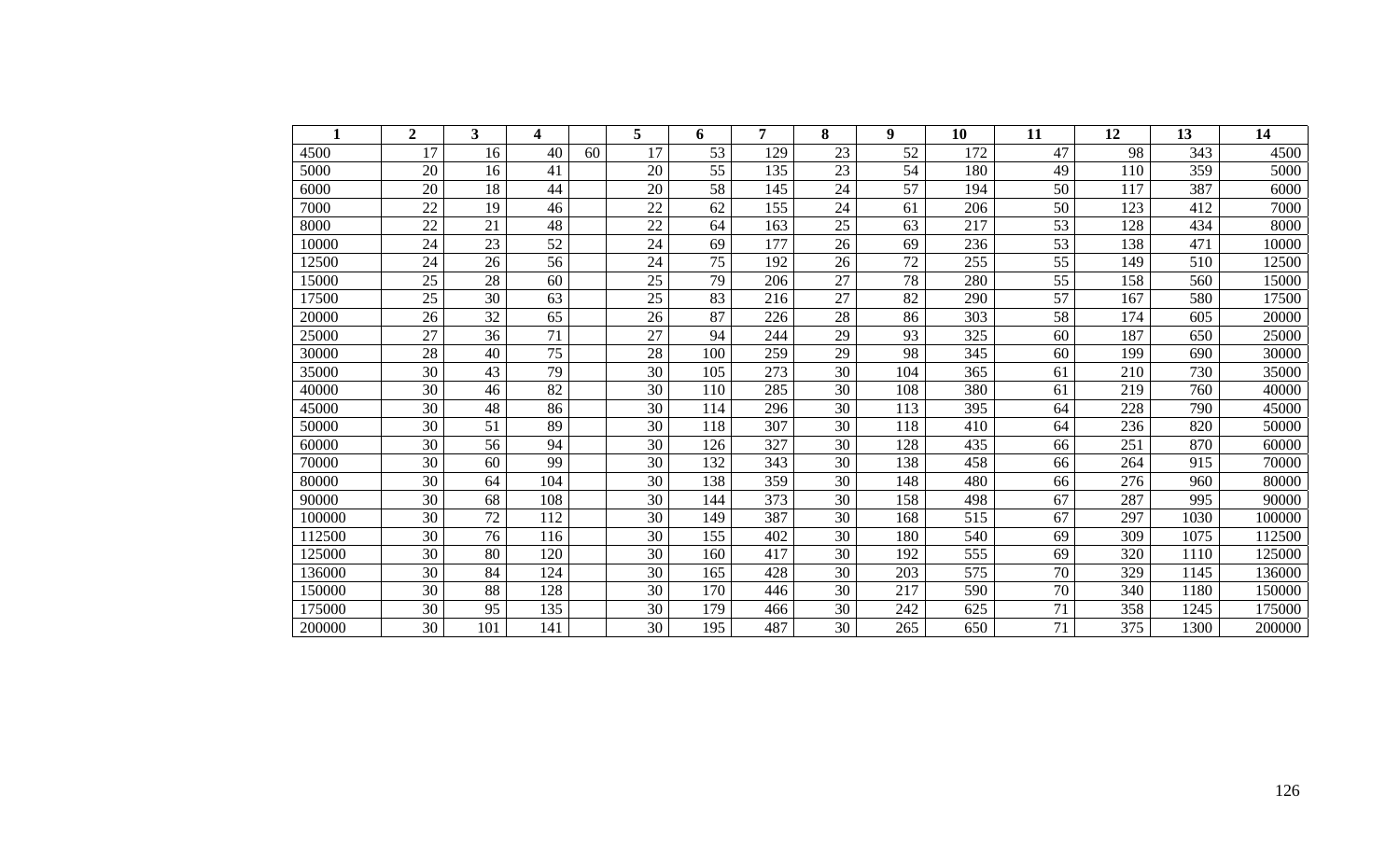### $TABLE - 2$ SAFETY DISTANCE

#### Safety distances to be observed in a factory licensed under Explosives Rules for manufacture of Sparklers only

| S <sub>1</sub><br>N <sub>0</sub> | Description<br>of shed | Mixing<br>shed | Dipping<br>shed | Drying<br>platform | Packing<br>shed | Empty<br>frames<br>shed | Raw<br>materials<br>store | Outside<br>safety<br>distance | Quantity<br>explosives<br>Kgs |
|----------------------------------|------------------------|----------------|-----------------|--------------------|-----------------|-------------------------|---------------------------|-------------------------------|-------------------------------|
|                                  | Mixing<br>shed         | 6              | 6               | 9                  | 9               | 15                      | 15                        | 15                            | 50                            |
| 2                                | Dipping<br>shed        | 6              | 6               | 3                  | 9               | 15                      | 15                        | 15                            | 200                           |
| 3                                | Drying<br>Platform     | 9              | 3               | 3                  | 9               | 15                      | 15                        | 15                            | 200                           |
| $\overline{4}$                   | Packing<br>shed        | 9              | 9               | 9                  | 9               | 15                      | 15                        | 15                            | 200                           |

#### Distances are in metres

### ANNEXURE I TO EXPLOSIVES RULES, 1983

Extract from the Merchant Shipping (Carriage of Dangerous goods) Rules, 1978

"Rules  $8 -$  Stowage of dangerous goods  $- (1)$  The owner, master or agent of every ship which carries any dangerous goods shall ensure that the stowage of the all dangerous goods on board complies with provision in respect of such stowage made in the Dangerous Goods Code without prejudice to the generalities in any respect specified in the said Code. The master every such ship shall ensure that –

- (a) dangerous goods are, as far as practicable stowed under deck;
- (b) fibre board boxes, in particulars are stowed 'under deck' and where circumstances make it necessary to stow them 'on deck' for any of the causes referred to in clause (c) adequate protection is afforded to prevent them from being exposed to the weather of to sea water;
- (c) stowage 'on deck' is restricted only to cases where-
	- (iii) constant supervision is required; or
	- (iv) accessibility to cargo is particularly required; or
	- (v) there is a substantial risk of formation of explosive gas mixtures, development of high toxic vapours or unobserved corrosion of the vessel.
- (d) The packages are shaded from radiant heat, including store sunlight, where it is necessary to prevent pressure build up in or decomposition and polymerisation of their contents;
- (e) When dangerous goods are stowed on deck they do not occupy more than 50 percent of the total open deck are and hydrants, sounding pipes and the like and accesses thereto are kept free and clear of such deck cargo;
- (4) Without prejudice to the provisions contained in sub-rule (1), the master of every ship carrying dangerous goods shall ensure that –
	- (a) dangerous goods and any vehicle, container, package or receptacle containing dangerous goods are stowed in a manner which is a safe and proper manner of stowage for the goods or, as the case may be, for the vehicle, container, package or receptacle, having regard to the identity and the dangerous nature of the goods;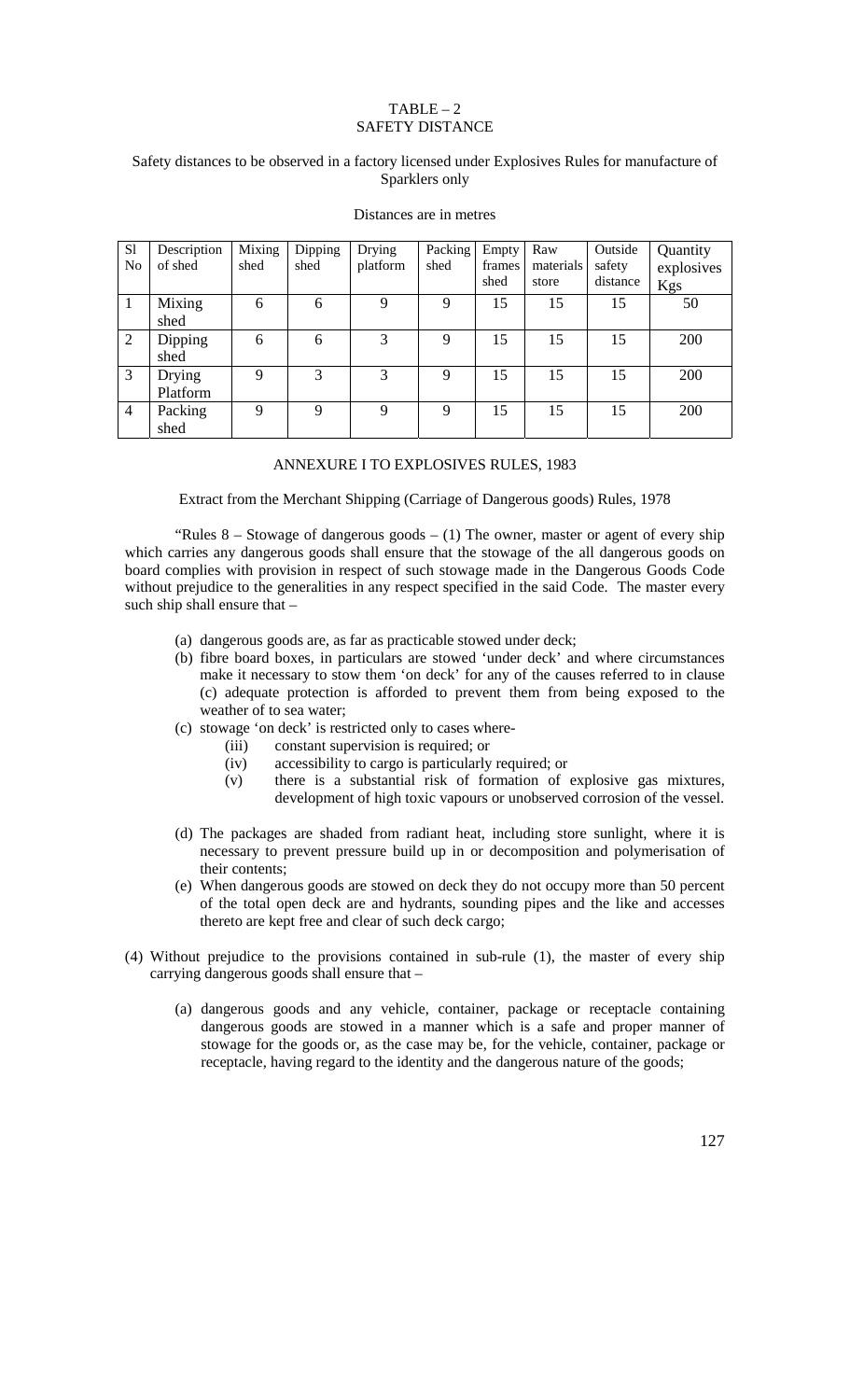- (b) explosives (except ammunition) which present a serious risk are stowed in a magazine which is kept securely closed while at sea and that such explosives are segregated from detonators;
- (c) the electrical apparatus and cables in any compartment in which explosives are carried are so designed and used as to minimum the risk of fire or explosion;
- (d) when goods which given off dangerous vapours are stowed under deck the space used for such stowage is well ventilated;
- (e) special precautions against fire or explosion are taken, wherever required, while carrying inflammable liquids or gases; and ventilation adequate in the circumstances, is provided for the spaces in which the liquids or gases are carried; and
- (f) substances which are liable to spontaneous combustion are not carried unless precautions, proper in the circumstances, are taken for the prevention of spontaneous combustion of such substances.

### ANNEXURE II TO EXPLOSIVES RULES, 1983 Extracts from the Merchant Shipping Act, 1958

# Section 3

#### Clause (16)

"Home-trade ship' means a ship not exceeding three thousand tons gross which is employed in trading between any port or place in India and any other port or places in Ceylon, Maladive Islands, Federation of Malaya, Singapore or Burma.

#### Clause (47-A)

"Special trade" means the conveyance of large number of passengers by sea within prescribed sea areas;

Clause (47-B)

"Special trade passenger" means a passenger carried in special trade passenger ship in spaces on the weather deck or upper deck or between decks which accommodate more than eight passengers and includes a pilgrim or a person accompanying a pilgrim;

### Clause (47-C)

"Special trade passenger ship" means a mechanically propelled ship carrying more than thirty special trade passenger.

Section 238—Notice to be given of day of sailing.—

- (1) The master, owner or agent of a special trade passenger ship or a pilgrim ship so departing or proceeding shall give notice to an officer appointed in this behalf by the Central Government that the ship is to carry special trade passengers or pilgrims and of her destination and of the proposed time of sailing.
- (2) The notice shall be given—
- (a) in the case of a special trade passenger ship, not less than twenty-hours before that time;
- (b) in the case of a pilgrim ship at the original port of departure, if in India, and in any other case at the first port at which she touches in India not less than three days, and at all other ports not less than twenty-four hours, before that time.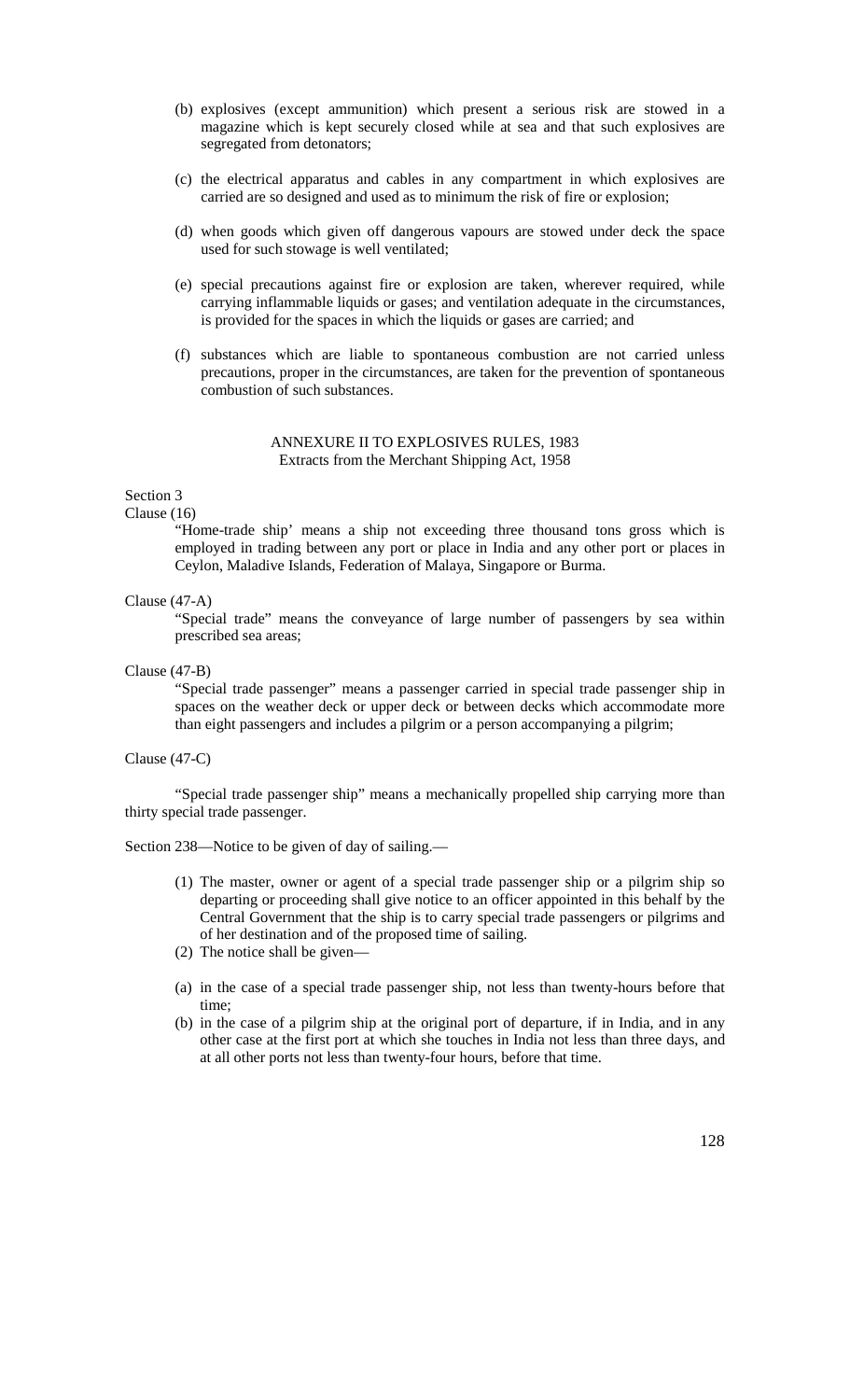243. Officers entitled to grant certificates—

The person by whom certificate A and certificate B are to be granted shall be the officer appointed under Section 238 who is hereinafter referred to as the certifying Officer.

### ANNEXURE III TO EXPLOSIVES RULES, 1983

#### Extract from the Indian Ports Act, 1908

Section 7—Appointment of conservator.—

- (1) The local Government shall appoint some officer or body of person to be conservator of every port subject to this Act.
- (2) Subject to any direction by the Local Government to the contrary—
	- (a) in ports where there is a port-officer, the port-officer shall be conservator.
	- (b) In ports where there is no port-officer, but where there is a harbour-master, the harbour-master shall be the conservator.
- (3) Where the harbour-master is not conservator, the harbour-master and his assistants shall be subordinate to, and subject to the control of, the conservator.
- (4) The conservator shall be subject to the control of the Local Government, or of any intermediate authority which that Government may appoint.

### ANNEXURE IX TO EXPLOISVES RULES, 1983 Extract from the Board of Trade Memorandum relating to the Carriage of Dangerous Goods and Explosives in Ships SPECIFICATION FOR MAGAZINES

- 1. Unless otherwise sanctioned by the Surveyor, magazines are to be built in between decks if possible. They must be so placed that their doors are easily accessible from a hatchway.
- 2. Magazines may be constructed of steel, iron or wood, provided that if of steel or iron, the whole of the interior shall be thoroughly protected by paint, varnish, galvanising or other suitable coating. Provided that no gun-powder, picric acid or other bulk explosives packed in barrels be stowed ina steel or iron magazine unless the inside of the magazine, including all iron work is covered with wood or other suitable material.
- 3. Flooring of all magazines shall consist of 3 inch by 1 inch gratings with a mesh of not more than 4 inches square. These gratings should be portable to allow access for cleaning.
- 4. When magazines are constructed of wood they shall comply with the following specification, viz:
	- (a) The bulkheads to be formed of 1-1/4 inche boards secured internally to uprights 3 inches square placed not more than 2 feet apart running from deck to deck, and firmly secured top and bottom. Where the magazine is against the ship's sides and cargo battens are fitted, spaced not more than 9 inches apart, other lining is unnecessary.

Where cargo battens are more than 9 inches apart filling pieces shall be proveded.

Where on iron decks, the heels of the uprights to step on and be secured to a board of 1 inch thick laid on the deck.

Boards 9 inches by 1-1/4 inches to be securely fastened to the uprights at the upper and lower ends for securing heads of heads of shores for tomming off.

- (b) Except when build on cargo or in the square of the hatchway a magazine need not be roofed over, provided that in the case of explosive of Classes III and IV a clear space of not less than 3 inches shall be left below the bottom of the beams of the over deck.
- (c) The door of the magazine shall be a substantial construction and fitted with a strong lock.